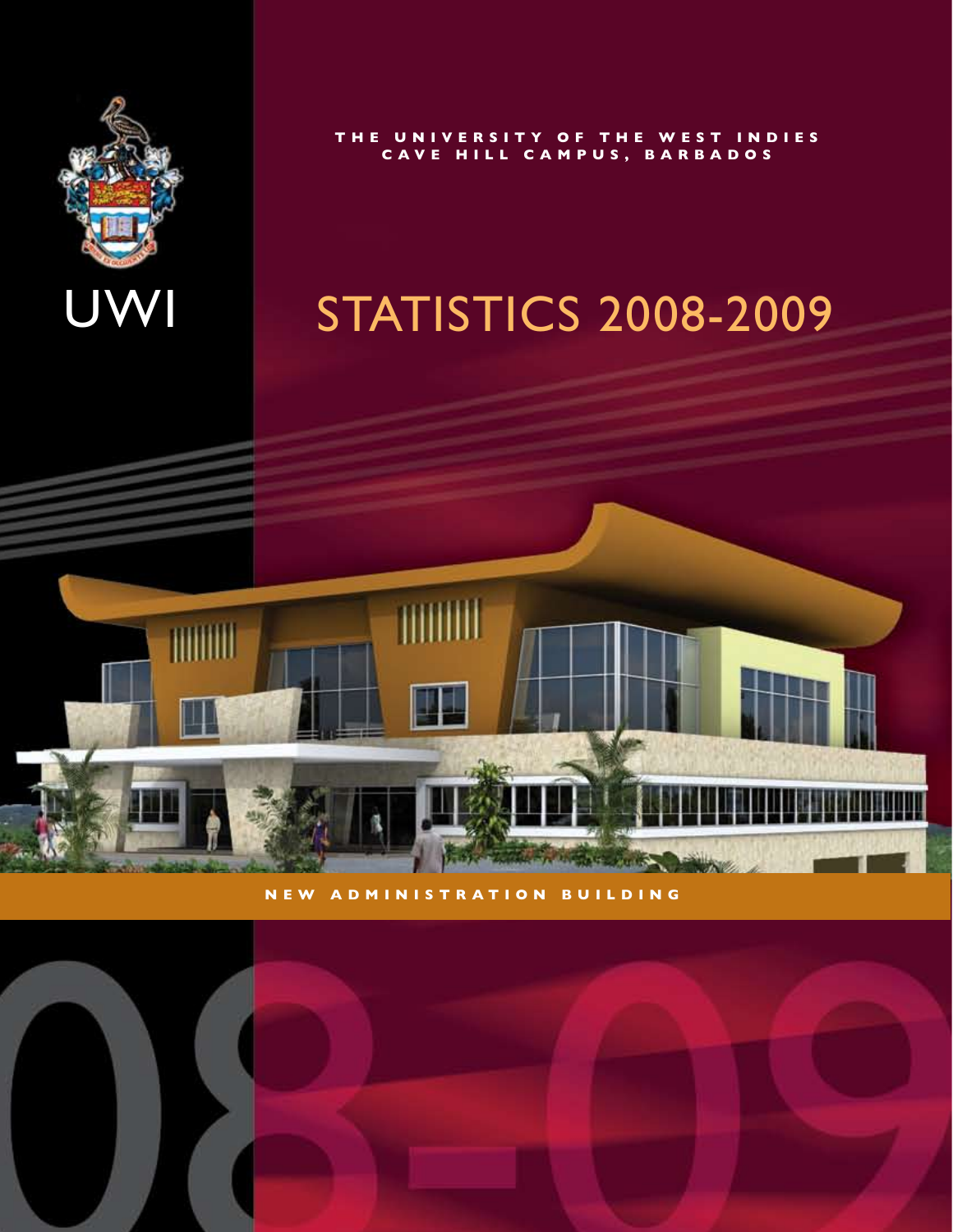### THE UNIVERSITY OF THE WEST INDIES CAVE HILL CAMPUS

### TABLE OF CONTENTS

| <b>TABLE</b><br>1 | <b>TITLE</b><br>Comparative Total Registration 2005/2006 - 2008/2009       | <b>PAGE</b><br>3 |
|-------------------|----------------------------------------------------------------------------|------------------|
| $\overline{2}$    | Student Registration by Type and Faculty/Interdisciplinary Institute       | $\overline{4}$   |
| 3                 | Undergraduate Registration by Faculty and Programme                        | 5                |
| 4                 | Graduate Registration by Faculty/Interdisciplinary Institute and Programme | 6                |
| 5                 | Undergraduate Registration by Faculty and Programme                        | $\tau$           |
| 6                 | Undergraduate Student Registration by Programme and Age                    | 8                |
| 7                 | Graduate Student Registration by Programme and Age                         | 9                |
| $8\,$             | Faculty of Humanities & Education (Undergraduate Registration by Major)    | 10               |
| 9                 | Faculty of Law (Undergraduate Registration by Major)                       | 11               |
| 10                | Faculty of Medical Sciences (Undergraduate Registration by Major)          | 11               |
| 11                | Faculty of Pure and Applied Sciences (Undergraduate Registration by Major) | 11               |
| 12                | Faculty of Social Sciences (Undergraduate Registration by Major)           | 13               |
| 13                | Institute of Gender and Development (Graduate Registration by Major)       | 15               |
| 14                | Faculty of Humanities and Education (Graduate Registration by Major)       | 15               |
| 15                | Faculty of Law (Graduate Registration by Major)                            | 16               |
| 16                | Faculty of Medical Sciences (Graduate Registration by Major)               | 16               |
| 17                | Faculty of Pure and Applied Sciences (Graduate Registration by Major)      | 17               |
| 18                | Faculty of Social Sciences (Graduate Registration by Major)                | 18               |
| 19                | TLI: Undergraduate Registration by Major                                   | 19               |
| 20                | Undergraduate Registration by Country and Faculty (%)                      | 20               |
| 21                | Total Undergraduate Registration by Country and Faculty                    | 21               |
| 22                | Full-Time Undergraduate Registration by Country and Faculty                | 22               |
| 23                | Part-Time Undergraduate Registration by Country and Faculty                | 23               |
| 24                | Graduate Registration by Country and Faculty (%)                           | 24               |
| 25                | Total Graduate Registration by Country and Faculty                         | 25               |
| 26                | Full-Time Graduate Registration by Country and Faculty                     | 26               |
| 27                | Part-Time Graduate Registration by Country and Faculty                     | 27               |
| 28                | TLI: Undergraduate Registration by Country (%)                             | 28               |
| 29                | TLI: Total Undergraduate Registration by Country and Faculty               | 29               |
| 30                | Full-Time/Part-Time Undergraduate Registration by Country and Faculty      | 30               |
| 31                | Total Undergraduate Registration by Country, Faculty and Year              | 31               |
| 32                | Faculty of Humanities & Education (B.A) (by Country and Year)              | 32               |
| 33                | Faculty of Humanities & Education (B.Ed) (by Country and Year)             | 33               |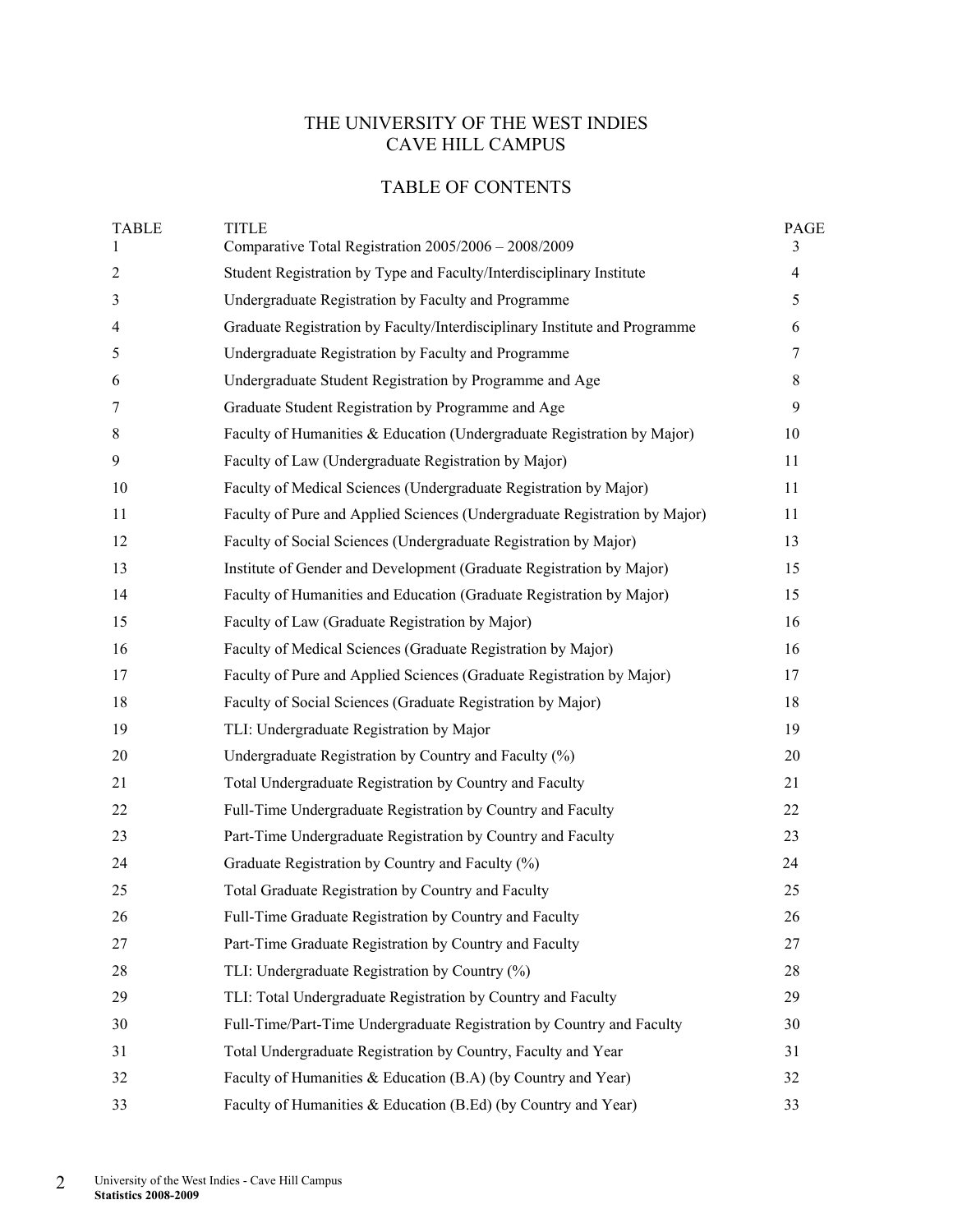| 34 | Faculty of Law (by Country and Year)                                             | 34 |
|----|----------------------------------------------------------------------------------|----|
| 35 | Faculty of Medical Sciences (by Country and Year)                                | 35 |
| 36 | Faculty of Pure & Applied Sciences (by Country and Year)                         | 36 |
| 37 | Faculty of Social Sciences (by Country and Year)                                 | 37 |
| 38 | Tertiary Level Institutions: Undergraduate Registration by Country and Year      | 38 |
| 39 | Registration in Affiliated Institutions by Country and Year (Codrington College) | 39 |
| 40 | Total Undergraduate Registration of New Students by Country and Faculty          | 40 |
| 41 | Full-Time Undergraduate Registration of New Students by Country and Faculty      | 41 |
| 42 | Part-Time Undergraduate Registration of New Students by Country and Faculty      | 42 |
| 43 | Undergraduate Registration of New Students by Major                              | 43 |
| 44 | Total Graduate Registration of New Students by Country and Faculty               | 46 |
| 45 | Full-Time Graduate Registration of New Students by Country and Faculty           | 47 |
| 46 | Part-Time Graduate Registration of New Students by Country and Faculty           | 48 |
| 47 | Graduate Registration of New Students by Major                                   | 49 |
| 48 | TLI: Total Undergraduate Registration of New Students by Country                 | 52 |
| 49 | TLI: Undergraduate Registration of New Students by Country and Faculty           | 53 |
| 50 | TLI: Undergraduate Registration of New Students by Major                         | 54 |
| 51 | <b>Inter-Campus Transfers</b>                                                    | 55 |
| 52 | <b>Inter-Faculty Transfers</b>                                                   | 56 |
| 53 | Summary of Undergraduate Degrees Awarded By Faculty and Programme                | 57 |
| 54 | First Degrees Awarded By Country and Faculty                                     | 58 |
| 55 | First Degrees Awarded By Faculty and Major                                       | 59 |
| 56 | Certificates and Diplomas Awarded By Country and Faculty                         | 62 |
| 57 | Certificates and Diplomas Awarded By Country and Major                           | 63 |
| 58 | Summary of Graduate Degrees Awarded By Faculty and Programme                     | 64 |
| 59 | Graduate Degrees Awarded By Country and Faculty                                  | 65 |
| 60 | Graduate Degrees Awarded By Programme and Country                                | 66 |
| 61 | Graduate Research Degrees Awarded By Country and Faculty                         | 67 |
| 62 | Graduate Degrees Awarded By Faculty, Programme and Major                         | 68 |
| 63 | Registration of Visiting/Exchange Students (Incoming Students)                   | 70 |
| 64 | Registration of Visiting/Exchange Students (Outgoing Students)                   | 71 |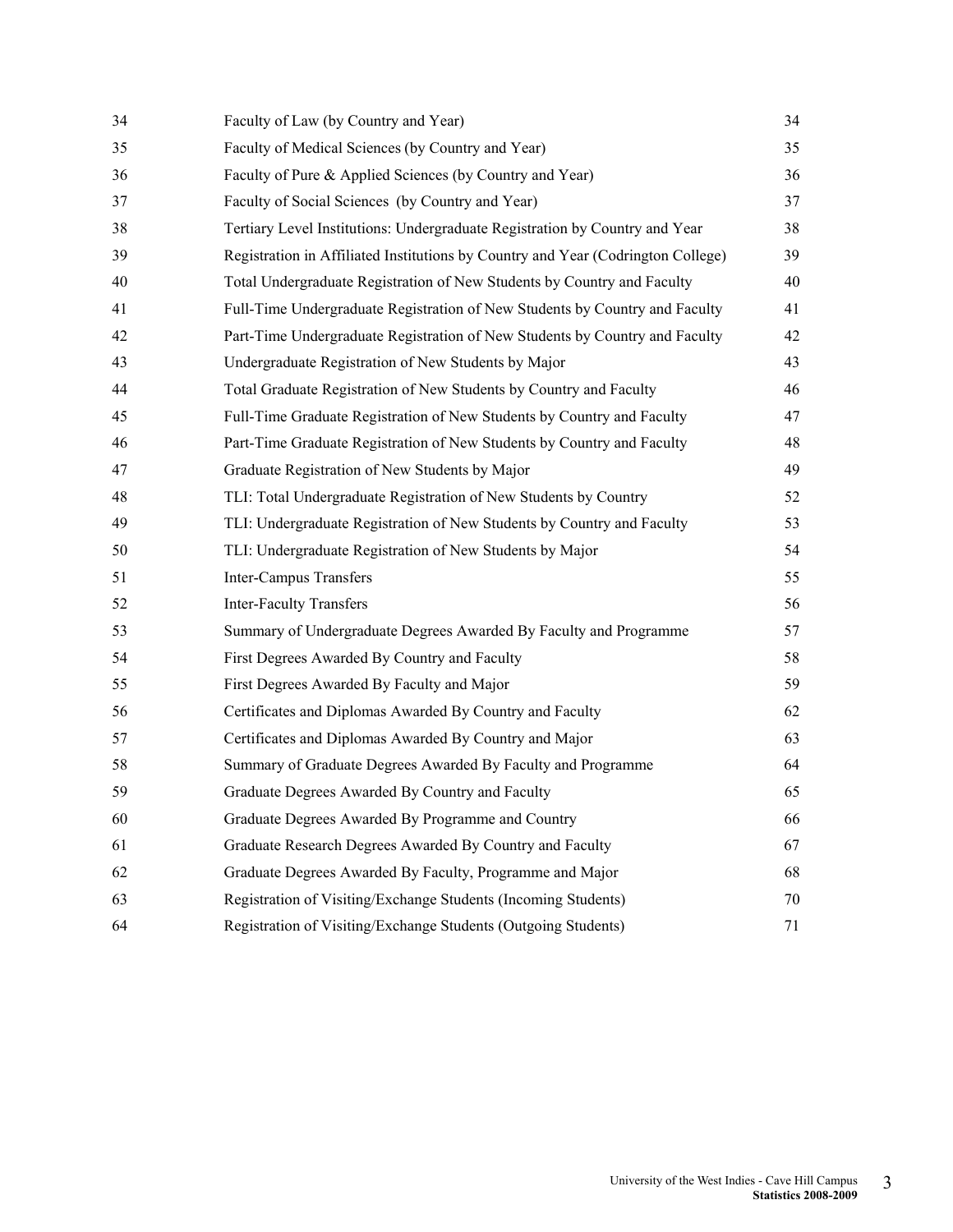### THE UNIVERSITY OF THE WEST INDIES CAVE HILL CAMPUS

### STUDENT STATISTICS

### **COMPARATIVE TOTAL REGISTRATION 2005/2006 – 2008/2009**

Statistics Recorded as at February 13, 2009.

| UNDERGRADUATE DEGREES, CERTIFICATES<br><b>AND DIPLOMAS</b>                               | 2005/2006 | 2006/2007 | 2007/2008 | 2008/2009      |
|------------------------------------------------------------------------------------------|-----------|-----------|-----------|----------------|
| <b>Humanities</b>                                                                        | 942       | 991       | 1078      | 743            |
| School of Education                                                                      | 196       | 214       | 188       | 493            |
| Law                                                                                      | 351       | 404       | 393       | 403            |
| <b>Medical Sciences</b>                                                                  | 45        | 53        | 52        | 92             |
| <b>Pure and Applied Sciences</b>                                                         | 974       | 995       | 989       | 1045           |
| Social Sciences                                                                          | 2717      | 3056      | 3471      | 3911           |
| <b>Total Undergraduate Degrees</b>                                                       | 5224      | 5713      | 6171      | 6687           |
| Diplomas                                                                                 | 319       | 404       | 313       | 135            |
| Certificates                                                                             | 20        | 41        | 39        | 0              |
| Licentiates                                                                              | 3         | 5         | 7         | 9              |
| <b>SUB-TOTAL</b>                                                                         | 5566      | 6163      | 6530      | 6831           |
| <b>GRADUATE DEGREES AND DIPLOMAS</b><br>Gender and Development Studies(Interdisciplinary |           |           |           |                |
| Institute)                                                                               |           |           | 6         | $\overline{7}$ |
| <b>Humanities</b>                                                                        | 93        | 85        | 123       | 146            |
| School of Education                                                                      | 110       | 81        | 45        | 35             |
| Law                                                                                      | 51        | 76        | 86        | 114            |
| <b>Medical Sciences</b>                                                                  | 37        | 26        | 42        | 72             |
| Pure and Applied Sciences                                                                | 91        | 92        | 90        | 99             |
| <b>Social Sciences</b>                                                                   | 266       | 313       | 389       | 477            |
| <b>Advanced Diplomas</b>                                                                 |           |           |           |                |
| <b>SUB-TOTAL</b>                                                                         | 648       | 672       | 781       | 950            |
| <b>GRAND TOTAL</b>                                                                       | 6214      | 6835      | 7311      | 7781           |
| <b>Percentage Change %</b>                                                               |           | 10.0%     | 7.0%      | 6.4%           |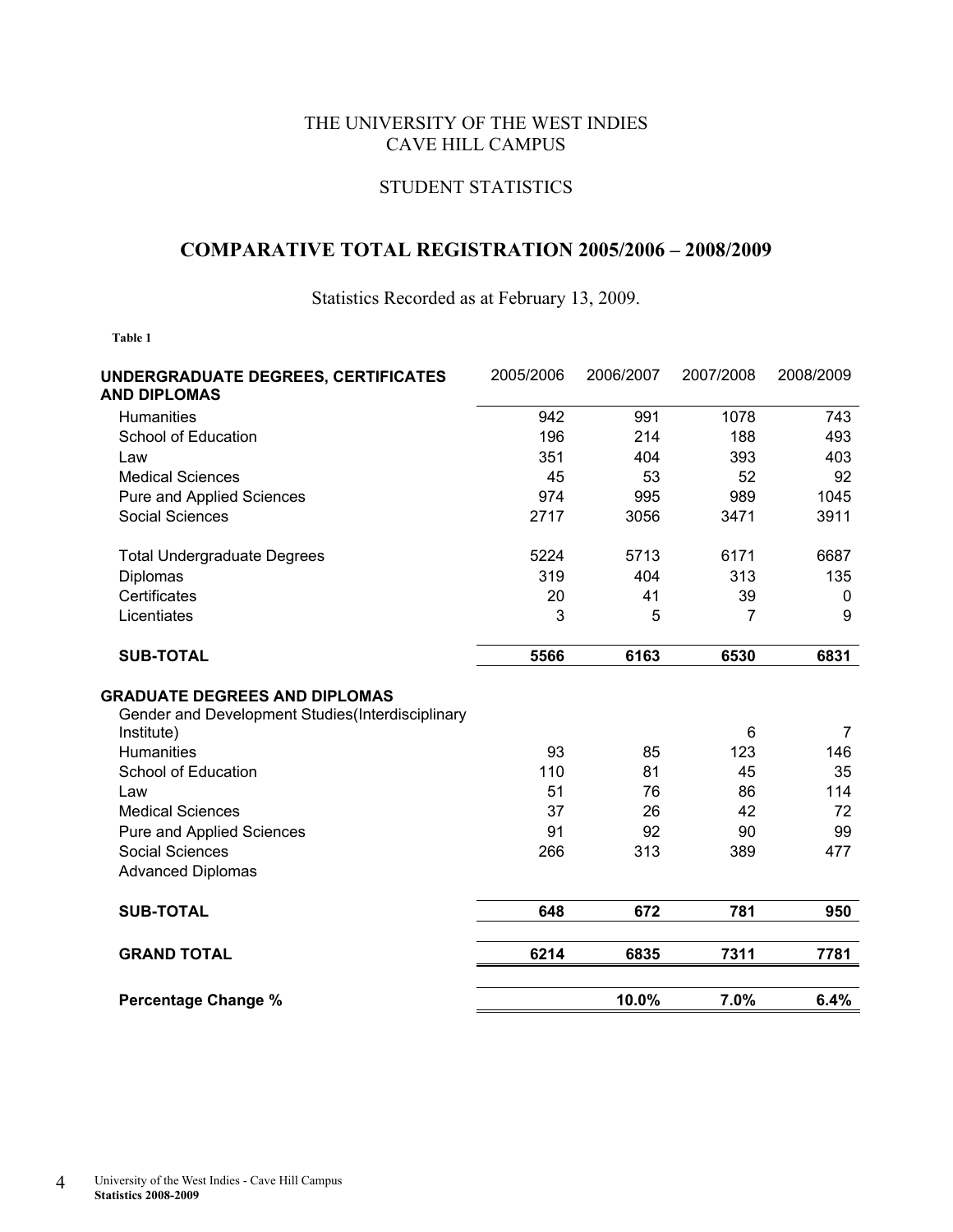# STUDENT REGISTRATION BY TYPE AND FACULTY/INTERDISCIPLINARY INSTITUTE **STUDENT REGISTRATION BY TYPE AND FACULTY/INTERDISCIPLINARY INSTITUTE**

|                                  |         | <b>DEVELOPMENT</b><br>INSTITUTE OF<br>GENDER & |                |               | <b>HUMANITIES</b><br>EDUCATION | య             |               | <b>NVT</b>     |         |                | <b>SCIENCES</b><br>MEDICAL |                 |                   | PURE & APPLIED |               |               | SOCIAL SCIENCES |               |                   | <b>TOTALS</b>  |               |
|----------------------------------|---------|------------------------------------------------|----------------|---------------|--------------------------------|---------------|---------------|----------------|---------|----------------|----------------------------|-----------------|-------------------|----------------|---------------|---------------|-----------------|---------------|-------------------|----------------|---------------|
| STUDENT TYPE                     | Σ       | щ                                              | ۲              | Σ             | щ                              | ⊢             | Σ             | щ              | ⊢       | Σ              | Щ                          | ⊢               | Σ                 | щ              | ⊢             | Σ             | щ               | ⊢             | Σ                 | щ              | ۲             |
| Undergraduate                    |         |                                                |                |               |                                |               |               |                |         |                |                            |                 |                   |                |               |               |                 |               |                   |                |               |
| Continuing                       | 0       |                                                |                | 238           | 714                            | 952           | 52            | 162            | 214     | ∞              | $\frac{8}{1}$              | 26              | 376               | 313            | 689           | 826           | 2061            | 2887          | 1500              | 3268           | 4768          |
| Exams Only                       | 0       |                                                |                |               | 0                              | 0             | 0             |                |         | 0              | 0                          | $\circ$         | $\circ$           | $\circ$        | $\circ$       |               | ี               | ო             |                   | ო              | 4             |
| Exchange (Foreign)               | 0       |                                                |                | 0             | თ                              | တ             | 0             | 0              | 0       | c              | 0                          | 0               | 0                 | 0              | 0             |               | ∞               | 57            | 4                 | 17             | 2             |
| New First Time<br>New First Time | $\circ$ | $\circ$                                        | 0              | 89            | 181                            | 250           | $\frac{5}{1}$ | $\frac{3}{4}$  | 58      |                | 80                         | 57              | 179               | $\frac{42}{5}$ | 321           | 303           | 736             | 1039          | 573               | 1132           | 1705          |
| Transfer                         | 0       | 0                                              | 0              | 0             | ဖ                              | ဖ             | 9             | 86             | 102     | თ              | 17                         | 26              | 0                 | Ν              | Ν             | $\frac{1}{2}$ | 26              | 36            | 35                | 137            | 172           |
| Returning/Re-Entry               | $\circ$ | $\circ$                                        | $\circ$        | $\infty$      | $\frac{8}{1}$                  | 26            | Ξ             | $\frac{6}{5}$  | 27      |                | $\sim$                     | ო               | e,                | $\frac{1}{2}$  | 9             | 27            | 35              | 82            | 89                | 83             | 149           |
| Specially Admitted               | $\circ$ | $\circ$                                        | $\circ$        | $\circ$       | $\mathbf{\Omega}$              | N             | $\circ$       | ↽              |         | $\circ$        | $\circ$                    | $\circ$         | $\mathbf{\Omega}$ | $\circ$        | Ν             | $\circ$       | r               | <sup>N</sup>  | $\mathbf{\Omega}$ | $\overline{0}$ | $\frac{1}{2}$ |
| Sub-total                        | $\circ$ | $\circ$                                        | $\circ$        | 315           | 930                            | 245           | æ             | 309            | 403     | 25             | 59                         | $\overline{9}$  | 576               | 469            | 045           | 1171          | 2875            | 4046          | 2181              | 4650           | 6831          |
| Graduate                         |         |                                                |                |               |                                |               |               |                |         |                |                            |                 |                   |                |               |               |                 |               |                   |                |               |
| Completed                        | c       | 0                                              | 0              | 0             | $\circ$                        | 0             |               | $\circ$        |         | ო              | 10                         | $\frac{8}{1}$   |                   | $\circ$        |               |               | ∞               | თ             | ဖ                 | 23             | 29            |
| Continuing                       |         | Ю                                              | ဖ              | 33            | 8                              | 114           | $\frac{8}{2}$ | $\overline{a}$ | 68      | တ              | 26                         | 35              | 2                 | $\overline{2}$ | 52            | 72            | 160             | 232           | 174               | 333            | 507           |
| New First Time<br>New First Time | 0       |                                                |                | $\frac{5}{1}$ | $\overline{4}$                 | 8             | 15            | 28             | 43      | Σ              | $\overline{1}$             | <u>ဝှ</u>       | $\frac{6}{5}$     | 25             | $\frac{4}{3}$ | $\frac{8}{2}$ | 134             | 212           | 126               | 252            | 378           |
| Transfer                         | 0       | 0                                              | 0              | 0             | 0                              | 0             | 0             | 0              | 0       | 0              | 0                          | 0               | 0                 | 0              | 0             | 0             |                 |               | 0                 |                |               |
| Returning/Re-Entry               | 0       | $\circ$                                        | $\circ$        |               | 4                              | ю             |               |                | $\sim$  | 0              | $\circ$                    | 0               | $\mathbf{\Omega}$ | ω              | ю             | ო             | ပ               | ∞             |                   | مبر<br>ب       | $\Omega$      |
| Specially Admitted               | 0       | $\circ$                                        | $\circ$        | $\circ$       | $\circ$                        | $\circ$       | $\circ$       | $\circ$        | $\circ$ | $\circ$        | $\circ$                    | 0               | $\circ$           | $\circ$        | $\circ$       |               | $\overline{4}$  | $\frac{5}{2}$ |                   | $\overline{4}$ | $\frac{1}{2}$ |
| Sub-total                        |         | ဖ                                              | r              | 49            | 132                            | $\frac{1}{8}$ | 45            | 89             | 114     | $\overline{4}$ | 58                         | 72              | 8                 | 49             | 8             | 55            | 322             | 477           | 314               | 636            | 950           |
|                                  |         |                                                |                |               |                                |               |               |                |         |                |                            |                 |                   |                |               |               |                 |               |                   |                |               |
| <b>GRAND TOTAL</b>               |         | ဖ                                              | r              | 364           | 1062                           | 426           | 139           | 378            | 517     | 39             | 125                        | 164             | 626               | 518            | 1144          | 1326          | 3197            | 4523          | 2495              | 5286           | 7781          |
|                                  |         |                                                |                |               |                                |               |               |                |         |                |                            |                 |                   |                |               |               |                 |               |                   |                |               |
| % OF TOTAL                       |         |                                                | $\overline{c}$ |               |                                | 18.3          |               |                | 6.6     |                |                            | $\overline{21}$ |                   |                | 14.7          |               |                 | 58.1          | 32.1              | 67.9           |               |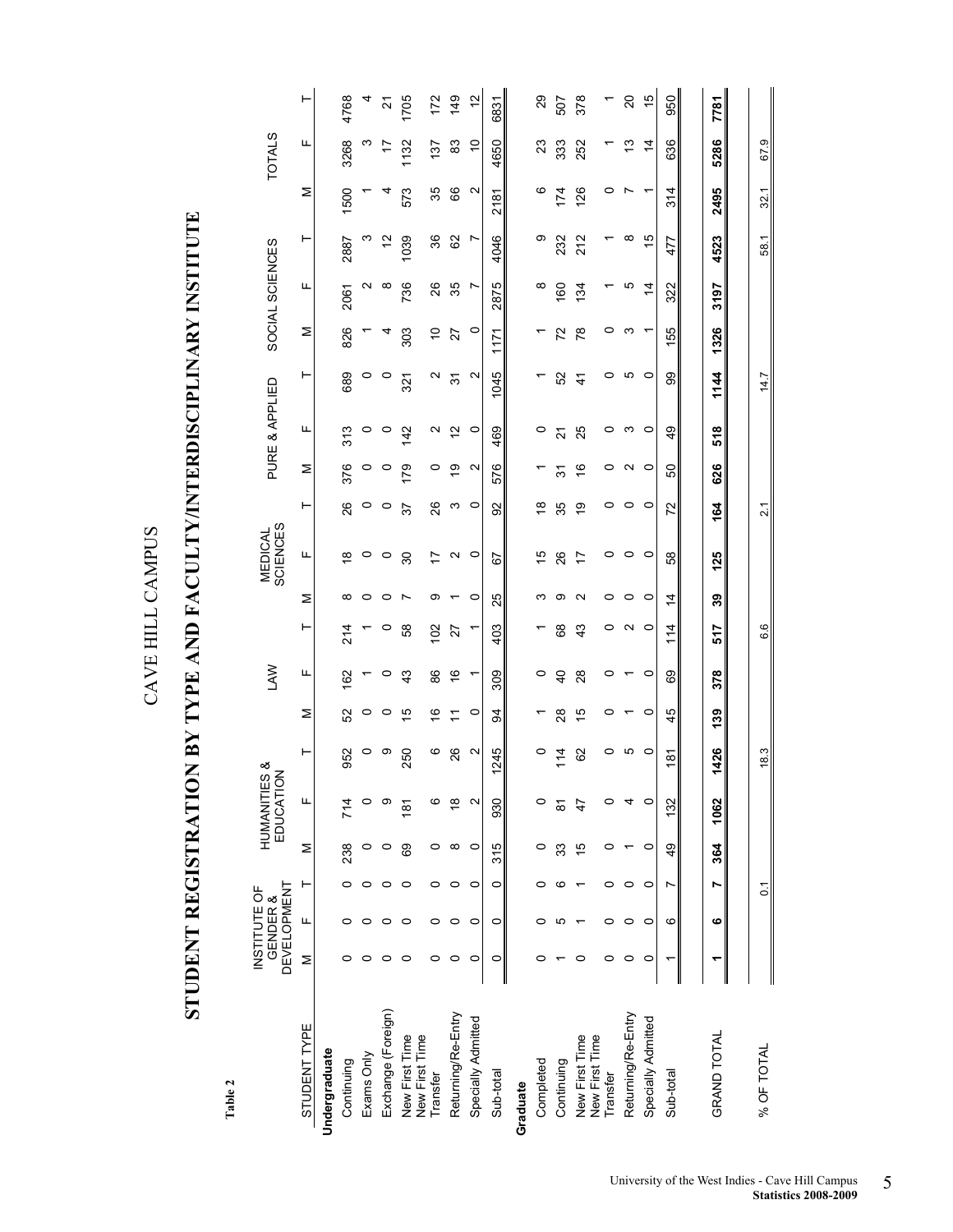### CAVE HILL CAMPUS

### **UNDERGRADUATE REGISTRATION BY FACULTY AND PROGRAMME**

| Table 3                           |           |                  |             |                  |             |                |                |               |      |
|-----------------------------------|-----------|------------------|-------------|------------------|-------------|----------------|----------------|---------------|------|
|                                   |           | <b>FULL-TIME</b> |             |                  | PART-TIME   |                |                | <b>TOTALS</b> |      |
| <b>PROGRAMME</b>                  | M         | F                | Τ           | M                | F           | Т              | M              | F             | T.   |
| <b>Humanities &amp; Education</b> |           |                  |             |                  |             |                |                |               |      |
| <b>Bachelor of Arts</b>           | 102       | 297              | 399         | 164              | 459         | 623            | 266            | 756           | 1022 |
| <b>Bachelor of Education</b>      | 8         | 54               | 62          | 20               | 69          | 89             | 28             | 123           | 151  |
| <b>Bachelor of Fine Arts</b>      | 4         | 14               | 18          | 10               | 21          | 31             | 14             | 35            | 49   |
| Licentiate                        | 3         | 1                | 4           | $\overline{2}$   | 3           | 5              | 5              | 4             | 9    |
| Non-Degree                        | 0         | 8                | 8           | $\overline{2}$   | 4           | 6              | $\overline{c}$ | 12            | 14   |
| Sub-Total                         | 117       | 374              | 491         | 198              | 556         | 754            | 315            | 930           | 1245 |
| Law                               |           |                  |             |                  |             |                |                |               |      |
| <b>Bachelor of Laws</b>           | 92        | 304              | 396         | $\overline{2}$   | 5           | 7              | 94             | 309           | 403  |
| Sub-Total                         | 92        | 304              | 396         | $\boldsymbol{2}$ | 5           | $\overline{7}$ | 94             | 309           | 403  |
|                                   |           |                  |             |                  |             |                |                |               |      |
| <b>Medical Sciences</b>           |           |                  |             |                  |             |                |                |               |      |
| Bachelor of Medicine, Surgery     | 25        | 67               | 92          | 0                | 0           | 0              | 25             | 67            | 92   |
|                                   | 25        | 67               | 92          | $\pmb{0}$        | $\mathbf 0$ | $\mathbf 0$    | 25             | 67            | 92   |
|                                   |           |                  |             |                  |             |                |                |               |      |
| <b>Pure and Applied Sciences</b>  |           |                  |             |                  |             |                |                |               |      |
| <b>Bachelor of Science</b>        | 320       | 296              | 616         | 254              | 173         | 427            | 574            | 469           | 1043 |
| Non-Degree                        | 0         | 0                | $\mathbf 0$ | $\overline{2}$   | $\mathbf 0$ | $\overline{2}$ | $\overline{2}$ | $\mathbf 0$   | 2    |
| Sub-Total                         | 320       | 296              | 616         | 256              | 173         | 429            | 576            | 469           | 1045 |
|                                   |           |                  |             |                  |             |                |                |               |      |
| <b>Social Sciences</b>            |           |                  |             |                  |             |                |                |               |      |
| <b>Bachelor of Science</b>        | 512       | 1271             | 1783        | 619              | 1490        | 2109           | 1131           | 2761          | 3892 |
| Diploma                           | $\pmb{0}$ | $\pmb{0}$        | 0           | 4                | 12          | 16             | 4              | 12            | 16   |
| Executive Diploma<br>Management   | $\pmb{0}$ | $\mathbf 1$      | $\mathbf 1$ | 32               | 86          | 118            | 32             | 87            | 119  |
| Non-Degree                        | 4         | $\overline{7}$   | 11          | $\pmb{0}$        | 8           | 8              | 4              | 15            | 19   |
| Sub-Total                         | 516       | 1279             | 1795        | 655              | 1596        | 2251           | 1171           | 2875          | 4046 |
|                                   |           |                  |             |                  |             |                |                |               |      |
| <b>GRAND TOTAL</b>                | 1070      | 2320             | 3390        | 1111             | 2330        | 3441           | 2181           | 4650          | 6831 |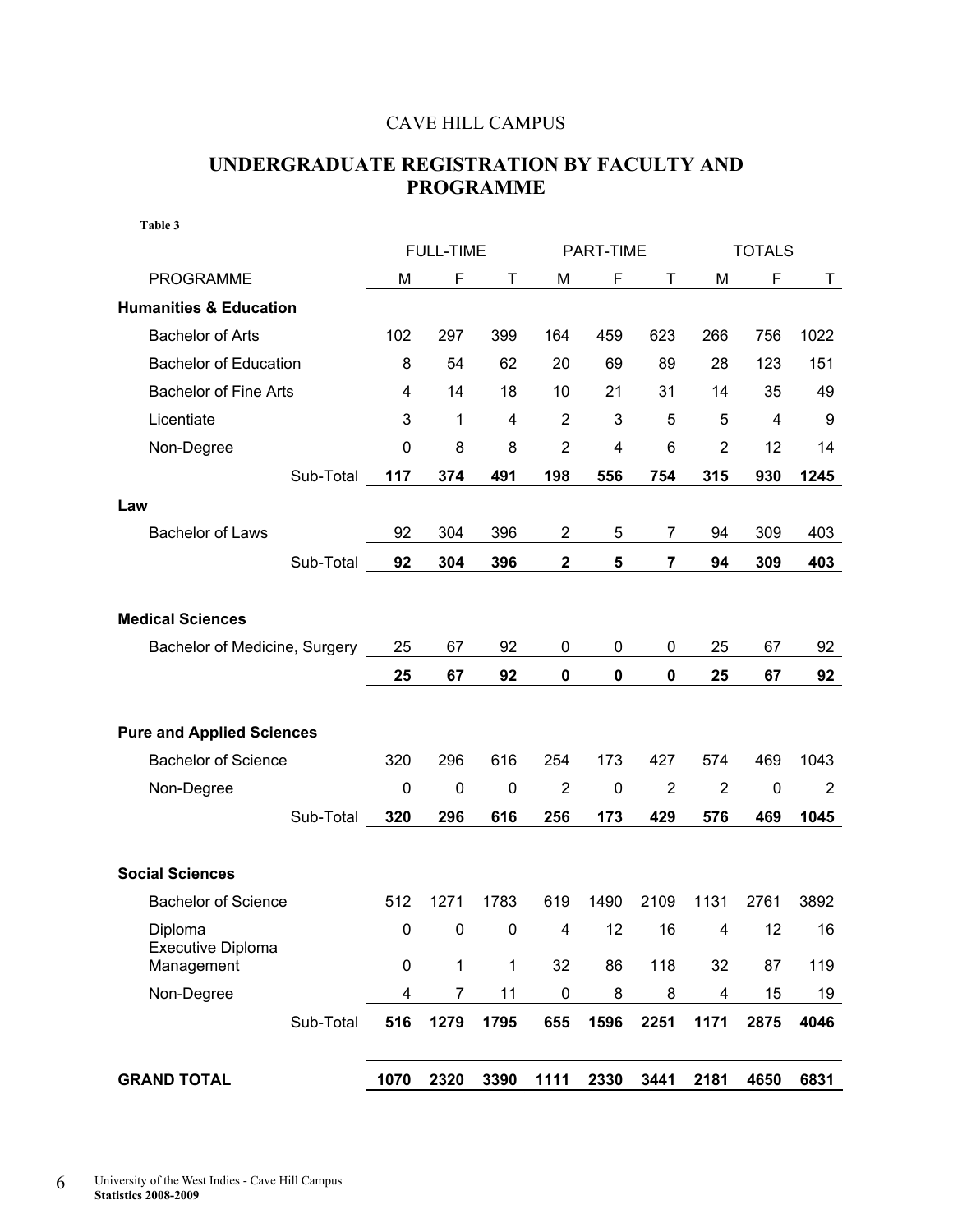### CAVE HILL CAMPUS

### **GRADUATE REGISTRATION BY FACULTY/INTERDISCIPLINARY INSTITUTE AND PROGRAMME**

|                                   |                | <b>FULL-TIME</b> |                         |             | PART-TIME               |                         |                | <b>TOTALS</b> |                |
|-----------------------------------|----------------|------------------|-------------------------|-------------|-------------------------|-------------------------|----------------|---------------|----------------|
| <b>PROGRAMME</b>                  | M              | F                | Т                       | M           | F                       | Τ                       | M              | F             | Τ              |
| <b>Institute of Gender &amp;</b>  |                |                  |                         |             |                         |                         |                |               |                |
| <b>Development Studies</b>        |                |                  |                         |             |                         |                         |                |               |                |
| Master of Philosophy              | 0              | 3                | 3                       | 1           | 1                       | $\overline{2}$          | 1              | 4             | 5              |
| Doctor of Philosophy              | 0              | 1                | 1                       | 0           | 1                       | 1                       | 0              | 2             | $\overline{c}$ |
| Sub-Total                         | $\mathbf{0}$   | 4                | $\overline{\mathbf{4}}$ | 1           | $\overline{2}$          | 3                       | 1              | 6             | $\overline{7}$ |
|                                   |                |                  |                         |             |                         |                         |                |               |                |
| <b>Humanities &amp; Education</b> |                |                  |                         |             |                         |                         |                |               |                |
| Doctor of Philosophy              | 4              | 9                | 13                      | 15          | 27                      | 42                      | 19             | 36            | 55             |
| Master of Arts                    | 5              | 9                | 14                      | 11          | 23                      | 34                      | 16             | 32            | 48             |
| <b>Master of Education</b>        | 1              | $\overline{7}$   | 8                       | 7           | 20                      | 27                      | 8              | 27            | 35             |
| Master of Philosophy              | 1              | 14               | 15                      | 5           | 23                      | 28                      | 6              | 37            | 43             |
| Sub-Total                         | 11             | 39               | 50                      | 38          | 93                      | 131                     | 49             | 132           | 181            |
| Law                               |                |                  |                         |             |                         |                         |                |               |                |
| Master of Laws                    | 12             | 20               | 32                      | 33          | 46                      | 79                      | 45             | 66            | 111            |
| Doctor of Philosophy              | $\pmb{0}$      | $\overline{2}$   | $\overline{\mathbf{c}}$ | 0           | 1                       | 1                       | $\pmb{0}$      | 3             | 3              |
| Sub-Total                         | 12             | 22               | 34                      | 33          | 47                      | 80                      | 45             | 69            | 114            |
| <b>Medical Sciences</b>           |                |                  |                         |             |                         |                         |                |               |                |
| Master of Public Health           | 1              | 6                | 7                       | 0           | $\overline{2}$          | $\overline{2}$          | 1              | 8             | 9              |
| Doctor of Philosophy              | 0              | $\mathbf 0$      | $\mathbf{0}$            | 0           | 1                       | 1                       | 0              | 1             | 1              |
| Doctorate in Medicine             | 8              | 26               | 34                      | $\mathbf 0$ | 0                       | 0                       | 8              | 26            | 34             |
| Graduate Diploma                  | 5              | 22               | 27                      | 0           | 1                       | 1                       | 5              | 23            | 28             |
| Sub-Total                         | 14             | 54               | 68                      | 0           | $\overline{\mathbf{4}}$ | $\overline{\mathbf{4}}$ | 14             | 58            | 72             |
|                                   |                |                  |                         |             |                         |                         |                |               |                |
| <b>Pure and Applied Sciences</b>  |                |                  |                         |             |                         |                         |                |               |                |
| Master of Philosophy              | 14             | 13               | 27                      | 4           | 2                       | 6                       | 18             | 15            | 33             |
| Master of Science                 | 15             | 25               | 40                      | 5           | 6                       | 11                      | 20             | 31            | 51             |
| Doctor of Philosophy              | 4              | 1                | 5                       | 8           | $\overline{2}$          | 10                      | 12             | 3             | 15             |
| Sub-Total                         | 33             | 39               | 72                      | 17          | 10                      | 27                      | 50             | 49            | 99             |
|                                   |                |                  |                         |             |                         |                         |                |               |                |
| <b>Social Sciences</b>            |                |                  |                         |             |                         |                         |                |               |                |
| Master in Business Adm            | 8              | 17               | 25                      | 36          | 61                      | 97                      | 44             | 78            | 122            |
| Master of Philosophy              | 4              | 8                | 12                      | 6           | 12                      | 18                      | 10             | 20            | 30             |
| Master of Science                 | 46             | 118              | 164                     | 50          | 84                      | 134                     | 96             | 202           | 298            |
| Master of Social Work             | $\overline{2}$ | 3                | 5                       | 0           | 1                       | 1                       | $\overline{c}$ | 4             | 6              |
| Doctor of Philosophy              | 1              | 1                | $\overline{2}$          | 1           | 3                       | 4                       | $\overline{2}$ | 4             |                |
| Non-Degree                        | 0              | 13               | 13                      | 1           | 1                       | $\overline{2}$          | 1              | 14            | 6<br>15        |
|                                   |                |                  |                         |             |                         |                         |                |               |                |
| Sub-Total                         | 61             | 160              | 221                     | 94          | 162                     | 256                     | 155            | 322           | 477            |
|                                   |                |                  |                         |             |                         |                         |                |               |                |
| <b>GRAND TOTAL</b>                | 131            | 318              | 449                     | 183         | 318                     | 501                     | 314            | 636           | 950            |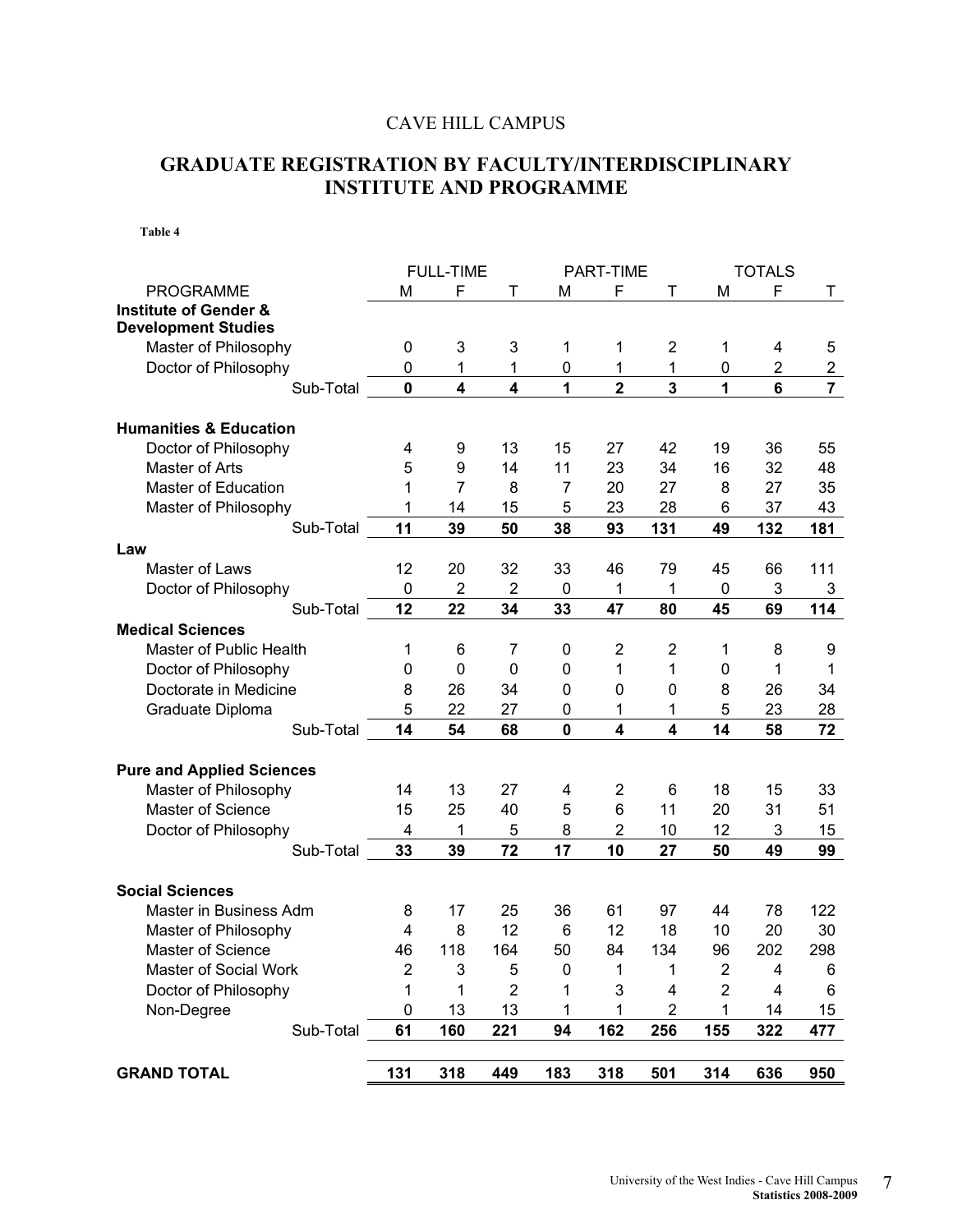### TERTIARY LEVEL INSTITUTIONS

### **UNDERGRADUATE REGISTRATION BY FACULTY AND PROGRAMME**

|                                   |    | <b>FULL-TIME</b> |     |             | <b>PART-TIME</b> |     |    | <b>TOTALS</b> |     |
|-----------------------------------|----|------------------|-----|-------------|------------------|-----|----|---------------|-----|
|                                   | М  | F                | т   | М           | F                | Т   | М  | F             | Τ   |
| <b>Humanities &amp; Education</b> |    |                  |     |             |                  |     |    |               |     |
| <b>Bachelor of Arts</b>           | 0  | 5                | 5   | 0           | 0                | 0   | 0  | 5             | 5   |
| <b>Bachelor of Education</b>      | 1  | 26               | 27  | 4           | 20               | 24  | 5  | 46            | 51  |
| Certificate                       | 0  | 2                | 2   | 16          | 36               | 52  | 16 | 38            | 54  |
| Diploma                           | 0  |                  |     | 23          | 98               | 121 | 23 | 99            | 122 |
|                                   | 1  | 34               | 35  | 43          | 154              | 197 | 44 | 188           | 232 |
| Law                               |    |                  |     |             |                  |     |    |               |     |
| <b>Bachelor of Laws</b>           | 24 | 47               | 71  | 0           | $\mathbf 0$      | 0   | 24 | 47            | 71  |
| <b>Pure and Applied Sciences</b>  |    |                  |     |             |                  |     |    |               |     |
| <b>Bachelor of Science</b>        | 7  | $\mathbf{2}$     | 9   | 1           | 0                | 1   | 8  | $\mathbf{2}$  | 10  |
| <b>Social Sciences</b>            |    |                  |     |             |                  |     |    |               |     |
| <b>Bachelor of Science</b>        | 11 | 39               | 50  | $\mathbf 1$ | 3                | 4   | 12 | 42            | 54  |
| <b>GRAND TOTAL</b>                | 43 | 122              | 165 | 45          | 157              | 202 | 88 | 279           | 367 |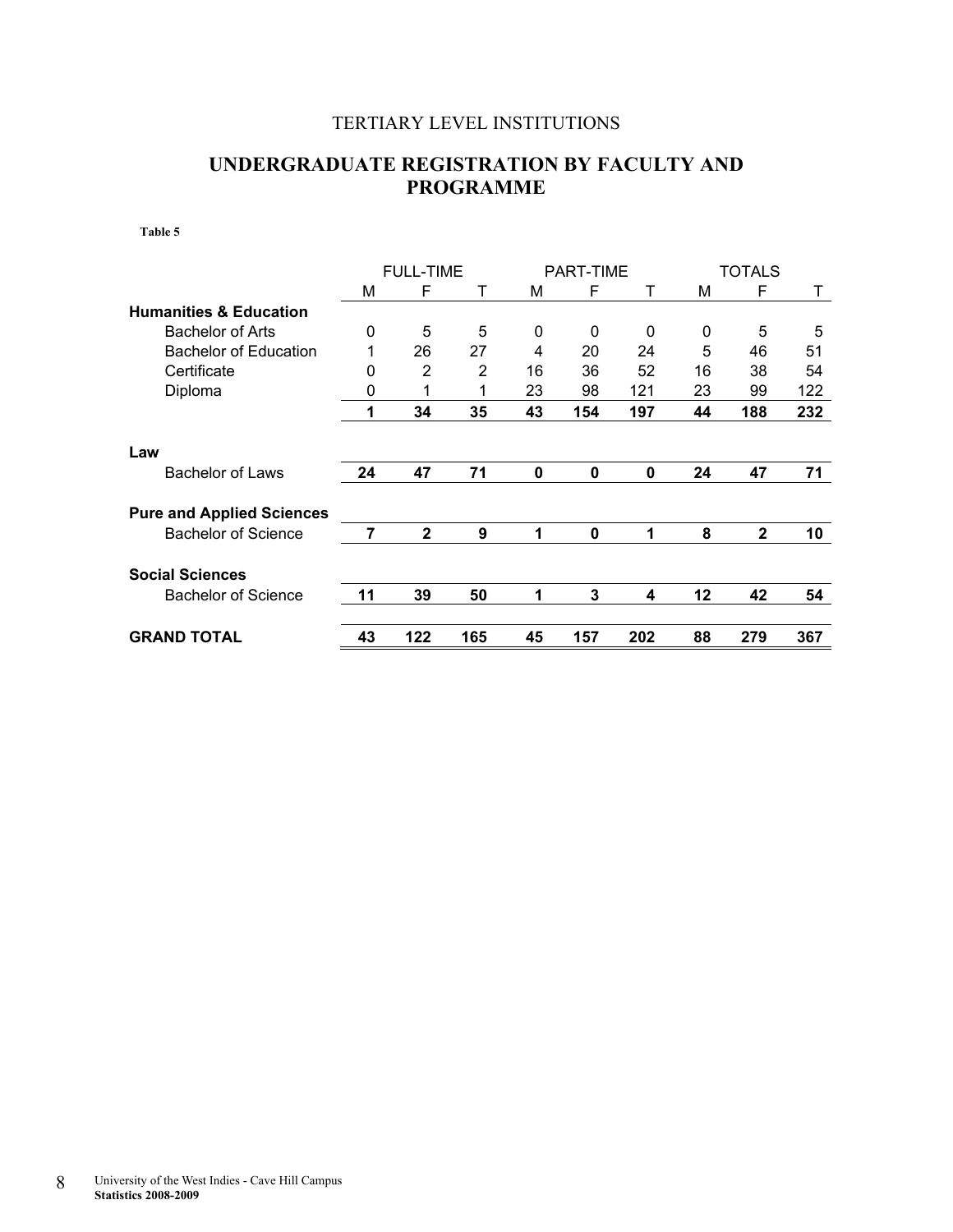# UNDERGRADUATE STUDENT REGISTRATION BY PROGRAMME AND AGE **UNDERGRADUATE STUDENT REGISTRATION BY PROGRAMME AND AGE**

|                               |               | 24 and under    |      |                          | 25 to 34                        |               |                 | 35 to 44          |                   |         | 45 to 54                |          |          | 55 and over        |                   |                             | <b>TOTALS</b> |                          |
|-------------------------------|---------------|-----------------|------|--------------------------|---------------------------------|---------------|-----------------|-------------------|-------------------|---------|-------------------------|----------|----------|--------------------|-------------------|-----------------------------|---------------|--------------------------|
| <b>FACULTY</b>                | Σ             | Щ               | ۳    | Σ                        | Щ                               | ⊢             | Σ               | Щ                 | ۳                 | Σ       | Щ                       | ۳        | Σ        | Щ                  | ۳                 | Σ                           | Щ             | ۲                        |
| Bachelor of Arts              |               |                 |      |                          |                                 |               |                 |                   |                   |         |                         |          |          |                    |                   |                             |               |                          |
| Humanities & Education        | 133           | 377             | 510  | 5                        | 209                             | 276           | $\overline{3}$  | 06                | 37                | 37      | 6S                      | 8        | 4        | 5                  | တ                 | 266                         | 756           | 1022                     |
| <b>Bachelor of Education</b>  |               |                 |      |                          |                                 |               |                 |                   |                   |         |                         |          |          |                    |                   |                             |               |                          |
| Humanities & Education        | 4             | 27              | 22   | Ν<br>$\overline{ }$      | යි                              | 75            | ∞               | 23                | 37                | 4       | ග                       | ĉ        | 0        |                    |                   | $\mathop{\rm {}8}\nolimits$ | 123           | 151                      |
| Bachelor of Fine Arts         |               |                 |      |                          |                                 |               |                 |                   |                   |         |                         |          |          |                    |                   |                             |               |                          |
| Humanities & Education        | $\infty$      | $\overline{24}$ | 32   |                          | ю                               | တ             | $\mathbf{\sim}$ | 5                 | Ľ                 | 0       |                         |          | 0        | 0                  | 0                 | $\dot{4}$                   | 35            | $\frac{9}{4}$            |
| Bachelor of Laws              |               |                 |      |                          |                                 |               |                 |                   |                   |         |                         |          |          |                    |                   |                             |               |                          |
| <b>Law</b>                    | 63            | 209             | 272  | တ<br>$\overline{ }$      | 76                              | 95            | ∞               | $\frac{5}{1}$     | 23                | ю       |                         | 2        |          | 0                  |                   | 96                          | 307           | 403                      |
| Bachelor of Medicine, Surgery |               |                 |      |                          |                                 |               |                 |                   |                   |         |                         |          |          |                    |                   |                             |               |                          |
| Medical Sciences              | $\frac{3}{2}$ | $\frac{4}{9}$   | 8    | $\overline{\phantom{0}}$ | $\overset{\infty}{\rightarrow}$ | 29            |                 | 0                 |                   | 0       | 0                       | 0        | 0        | 0                  | 0                 | 25                          | 5             | 8                        |
| Bachelor of Science           |               |                 |      |                          |                                 |               |                 |                   |                   |         |                         |          |          |                    |                   |                             |               |                          |
| Pure & Applied Sciences       | 414           | 368             | 782  | 115                      | 69                              | 184           | 35              | 29                | \$4               | S       | ო                       | مبر<br>ب | 0        | 0                  | 0                 | 574                         | 469           | 1043                     |
| Social Sciences               | 717           | 1579            | 2296 | 250                      | 650                             | 900           | 102             | 351               | 453               | 54      | 171                     | 225      | $\infty$ | $\circ$            | $\frac{8}{1}$     | 1131                        | 2761          | 3892                     |
| Diploma                       |               |                 |      |                          |                                 |               |                 |                   |                   |         |                         |          |          |                    |                   |                             |               |                          |
| Social Sciences               |               | 0               |      | $\scriptstyle\sim$       | 5                               | Ņ             |                 | 4                 | 5                 | 0       | ო                       | ო        | 0        | 0                  | 0                 | 4                           | 57            | $\overset{\circ}{\cdot}$ |
| Executive Diploma             |               |                 |      |                          |                                 |               |                 |                   |                   |         |                         |          |          |                    |                   |                             |               |                          |
| Social Sciences               |               | 5               | ဖ    | ო<br>$\overline{ }$      | 36                              | $\frac{9}{4}$ | ო<br>᠇          | 26                | 39                | ю       | $\frac{\infty}{\infty}$ | 23       | $\circ$  | $\sim$             | $\mathbf{\Omega}$ | 32                          | 59            | 119                      |
| Licentiate                    |               |                 |      |                          |                                 |               |                 |                   |                   |         |                         |          |          |                    |                   |                             |               |                          |
| Humanities & Education        | 0             | 0               | 0    |                          | 0                               |               | 0               |                   |                   | 4       |                         | ю        | 0        | $\scriptstyle\sim$ | Z                 | ю                           | 4             | တ                        |
| Non-Degree                    |               |                 |      |                          |                                 |               |                 |                   |                   |         |                         |          |          |                    |                   |                             |               |                          |
| Humanities & Education        | 0             | ∞               | ∞    |                          |                                 |               |                 |                   |                   |         | 0                       |          | 0        | $\scriptstyle\sim$ | N                 | $\scriptstyle\sim$          | 51            | 4                        |
| Pure & Applied Sciences       |               | 0               |      |                          | 0                               |               | 0               | 0                 | 0                 | 0       | 0                       | 0        | 0        | 0                  | 0                 | $\mathbf{\sim}$             | $\circ$       | $\sim$                   |
| Social Sciences               |               |                 |      |                          | 5                               | ю             | $\circ$         | $\mathbf{\Omega}$ | $\mathbf{\Omega}$ | $\circ$ |                         | ↽        | $\circ$  | $\circ$            | $\circ$           | 4                           | $\frac{1}{2}$ | $\overline{9}$           |
| <b>GRAND TOTAL</b>            | 1359          | 2653            | 4012 | 495                      | 137                             | 1632          | 202             | 563               | 765               | 114     | 273                     | 387      | 13       | 22                 | 35                | 2183                        | 4648          | 6831                     |
| PERCENTAGE OF TOTAL           |               |                 | 58.7 |                          |                                 | 23.9          |                 |                   | 11.2              |         |                         | 5.7      |          |                    | 0.5               |                             |               |                          |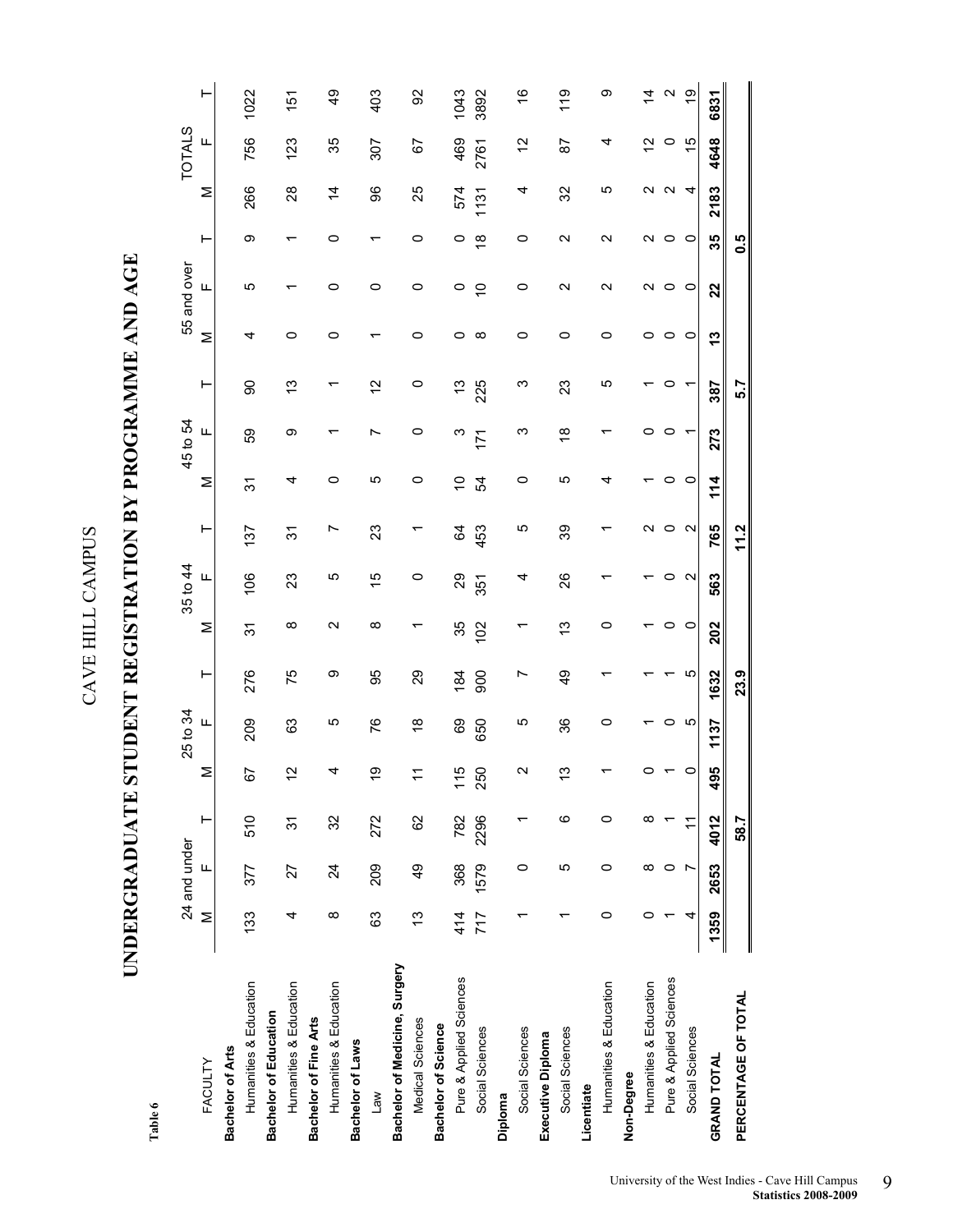GRADUATE STUDENT REGISTRATION BY PROGRAMME AND AGE **GRADUATE STUDENT REGISTRATION BY PROGRAMME AND AGE** 

| Table 7                      |         |                   |                        |                   |                          |                   |                   |                    |                                      |                   |                          |                   |                          |                   |                |                          |                  |                |
|------------------------------|---------|-------------------|------------------------|-------------------|--------------------------|-------------------|-------------------|--------------------|--------------------------------------|-------------------|--------------------------|-------------------|--------------------------|-------------------|----------------|--------------------------|------------------|----------------|
|                              |         | 24 and under      |                        |                   | 25 to 34                 |                   |                   | 35 to 44           |                                      |                   | 45 to 54                 |                   |                          | 55 and over       |                |                          | <b>TOTALS</b>    |                |
| FACULTY/INSTITUTE            | Σ       | ட                 | ⊢                      | Σ                 | ட                        | ⊢                 | Σ                 | ட                  | ⊢                                    | Σ                 | ட                        | ⊢                 | Σ                        | ட                 | ⊢              | Σ                        | щ                | ⊢              |
| Master in Business Adm       |         |                   |                        |                   |                          |                   |                   |                    |                                      |                   |                          |                   |                          |                   |                |                          |                  |                |
| Social Sciences              |         | $\mathbf{\Omega}$ | က                      | $\tilde{a}$       | 24                       | 34                | 6)                | 27                 | $\frac{4}{6}$                        | $\tilde{c}$       | 23                       | 35                | N                        | N                 | 4              | $\ddot{4}$               |                  | 122            |
| Master of Arts               |         |                   |                        |                   |                          |                   |                   |                    |                                      |                   |                          |                   |                          |                   |                | $\circ$ $\frac{6}{5}$    | ನ್ ು             | $\circ$        |
| Humanities & Education       |         | ო                 | 4                      | ဖ                 | 13                       | $\frac{6}{1}$     | 4                 | 5                  | တ                                    | ς                 | Ľ                        | 5)                | $\mathbf{\Omega}$        | 4                 | ဖ              |                          |                  | $\frac{8}{4}$  |
| <b>Master of Education</b>   |         |                   |                        |                   |                          |                   |                   |                    |                                      |                   |                          |                   |                          |                   |                |                          |                  |                |
| Humanities & Education       | 0       | 0                 | 0                      |                   | 5                        | ဖ                 | 4                 | ᡓ                  | 15                                   | ς                 | $\overline{\mathcal{L}}$ | $\overline{4}$    | 0                        | 0                 | 0              | $\infty$                 | 27               | 35             |
| Master of Laws               |         |                   |                        |                   |                          |                   |                   |                    |                                      |                   |                          |                   |                          |                   |                |                          |                  |                |
| Law                          |         | 5                 | ဖ                      | တ                 | 32                       | $\frac{4}{1}$     | <u>ლ</u>          | $\frac{8}{1}$      | $\overline{\widetilde{\mathcal{C}}}$ | 15                | တ                        | $\overline{2}$    | r                        | $\mathbf{\Omega}$ | တ              | 45                       | 89               | $\frac{1}{11}$ |
| Master of Philosophy         |         |                   |                        |                   |                          |                   |                   |                    |                                      |                   |                          |                   |                          |                   |                |                          |                  |                |
| Gender & Development         | 0       |                   |                        |                   | ↽                        |                   |                   | 0                  | ᠇                                    |                   |                          | ↽                 | 0                        |                   | o              |                          | 4                |                |
| Humanities & Education       | $\circ$ | ດ ພ               | ດ ພ                    | ೦ ೧               | $\overline{r}$           | $\frac{3}{2}$     | $\mathbf{\Omega}$ | $\tilde{t}$        | $\frac{3}{2}$                        | O N               | ᡓ                        | ဗု                | $\circ$                  |                   |                | ဖ                        | 57               | ნ<br>43        |
| Pure and Applied<br>Sciences |         |                   |                        | $\circ$           | Ľ                        |                   |                   | 0                  |                                      |                   |                          |                   |                          |                   | 0              | $\frac{8}{1}$            | 45               | 33             |
| Social Sciences              | ro –    |                   | $\frac{N}{2}$ $\alpha$ | $\overline{ }$    | $\infty$                 | $\tilde{c}$       | က                 | ဖ                  | တ                                    | $\sim$ $\sim$     | 4                        | ო დ               | ⊂ ຕ                      |                   | 4              | $\tilde{c}$              | $\overline{c}$   | 30             |
| Master of Public Health      |         |                   |                        |                   |                          |                   |                   |                    |                                      |                   |                          |                   |                          |                   |                |                          |                  |                |
| Medical Sciences             | 0       | 0                 | 0                      |                   | ↽                        | $\mathbf{\Omega}$ | 0                 |                    |                                      | 0                 | ဖ                        | ဖ                 | 0                        | 0                 | 0              |                          | ∞                | တ              |
| Master of Science            |         |                   |                        |                   |                          |                   |                   |                    |                                      |                   |                          |                   |                          |                   |                |                          |                  |                |
| Pure and Applied<br>Sciences | ო       | Ľ                 | $\tilde{c}$            | Ľ                 |                          |                   |                   |                    | N                                    |                   |                          |                   |                          | 0                 | $\circ$        |                          | $\tilde{\bm{c}}$ | 5              |
| Social Sciences              | ဗ္      | 42                | 55                     | $\frac{6}{4}$     | 83                       | 740               | <sub>ნ</sub><br>გ | $\frac{4}{4}$      | 57                                   | $\frac{1}{2}$     | $\frac{2}{2}$            | $\frac{5}{3}$     | ဝ က                      |                   | $\overline{4}$ | <b>26</b>                | 202              | 298            |
| Master of Social Work        |         |                   |                        |                   |                          |                   |                   |                    |                                      |                   |                          |                   |                          |                   |                |                          |                  |                |
| Social Sciences              | 0       | 0                 | 0                      | 0                 | $\mathbf{\Omega}$        | $\mathbf{\Omega}$ | 0                 |                    |                                      | $\mathbf{\Omega}$ | ᠇                        | ო                 | 0                        | 0                 | $\circ$        | $\mathbf{\Omega}$        | 4                | ဖ              |
| Doctor of Philosophy         |         |                   |                        |                   |                          |                   |                   |                    |                                      |                   |                          |                   |                          |                   |                |                          |                  |                |
| Gender & Development         | 0       | 0                 | 0                      | 0                 |                          |                   |                   |                    |                                      |                   | 0                        | $\circ$           |                          | ၀ ဖ               | $\frac{1}{2}$  |                          |                  |                |
| Humanities & Education       | $\circ$ | $\circ$           | $\circ$                |                   |                          |                   | ဝ ၈ ဝ             | $\infty$           | $\ddot{ }$                           | $\circ$ 4         | $\frac{1}{6}$            | 23                |                          |                   |                | ၀ စ္                     | လ မ္ဟ က          | လ ပ္ဟာ က       |
| <b>Law</b>                   | $\circ$ | $\circ$           | $\circ$                | $\circ$           | $ \circ$ $\circ$ $\circ$ | 400               |                   | $\circ$            | $\circ$                              | $\circ$           | ო                        | ო                 |                          | $\circ$           | $\circ$        | $\circ$                  |                  |                |
| Medical Sciences             | $\circ$ | $\circ$           | $\circ$                | $\circ$           |                          |                   | $\circ$           | $\circ$            | $\circ$                              | $\circ$           |                          |                   |                          | $\circ$           | $\circ$        | $\circ$                  |                  | $\overline{ }$ |
| Pure and Applied<br>Sciences | O       |                   |                        |                   |                          |                   |                   |                    |                                      |                   |                          | 4                 |                          | 0                 |                |                          |                  |                |
| Social Sciences              | $\circ$ | 00                | 0 ၀                    | ຕ ໐               | $\sim$ $\sim$            | ທ <del>ເ</del>    |                   | $\sim$             | ი ო                                  | 4 r               | 0 ၀                      | ↽                 | $\circ$                  |                   | ↽              | $\frac{\alpha}{\pi}$ a   |                  | မှာ ဇ          |
| Doctorate in Medicine        |         |                   |                        |                   |                          |                   |                   |                    |                                      |                   |                          |                   |                          |                   |                |                          |                  |                |
| Medical Sciences             | 0       | $\circ$           | $\circ$                | 4                 | 22                       | 26                | 4                 | က                  | Ľ                                    | 0                 | ↽                        |                   | 0                        | 0                 | 0              | $\infty$                 | 26               | 34             |
| Graduate Diploma             |         |                   |                        |                   |                          |                   |                   |                    |                                      |                   |                          |                   |                          |                   |                |                          |                  |                |
| Medical Sciences             | 0       | 0                 | 0                      |                   | က                        | 4                 |                   | 4                  | ம                                    | ω                 | S                        | 5                 | 0                        | ဖ                 | ဖ              | ю                        | 23               | $\frac{8}{2}$  |
| Non-Degree                   |         |                   |                        |                   |                          |                   |                   |                    |                                      |                   |                          |                   |                          |                   |                |                          |                  |                |
| Social Sciences              | 0       | 0                 | $\circ$                | $\circ$           | တ                        | စာ                | $\circ$           | က                  | ო                                    | $\circ$           | $\mathbf{\Omega}$        | $\mathbf{\Omega}$ | $\overline{\phantom{0}}$ | $\circ$           | ᠇              | $\overline{\phantom{0}}$ | $\overline{4}$   | 15             |
| <b>GRAND TOTAL</b>           | 25      | 22                | 5                      | $\mathbf{S}$<br>٣ | 259                      | 361               | 54                | $\frac{8}{4}$<br>᠆ | 242                                  | ශී                | 133                      | 202               | $\mathbf{z}$             | $\boldsymbol{z}$  | $\frac{48}{5}$ | 314                      | 636              | 950            |
| PERCENTAGE OF TOTAL          |         |                   | 10.2                   |                   |                          | 38.0              |                   |                    | 25.5                                 |                   |                          | 21.3              |                          |                   | 5.1%           |                          |                  |                |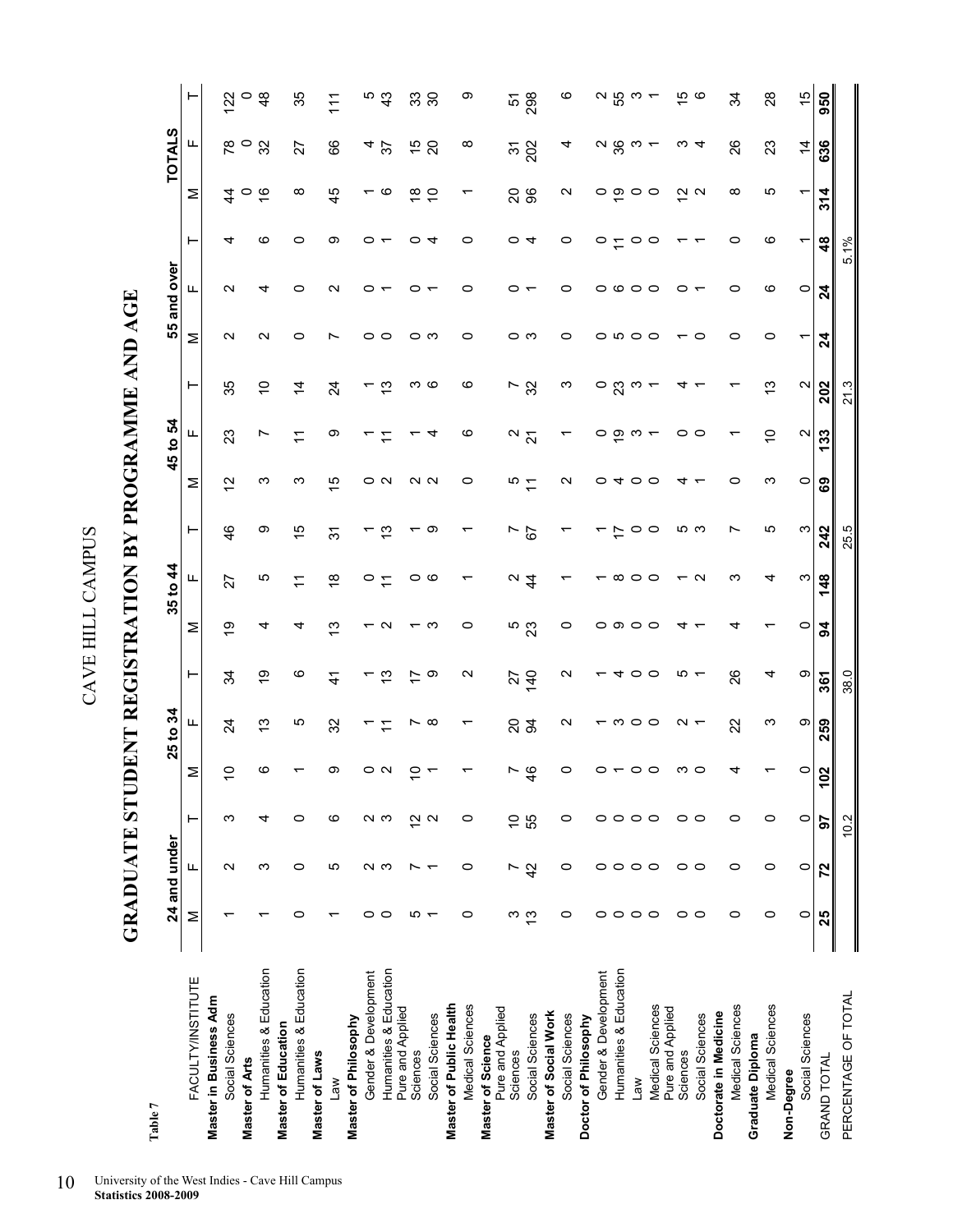### CAVE HILL CAMPUS

### **FACULTY OF HUMANITIES & EDUCATION (UNDERGRADUATE REGISTRATION BY MAJOR)**

| ۰.<br>v<br>۰.<br>×<br>۰,<br>v<br>i |  |  |  |
|------------------------------------|--|--|--|
|------------------------------------|--|--|--|

|                              |                                            |                           | <b>FULL-TIME</b>        |                |                  | PART-TIME               |                |                | <b>TOTALS</b>           |                |
|------------------------------|--------------------------------------------|---------------------------|-------------------------|----------------|------------------|-------------------------|----------------|----------------|-------------------------|----------------|
| PROGRAMME                    | <b>MAJOR</b>                               | M                         | F                       | Τ              | M                | F                       | Τ              | M              | $\mathsf F$             | T              |
|                              | French                                     | 1                         | 4                       | 5              | $\pmb{0}$        | 6                       | 6              | 1              | 10                      | 11             |
|                              | French & Spanish<br>French with Management | 1                         | 7                       | 8              | 0                | 2                       | 2              | 1              | 9                       | 10             |
|                              | <b>Studies</b>                             | 1                         | 4                       | 5              | 1                | 8                       | 9              | $\overline{2}$ | 12                      | 14             |
|                              | History                                    | 17                        | 23                      | 40             | 26               | 78                      | 104            | 43             | 101                     | 144            |
|                              | History & Psychology                       | 2                         | $\overline{\mathbf{c}}$ | 4              | 1                | 3                       | 4              | 3              | 5                       | 8              |
|                              | History (Special)                          | 3                         | 2                       | 5              | 7                | 3                       | 10             | 10             | 5                       | 15             |
|                              | History with Law                           | 4                         | 5                       | 9              | 3                | $\overline{2}$          | 5              | 7              | 7                       | 14             |
|                              | Linguistics & Spanish                      | 0                         | 1                       | 1              | 0                | 0                       | 0              | $\pmb{0}$      | 1                       | 1              |
|                              | Linguistics                                | 7                         | 50                      | 57             | 16               | 79                      | 95             | 23             | 129                     | 152            |
|                              | Linguistics & Lits in English              | 1                         | 1                       | $\overline{c}$ | 1                | 0                       | 1              | $\overline{2}$ | 1                       | 3              |
| <b>Bachelor of Arts</b>      | Linguistics & Psychology                   | 1                         | 4                       | 5              | 0                | $\boldsymbol{2}$        | 2              | 1              | 6                       | 7              |
|                              | Linguistics with Law                       | 0                         | 0                       | 0              | 0                | 1                       | 1              | 0              | 1                       | 1              |
|                              | Literatures in English                     | 9                         | 31                      | 40             | 12               | 41                      | 53             | 21             | 72                      | 93             |
|                              | Literatures in English (Spec)              | 1                         | 7                       | 8              | 5                | 7                       | 12             | 6              | 14                      | 20             |
|                              | Philosophy                                 | 3                         | 11                      | 14             | 12               | 22                      | 34             | 15             | 33                      | 48             |
|                              | Philosophy & Psychology                    | 0                         | $\overline{2}$          | $\overline{2}$ | $\boldsymbol{0}$ | 1                       | 1              | 0              | 3                       | 3              |
|                              | Psychology                                 | 27                        | 94                      | 121            | 53               | 156                     | 209            | 80             | 250                     | 330            |
|                              | Psychology with Law                        | 3                         | 8                       | 11             | 1                | $\overline{\mathbf{c}}$ | 3              | 4              | 10                      | 14             |
|                              | Spanish<br>Spanish with Management         | 5<br>5                    | 10<br>27                | 15<br>32       | 8                | 15<br>17                | 23<br>22       | 13             | 25                      | 38             |
|                              | <b>Studies</b>                             | 11                        |                         |                | 5                |                         |                | 10             | 44                      | 54             |
|                              | Theology<br>Education                      | 4                         | 4<br>34                 | 15<br>38       | 13<br>18         | 14<br>61                | 27<br>79       | 24<br>22       | 18<br>95                | 42<br>117      |
|                              | Education & French                         | 0                         | $\overline{c}$          | 2              | $\boldsymbol{0}$ | 0                       | 0              | 0              | $\overline{c}$          | 2              |
|                              | <b>Education &amp; History</b>             | 0                         | 2                       | 2              | $\pmb{0}$        | $\boldsymbol{2}$        | 2              | $\mathbf 0$    | 4                       | 4              |
|                              | <b>Education &amp; Linguistics</b>         | 0                         | 5                       | 5              | 0                | 1                       | 1              | 0              | 6                       | 6              |
| <b>Bachelor of Education</b> | Education & Lits in English                | 0                         | $\overline{2}$          | $\overline{2}$ | 0                | 0                       | $\pmb{0}$      | 0              | $\overline{2}$          | $\overline{2}$ |
|                              | <b>Education &amp; Social Studies</b>      | 3                         | 8                       | 11             | $\overline{2}$   | 5                       | $\overline{7}$ | 5              | 13                      | 18             |
|                              | Education (Special)                        | 1                         | $\pmb{0}$               | 1              | $\pmb{0}$        | $\pmb{0}$               | 0              | 1              | $\pmb{0}$               | 1              |
|                              | <b>Education and Spanish</b>               | 0                         | 1                       | 1              | 0                | 0                       | 0              | $\pmb{0}$      | 1                       | $\mathbf{1}$   |
| <b>Bachelor of Fine Arts</b> | <b>Creative Arts</b>                       | 4                         | 14                      | 18             | $10$             | 21                      | 31             | 14             | 35                      | 49             |
| Licentiate                   | Theology                                   | $\ensuremath{\mathsf{3}}$ | 1                       | 4              | $\boldsymbol{2}$ | 3                       | 5              | 5              | 4                       | 9              |
|                              | <b>Education Abroad</b>                    | $\mathbf 0$               | 8                       | 8              | $\pmb{0}$        | $\pmb{0}$               | 0              | $\pmb{0}$      | 8                       | 8              |
| Non-Degree                   | <b>Occasional Student</b>                  | 0                         | $\pmb{0}$               | $\pmb{0}$      | $\overline{2}$   | $\pmb{0}$               | $\mathbf 2$    | $\overline{2}$ | $\pmb{0}$               | 2              |
|                              | Specially Admitted                         | $\pmb{0}$                 | $\pmb{0}$               | $\pmb{0}$      | $\pmb{0}$        | 4                       | 4              | $\pmb{0}$      | $\overline{\mathbf{4}}$ | 4              |
| <b>TOTAL</b>                 |                                            | 117                       | 374                     | 491            | 198              | 556                     | 754            | 315            | 930                     | 1245           |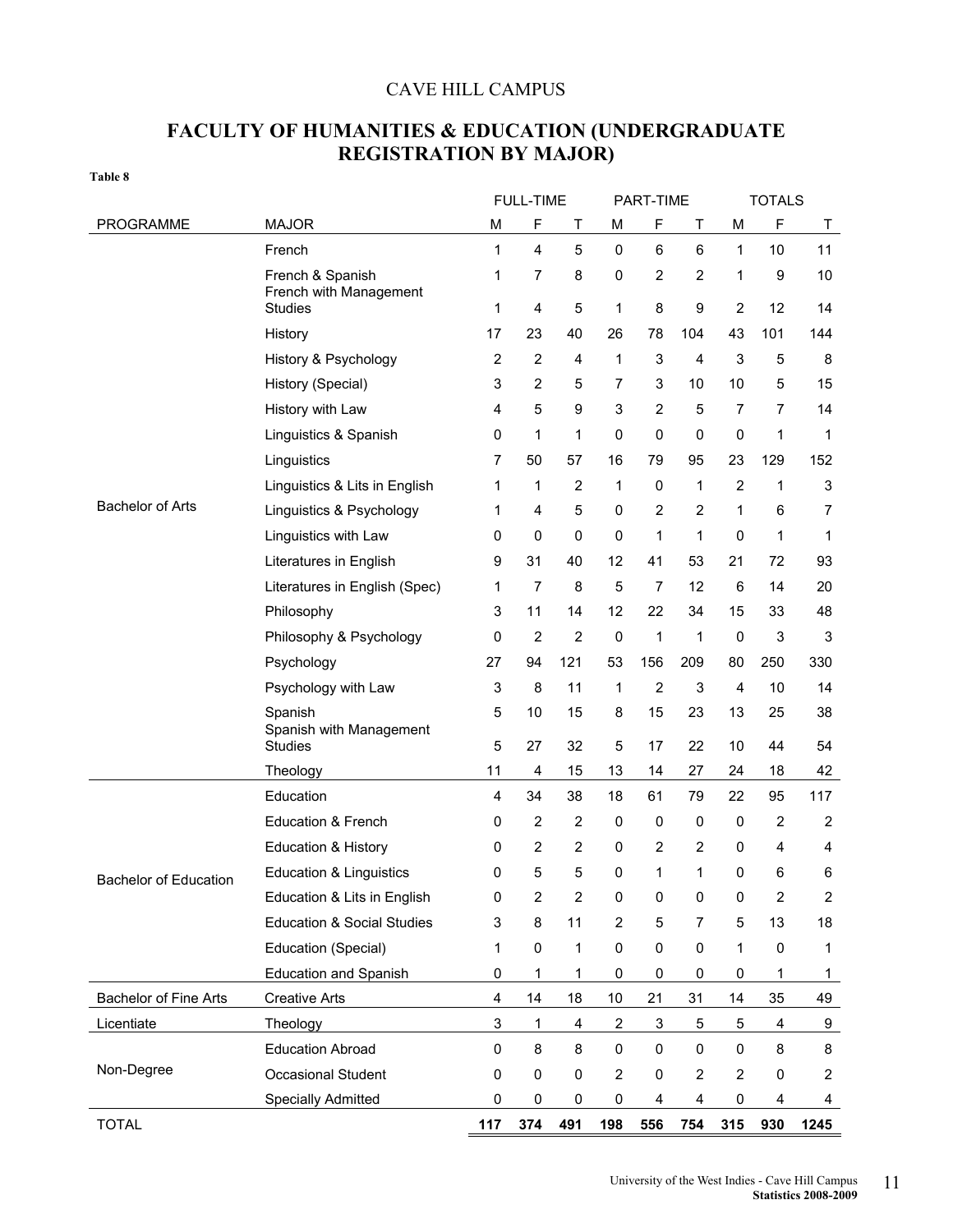### **FACULTY OF LAW (UNDERGRADUATE REGISTRATION BY MAJOR)**

**Table 9** 

|                  |              |    | <b>FULL-TIME</b> |     | PART-TIME |   | <b>TOTALS</b> |     |     |
|------------------|--------------|----|------------------|-----|-----------|---|---------------|-----|-----|
| <b>PROGRAMME</b> | <b>MAJOR</b> | м  |                  |     | м         |   | м             |     |     |
| Bachelor of Laws | _aw          | 92 | 304              | 396 |           | 5 | 94            | 309 | 403 |

### **FACULTY OF MEDICAL SCIENCES (UNDERGRADUATE REGISTRATION BY MAJOR)**

**Table 10** 

|                       |                    | FULL-TIME<br>PART-TIMF |     |    |   | TOTALS |    |  |    |
|-----------------------|--------------------|------------------------|-----|----|---|--------|----|--|----|
| <b>PROGRAMME</b>      | <b>MAJOR</b>       | M                      |     |    | M |        | м  |  |    |
| Bachelor of Medicine, |                    |                        |     |    |   |        |    |  |    |
| Surgery               | Medicine & Surgery | 25                     | -67 | 92 |   |        | 25 |  | 92 |

### **FACULTY OF PURE AND APPLIED (UNDERGRADUATE REGISTRATION BY MAJOR)**

| Table 11            |                                    |    |                |                  |                |                |                           |                |                |                |
|---------------------|------------------------------------|----|----------------|------------------|----------------|----------------|---------------------------|----------------|----------------|----------------|
| <b>PROGRAMME</b>    | <b>MAJOR</b>                       | M  | F              | Τ                | M              | F              | T                         | M              | $\mathsf F$    | Τ              |
|                     | Biochemistry                       | 15 | 42             | 57               | $\overline{c}$ | 12             | 14                        | 17             | 54             | 71             |
|                     | Biology                            | 12 | 28             | 40               | 9              | 19             | 28                        | 21             | 47             | 68             |
|                     | Biology & Biochemistry             | 1  | $\overline{2}$ | 3                | $\mathbf 0$    | 1              | 1                         | 1              | 3              | $\overline{4}$ |
|                     | Biology & Chemistry                | 8  | 41             | 49               | 7              | 7              | 14                        | 15             | 48             | 63             |
|                     | Biology & Management               | 0  | 2              | $\overline{c}$   | $\mathbf 0$    | 1              | 1                         | $\Omega$       | 3              | $\mathsf 3$    |
|                     | <b>Biology &amp; Mathematics</b>   | 0  | $\overline{2}$ | $\overline{2}$   | $\mathbf 0$    | 1              | 1                         | $\mathbf 0$    | 3              | 3              |
|                     | <b>Biology &amp; Microbiology</b>  | 0  | 1              | 1                | $\mathbf 0$    | $\mathbf 0$    | $\mathbf 0$               | $\mathbf 0$    | 1              | 1              |
|                     | Biology & Physics                  | 0  | 1              | 1                | 0              | 0              | 0                         | 0              | 1              | 1              |
|                     | Biology & Psychology               | 0  | $\overline{c}$ | $\overline{2}$   | 0              | 1              | 1                         | 0              | 3              | 3              |
|                     | Biology (Double)                   | 1  | 6              | 7                | 1              | $\overline{2}$ | $\ensuremath{\mathsf{3}}$ | $\overline{2}$ | 8              | 10             |
| Bachelor of Science | Chemistry                          | 13 | 16             | 29               | 3              | 9              | 12                        | 16             | 25             | 41             |
|                     | Chemistry & Biochemistry           | 1  | 8              | $\boldsymbol{9}$ | $\mathbf 0$    | 1              | 1                         | 1              | 9              | 10             |
|                     | Chemistry & Comp Science           | 0  | 1              | 1                | $\mathbf 0$    | $\mathbf 0$    | $\mathbf 0$               | 0              | 1              | 1              |
|                     | Chemistry & Management             | 0  | 1              | 1                | 0              | $\mathbf 0$    | 0                         | 0              | 1              | 1              |
|                     | <b>Chemistry &amp; Mathematics</b> | 1  | 6              | $\overline{7}$   | 1              | $\overline{2}$ | 3                         | $\overline{c}$ | 8              | 10             |
|                     | Chemistry & Microbiology           | 1  | 1              | $\overline{2}$   | 0              | 1              | 1                         | 1              | $\overline{2}$ | 3              |
|                     | <b>Chemistry &amp; Physics</b>     | 3  | $\overline{2}$ | 5                | $\overline{2}$ | $\mathbf 0$    | $\overline{2}$            | 5              | 2              | $\overline{7}$ |
|                     | Chemistry (Double)                 | 2  | 3              | 5                | $\overline{2}$ | 1              | 3                         | 4              | 4              | 8              |
|                     | Comp Sci & Meteorology             | 2  | 1              | 3                | $\mathbf 0$    | $\Omega$       | $\mathbf 0$               | $\overline{2}$ | 1              | 3              |
|                     | Comp Sci & Psychology              | 1  | 0              | 1                | $\mathbf 0$    | 0              | $\mathbf 0$               | 1              | 0              | 1              |
|                     | Comp Sci with Acct                 | 0  | 2              | $\overline{2}$   | 0              | 0              | 0                         | 0              | 2              | $\overline{c}$ |
|                     | Computer Sci & Elet                | 11 | 1              | 12               | 14             | 3              | 17                        | 25             | 4              | 29             |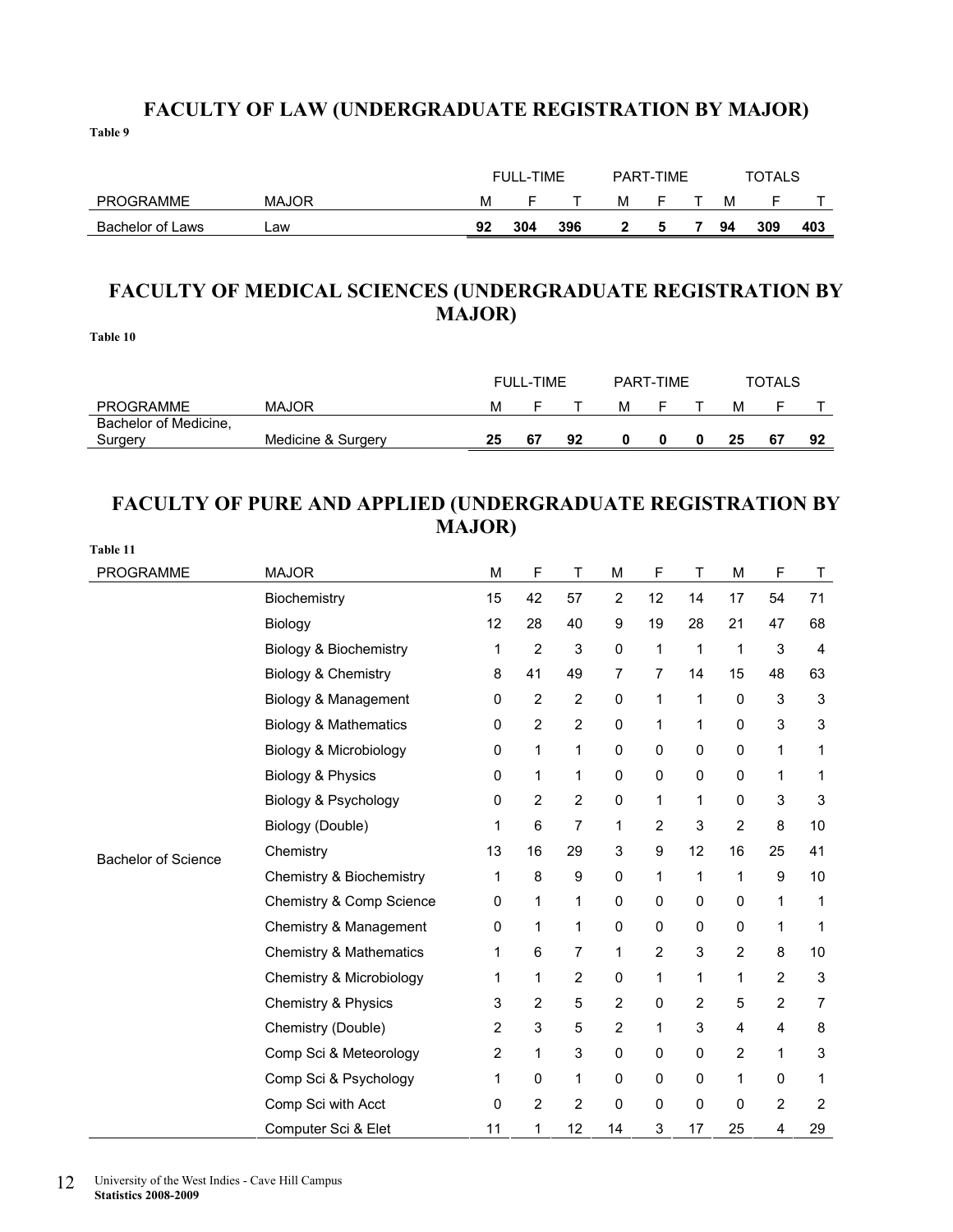|                     |                                               |                           | <b>FULL-TIME</b>        |                         |                | PART-TIME   |                |                | <b>TOTALS</b>    |                           |
|---------------------|-----------------------------------------------|---------------------------|-------------------------|-------------------------|----------------|-------------|----------------|----------------|------------------|---------------------------|
| PROGRAMME           | <b>MAJOR</b>                                  | М                         | F                       | Τ                       | М              | F           | т              | M              | F                | Т                         |
|                     | Computer Sci & Physics                        | $\ensuremath{\mathsf{3}}$ | 0                       | 3                       | $\mathbf{1}$   | 0           | 1              | $\overline{4}$ | $\mathbf 0$      | 4                         |
|                     | Computer Sci with Educ                        | 0                         | 1                       | 1                       | 0              | 0           | 0              | 0              | 1                | 1                         |
|                     | <b>Computer Science</b>                       | 55                        | 7                       | 62                      | 43             | 12          | 55             | 98             | 19               | 117                       |
|                     | Computer Science & Acct                       | 17                        | 9                       | 26                      | 8              | 13          | 21             | 25             | 22               | 47                        |
|                     | Computer Science & Mgmt                       | 17                        | 5                       | 22                      | 17             | 10          | 27             | 34             | 15               | 49                        |
|                     | <b>Computer Science &amp; Maths</b>           | 10                        | 3                       | 13                      | 3              | 1           | 4              | 13             | 4                | 17                        |
|                     | Computer Science (Double)                     | 18                        | 3                       | 21                      | 9              | 3           | 12             | 27             | 6                | 33                        |
|                     | Computer Science with Mgmt                    | 4                         | $\overline{2}$          | 6                       | 0              | 0           | $\pmb{0}$      | $\overline{4}$ | $\overline{2}$   | $\,6\,$                   |
|                     | Ecology                                       | 9                         | 8                       | 17                      | 6              | 8           | 14             | 15             | 16               | 31                        |
|                     | Ecology & Biology                             | 1                         | $\overline{2}$          | 3                       | 1              | 1           | $\overline{2}$ | $\overline{2}$ | 3                | 5                         |
|                     | Ecology & Psychology                          | 0                         | 0                       | 0                       | $\mathbf 0$    | 1           | 1              | $\mathbf 0$    | 1                | 1                         |
|                     | Electronics                                   | 11                        | 3                       | 14                      | 22             | 5           | 27             | 33             | 8                | 41                        |
|                     | Electronics & Info Tech                       | $\boldsymbol{2}$          | 0                       | $\overline{2}$          | 1              | 0           | 1              | 3              | 0                | 3                         |
|                     | Electronics & Maths                           | $\overline{2}$            | 0                       | 2                       | 6              | 0           | 6              | 8              | 0                | 8                         |
|                     | Electronics & Phys                            | $\boldsymbol{2}$          | $\mathbf 0$             | $\overline{\mathbf{c}}$ | 0              | 1           | 1              | $\overline{2}$ | 1                | $\ensuremath{\mathsf{3}}$ |
|                     | Info Tech & Meteorology<br>Information Tech & | 1                         | 0                       | 1                       | $\mathbf 0$    | 0           | 0              | 1              | $\mathbf 0$      | 1                         |
|                     | Accounting                                    | 6                         | $\overline{\mathbf{4}}$ | 10                      | 5              | 5           | 10             | 11             | 9                | 20                        |
| Bachelor of Science | Information Tech & Maths                      | 1                         | $\overline{2}$          | 3                       | 1              | 1           | $\overline{2}$ | $\overline{2}$ | 3                | $\overline{5}$            |
|                     | Information Tech & Mgmt                       | 7                         | 9                       | 16                      | 16             | 13          | 29             | 23             | 22               | 45                        |
|                     | Information Tech with Mgmt                    | 4                         | $\boldsymbol{2}$        | 6                       | 1              | $\mathbf 0$ | 1              | 5              | $\boldsymbol{2}$ | $\overline{7}$            |
|                     | Information Technology                        | 16                        | 8                       | 24                      | 37             | 11          | 48             | 53             | 19               | 72                        |
|                     | Mathematics                                   | 5                         | 10                      | 15                      | 7              | 7           | 14             | 12             | 17               | 29                        |
|                     | Mathematics & Accounting                      | 3                         | 3                       | 6                       | 0              | 3           | 3              | 3              | 6                | 9                         |
|                     | Mathematics & Economics                       | 8                         | 9                       | 17                      | 1              | 1           | $\overline{c}$ | 9              | 10               | 19                        |
|                     | Mathematics (Double)<br>Mathematics and       | 0                         | $\pmb{0}$               | 0                       | 4              | 3           | 7              | 4              | 3                | $\overline{7}$            |
|                     | Management                                    | 0                         | 2                       | 2                       | 1              | 0           | 1              | 1              | 2                | 3                         |
|                     | <b>Mathematics and Physics</b>                | 19                        | 9                       | 28                      | 12             | 1           | 13             | 31             | 10               | 41                        |
|                     | Mathematics with Accounting                   | 1                         | $\overline{2}$          | 3                       | $\pmb{0}$      | 0           | $\pmb{0}$      | $\mathbf{1}$   | $\overline{2}$   | $\sqrt{3}$                |
|                     | Maths & Meteorology                           | $\ensuremath{\mathsf{3}}$ | 5                       | 8                       | $\overline{2}$ | 0           | $\overline{2}$ | 5              | 5                | $10$                      |
|                     | Maths & Microbiology                          | 0                         | 0                       | 0                       | $\pmb{0}$      | 1           | $\mathbf{1}$   | $\mathbf 0$    | 1                | $\mathbf 1$               |
|                     | Meteorology                                   | 13                        | 9                       | 22                      | 3              | 4           | 7              | 16             | 13               | 29                        |
|                     | Meteorology & Physics                         | 1                         | 0                       | 1                       | 0              | 0           | 0              | $\mathbf{1}$   | $\mathbf 0$      | $\mathbf{1}$              |
|                     | Microbiology                                  | 4                         | 9                       | 13                      | 3              | 6           | 9              | 7              | 15               | 22                        |
|                     | Physics                                       | 5                         | 1                       | 6                       | 3              | 1           | 4              | 8              | $\overline{2}$   | $10$                      |
| Non-Degree          | Specially Admitted                            | $\pmb{0}$                 | $\pmb{0}$               | $\mathsf 0$             | $\overline{2}$ | $\pmb{0}$   | $\overline{2}$ | $\overline{2}$ | 0                | $\overline{c}$            |
| <b>TOTAL</b>        |                                               | 320                       | 296                     | 616                     | 256            | 173         | 429            | 576            | 469              | 1045                      |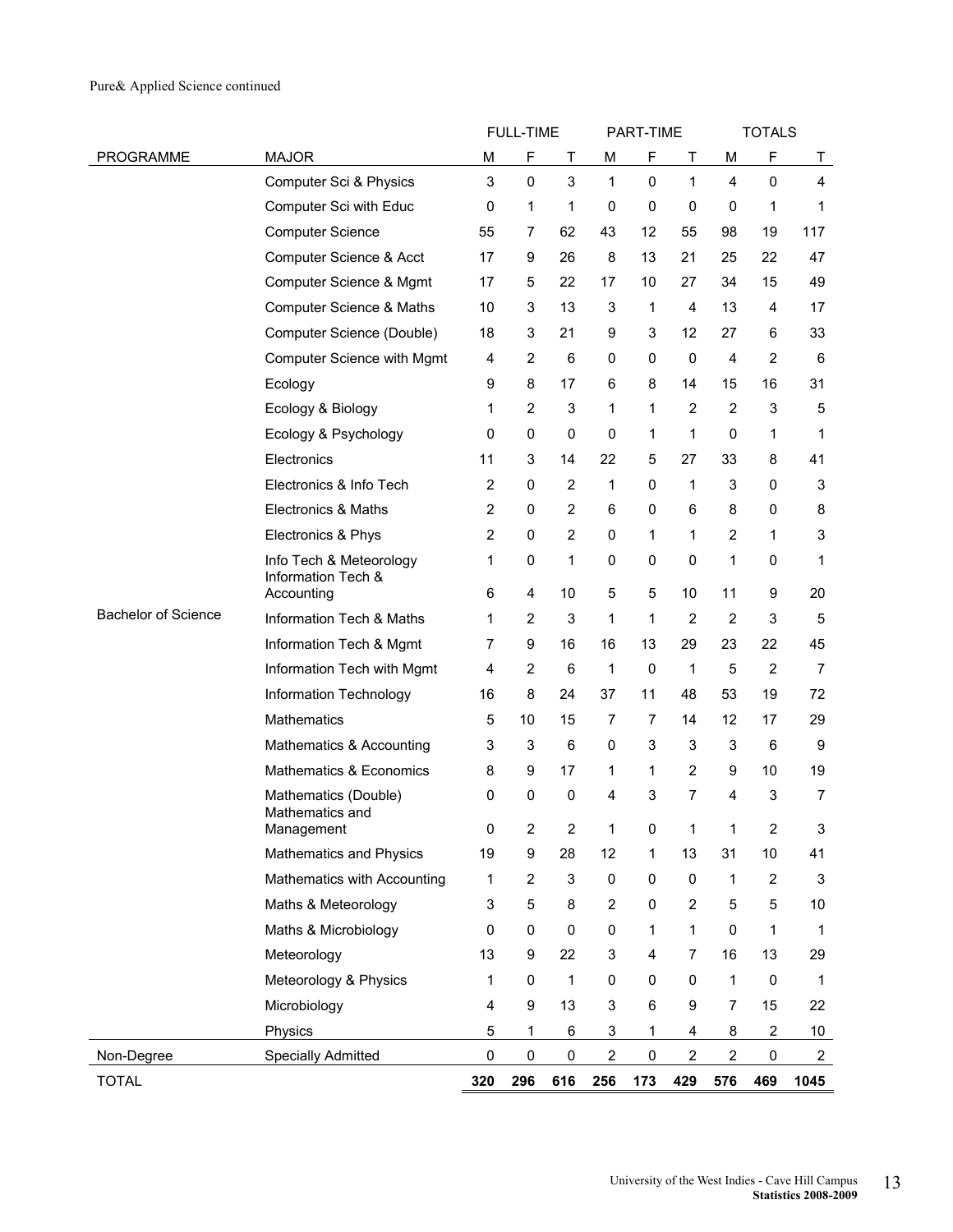### **FACULTY OF SOCIAL SCIENCES (UNDERGRADUATE REGISTRATION BY MAJOR)**

|                            |                                                  |     | <b>FULL-TIME</b> |                  |                | PART-TIME      |                  |                | <b>TOTALS</b>    |                  |
|----------------------------|--------------------------------------------------|-----|------------------|------------------|----------------|----------------|------------------|----------------|------------------|------------------|
| PROGRAMME TYPE             | <b>MAJOR</b>                                     | M   | F                | Τ                | M              | F              | Τ                | M              | F                | Τ                |
|                            | Accounting (Special)                             | 95  | 245              | 340              | 76             | 247            | 323              | 171            | 492              | 663              |
|                            | Banking & Finance                                | 55  | 76               | 131              | 51             | 87             | 138              | 106            | 163              | 269              |
|                            | Economics & Accounting                           | 52  | 97               | 149              | 25             | 52             | 77               | 77             | 149              | 226              |
|                            | Economics & History                              | 1   | 1                | $\overline{c}$   | $\mathbf 0$    | 1              | 1                | 1              | $\overline{2}$   | 3                |
|                            | Economics & Law                                  | 5   | 13               | 18               | $\overline{2}$ | $\overline{2}$ | 4                | $\overline{7}$ | 15               | 22               |
|                            | Economics & Management                           | 23  | 35               | 58               | 15             | 21             | 36               | 38             | 56               | 94               |
|                            | Economics & Mathematics                          | 3   | 13               | 16               | 5              | 5              | 10               | 8              | 18               | 26               |
|                            | Economics & Political Science                    | 1   | 6                | 7                | 5              | 1              | 6                | 6              | 7                | 13               |
|                            | Economics (Special)                              | 13  | 19               | 32               | 10             | 14             | 24               | 23             | 33               | 56               |
|                            | Economics with Accounting                        | 0   | 3                | 3                | 1              | 2              | 3                | 1              | 5                | 6                |
|                            | Economics with History                           | 1   | 0                | 1                | 0              | 0              | 0                | 1              | $\mathbf 0$      | 1                |
|                            | Economics with Law                               | 1   | 0                | 1                | 0              | 2              | $\overline{2}$   | 1              | $\overline{c}$   | 3                |
|                            | Economics with Management                        | 2   | 3                | 5                | 6              | 4              | 10               | 8              | 7                | 15               |
|                            | <b>Economics with Mathematics</b>                | 0   | 2                | 2                | $\overline{2}$ | 1              | 3                | $\overline{2}$ | 3                | 5                |
|                            | Economics with Pol Science                       | 0   | 0                | 0                | 1              | 1              | $\overline{2}$   | 1              | 1                | $\boldsymbol{2}$ |
|                            | Hospitality & Tourism Mgmt                       | 9   | 42               | 51               | 5              | 16             | 21               | 14             | 58               | 72               |
| <b>Bachelor of Science</b> | Hotel Management (Special)                       | 3   | 5                | 8                | $\overline{2}$ | 18             | 20               | 5              | 23               | 28               |
|                            | Labour & Employment<br><b>Relations</b>          | 7   | 15               | 22               | 9              | 39             | 48               | 16             | 54               | 70               |
|                            | Management Studies (Special)                     | 100 | 226              | 326              | 136            | 272            | 408              | 236            | 498              | 734              |
|                            | Management with French                           | 1   | 5                | 6                | 1              | 4              | 5                | $\overline{2}$ | 9                | 11               |
|                            | Management with Psychology                       | 16  | 66               | 82               | 25             | 75             | 100              | 41             | 141              | 182              |
|                            | Management with Spanish                          | 5   | 14               | 19               | $\overline{2}$ | 16             | 18               | 7              | 30               | 37               |
|                            | Pol Science with Law<br>Pol Science with Pub Sec | 2   | 6                | 8                | 4              | $\overline{2}$ | 6                | 6              | 8                | 14               |
|                            | Mgmt                                             | 2   | 3                | 5                | 2              | 6              | 8                | 4              | 9                | 13               |
|                            | Pol Science with Sociology                       | 2   | 1                | 3                | 1              | 4              | 5                | 3              | 5                | 8                |
|                            | Pol Science with Psychology                      | 2   | 0                | $\overline{2}$   | 1              | $\overline{c}$ | 3                | 3              | $\overline{c}$   | 5                |
|                            | Political Science & Law                          | 8   | 28               | 36               | 7              | $\overline{7}$ | 14               | 15             | 35               | 50               |
|                            | Political Science & Psychology                   | 0   | 2                | $\boldsymbol{2}$ | 0              | 0              | 0                | $\pmb{0}$      | $\boldsymbol{2}$ | $\overline{c}$   |
|                            | Political Science (Special)                      | 6   | 9                | 15               | 11             | 8              | 19               | 17             | 17               | 34               |
|                            | Political Science with History                   | 3   | 3                | $\,6$            | 1              | 1              | $\boldsymbol{2}$ | 4              | 4                | 8                |
|                            | Psychology (Special)                             | 11  | 62               | 73               | 12             | 68             | 80               | 23             | 130              | 153              |
|                            | Psychology with Management                       | 6   | 29               | 35               | 12             | 31             | 43               | 18             | 60               | 78               |
|                            | Psychology with Pol Science                      | 1   | 1                | $\overline{2}$   | 1              | 1              | $\overline{c}$   | $\overline{2}$ | $\overline{2}$   | 4                |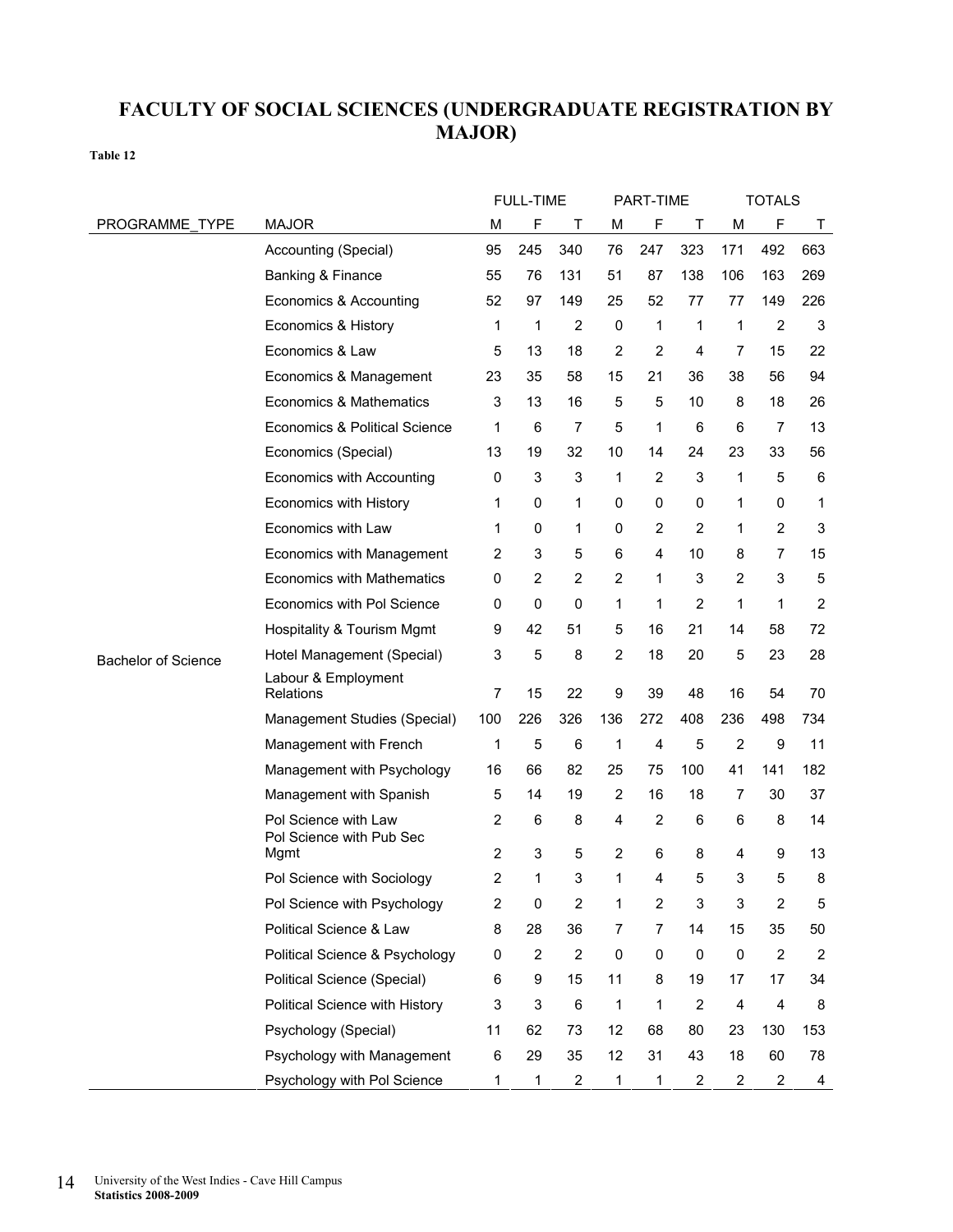### Social Sciences continued

|                                 |                                                       |                         | <b>FULL-TIME</b> |                |                | PART-TIME        |                |                | <b>TOTALS</b>  |                |
|---------------------------------|-------------------------------------------------------|-------------------------|------------------|----------------|----------------|------------------|----------------|----------------|----------------|----------------|
| <b>PROGRAMME</b>                | <b>MAJOR</b>                                          | M                       | $\mathsf F$      | T              | M              | F                | Τ              | M              | F              | $\sf T$        |
|                                 | Psychology with Social<br>Work<br>Psychology with     | 1                       | 15               | 16             | $\overline{2}$ | 16               | 18             | 3              | 31             | 34             |
|                                 | Sociology<br><b>Public Sector Mgmt</b>                | $\overline{2}$          | 19               | 21             | 6              | 13               | 19             | 8              | 32             | 40             |
|                                 | (Special)                                             | 17                      | 31               | 48             | 42             | 74               | 116            | 59             | 105            | 164            |
|                                 | Social Sciences                                       | 21                      | 44               | 65             | 58             | 185              | 243            | 79             | 229            | 308            |
|                                 | Social Work (Special)<br>Sociology & Gend & Dev       | $\overline{7}$          | 34               | 41             | 17             | 71               | 88             | 24             | 105            | 129            |
|                                 | Studs                                                 | 0                       | 1                | 1              | 1              | $\mathsf 3$      | 4              | 1              | $\overline{4}$ | $\sqrt{5}$     |
|                                 | Sociology & Law<br>Sociology & Political              | $\overline{\mathbf{4}}$ | 22               | 26             | $\overline{7}$ | 15               | 22             | 11             | 37             | 48             |
| <b>Bachelor of Science</b>      | Science                                               | $\overline{2}$          | 5                | $\overline{7}$ | $\mathbf{1}$   | 1                | $\overline{2}$ | 3              | 6              | 9              |
|                                 | Sociology & Psychology                                | 5                       | 19               | 24             | 5              | 13               | 18             | 10             | 32             | 42             |
|                                 | Sociology (Special)                                   | 8                       | 16               | 24             | 29             | 38               | 67             | 37             | 54             | 91             |
|                                 | Sociology with History                                | 1                       | $\overline{2}$   | 3              | 1              | $\overline{4}$   | 5              | $\overline{2}$ | 6              | 8              |
|                                 | Sociology with Law<br>Sociology with Pol              | $\overline{4}$          | 3                | $\overline{7}$ | 6              | $\overline{7}$   | 13             | 10             | 10             | 20             |
|                                 | Science                                               | $\overline{2}$          | 1                | 3              | $\mathbf{1}$   | 0                | 1              | $\mathsf 3$    | 1              | 4              |
|                                 | Sociology with<br>Psychology<br>Sociology with Social | 1                       | 12               | 13             | $\overline{2}$ | 16               | 18             | 3              | 28             | 31             |
|                                 | Work<br>Tourism Management                            | $\pmb{0}$               | 10               | 10             | 3              | $\boldsymbol{7}$ | 10             | 3              | 17             | 20             |
|                                 | (Special)                                             | 1                       | 7                | 8              | 7              | 17               | 24             | 8              | 24             | 32             |
| Diploma                         | Finance & Banking                                     | $\pmb{0}$               | $\pmb{0}$        | $\pmb{0}$      | 4              | 12               | 16             | 4              | 12             | 16             |
| Executive Diploma<br>Management | General Management                                    | $\pmb{0}$               | 1                | $\mathbf{1}$   | 32             | 86               | 118            | 32             | 87             | 119            |
|                                 | <b>Education Abroad</b>                               | $\overline{4}$          | $\overline{7}$   | 11             | $\mathbf 0$    | 1                | 1              | 4              | 8              | 12             |
| Non-Degree                      | <b>Specially Admitted</b>                             | $\Omega$                | $\mathbf 0$      | 0              | 0              | 7                | 7              | $\mathbf 0$    | 7              | $\overline{7}$ |
|                                 |                                                       |                         |                  |                |                |                  |                |                |                |                |
| <b>TOTAL</b>                    |                                                       | 516                     | 1279             | 1795           | 655            | 1596             | 2251           | 1171           | 2875           | 4046           |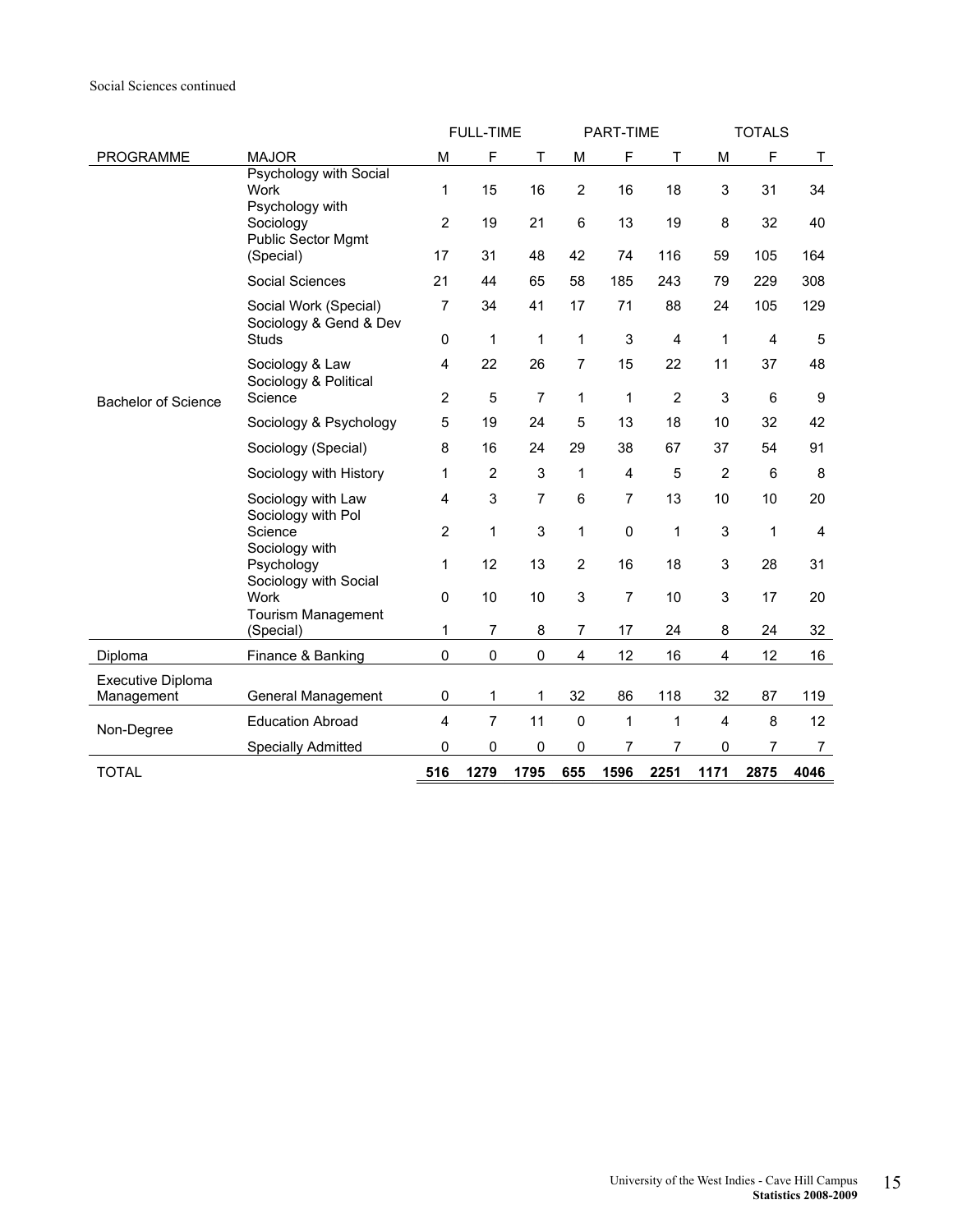### CAVE HILL CAMPUS

### **INSTITUTE OF GENDER AND DEVELOPMENT (GRADUATE REGISTRATION BY MAJOR) INTERDISCIPLINARY INSTITUTE**

**Table 13** 

| <b>PROGRAMME</b>     | <b>MAJOR</b>         | м |  | м        |  | м |  |
|----------------------|----------------------|---|--|----------|--|---|--|
|                      | Gender & Development |   |  |          |  |   |  |
| Master of Philosophy | <b>Studies</b>       |   |  |          |  |   |  |
|                      | Gender & Development |   |  |          |  |   |  |
| Doctor of Philosophy | <b>Studies</b>       |   |  | $\Omega$ |  |   |  |
|                      |                      |   |  |          |  |   |  |

### **FACULTY OF HUMANITIES AND EDUCATION (GRADUATE REGISTRATION BY MAJOR)**

|                            |                                                       |                | <b>FULL-TIME</b> |                |                | PART-TIME      |                |                | <b>TOTALS</b> |                |
|----------------------------|-------------------------------------------------------|----------------|------------------|----------------|----------------|----------------|----------------|----------------|---------------|----------------|
| <b>PROGRAMME</b>           | <b>MAJOR</b>                                          | M              | F                | Т              | M              | F              | Т              | M              | F             | Τ              |
|                            | <b>Cultural Studies</b><br>French Lang & Afri & Carib | 1              | $\overline{2}$   | 3              | 1              | 8              | 9              | $\overline{2}$ | 10            | 12             |
|                            | Lit                                                   | 0              | 0                | 0              | 0              | 1              | 1              | 0              | 1             | 1              |
|                            | <b>Heritage Studies</b>                               | 2              | 0                | $\overline{2}$ | 4              | 5              | 9              | 6              | 5             | 11             |
| Master of Arts             | History                                               | 0              | 0                | 0              | 1              | 0              | 1              | 1              | 0             | 1              |
|                            | Linguistics                                           | 1              | 4                | 5              | 0              | $\overline{2}$ | $\overline{2}$ | 1              | 6             | 7              |
|                            | Post-Colonial Lits in English<br>Spanish Language &   | 0              | 0                | 0              | 1              | 1              | 2              | 1              | 1             | $\overline{2}$ |
|                            | Literature                                            | 1              | 0                | 1              | 1              | 1              | 2              | $\overline{2}$ | 1             | 3              |
|                            | Theology                                              | 0              | 3                | 3              | 3              | 5              | 8              | 3              | 8             | 11             |
| <b>Master of Education</b> | Education                                             | 1              | 7                | 8              | 7              | 20             | 27             | 8              | 27            | 35             |
|                            | <b>Cultural Studies</b>                               | 0              | $\overline{2}$   | 2              | $\overline{2}$ | 4              | 6              | $\overline{2}$ | 6             | 8              |
|                            | Education                                             | 0              | 3                | 3              | 1              | 11             | 12             | 1              | 14            | 15             |
|                            | French                                                | 0              | 3                | 3              | 0              | 1              | 1              | 0              | 4             | 4              |
| Master of Philosophy       | History                                               | 0              | 3                | 3              | 0              | 3              | 3              | 0              | 6             | 6              |
|                            | Linguistics                                           | 0              | 0                | 0              | 1              | 1              | 2              | 1              | 1             | $\overline{2}$ |
|                            | Literatures in English                                | 1              | 3                | 4              | 0              | $\overline{2}$ | $\overline{2}$ | 1              | 5             | 6              |
|                            | Theology                                              | 0              | 0                | 0              | 1              | 1              | 2              | 1              | 1             | $\overline{2}$ |
|                            | <b>Cultural Studies</b>                               | $\overline{2}$ | 3                | 5              | 3              | $\overline{2}$ | 5              | 5              | 5             | 10             |
|                            | Education                                             | 0              | 4                | 4              | 5              | 13             | 18             | 5              | 17            | 22             |
| Doctor of Philosophy       | History                                               | 1              | 2                | 3              | 3              | 8              | 11             | 4              | 10            | 14             |
|                            | Linguistics                                           | 0              | 0                | 0              | 0              | 4              | 4              | 0              | 4             | 4              |
|                            | Literatures in English                                | 1              | 0                | 1              | 1              | 0              | 1              | $\overline{2}$ | $\mathbf 0$   | $\overline{2}$ |
|                            | Theology                                              | 0              | 0                | 0              | 3              | 0              | 3              | 3              | 0             | 3              |
|                            |                                                       | 11             | 39               | 50             | 38             | 93             | 131            | 49             | 132           | 181            |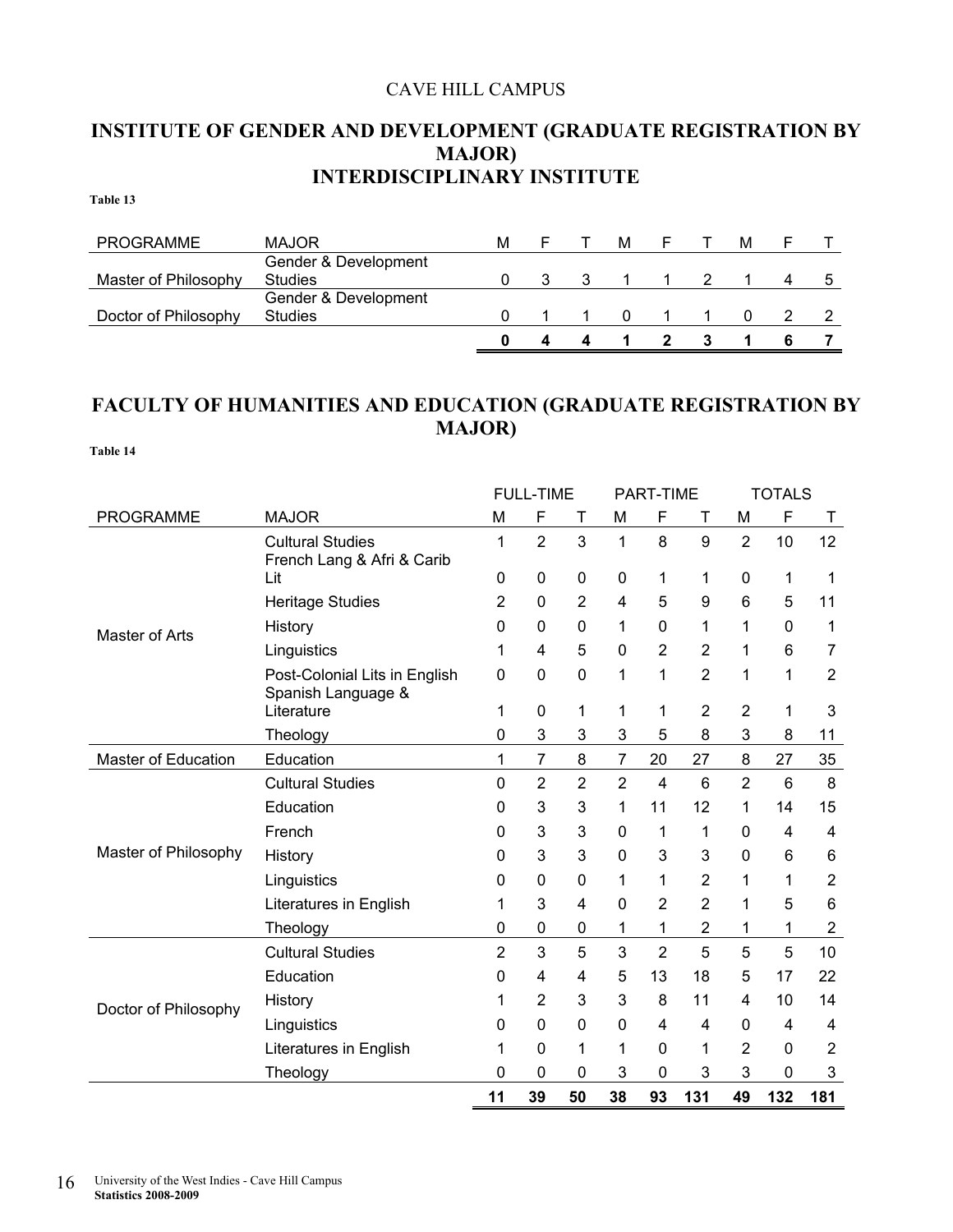### **FACULTY OF LAW (GRADUATE REGISTRATION BY MAJOR)**

**Table 15** 

|                      |                                          | <b>FULL-TIME</b> |    |    |    | PART-TIME |    | TOTALS |    |     |
|----------------------|------------------------------------------|------------------|----|----|----|-----------|----|--------|----|-----|
| <b>PROGRAMME</b>     | <b>MAJOR</b>                             | М                |    |    | м  | ⊢         |    | м      | F  |     |
|                      | <b>Commercial &amp; Corporate</b><br>Law | 9                | 15 | 24 | 22 | -37       | 59 | -31    | 52 | 83  |
| Master of Laws       | Legislative Drafting                     | 0                | 4  | 4  |    | 0         |    |        | 4  | 5   |
|                      | Public Law                               | 3                |    | 4  | 10 | 9         | 19 | 13     | 10 | 23  |
| Doctor of Philosophy | Law                                      | $\Omega$         |    | 2  | 0  |           |    |        | 3  | 3   |
|                      |                                          | 12               | 22 | 34 | 33 | 47        | 80 | 45     | 69 | 114 |

### **FACULTY OF MEDICAL SCIENCES (GRADUATE REGISTRATION BY MAJOR)**

|                       |                                   | <b>FULL-TIME</b><br>T |                |                | <b>PART-TIME</b> |              |              | <b>TOTALS</b> |                |    |
|-----------------------|-----------------------------------|-----------------------|----------------|----------------|------------------|--------------|--------------|---------------|----------------|----|
| <b>PROGRAMME</b>      | <b>MAJOR</b>                      | M                     | F              |                | м                | F            |              | М             | F              |    |
| Master of Public      |                                   |                       |                |                |                  |              |              |               |                |    |
| Health                | <b>Public Health</b>              | 1                     | 6              | 7              | 0                | 2            | 2            | 1             | 8              | 9  |
| Doctor of Philosophy  | Epidemiology                      | 0                     | $\mathbf{0}$   | $\mathbf 0$    | 0                | 1            | 1            | 0             | 1              |    |
|                       | <b>Accident &amp; Emergency</b>   |                       |                |                |                  |              |              |               |                |    |
|                       | Medicine                          | 2                     | 9              | 11             | 0                | 0            | 0            | 2             | 9              | 11 |
|                       | Anesthesia & Intensive Care       |                       | 4              | 5              | 0                | 0            | $\mathbf{0}$ | 1             | 4              | 5  |
|                       | <b>Family Medicine</b>            | 0                     | 3              | 3              | 0                | $\mathbf{0}$ | $\mathbf{0}$ | 0             | 3              | 3  |
|                       | <b>Internal Medicine</b>          |                       | $\overline{2}$ | 3              | 0                | 0            | $\mathbf 0$  | 1             | $\overline{2}$ | 3  |
| Doctorate in Medicine | Obstetrics & Gynecology           |                       | 1              | $\overline{2}$ | 0                | 0            | $\mathbf{0}$ | 1             | 1              | 2  |
|                       | Ophthalmology                     | 0                     | 1              | 1              | 0                | 0            | $\mathbf{0}$ | 0             |                |    |
|                       | Pediatrics                        |                       | $\overline{2}$ | 3              | $\mathbf 0$      | $\mathbf{0}$ | $\mathbf{0}$ | 1             | $\overline{2}$ | 3  |
|                       | Psychiatry                        |                       | $\mathfrak{p}$ | 3              | $\Omega$         | $\Omega$     | $\Omega$     | 1             | 2              | 3  |
|                       | Surgery - General                 |                       | 2              | 3              | 0                | 0            | $\mathbf{0}$ | 1             | 2              | 3  |
| Graduate Diploma      | <b>Family Medicine</b>            |                       |                | 2              | $\mathbf 0$      | 1            | 1            |               | $\overline{2}$ | 3  |
|                       | <b>Health Services Management</b> | 4                     | 21             | 25             | 0                | 0            | 0            | 4             | 21             | 25 |
|                       |                                   | 14                    | 54             | 68             | 0                | 4            | 4            | 14            | 58             | 72 |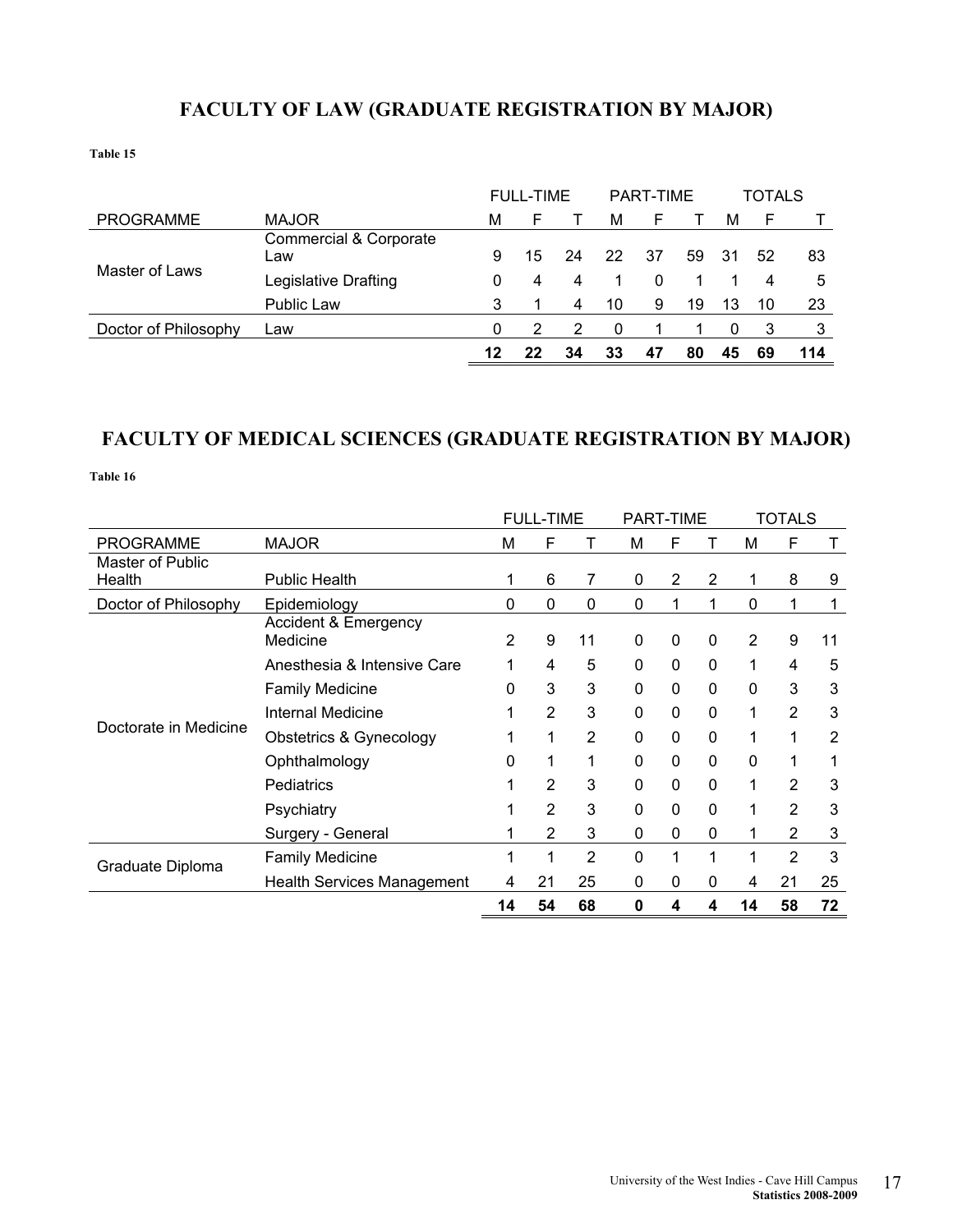### **FACULTY OF PURE AND APPLIED SCIENCES (GRADUATE REGISTRATION BY MAJOR)**

|                          |                              |                | <b>FULL-TIME</b> |                |                | PART-TIME    |                |                | <b>TOTALS</b>  |                |
|--------------------------|------------------------------|----------------|------------------|----------------|----------------|--------------|----------------|----------------|----------------|----------------|
| <b>PROGRAMME</b>         | <b>MAJOR</b>                 | M              | F                | Т              | M              | F            | Τ              | M              | F              | Τ              |
|                          | Biochemistry                 | 0              | 1                | 1              | 0              | $\mathbf{0}$ | $\mathbf{0}$   | $\mathbf{0}$   | 1              | 1              |
|                          | Biology                      | 1              | 0                | 1              | 0              | 1            | 1              | 1              | 1              | $\overline{2}$ |
|                          | Chemistry                    | 1              | 1                | 2              | 0              | $\mathbf{0}$ | $\mathbf{0}$   | 1              | 1              | $\overline{2}$ |
|                          | <b>Computer Science</b>      | 1              | 1                | $\overline{2}$ | $\overline{2}$ | $\mathbf 0$  | 2              | 3              | 1              | 4              |
|                          | Ecology                      | 0              | 0                | 0              | 1              | 0            | 1              | 1              | 0              | 1              |
| Master of Philosophy     | Electronics                  | 4              | 1                | 5              | 1              | $\mathbf 0$  | 1              | 5              | 1              | 6              |
|                          | <b>Environmental Studies</b> | 0              | 1                | 1              | 0              | $\mathbf 0$  | 0              | $\mathbf 0$    | 1              | 1              |
|                          | <b>Mathematics</b>           | 3              | $\overline{2}$   | 5              | 0              | 1            | 1              | 3              | 3              | 6              |
|                          | Microbiology                 | 0              | $\overline{2}$   | $\overline{2}$ | 0              | $\mathbf 0$  | $\mathbf 0$    | $\mathbf 0$    | $\overline{2}$ | $\overline{2}$ |
|                          | <b>Natural Resource</b>      | 1              | $\overline{2}$   | 3              | 0              | 0            | 0              | 1              | $\overline{2}$ | 3              |
|                          | Management<br>Physics        | 3              | $\overline{2}$   | 5              | $\mathbf 0$    | 0            | 0              | 3              | $\overline{c}$ | 5              |
|                          | <b>Electronic Commerce</b>   | 5              | 4                | 9              | $\overline{4}$ | 5            | 9              | 9              | 9              | 18             |
| <b>Master of Science</b> | Nat Resource & Environ       |                |                  |                |                |              |                |                |                |                |
|                          | Mgmt                         | 10             | 21               | 31             | 1              | 1            | $\overline{2}$ | 11             | 22             | 33             |
|                          | Biology                      | $\overline{2}$ | 0                | $\overline{2}$ | $\overline{2}$ | $\mathbf 0$  | $\overline{2}$ | $\overline{4}$ | $\mathbf 0$    | 4              |
|                          | <b>Computer Science</b>      | 0              | 0                | 0              | 3              | 1            | 4              | 3              | 1              | 4              |
|                          | <b>Environmental Studies</b> | 0              | 1                | 1              | 0              | $\mathbf{0}$ | $\mathbf{0}$   | $\mathbf 0$    | 1              | 1              |
|                          | <b>Mathematics</b>           | 0              | 0                | 0              | 1              | 0            | 1              | 1              | 0              | 1              |
| Doctor of Philosophy     | Meteorology                  | 1              | 0                | 1              | 0              | 0            | 0              | 1              | 0              | 1              |
|                          | Microbiology                 | 0              | 0                | 0              | 1              | $\mathbf 0$  | 1              | 1              | $\mathbf 0$    | 1              |
|                          | <b>Natural Resource</b>      |                |                  | 1              |                |              | 1              | 1              |                |                |
|                          | Management                   | 1              | 0                |                | 0              | 1            |                |                | 1              | 2              |
|                          | Physics                      | 0              | 0                | 0              | 1              | 0            | 1              | 1              | 0              | 1              |
|                          |                              | 33             | 39               | 72             | 17             | 10           | 27             | 50             | 49             | 99             |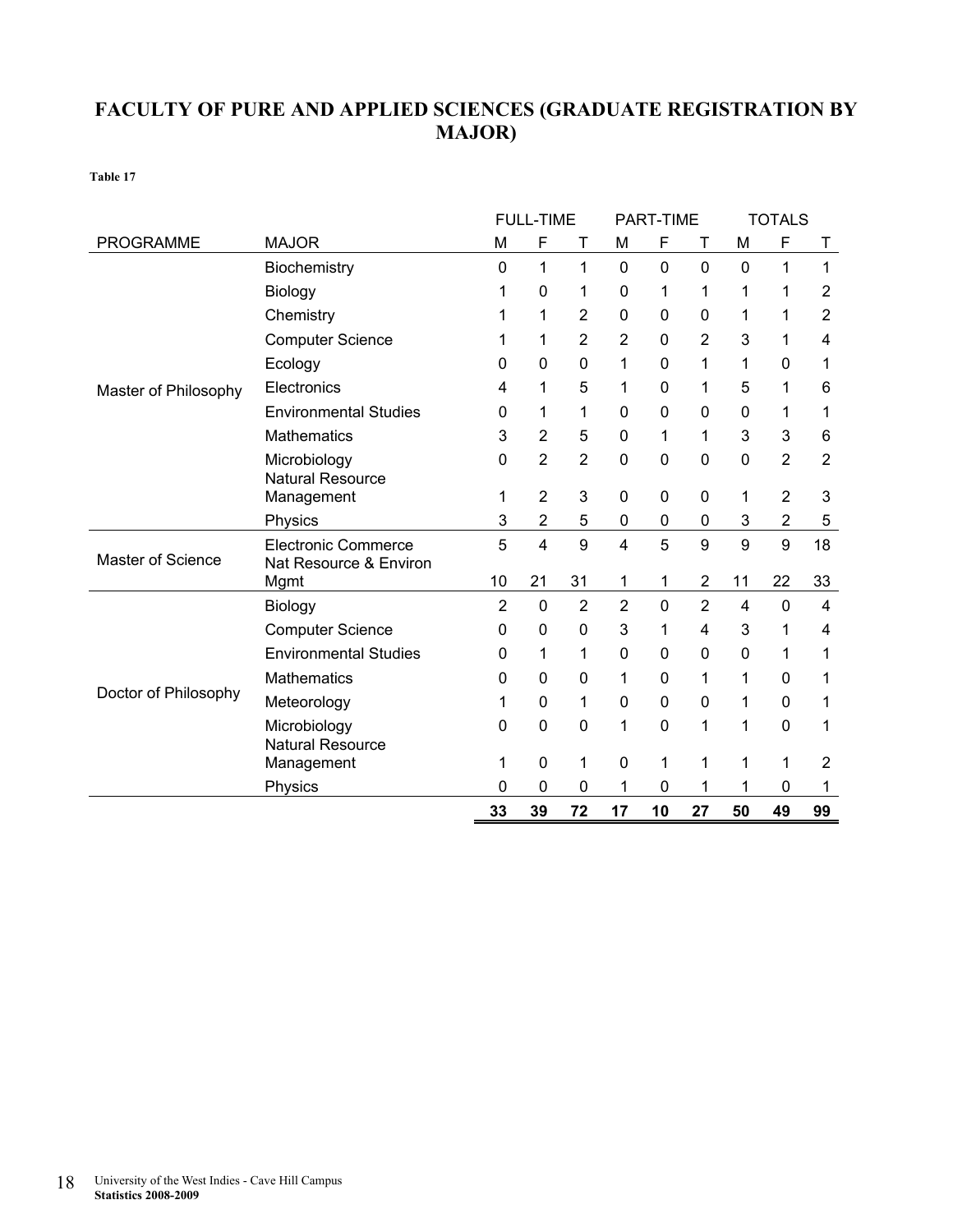### **FACULTY OF SOCIAL SCIENCES (GRADUATE REGISTRATION BY MAJOR)**

|                           |                                                                | <b>FULL-TIME</b> |                |                |                | PART-TIME      |                |                | <b>TOTALS</b>  |                         |  |  |
|---------------------------|----------------------------------------------------------------|------------------|----------------|----------------|----------------|----------------|----------------|----------------|----------------|-------------------------|--|--|
| PROGRAMME                 | <b>MAJOR</b>                                                   | M                | F              | Т              | M              | F              | Τ              | M              | F              | Τ                       |  |  |
| <b>Master in Business</b> | <b>General Management</b>                                      | $\overline{7}$   | 17             | 24             | 36             | 61             | 97             | 43             | 78             | 121                     |  |  |
| Adm                       | <b>International Business</b>                                  | 1                | 0              | 1              | $\mathbf 0$    | 0              | 0              | 1              | 0              | 1                       |  |  |
|                           | <b>Economic Development Policy</b>                             | $\mathbf 0$      | $\overline{0}$ | $\overline{0}$ | $\overline{0}$ | 3              | 3              | $\overline{0}$ | 3              | 3                       |  |  |
|                           | Economics                                                      | 0                | 1              | 1              | 0              | 0              | 0              | 0              | 1              | 1                       |  |  |
|                           | Governance & Public Policy                                     | $\mathbf 0$      | 0              | $\mathbf 0$    | $\overline{2}$ | 0              | 2              | $\overline{2}$ | 0              | $\overline{\mathbf{c}}$ |  |  |
| Master of Philosophy      | <b>Management Studies</b>                                      | 0                | 0              | 0              | $\overline{2}$ | 1              | 3              | $\overline{2}$ | 1              | 3                       |  |  |
|                           | <b>Political Science</b>                                       | 1                | 5              | 6              | 1              | $\overline{2}$ | 3              | $\overline{2}$ | 7              | 9                       |  |  |
|                           | Social Policy                                                  | 1                | 2              | 3              | $\mathbf 0$    | 3              | 3              | 1              | 5              | 6                       |  |  |
|                           | Social Work                                                    | $\mathbf 0$      | 0              | 0              | $\mathbf{1}$   | 0              | 1              | 1              | 0              | 1                       |  |  |
|                           | Sociology                                                      | $\overline{2}$   | 0              | $\overline{2}$ | $\mathbf 0$    | 3              | 3              | 2              | 3              | 5                       |  |  |
|                           | <b>Applied Psychology</b>                                      | $\overline{2}$   | 8              | 10             | $\mathbf 0$    | 5              | 5              | $\overline{2}$ | 13             | 15                      |  |  |
|                           | Banking & Finance                                              | 6                | 9              | 15             | 5              | 7              | 12             | 11             | 16             | 27                      |  |  |
|                           | <b>Counselling Psychology</b>                                  | 3                | 22             | 25             | 1              | 4              | 5              | 4              | 26             | 30                      |  |  |
|                           | <b>Cricket Studies</b>                                         | $\overline{2}$   | 3              | 5              | 1              | 0              | 1              | 3              | 3              | 6                       |  |  |
|                           | E-Governance for Dev States<br><b>Financial &amp; Business</b> | 3                | 3              | $6\phantom{1}$ | $\mathbf 0$    | 1              | 1              | 3              | 4              | $\overline{7}$          |  |  |
| Master of Science         | Economics                                                      | 4                | 4              | 8              | 8              | 13             | 21             | 12             | 17             | 29                      |  |  |
|                           | <b>Integration Studies</b>                                     | 4                | 4              | 8              | $\overline{2}$ | 4              | 6              | 6              | 8              | 14                      |  |  |
|                           | International Management                                       | 3                | 23             | 26             | $\overline{7}$ | 14             | 21             | 10             | 37             | 47                      |  |  |
|                           | <b>International Trade Policy</b><br>Labour & Employment       | 11               | 19             | 30             | $\mathbf 0$    | 0              | $\mathbf 0$    | 11             | 19             | 30                      |  |  |
|                           | Relations                                                      | $\overline{2}$   | 9              | 11             | 3              | 19             | 22             | 5              | 28             | 33                      |  |  |
|                           | Project Mgmt & Evaluation                                      | 4                | 6              | 10             | 21             | 13             | 34             | 25             | 19             | 44                      |  |  |
|                           | Tourism & Hospitality Mgmt                                     | 2                | 8              | 10             | $\overline{2}$ | 4              | 6              | 4              | 12             | 16                      |  |  |
| Master of Social Work     | Social Work                                                    | $\overline{2}$   | 3              | $\sqrt{5}$     | $\mathbf 0$    | 1              | 1              | $\overline{2}$ | 4              | 6                       |  |  |
|                           | Economics                                                      | 1                | 1              | $\overline{2}$ | $\mathbf 0$    | 1              | 1              | 1              | $\overline{2}$ | 3                       |  |  |
| Doctor of Philosophy      | <b>Management Studies</b>                                      | $\mathbf 0$      | 0              | 0              | $\mathbf{1}$   | 1              | 2              | 1              | 1              | 2                       |  |  |
|                           | <b>Political Science</b>                                       | $\mathbf 0$      | 0              | 0              | $\mathbf 0$    | 1              | 1              | 0              | 1              | 1                       |  |  |
| Non-Degree                | <b>Specially Admitted</b>                                      | $\mathbf 0$      | 13             | 13             | 1              | 1              | $\overline{2}$ | 1              | 14             | 15                      |  |  |
|                           |                                                                | 61               | 160            | 221            | 94             | 162            | 256            | 155            | 322            | 477                     |  |  |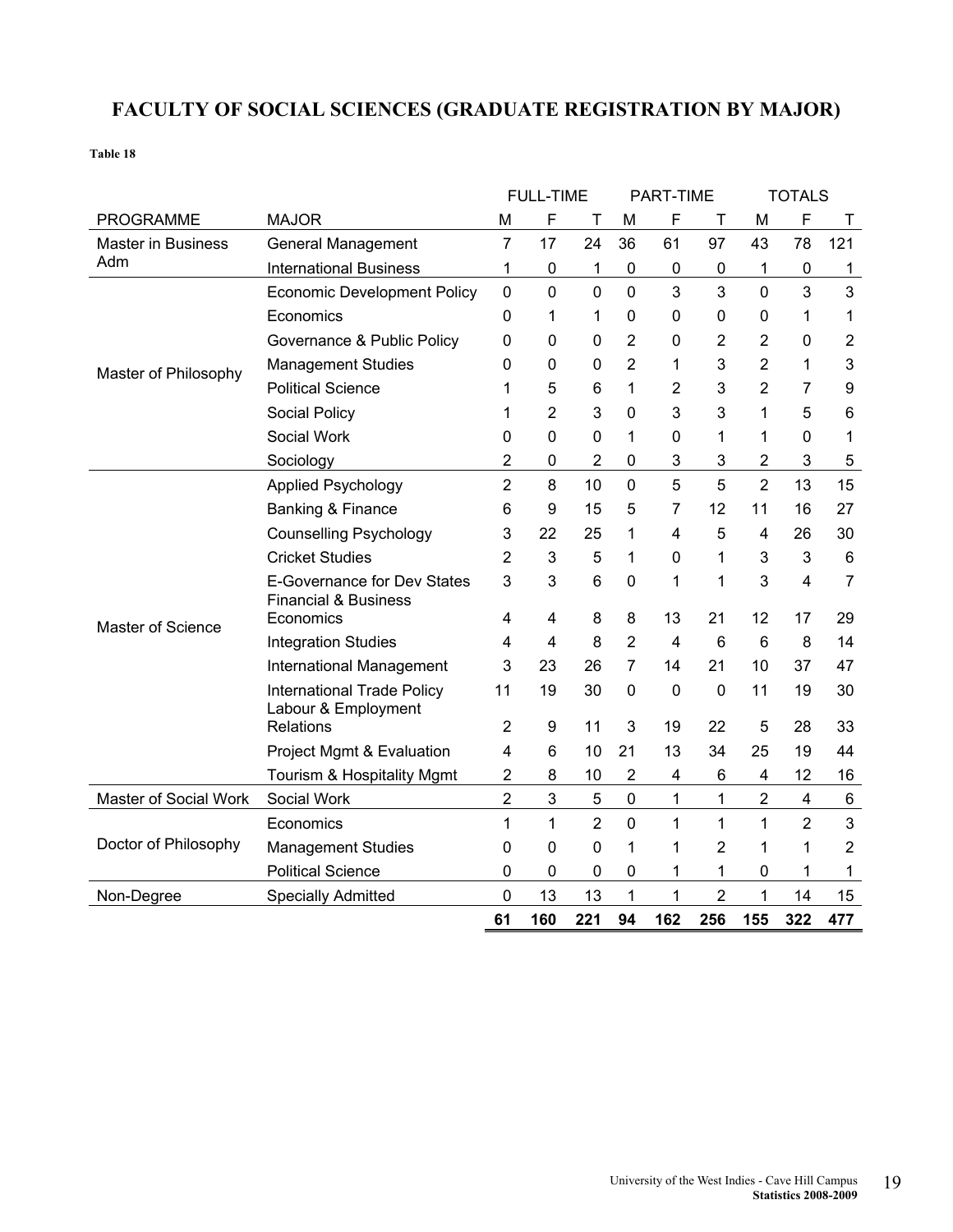| ן<br>י         |
|----------------|
|                |
|                |
|                |
|                |
|                |
|                |
|                |
|                |
|                |
|                |
| <br> <br> <br> |
|                |
|                |
|                |
|                |
| í              |
|                |
|                |
| $\frac{1}{2}$  |
| $\frac{1}{2}$  |
|                |
|                |
|                |

### UNDERGRADUATE REGISTRATION BY MAJOR **UNDERGRADUATE REGISTRATION BY MAJOR**

|               |                |        |                            | $\infty$               | 5                          | R,                   | 4                    | $\frac{8}{2}$          | 232 | 71                 |              |         |                  |                        |            |                          | က                 |                           | ౚ             | ಔ                                  |                   | 4 U                    |                        | $\tau$ $\frac{1}{2}$ $\tau$ $\alpha$ |                         |                      | ¦2             |
|---------------|----------------|--------|----------------------------|------------------------|----------------------------|----------------------|----------------------|------------------------|-----|--------------------|--------------|---------|------------------|------------------------|------------|--------------------------|-------------------|---------------------------|---------------|------------------------------------|-------------------|------------------------|------------------------|--------------------------------------|-------------------------|----------------------|----------------|
| <b>TOTALS</b> | щ              |        |                            | က                      | $\frac{4}{6}$              | 38                   | 35                   | 34                     | 188 | 47                 | 0            |         | o                |                        |            | 0                        | $\circ$           | $\circ$                   | ဒ္            | 15                                 | ო                 | N                      |                        | $\frac{\infty}{\infty}$              | ↽                       | $\mathbf{\Omega}$    | $\overline{4}$ |
|               | Σ              | 0      | $\circ$                    | $\circ$                | rU                         | $\frac{6}{1}$        | တ                    | $\overline{4}$         | 4   | 24                 |              |         |                  |                        |            |                          | ო                 | ▼                         | 32            | ∞                                  |                   | 0                      |                        | $\circ$ $\circ$ $\circ$              |                         |                      | $\mathbf{r}$   |
|               | ⊢              | 0 ၀    |                            | $\circ$                | শ্ৰ                        | 52                   | 4                    | 77                     | 197 | 0                  | 0            | $\circ$ | 0                |                        | 0          | 0                        |                   | $\circ$                   | ↽             |                                    | N 0 0             |                        |                        | $O$ $N$ $O$                          |                         | $\circ$              | 4              |
| PART-TIME     | ட              | 0      | $\circ$                    | $\circ$                | ន                          | ని                   | 35                   | 63                     | 154 | 0                  | 0            | 0       | 0                |                        | 0          | 0                        | $\circ$           | $\circ$                   | 0             |                                    |                   |                        | 0                      | $\sim$                               | $\circ$                 | $\circ$              | S              |
|               | Σ              | 0      | 0                          | $\circ$                | 4                          | $\frac{6}{1}$        | თ                    | $\frac{1}{4}$          | 43  | 0                  | 0            | $\circ$ | 0                |                        | 0          | ○                        | ᅮ                 | $\circ$                   | ᡪ             |                                    |                   | 0                      | $\circ$ $\circ$        |                                      | $\circ$                 | $\circ$              |                |
|               | ⊢              |        |                            | ო                      | 27                         | $\mathbf{\sim}$      | 0                    |                        | 35  | 71                 |              |         |                  |                        |            |                          | $\mathbf{\Omega}$ | $\overline{\phantom{a}}$  | ႜ             | 24                                 |                   |                        |                        | စ္                                   |                         | $\mathbf{\Omega}$    | ន              |
| FULL-TIME     | щ              |        |                            | ო                      | 26                         | $\mathbf{\sim}$      | 0                    |                        | ಸ   | 47                 | 0            |         | 0                |                        |            | 0                        | $\circ$           | $\circ$                   | $\frac{9}{4}$ | $\stackrel{\text{+}}{\rightarrow}$ | ო                 | N                      |                        | ≌                                    |                         | $\mathbf{\Omega}$    | 39             |
|               | Σ              | 0      | 0                          | $\circ$                | ᡪ                          | 0                    | $\circ$              | $\circ$                | ᡪ   | $\overline{2}$     |              |         |                  |                        |            |                          | $\mathbf{\Omega}$ |                           | స్            |                                    |                   | 0                      | $\circ$                | က                                    | $\circ$                 |                      | $\mathbf{r}$   |
|               | MAJOR          | French | French & Spanish           | Literatures in English | Education                  | Education Management | Education -Secondary | Education - Primary    |     | Law                | Biochemistry | Biology | Computer Science | Computer Science &     | Accounting | Computer Science & Maths | Mathematics       | Physics                   |               | Accounting (Special)               | Banking & Finance | Economics & Accounting | Economics & Management | Management Studies (Special)         | Management with Spanish | Psychology (Special) |                |
|               | 쁮<br>PROGRAMM  |        | <b>Arts</b><br>Bachelor of |                        | Education<br>৳<br>Bachelor | Certificate          |                      | Diploma                |     | sws<br>Bachelor of |              |         |                  | Science<br>Bachelor of |            |                          |                   |                           |               |                                    |                   |                        | Science<br>Bachelor of |                                      |                         |                      |                |
|               | <b>FACULTY</b> |        |                            |                        |                            |                      |                      | Humanities & Education |     | <b>Law</b>         |              |         |                  |                        |            |                          |                   | Pure and Applied Sciences |               |                                    |                   | Social Sciences        |                        |                                      |                         |                      |                |

157

45

236

169

67

438

326

 $112$ 

202

Table 19 **Table 19**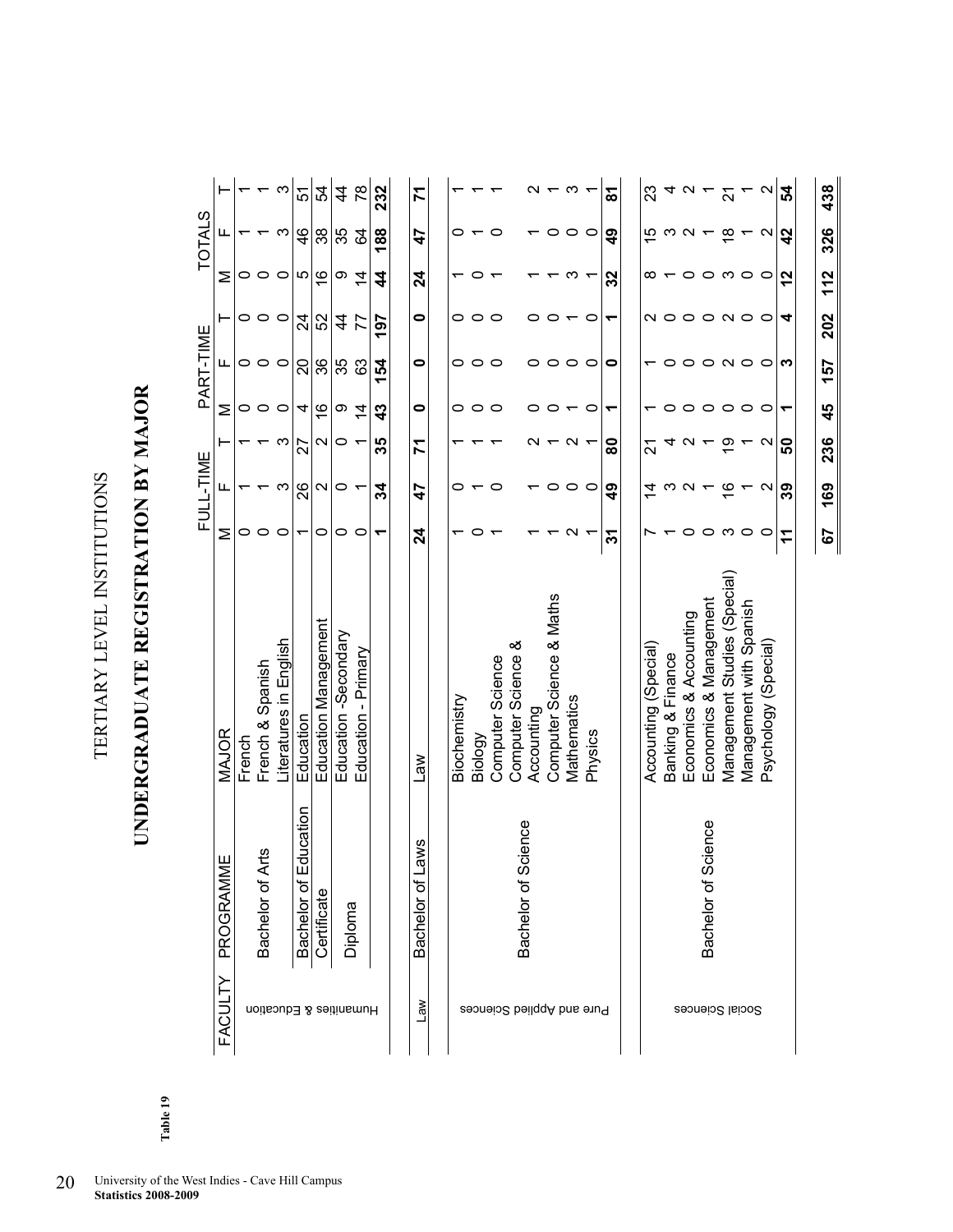# UNDERGRADUATE REGISTRATION BY COUNTRY AND FACULTY (%) **UNDERGRADUATE REGISTRATION BY COUNTRY AND FACULTY (%)**

**Table 20** 

|                            |                                      |            | PERCENTAGE          |                            |                    |              |
|----------------------------|--------------------------------------|------------|---------------------|----------------------------|--------------------|--------------|
| NATIONALITY                | <b>HUMANITIES &amp;</b><br>EDUCATION | <b>NAJ</b> | MEDICAL<br>SCIENCES | PURE & APPLIED<br>SCIENCES | SOCIAL<br>SCIENCES | <b>TOTAL</b> |
| Angola                     | 0.1%                                 | $0.0\%$    | 0.0%                | 0.0%                       | 0.0%               | 0.0%         |
| Anguilla                   | 0.2%                                 | 1.0%       | 1.1%                | 0.0%                       | 0.0%               | 0.1%         |
| Antigua and Barbuda        | 0.8%                                 | 1.5%       | 1.1%                | 0.4%                       | 1.2%               | 1.0%         |
| <b>Barbados</b>            | 90.8%                                | 24.8%      | 87.0%               | <b>96.1%</b>               | 89.6%              | 85.4%        |
| <b>Belize</b>              | 0.3%                                 | 3.0%       | 1.1%                | 0.3%                       | 0.3%               | 0.5%         |
| Brazil                     | $0.0\%$                              | 0.0%       | 0.0%                | 0.1%                       | 0.0%               | 0.0%         |
| British Virgin Islands     | 0.1%                                 | 1.7%       | 2.2%                | 0.1%                       | 0.0%               | 0.2%         |
| Canada                     | $0.2\%$                              | $0.0\%$    | 0.0%                | $0.0\%$                    | 0.1%               | 0.1%         |
| Cayman Islands             | 0.1%                                 | 0.0%       | $0.0\%$             | $0.2\%$                    | $0.0\%$            | 0.0%         |
| China                      | $0.0\%$                              | 0.0%       | 0.0%                | $0.0\%$                    | $0.0\%$            | 0.0%         |
| Dominica                   | 0.2%                                 | 2.0%       | 0.0%                | 1.1%                       | 0.9%               | 0.8%         |
| Ghana                      | 0.0%                                 | 0.0%       | 0.0%                | 0.1%                       | $0.0\%$            | 0.0%         |
| Grenada                    | 0.5%                                 | 3.0%       | 1.1%                | 0.6%                       | 0.7%               | 0.8%         |
| Guyana                     | 0.2%                                 | 0.0%       | 0.0%                | 0.2%                       | 0.2%               | 0.2%         |
| India                      | 0.0%                                 | 0.0%       | $0.0\%$             | 0.1%                       | 0.0%               | 0.0%         |
| Jamaica                    | 0.5%                                 | 27.8%      | $0.0\%$             | 1.4%                       | 0.2%               | 2.1%         |
| Kenya                      | 0.1%                                 | 0.0%       | 0.0%                | 0.0%                       | 0.0%               | 0.0%         |
| Montserrat                 | 0.2%                                 | 0.7%       | 0.0%                | 0.0%                       | 0.1%               | 0.1%         |
| Nigeria                    | 0.1%                                 | 0.0%       | 0.0%                | 0.0%                       | 0.0%               | $0.0\%$      |
| South Africa               | 0.0%                                 | 0.0%       | 0.0%                | 0.1%                       | 0.0%               | 0.0%         |
| St Kitts and Nevis         | 0.6%                                 | 2.7%       | 0.0%                | 0.6%                       | 0.6%               | 0.7%         |
| St Lucia                   | 0.6%                                 | 2.2%       | 0.0%                | 1.5%                       | 0.8%               | 1.0%         |
| St Vincent and Grenadines  | 1.5%                                 | 6.0%       | 0.0%                | 3.6%                       | 2.2%               | 2.5%         |
| The Bahamas                | 0.4%                                 | 0.5%       | 3.3%                | 0.8%                       | 0.1%               | 0.3%         |
| <b>Trinidad and Tobago</b> | 1.7%                                 | 23.1%      | 1.1%                | 2.6%                       | 2.4%               | 3.5%         |
| Turks and Caicos Islands   | 0.0%                                 | 0.0%       | 0.0%                | 0.0%                       | 0.0%               | 0.0%         |
| Uganda                     | 0.0%                                 | 0.0%       | 0.0%                | 0.1%                       | 0.0%               | 0.0%         |
| United Kingdom             | 0.4%                                 | 0.0%       | 0.0%                | 0.0%                       | 0.0%               | 0.1%         |
| United States of America   | 0.6%                                 | 0.0%       | 2.2%                | 0.1%                       | 0.2%               | 0.3%         |
|                            | 100.0%                               | 100.0%     | 100.0%              | 100.0%                     | 100.0%             | 100.0%       |

University of the West Indies - Cave Hill Campus 21 **Statistics 2008-2009**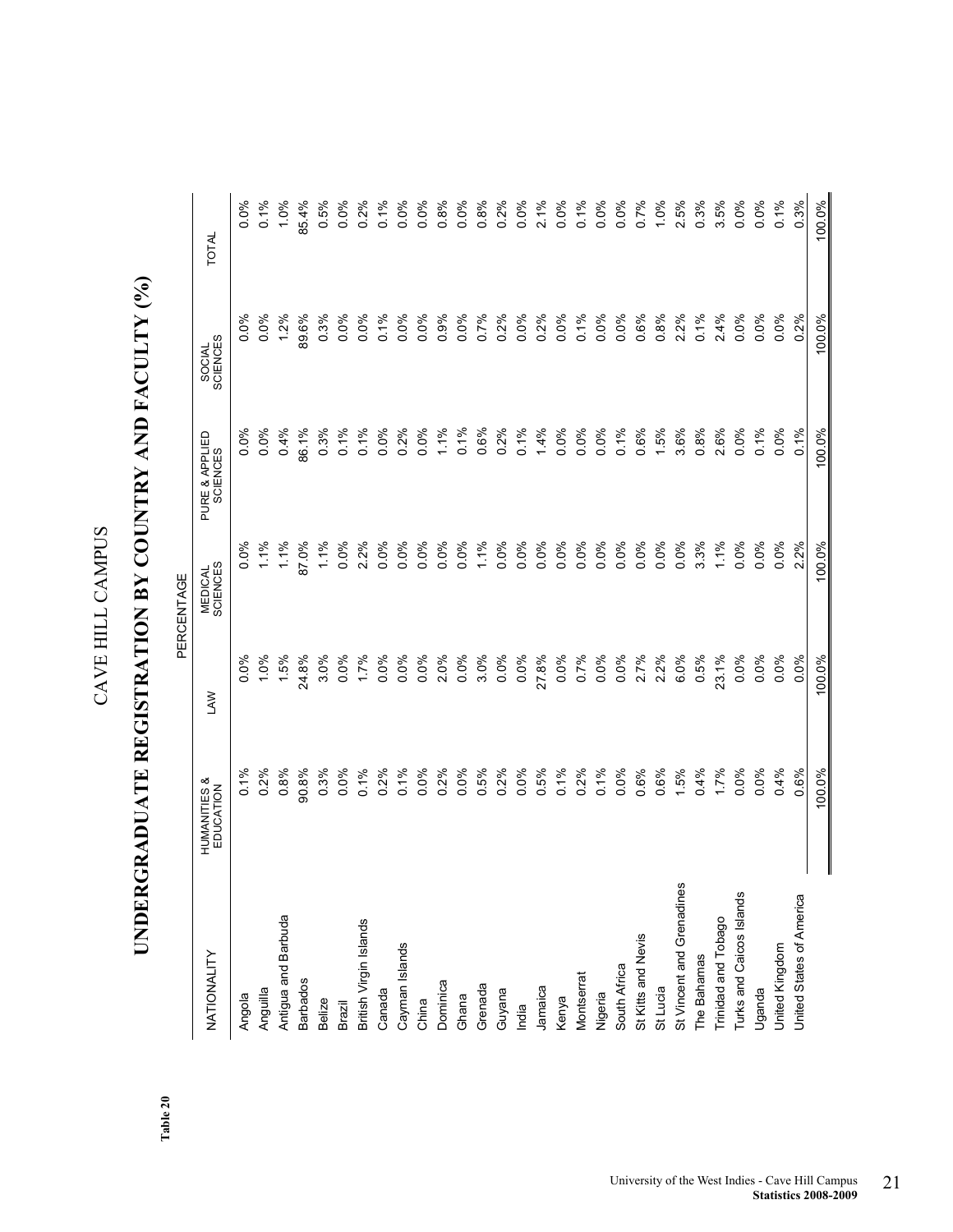**TOTAL UNDERGRADUATE REGISTRATION BY COUNTRY AND FACULTY**  TOTAL UNDERGRADUATE REGISTRATION BY COUNTRY AND FACULTY

| Table 21                  |         |                                      |                |                          |                                                                                |                                                 |                                 |                                                                                                       |                                                                          |                                                 |                                 |               |                        |                   |                                |                                                    |               |                |
|---------------------------|---------|--------------------------------------|----------------|--------------------------|--------------------------------------------------------------------------------|-------------------------------------------------|---------------------------------|-------------------------------------------------------------------------------------------------------|--------------------------------------------------------------------------|-------------------------------------------------|---------------------------------|---------------|------------------------|-------------------|--------------------------------|----------------------------------------------------|---------------|----------------|
|                           |         | <b>HUMANITIES &amp;</b><br>EDUCATION |                |                          | Š                                                                              |                                                 |                                 | <b>SCIENCES</b><br><b>MEDICAL</b>                                                                     |                                                                          | PURE.                                           | JRE & APPLIED<br>SCIENCES       |               | SOCIAL                 | SCIENCES          |                                |                                                    | TOTALS        |                |
| NATIONALITY               | Σ       |                                      |                |                          | ட                                                                              | ⊢                                               | Σ                               | ட                                                                                                     | ⊢                                                                        | Σ                                               | ட                               | ⊢             | Σ                      | ட                 |                                | Σ                                                  | ட             |                |
| Angola                    | 0       |                                      |                | $\geq$ $\circ$ $\circ$ 4 |                                                                                | $\circ$                                         |                                 | o                                                                                                     | 0                                                                        |                                                 | $\circ$ $\circ$                 | $\circ$       |                        | o                 | o                              | O,                                                 |               |                |
| Anguilla                  |         |                                      |                |                          |                                                                                | ᠴ                                               | $\circ$ $\circ$                 |                                                                                                       |                                                                          | $\circ \circ \circ$                             |                                 | っ             | $\circ$ $\circ$        |                   |                                |                                                    |               |                |
| Antigua and Barbuda       |         |                                      |                |                          |                                                                                | ဖ                                               | $\circ$                         |                                                                                                       |                                                                          |                                                 |                                 |               | 5,                     | ని                | ន                              |                                                    | 55            | $\overline{r}$ |
| <b>Barbados</b>           | 288     | 842                                  | $\frac{50}{2}$ | ଅ                        | $\circ$ $\circ$ $\circ$ $\sim$ $\sim$ $\sim$                                   | $\overline{5}$                                  |                                 | င္ပ                                                                                                   | င္စ                                                                      | 506                                             | 394                             | 80            | 062                    | 2565              | 3627                           | 906                                                | 3931          | 5837<br>33     |
| <b>Belize</b>             |         |                                      |                |                          |                                                                                | $\tilde{5}$                                     |                                 | o                                                                                                     |                                                                          |                                                 |                                 |               |                        | တ                 |                                |                                                    | $\mathbb{Z}$  |                |
| Brazil                    |         |                                      |                |                          |                                                                                |                                                 |                                 | っ                                                                                                     |                                                                          |                                                 |                                 |               |                        |                   |                                |                                                    |               |                |
| British Virgin Islands    |         |                                      |                |                          |                                                                                |                                                 |                                 |                                                                                                       |                                                                          |                                                 |                                 |               |                        |                   |                                |                                                    |               |                |
| Canada                    |         |                                      |                |                          | $\begin{array}{c} \circ \circ \circ \circ \circ \circ \circ \circ \end{array}$ | $\circ$                                         | o                               |                                                                                                       | ပ                                                                        | OOONON                                          |                                 |               |                        |                   |                                | $\circ$ $\circ$ $\circ$ $\circ$ $\frac{4}{\alpha}$ |               |                |
| Cayman Islands            |         |                                      |                |                          |                                                                                | $\circ$ $\circ$ $\circ$ $\circ$                 | 0000                            |                                                                                                       | ం                                                                        |                                                 |                                 |               |                        | $\circ$           |                                |                                                    |               |                |
| China                     |         |                                      |                |                          |                                                                                |                                                 |                                 |                                                                                                       |                                                                          |                                                 |                                 |               |                        |                   |                                |                                                    |               |                |
| Dominica                  |         |                                      |                |                          |                                                                                |                                                 |                                 |                                                                                                       |                                                                          |                                                 |                                 |               | $\dot{a}$              | ಔ                 | $\mathcal{L}$                  |                                                    | रु            | $\frac{8}{3}$  |
| Ghana                     |         |                                      |                |                          |                                                                                |                                                 |                                 | $\circ \circ \circ \circ \circ \vdash$                                                                | $\circ$ $\circ$                                                          | $\circ$                                         |                                 |               | $\circ$                |                   |                                | $\circ$                                            |               | Σ              |
| Grenada                   |         |                                      |                |                          | $\tilde{a}$                                                                    | $\ddot{\sigma}$ $\ddot{\sigma}$ $\ddot{\sigma}$ | $\circ \circ \circ \circ \circ$ |                                                                                                       |                                                                          | $\boldsymbol{a}$                                | $\sim$ $\sim$                   | ဖ             | $\tilde{a}$            | ဆု                | ం జ                            | $\frac{8}{1}$                                      | $\approx$     | <b>55</b> ສ    |
| Guyana                    |         |                                      |                |                          |                                                                                |                                                 |                                 |                                                                                                       | ပ                                                                        |                                                 |                                 | $\sim$        | ᠴ                      | ᠴ                 |                                |                                                    |               |                |
| India                     |         | o                                    |                |                          | $\circ$ $\circ$ $\frac{8}{8}$                                                  |                                                 |                                 |                                                                                                       |                                                                          |                                                 | $\circ \circ \circ \circ \circ$ | $-6000$       | $\circ$ $\circ$ $\sim$ | $\circ$ $\sim$    | $\circ$ $\circ$ $\circ$ $\sim$ |                                                    |               |                |
| Jamaica                   |         | ဖ                                    |                | Ň                        |                                                                                |                                                 |                                 |                                                                                                       |                                                                          | တ                                               |                                 |               |                        |                   |                                | 36                                                 | 107           | 143            |
| Kenya                     |         | $\circ$                              |                |                          |                                                                                | ဝ က                                             |                                 |                                                                                                       |                                                                          | $\circ$                                         |                                 |               |                        | $\circ$           |                                | $\mathbf{\Omega}$                                  |               |                |
| Montserrat                |         |                                      |                |                          |                                                                                |                                                 | $\circ$                         |                                                                                                       |                                                                          |                                                 |                                 |               |                        |                   |                                |                                                    |               | လ တ က          |
| Nigeria                   |         | 0                                    |                |                          | $\circ$ $\circ$ $\circ$ $\circ$ $\circ$                                        | $\circ$ $\circ$                                 | $\circ \circ \circ$             | $\begin{array}{c} \circ \circ \circ \circ \circ \circ \circ \circ \circ \circ \circ \ast \end{array}$ | $\begin{array}{c} \circ \circ \circ \circ \circ \circ \circ \end{array}$ | $\circ$ $\circ$ $\circ$ $\circ$ $\circ$ $\circ$ |                                 |               | ຕ N O ທ ထ              | $\circ$           | $4$ $0$                        | ო                                                  |               |                |
| South Africa              |         | $\circ$                              |                |                          |                                                                                |                                                 |                                 |                                                                                                       |                                                                          |                                                 |                                 |               |                        | $\circ$           |                                | O                                                  |               |                |
| St Kitts and Nevis        |         | ဖ                                    |                |                          |                                                                                | $\tilde{t}$                                     |                                 |                                                                                                       |                                                                          |                                                 |                                 | $\circ$       |                        | $\frac{8}{1}$     | 23                             | $\dot{z}$                                          | ္တ            | 47             |
| St Lucia                  |         | ဖ                                    |                |                          |                                                                                | တ                                               | $\circ$                         |                                                                                                       | $\circ$ $\circ$                                                          |                                                 |                                 | 68            |                        | 25                | <u>ಬಿ ಙ</u>                    | $\frac{8}{1}$                                      | $\frac{8}{4}$ | 66             |
| St Vincent and Grenadines |         | $\frac{6}{1}$                        | စ္             |                          | 997                                                                            | $\frac{4}{9}$ $\sim$ $\frac{2}{9}$              | $\circ$                         |                                                                                                       |                                                                          |                                                 | ຊ                               |               | ୍ଷ                     | 66                |                                | 오                                                  | $\frac{8}{1}$ | $68 - 5$       |
| The Bahamas               |         | $\mathbf{\Omega}$                    | ഥ              |                          |                                                                                |                                                 |                                 |                                                                                                       |                                                                          | $\sim$                                          | $\circ$                         | $\frac{8}{2}$ |                        | $\mathbf{\Omega}$ | ო                              |                                                    | $rac{1}{4}$   |                |
| Trinidad and Tobago       | ഥ       | ≌                                    |                | ↽                        |                                                                                |                                                 | o                               |                                                                                                       |                                                                          |                                                 | $\overset{\circ}{\cdot}$        |               | చ                      | 86                | 8                              | 45                                                 |               |                |
| Turks and Caicos Islands  | $\circ$ | 0                                    | o              |                          | o                                                                              | $\circ$                                         | ○                               | $\circ$                                                                                               | o                                                                        |                                                 | o                               |               | $\circ$                |                   |                                |                                                    |               |                |
| Uganda                    | 0       | 0                                    | 0              |                          |                                                                                | $\circ$                                         | 0                               | $\circ$                                                                                               | 0                                                                        |                                                 | $\circ$                         |               | o                      |                   |                                |                                                    |               |                |
| United Kingdom            | 0       | ທ                                    | ယ              |                          | $\circ \circ \circ$                                                            | $\circ$ $\circ$                                 | o                               | $\circ$                                                                                               | o                                                                        |                                                 | $\circ$ $\circ$                 |               |                        | N                 | $\circ$ $\sim$ $\infty$        |                                                    |               |                |
| United States of America  | ო       | 4                                    |                |                          |                                                                                |                                                 |                                 |                                                                                                       | $\sim$                                                                   |                                                 |                                 |               | 4                      | $\overline{4}$    |                                | ာ                                                  | တ             | $\frac{8}{10}$ |
|                           | 315     | 930                                  | 1245           | ड                        | 309                                                                            | 403                                             | 25                              | 55                                                                                                    | 92                                                                       | 576                                             | 469                             | 1045          | 1171                   | 2875              | 4046                           | 2181                                               | 4650          | 6831           |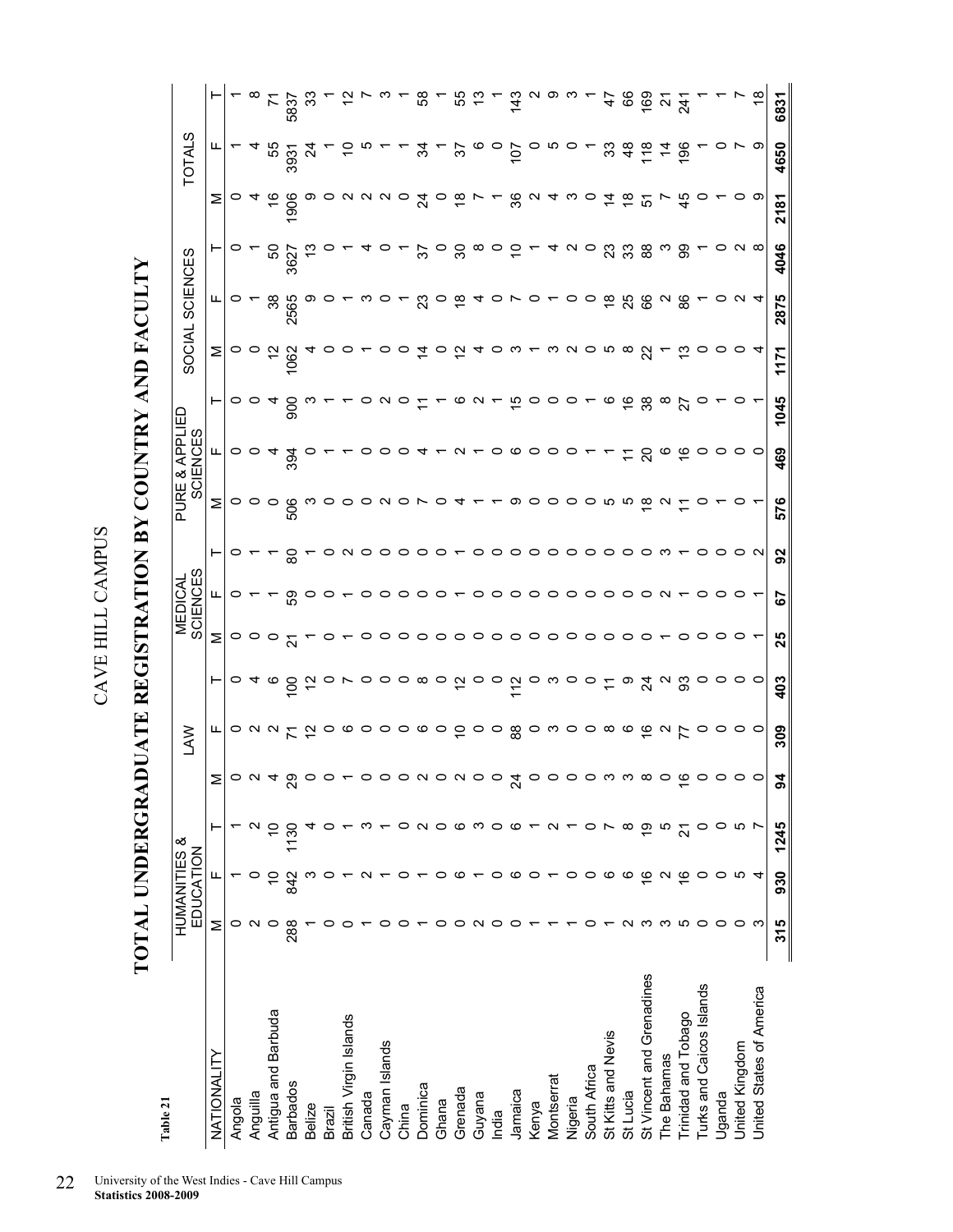# **FULL-TIME UNDERGRADUATE REGISTRATION BY COUNTRY AND FACULTY**  FULL-TIME UNDERGRADUATE REGISTRATION BY COUNTRY AND FACULTY

Table 22 **Table 22** 

|                           |                  | HUMANITIES &<br>EDUCATION |            |                | ≷<br>A                                                                                                                                                                                                |                                                                                                               |                                                                                                              | <b>MEDICAL</b><br>SCIENCES                                                     |                                                                          |                                  | APPLIED<br>SCIENCES<br>PURE &  |                                         |                  | SOCIAL<br>SCIENCES                       |                                        |                      | <b>TOTALS</b>   |                             |
|---------------------------|------------------|---------------------------|------------|----------------|-------------------------------------------------------------------------------------------------------------------------------------------------------------------------------------------------------|---------------------------------------------------------------------------------------------------------------|--------------------------------------------------------------------------------------------------------------|--------------------------------------------------------------------------------|--------------------------------------------------------------------------|----------------------------------|--------------------------------|-----------------------------------------|------------------|------------------------------------------|----------------------------------------|----------------------|-----------------|-----------------------------|
| NATIONALITY               | Σ                | щ                         | ⊢          | Σ              | щ                                                                                                                                                                                                     | ⊢                                                                                                             | Σ                                                                                                            | щ                                                                              | ⊢                                                                        | Σ                                | щ                              |                                         | Σ                | щ                                        | H                                      | Σ                    | щ               |                             |
| Anguilla                  |                  | 0                         |            |                |                                                                                                                                                                                                       |                                                                                                               |                                                                                                              |                                                                                |                                                                          |                                  |                                | 0                                       |                  |                                          |                                        |                      | <u>က</u>        |                             |
| Antigua and Barbuda       |                  | တ                         |            | $\alpha$ 4     |                                                                                                                                                                                                       |                                                                                                               | $\circ$ $\circ$ $\frac{1}{2}$                                                                                |                                                                                |                                                                          | ၀ ၀ ဖွ<br>လ                      | ဝ က                            |                                         | ဝ ၈ ဗု<br>၁ ၈ ဗု |                                          | ិ និ<br>ខេ                             |                      | 86              | $\frac{6}{3}$               |
| <b>Barbados</b>           | န္တ              | 305                       | 9<br>4     | ଅ              | $\alpha$ $\alpha$ $\beta$ $\beta$ $\alpha$ $\alpha$ $\alpha$ $\alpha$ $\alpha$ $\alpha$ $\beta$ $\alpha$ $\beta$ $\alpha$ $\beta$ $\alpha$ $\beta$ $\alpha$ $\beta$ $\alpha$ $\beta$ $\alpha$ $\beta$ | $4 \, \circ \, 8 \, \sigma \, \nu \, \circ \, \circ \, \circ \, \circ \, \circ \, \overleftarrow{c} \, \circ$ |                                                                                                              | 59                                                                             | 80                                                                       |                                  | <b>SS</b>                      | 486                                     |                  |                                          |                                        | <u>ದ 4</u><br>ದ      | $\overline{27}$ | 2565                        |
| <b>Belize</b>             |                  |                           |            | $\circ$ $\sim$ |                                                                                                                                                                                                       |                                                                                                               | $\overline{ }$                                                                                               |                                                                                |                                                                          |                                  |                                |                                         |                  | ഗ                                        |                                        | 0                    | ຊ               | $\frac{8}{2}$               |
| British Virgin Islands    |                  |                           |            |                |                                                                                                                                                                                                       |                                                                                                               |                                                                                                              |                                                                                | $\mathbf{N}$                                                             | a o o u o co q + e o o o o n n r |                                |                                         |                  |                                          | <b>© O W O L Ö O Ö 4 ® L W L Ö S Ö</b> |                      | တ               |                             |
| Canada                    |                  |                           |            |                |                                                                                                                                                                                                       |                                                                                                               | $\circ$                                                                                                      | o                                                                              | $\circ$                                                                  |                                  |                                |                                         |                  | $\circ$ $\circ$ $\circ$ $\sim$           |                                        | a a a o co co co y c |                 |                             |
| Cayman Islands            |                  |                           |            |                |                                                                                                                                                                                                       |                                                                                                               |                                                                                                              |                                                                                |                                                                          |                                  |                                |                                         |                  |                                          |                                        |                      |                 |                             |
| China                     |                  |                           |            |                |                                                                                                                                                                                                       |                                                                                                               |                                                                                                              |                                                                                |                                                                          |                                  |                                |                                         |                  |                                          |                                        |                      |                 |                             |
| Dominica                  |                  |                           |            |                |                                                                                                                                                                                                       |                                                                                                               |                                                                                                              | $\circ \circ \circ \circ$                                                      | $\circ \circ \circ \circ$                                                |                                  | $\circ$ $\circ$ $\circ$ $\sim$ | $\circ$ $\circ$ $\sim$                  |                  | S.                                       |                                        |                      | ನಿ - ಜಿ         | ~ % ~ \$                    |
| Ghana                     |                  |                           |            |                |                                                                                                                                                                                                       |                                                                                                               |                                                                                                              |                                                                                |                                                                          |                                  |                                |                                         |                  |                                          |                                        |                      |                 |                             |
| Grenada                   |                  |                           |            |                |                                                                                                                                                                                                       |                                                                                                               |                                                                                                              |                                                                                |                                                                          |                                  | $U - 4000$                     | $\circ$ $\circ$ $\circ$ $\circ$ $\circ$ |                  | $\dot{z}$                                |                                        |                      |                 |                             |
| Guyana                    |                  |                           |            |                |                                                                                                                                                                                                       |                                                                                                               |                                                                                                              |                                                                                | $\circ$                                                                  |                                  |                                |                                         |                  |                                          |                                        |                      | 98040           | $\frac{8}{2}$ $\frac{1}{2}$ |
| Jamaica                   |                  | N                         |            |                |                                                                                                                                                                                                       |                                                                                                               |                                                                                                              |                                                                                | O                                                                        |                                  |                                |                                         |                  | 4                                        |                                        |                      |                 |                             |
| Kenya                     |                  |                           |            |                |                                                                                                                                                                                                       |                                                                                                               |                                                                                                              |                                                                                |                                                                          |                                  |                                |                                         |                  | $\circ$                                  |                                        |                      |                 |                             |
| Montserrat                |                  |                           |            |                |                                                                                                                                                                                                       |                                                                                                               |                                                                                                              |                                                                                |                                                                          |                                  |                                |                                         |                  |                                          |                                        | $\omega$ $\sim$      |                 |                             |
| Nigeria                   |                  |                           |            |                |                                                                                                                                                                                                       |                                                                                                               | $\begin{array}{c} \circ \circ \circ \circ \circ \circ \circ \circ \circ \circ \circ \circ \circ \end{array}$ | $\begin{array}{c} \circ \circ \circ \circ \circ \circ \circ \circ \end{array}$ | $\begin{array}{c} \circ \circ \circ \circ \circ \circ \circ \end{array}$ |                                  |                                |                                         |                  | $ \circ$ $\circ$ $\circ$ $\circ$ $\circ$ |                                        |                      |                 |                             |
| St Kitts and Nevis        |                  |                           |            |                |                                                                                                                                                                                                       |                                                                                                               |                                                                                                              |                                                                                |                                                                          |                                  |                                | $\circ$                                 | 4                |                                          |                                        | <u>ဗ</u> ီ ခ         | ಸಿ ಇ ಇ          |                             |
| St Lucia                  | $\mathbf \alpha$ |                           |            |                |                                                                                                                                                                                                       |                                                                                                               |                                                                                                              |                                                                                |                                                                          |                                  | $\tilde{L}$                    |                                         | $\circ$          |                                          |                                        |                      |                 |                             |
| St Vincent and Grenadines |                  |                           | ÷          |                |                                                                                                                                                                                                       |                                                                                                               |                                                                                                              |                                                                                |                                                                          |                                  | ္င                             | $\frac{6}{36}$                          | $\frac{8}{10}$   |                                          |                                        | $\frac{6}{4}$        |                 | ន ឧ ទី ទ ខ័                 |
| The Bahamas               |                  |                           |            |                | $\sim$ 76                                                                                                                                                                                             |                                                                                                               |                                                                                                              | $\sim$                                                                         | က                                                                        | $\sim$ $\infty$                  |                                | $\infty$                                |                  | $\circ$ $\frac{5}{6}$                    |                                        |                      | $\tilde{a}$     |                             |
| Trinidad and Tobago       | ഥ                | 15                        | N          |                |                                                                                                                                                                                                       | wo t w g w 2 o                                                                                                | o                                                                                                            |                                                                                |                                                                          |                                  | $\dot{4}$                      | ಜ                                       |                  |                                          | 88                                     | 35                   | $\frac{187}{2}$ |                             |
| Uganda                    | $\circ$          |                           |            |                | $\circ$                                                                                                                                                                                               |                                                                                                               | $\circ$                                                                                                      | P                                                                              |                                                                          |                                  |                                |                                         |                  |                                          |                                        |                      | $\circ$         |                             |
| United Kingdom            | 0                |                           |            |                | $\circ$ $\circ$                                                                                                                                                                                       | $\circ$ $\circ$                                                                                               |                                                                                                              |                                                                                |                                                                          | $\circ$ $\cdot$                  | $\circ$ $\circ$                |                                         |                  |                                          | $\circ$ $\circ$ $\infty$               |                      | $\sim$ $\circ$  | $\frac{1}{2}$               |
| United States of America  | o                |                           |            |                |                                                                                                                                                                                                       |                                                                                                               |                                                                                                              |                                                                                | $\sim$                                                                   |                                  |                                |                                         |                  | $\overline{4}$                           |                                        | $\circ$              |                 |                             |
|                           | 117              | 374                       | $\ddot{a}$ | 92             | 304                                                                                                                                                                                                   | 396                                                                                                           | 25                                                                                                           | 55                                                                             | 92                                                                       | 320                              | 296                            | 616                                     | 516              | 1279                                     | 1795                                   | 1070                 | 2320            | 3390                        |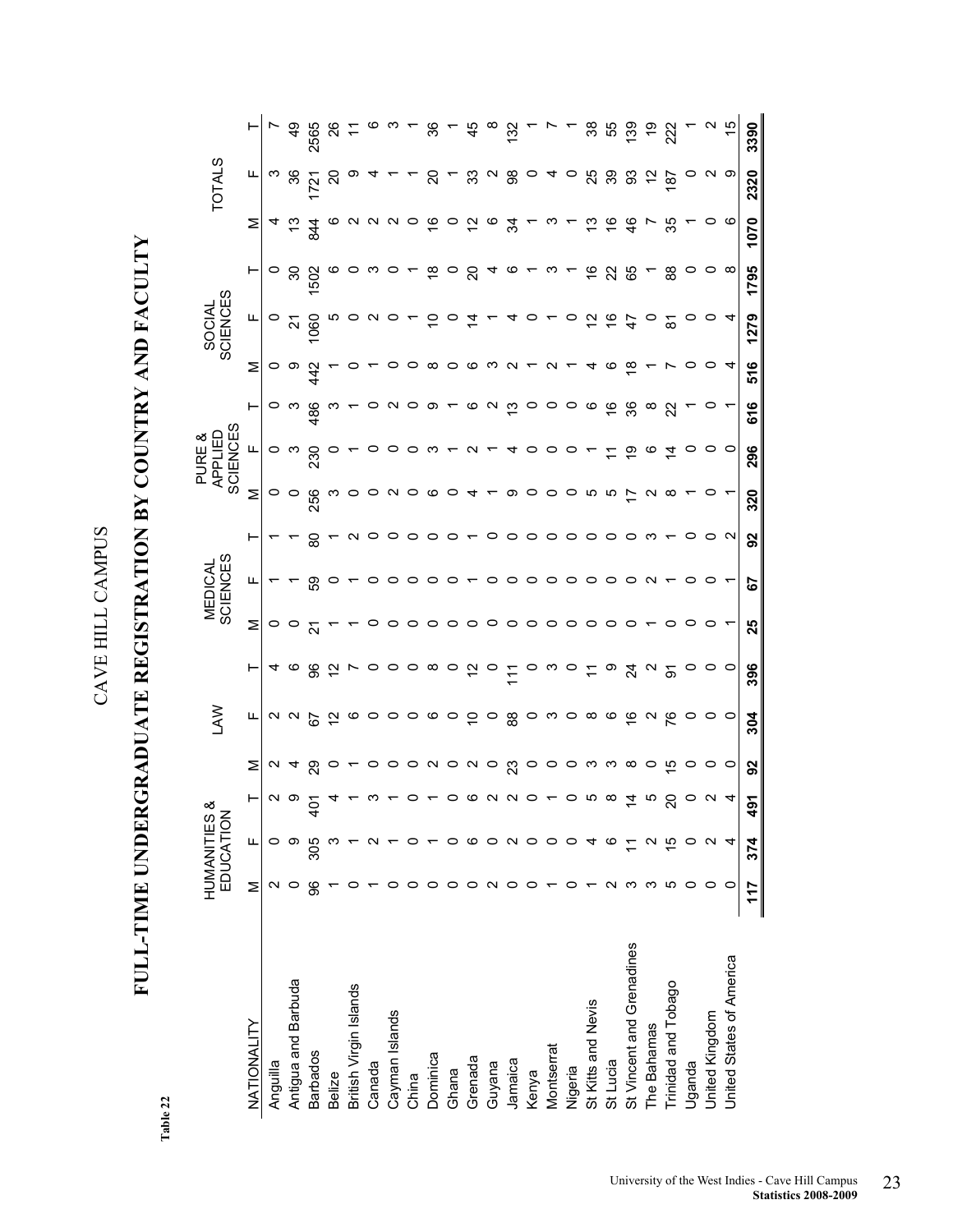**PART-TIME UNDERGRADUATE REGISTRATION BY COUNTRY AND FACULTY**  PART-TIME UNDERGRADUATE REGISTRATION BY COUNTRY AND FACULTY

| s.     |  |
|--------|--|
| œ<br>c |  |

|                           |     | <b>HUMANITIES</b><br>EDUCATION | ∞                 |                | <b>SVV</b> |                     |         | MEDICAL<br>SCIENCES |         |         | PURE & APPLIED<br><b>SCIENCES</b> |                          |         | SOCIAL SCIENCES   |             |          | <b>TOTALS</b> |                   |
|---------------------------|-----|--------------------------------|-------------------|----------------|------------|---------------------|---------|---------------------|---------|---------|-----------------------------------|--------------------------|---------|-------------------|-------------|----------|---------------|-------------------|
| NATIONALITY               | Σ   | Щ                              | ⊢                 | Σ              | щ          | ۳                   | Σ       | щ                   | ⊢       | Σ       | щ                                 | ۳                        | Σ       | щ                 | ۳           | Σ        | щ             | ۳                 |
| Angola                    | 0   |                                |                   | $\circ$        | 0          | $\circ$             | $\circ$ | $\circ$             | $\circ$ | $\circ$ | $\circ$                           | 0                        | $\circ$ | $\circ$           |             | $\circ$  |               |                   |
| Anguilla                  |     |                                |                   | $\circ$        | 0          | $\circ$             | $\circ$ | $\circ$             | $\circ$ | $\circ$ | $\circ$                           | O                        | $\circ$ |                   |             | $\circ$  |               |                   |
| Antigua and Barbuda       |     |                                |                   | $\circ$        | $\circ$    | $\circ$             | $\circ$ | $\circ$             | $\circ$ | $\circ$ |                                   |                          | ო       |                   | <u>ន</u>    | ო        | ဒု            | ನಿ                |
| <b>Barbados</b>           | 192 | 537                            | 729               | $\circ$        | 4          | 4                   | $\circ$ | $\circ$             | $\circ$ | 250     | 164                               | 414                      | 620     | 505               | 2125        | 062      | 221           | 3272              |
| Belize                    | 0   |                                | 0                 | $\circ$        | $\circ$    | $\circ$             | $\circ$ | $\circ$             | $\circ$ | O       | O                                 | 0                        | ო       | 4                 |             | ო        |               |                   |
| Brazil                    |     |                                | o                 | $\circ$        | $\circ$    | $\circ$             | $\circ$ | $\circ$             | $\circ$ |         |                                   |                          | O       |                   |             | $\circ$  |               |                   |
| British Virgin Islands    |     |                                | 0                 | $\circ$        | 0          | $\circ$             | $\circ$ | $\circ$             | $\circ$ |         | 0                                 | 0                        | O       |                   |             | 0        |               |                   |
| Canada                    |     |                                | o                 | $\circ$        | $\circ$    | $\circ$             | $\circ$ | $\circ$             | $\circ$ |         | $\circ$                           | ○                        | o       |                   |             | $\circ$  |               |                   |
| Dominica                  |     |                                |                   | $\circ$        | $\circ$    | $\circ$             | $\circ$ | $\circ$             | $\circ$ |         |                                   | $\sim$                   | ဖ       | ౖ                 | ၥ           | $\infty$ |               | ನ                 |
| Grenada                   |     |                                | 0                 | $\circ$        | $\circ$    | $\circ$ $\circ$     | $\circ$ | $\circ$             | $\circ$ |         | 0                                 | $\circ$                  | ဖ       |                   |             | ဖ        |               |                   |
| Guyana                    |     |                                |                   | $\circ$        | $\circ$    |                     | $\circ$ | $\circ$             | $\circ$ |         | $\circ$                           | $\circ$                  |         | ო                 |             |          |               |                   |
| India                     |     |                                |                   | $\circ$        | $\circ$    | $\circ$             | $\circ$ | $\circ$             | $\circ$ |         | 0                                 |                          | c       | $\circ$           |             |          |               |                   |
| Jamaica                   | c   |                                |                   | $\overline{ }$ | $\circ$    | $\overline{ }$      | $\circ$ | $\circ$             | $\circ$ | ∘       | $\sim$ $\sim$                     | $\sim$                   |         | က ဝ               |             | $\sim$   | ၜ             |                   |
| Kenya                     |     |                                |                   | $\circ$        | $\circ$    | $\circ$             | $\circ$ | $\circ$ $\circ$     | $\circ$ | ∘       |                                   | $\circ$                  | o       |                   |             |          | $\circ$       |                   |
| Montserrat                |     |                                |                   | $\circ$        | $\circ$    | $\circ$             | $\circ$ |                     | $\circ$ | $\circ$ | $\circ$                           | $\circ$                  |         | $\circ$           |             |          |               |                   |
| Nigeria                   |     |                                |                   | $\circ$        | $\circ$    | $\circ$             | $\circ$ | $\circ$             | $\circ$ | $\circ$ | $\circ$                           | $\circ$                  |         | $\circ$           |             | $\sim$   |               | $\sim$            |
| South Africa              |     |                                | o                 | $\circ$        | $\circ$    | $\circ \circ \circ$ | $\circ$ | $\circ$             | $\circ$ | $\circ$ |                                   | $\overline{\phantom{0}}$ | o       | $\circ$           |             | $\circ$  |               |                   |
| St Kitts and Nevis        |     |                                | $\mathbf{\Omega}$ | $\circ$        | $\circ$    |                     | $\circ$ | $\circ$             | $\circ$ | 0       | ∘                                 | $\circ$                  |         | ဖ                 |             |          | $\infty$      | တ                 |
| St Lucia                  |     |                                | 0                 | $\circ$        | $\circ$    |                     | $\circ$ | $\circ$             | $\circ$ | 0       | 0                                 | $\circ$                  |         | ာ                 | $\tilde{=}$ | $\sim$   | တ             |                   |
| St Vincent and Grenadines | c   |                                | ю                 | $\circ$        | $\circ$    | $\circ$             | $\circ$ | $\circ$             | $\circ$ |         |                                   | $\sim$                   | ᠴ       | ္ဘာ               | ಔ           | ю        | 25            | 30                |
| The Bahamas               |     |                                | 0                 | 0              | $\circ$    | $\circ$             | 0       | $\circ$             | $\circ$ | 0       |                                   | $\circ$                  | 0       | $\mathbf{\Omega}$ |             | $\circ$  | ∾             | $\mathbf{\Omega}$ |
| Trinidad and Tobago       | ○   |                                |                   |                |            | $\sim$              | 0       | $\circ$             | $\circ$ | ო       | N                                 | LO.                      | ဖ       | ယ                 |             | ₽        | ၜ             | စ္                |
| Turks and Caicos Islands  | 0   |                                | 0                 | 0              | 0          | $\circ$             | 0       | 0                   | 0       | 0       | 0                                 | 0                        | 0       |                   |             | 0        |               |                   |
| United Kingdom            | 0   |                                | က                 | 0              | 0          | $\circ$             | 0       | 0                   | $\circ$ |         | 0                                 | 0                        | 0       | $\sim$            |             | $\circ$  | ယ             | ယ                 |
| United States of America  | S   | c                              | က                 | $\circ$        | $\circ$    | $\circ$             | $\circ$ | $\circ$             | $\circ$ | $\circ$ | $\circ$                           | $\circ$                  | $\circ$ | $\circ$           | $\circ$     | က        | $\circ$       | ო                 |
|                           | 198 | 556                            | 754               | N              | <b>LO</b>  | r                   | 0       | 0                   | 0       | 256     | 173                               | 429                      | 655     | 1596              | 2251        | 1111     | 2330          | 3441              |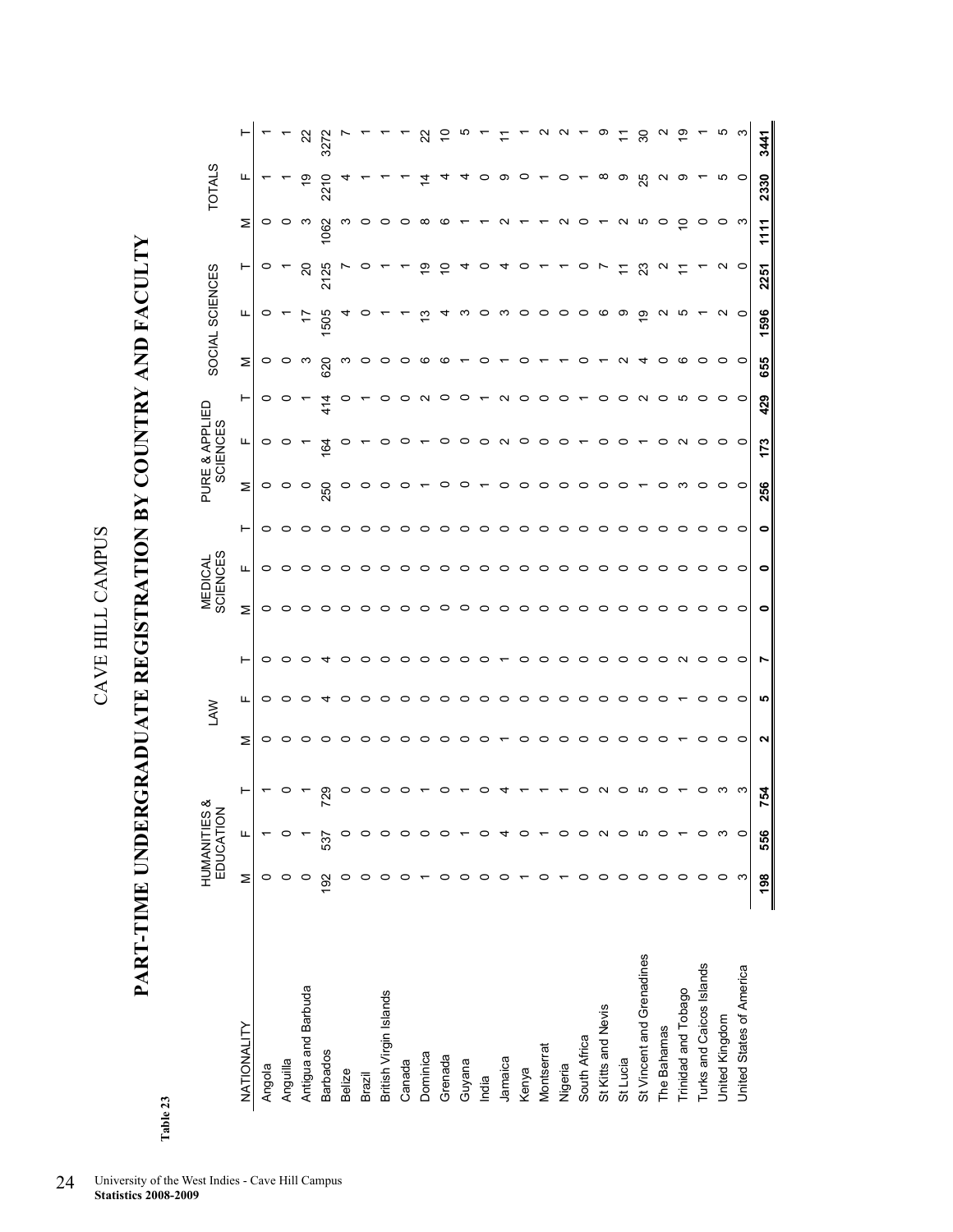| ć<br>i             |  |
|--------------------|--|
| $\frac{1}{2}$<br>ĺ |  |
| $\ddot{ }$         |  |

## GRADUATE REGISTRATION BY COUNTRY AND FACULTY (%) **GRADUATE REGISTRATION BY COUNTRY AND FACULTY (%)**

|                           |                                      |            |            | PERCENTAGE     |                   |                    |               |
|---------------------------|--------------------------------------|------------|------------|----------------|-------------------|--------------------|---------------|
|                           | JTE OF<br>GENDER &<br><b>INSTITI</b> | HUMANITIES | <b>NAJ</b> | <b>MEDICAL</b> | APPLIED<br>PURE & | SOCIAL<br>SCIENCES | <b>TOTALS</b> |
| NATIONALITY               | <b>DEVELOPMENT</b>                   | EDUCATION  |            | SCIENCES       | SCIENCES          |                    |               |
| Anguilla                  | 0.0%                                 | $0.0\%$    | $0.0\%$    | 0.0%           | $0.0\%$           | 0.4%               | 0.2%          |
| Antigua and Barbuda       | 0.0%                                 | 0.6%       | 0.0%       | 0.0%           | 1.0%              | 5.0%               | 2.7%          |
| Australia                 | 0.0%                                 | 0.0%       | 0.0%       | 0.0%           | 1.0%              | 0.0%               | 0.1%          |
| <b>Barbados</b>           | 85.7%                                | 83.4%      | 17.5%      | 77.8%          | 62.6%             | 63.1%              | 62.7%         |
| Belize                    | 0.0%                                 | 0.6%       | 2.6%       | 0.0%           | 2.0%              | 2.3%               | 1.8%          |
| Brazil                    | $0.0\%$                              | 0.6%       | 0.0%       | 0.0%           | 0.0%              | 0.0%               | 0.1%          |
| British Virgin Islands    | 0.0%                                 | 0.0%       | 0.9%       | 0.0%           | 0.0%              | 0.6%               | 0.4%          |
| Canada                    | 50%                                  | 0.0%       | 0.0%       | 0.0%           | 2.0%              | 0.0%               | 0.2%          |
| Costa Rica                | ઁ                                    | 0.6%       | 0.0%       | 0.0%           | 0.0%              | 0.0%               | 0.1%          |
| Dominica                  | ို                                   | 1.1%       | 0.0%       | 1.4%           | 1.0%              | 3.6%               | 2.2%          |
| Grenada                   | 0.0%                                 | 1.1%       | 0.0%       | $0.0\%$        | 1.0%              | 1.3%               | 0.9%          |
| Guyana                    | $0.0\%$                              | 0.6%       | 4.4%       | 4.2%           | 4.0%              | 3.6%               | 3.2%          |
| Haiti                     | 0%                                   | 0.0%       | 0.0%       | 0.0%           | 0.0%              | 0.2%               | 0.1%          |
| Honduras                  | 50%                                  | $0.0\%$    | 0.0%       | $0.0\%$        | 1.0%              | 0.0%               | 0.1%          |
| India                     | 0.0%                                 | 0.0%       | 0.0%       | 2.8%           | 0.0%              | 0.2%               | 0.3%          |
| Jamaica                   | $\delta$<br>ö                        | 1.1%       | 14.9%      | 1.4%           | 3.0%              | 2.1%               | 3.5%          |
| Kenya                     | <u>%0</u><br>$\circ$                 | 0.0%       | 0.0%       | 0.0%           | 0.0%              | 0.2%               | 0.1%          |
| Montserrat                | $\delta$<br>0                        | 0.0%       | 0.0%       | 0.0%           | 0.0%              | 0.2%               | 0.1%          |
| Nicaragua                 | 0%                                   | 0.0%       | 0.0%       | 0.0%           | 0.0%              | 0.2%               | 0.1%          |
| Nigeria                   | 50%<br>0                             | 0.6%       | 0.0%       | 2.8%           | 1.0%              | 0.0%               | 0.4%          |
| Sri Lanka                 | 0.0%                                 | 0.0%       | 0.0%       | 0.0%           | 0.0%              | 0.2%               | 0.1%          |
| St Kitts and Nevis        | 0.0%                                 | 1.1%       | 0.9%       | 0.0%           | 1.0%              | 0.4%               | 0.6%          |
| St Lucia                  | 0.0%                                 | 1.1%       | 0.0%       | 5.6%           | 3.0%              | 3.1%               | 2.5%          |
| St Vincent and Grenadines | 0%<br>$\circ$                        | 3.3%       | 2.6%       | $0.0\%$        | 4.0%              | 4.4%               | 3.6%          |
| Suriname                  | 0.0%                                 | 0.0%       | 0.0%       | 0.0%           | 1.0%              | 0.2%               | 0.2%          |
| The Bahamas               | 0.0%                                 | 0.0%       | 4.4%       | 1.4%           | 0.0%              | 2.1%               | 1.7%          |
| Trinidad and Tobago       | 14.3%                                | 1.7%       | 51.8%      | 1.4%           | 11.1%             | 6.3%               | 11.1%         |
| United Kingdom            | 0.0%                                 | 0.6%       | 0.0%       | 1.4%           | 0.0%              | 0.0%               | 0.2%          |
| United States of America  | 0.0%                                 | 2.2%       | 0.0%       | 0.0%           | 0.0%              | 0.2%               | 0.5%          |
|                           | 100.0%                               | 100.0%     | 100.0%     | 100.0%         | 100.0%            | 100.0%             | 100.0%        |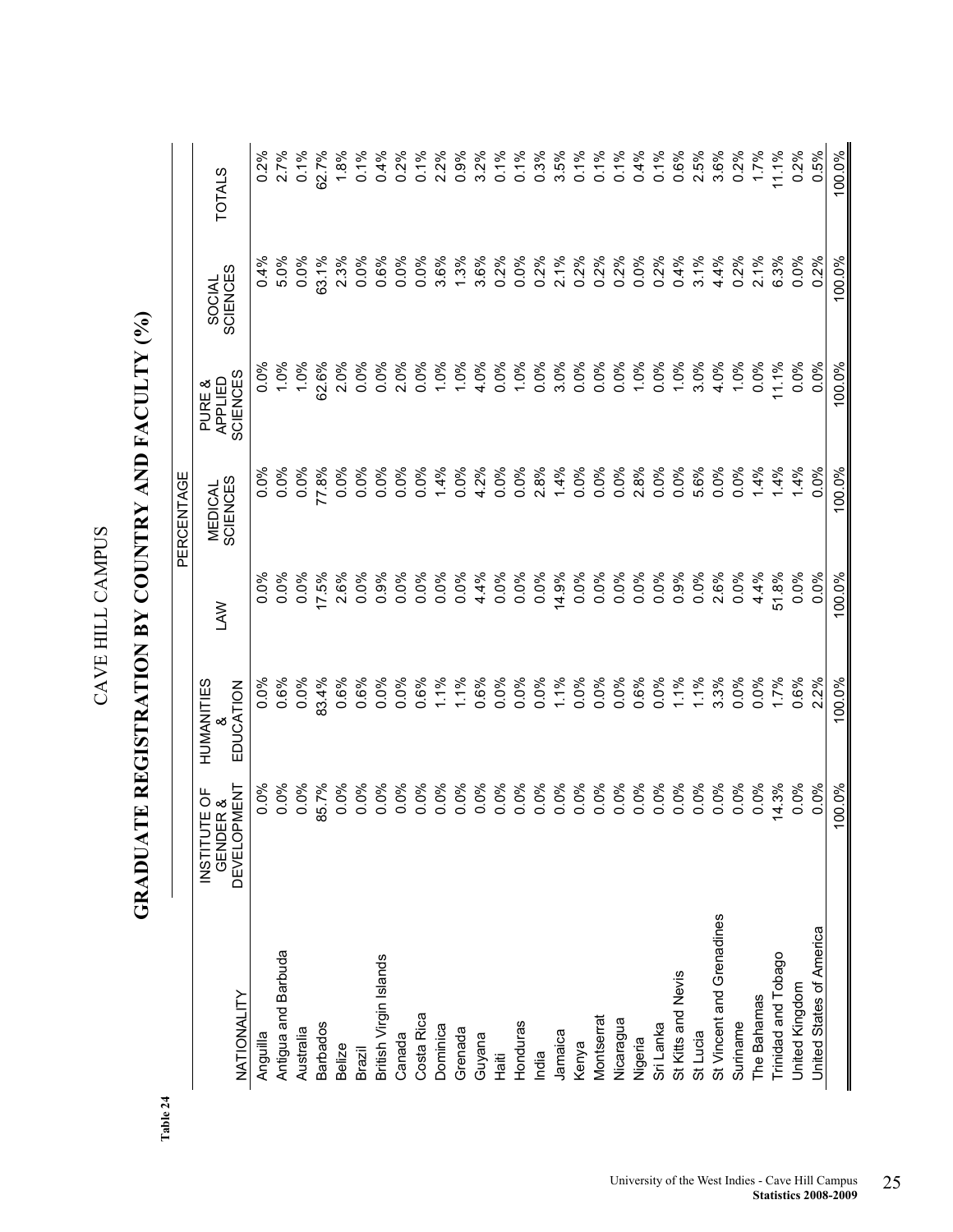**TOTAL GRADUATE REGISTRATION BY COUNTRY AND FACULTY**  TOTAL GRADUATE REGISTRATION BY COUNTRY AND FACULTY

| Table 25                  |                                    |          |         |        |                           |                 |         |                     |         |               |                     |                   |                         |                                      |    |         |                    |                   |                   |                         |                         |
|---------------------------|------------------------------------|----------|---------|--------|---------------------------|-----------------|---------|---------------------|---------|---------------|---------------------|-------------------|-------------------------|--------------------------------------|----|---------|--------------------|-------------------|-------------------|-------------------------|-------------------------|
|                           | <b>DEVELOPMENT</b><br>INSTITUTE OF | GENDER & |         |        | HUMANITIES &<br>EDUCATION |                 |         | <b>NVT</b>          |         |               | MEDICAL<br>SCIENCES |                   |                         | <b>SCIENCES</b><br>APPLIED<br>PURE & |    |         | SOCIAL<br>SCIENCES |                   |                   | <b>TOTALS</b>           |                         |
| NATIONALITY               | Σ                                  | щ        | ۲       | Σ      | ட                         | ۳               | Σ       | ட                   | ⊢       | Σ             | ட                   | ۳                 | Σ                       | ட                                    | ⊢  | Σ       | щ                  | ۳                 | Σ                 | ட                       | ۳                       |
| Anguilla                  | 0                                  | 0        | 0       | 0      | 0                         | o               | 0       | 0                   | 0       | 0             | 0                   | 0                 | o                       | 0                                    |    |         |                    | $\mathbf{\Omega}$ |                   |                         |                         |
| Antigua and Barbuda       | c                                  |          |         | ○      |                           |                 |         | ○                   | ○       | ⊂             |                     |                   |                         | ○                                    |    |         |                    | $\frac{5}{4}$     |                   |                         | $\frac{2}{3}$           |
| Australia                 |                                    |          |         | 0      | c                         |                 |         |                     | $\circ$ |               |                     |                   |                         |                                      |    |         | 0                  |                   |                   |                         |                         |
| <b>Barbados</b>           |                                    | LO.      | ဖ       |        | ဥ                         | ιņ              |         |                     | ର       | တ             | 4                   | ပ္ပ               | ్లం                     | ၛ                                    |    | ड       | 5                  | $\overline{5}$    | 205               | 391                     | 596                     |
| Belize                    |                                    | ○        | ○       |        |                           |                 |         | $\mathbf{\Omega}$   | ო       | o             |                     |                   | c                       | $\mathbf{\Omega}$                    |    |         | $\infty$           |                   |                   |                         |                         |
| Brazil                    | c                                  | ○        | ○       |        |                           |                 |         |                     |         | c             |                     |                   |                         |                                      |    |         |                    |                   |                   |                         |                         |
| British Virgin Islands    |                                    | ○        | ○       |        |                           |                 |         |                     |         |               |                     |                   |                         |                                      |    |         | ო                  |                   |                   |                         |                         |
| Canada                    |                                    |          | ○       |        |                           |                 |         |                     |         |               |                     |                   |                         |                                      |    |         |                    |                   |                   |                         |                         |
| Costa Rica                |                                    |          | ○       |        |                           |                 |         |                     |         |               |                     |                   |                         |                                      |    | o       | o                  | o                 |                   |                         |                         |
| Dominica                  | c                                  | 0        | ○       |        |                           |                 |         | ○                   |         |               |                     |                   |                         |                                      |    | N       | 으                  |                   |                   |                         | ត                       |
| Grenada                   | 0                                  | ○        | $\circ$ |        | $\sim$                    | r.              | ပ       |                     | 0       |               |                     |                   |                         |                                      |    |         | ო                  |                   |                   | ൕ                       |                         |
| Guyana                    | っ                                  | ○        | $\circ$ |        | ပ                         |                 | ო       | $O' \cap O' \cap O$ | ഥ       |               | ຕາ                  |                   | ຕາ                      |                                      |    | ຕ ທ —   | $\tilde{c}$        |                   | $\mathbf{v}$      | $\frac{\infty}{\infty}$ | ನ                       |
| Haiti                     | ○                                  |          | $\circ$ |        | $\circ$ $\circ$           | ပ               | $\circ$ |                     | O       |               |                     |                   | ပ                       |                                      |    |         | 0                  |                   |                   |                         |                         |
| Honduras                  | ⊂                                  |          | $\circ$ |        |                           | o               | o       |                     | o       | 0             |                     | o                 | o                       |                                      |    | 0       | 0                  |                   |                   |                         |                         |
| India                     | ⊂                                  | 0        | $\circ$ | o      |                           | 0               | o       | $\circ$             | ○       |               |                     | $\mathbf{\Omega}$ | ○                       |                                      | o  | 0       |                    |                   |                   |                         |                         |
| Jamaica                   | ⊂                                  | 0        | $\circ$ | 0      |                           | N O             | ᠴ       | <u>ო</u>            |         | 0             |                     |                   | ○                       | ຕ                                    | ຕ  | ↴       | ဖ                  |                   | œ                 | ನೆ                      | က္က                     |
| Kenya                     | ○                                  | O        | $\circ$ | ○      | $\circ$ $\circ$ $\circ$   |                 | o       | O                   | o       | 0             |                     |                   | o                       |                                      | o  | o       |                    |                   | o                 |                         |                         |
| Montserrat                | ○                                  | ○        | $\circ$ | o      |                           | $\circ$         | ౦       |                     | o       | $\circ$       |                     | o                 | $\circ$                 |                                      | o  | $\circ$ |                    |                   | O                 |                         |                         |
| Nicaragua                 | 0                                  | 0        | ○       | o      | $\circ$                   | o               | ပ       | 0                   | o       | 0             |                     | o                 | o                       | 0                                    | o  | 0       |                    |                   | o                 |                         |                         |
| Nigeria                   | ○                                  | ○        | ○       | c      |                           |                 |         | ○                   |         | N             | o                   | $\mathbf{\Omega}$ |                         | ○                                    |    |         |                    |                   | W                 |                         |                         |
| Sri Lanka                 | ○                                  | 0        | 0       | 0      | o                         | 0               |         | ○                   |         | 0             |                     | o                 |                         | ○                                    | o  |         |                    |                   |                   |                         |                         |
| St Kitts and Nevis        | ○                                  |          | ○       | $\sim$ | $\circ$ $\circ$           | $\sim$          |         | ○                   |         | $\circ$       |                     |                   |                         | ○                                    |    | 0       | $\sim$             | $\sim$            |                   | $\mathbf{\Omega}$       |                         |
| St Lucia                  | ▭                                  |          | ○       |        |                           | $\sim$          |         | $\circ$             |         | o             |                     |                   |                         |                                      |    | o       | ഥ                  | င္                |                   |                         |                         |
| St Vincent and Grenadines | ⊂                                  |          | 0       |        |                           | ဖ               |         | ო                   |         |               |                     |                   | ო                       |                                      |    |         | $\frac{15}{2}$     | 21                | c                 | Z                       | रु                      |
| Suriname                  | ⊂                                  |          | ○       |        |                           | 0               |         |                     | o       | o             |                     |                   | o                       |                                      |    |         | 0                  |                   |                   |                         |                         |
| The Bahamas               | ○                                  |          | ○       | 0      | ဝ ဝ က                     | $\circ$         |         | ᠴ                   | ယ       | o             |                     |                   |                         | 0                                    | 0  |         | ဖ                  | S                 |                   |                         | $\overset{\circ}{\tau}$ |
| Trinidad and Tobago       | ○                                  |          |         |        |                           | ന               | ನ       | 75                  | 59      |               |                     |                   |                         | တ                                    |    | ო       | 27                 | న్లె              | 22                |                         | မိ                      |
| United Kingdom            | ○                                  |          | 0       |        |                           |                 | ပ       | 0                   |         |               |                     |                   | $\circ$ $\circ$ $\circ$ |                                      |    |         |                    |                   |                   |                         | ດ ເດ                    |
| United States of America  | o                                  | o        | o       | $\sim$ | $\sim$                    | ч               | 0       | o                   |         | o             |                     |                   |                         | $\circ$                              | o  | 0       |                    |                   | $\mathbf{\Omega}$ | ო                       |                         |
|                           |                                    | ဖ        |         | q9     | 132                       | $\frac{18}{18}$ | 45      | ශී                  | 114     | $\frac{4}{3}$ | 58                  | 72                | 50                      | $\frac{9}{4}$                        | 99 | 155     | 322                | 477               | 314               | 636                     | 950                     |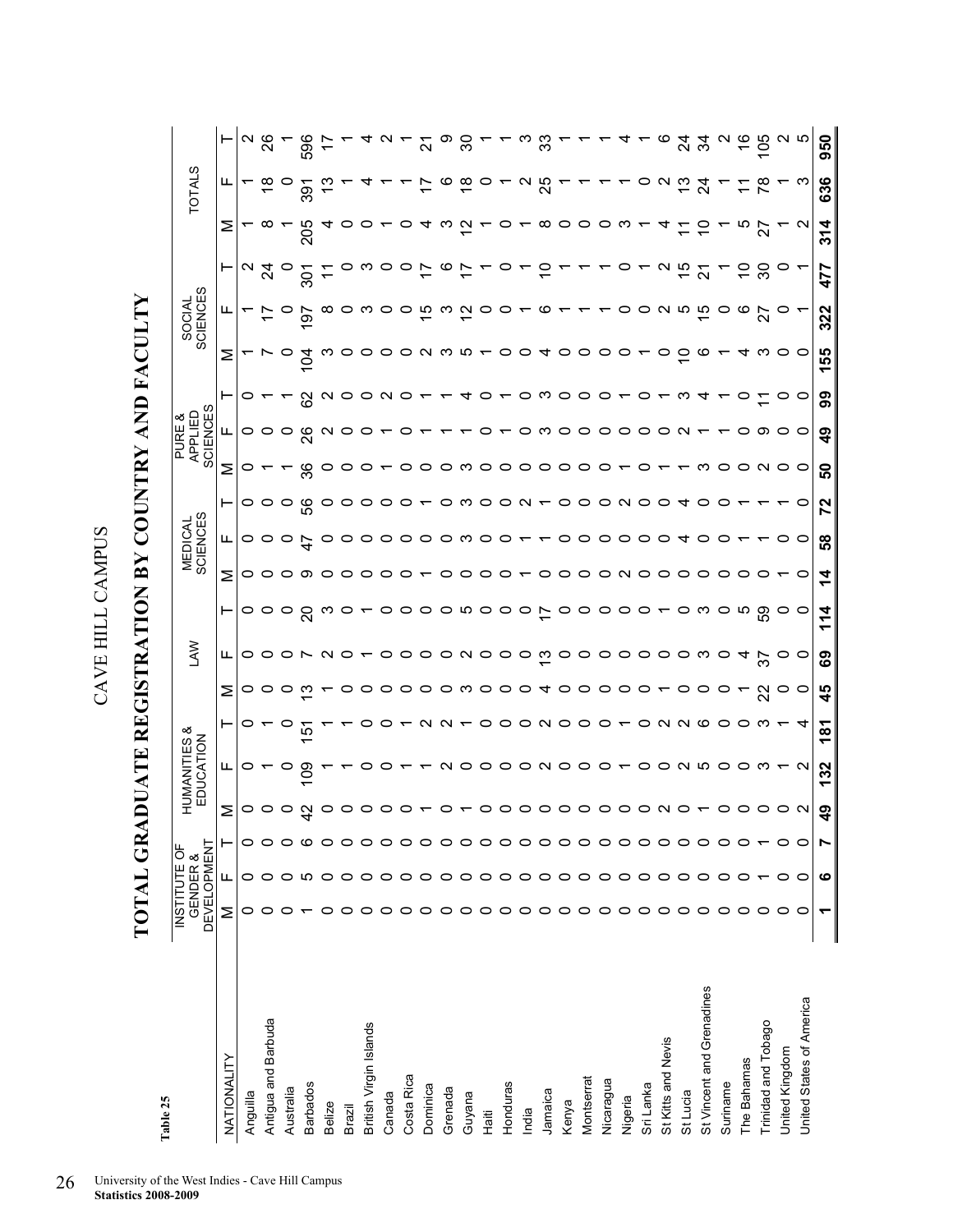# FULL-TIME GRADUATE REGISTRATION BY COUNTRY AND FACULTY **FULL-TIME GRADUATE REGISTRATION BY COUNTRY AND FACULTY**

Table 26 **Table 26** 

|                           | <b>DEVELOPMENT</b><br>INSTITUTE OF | GENDER & | 읍       | 35<br>MAN | ళ<br>TION<br>S<br>E     |                                 | ξ              |                                 |                         | <b>SCIENCES</b><br>MEDICAL |                 |                         | SCIENCES<br>APPLIED<br>PURE & |         |                                             | SOCIAL<br>SCIENCES              |                  |                      | <b>TOTAL</b>         |                          |
|---------------------------|------------------------------------|----------|---------|-----------|-------------------------|---------------------------------|----------------|---------------------------------|-------------------------|----------------------------|-----------------|-------------------------|-------------------------------|---------|---------------------------------------------|---------------------------------|------------------|----------------------|----------------------|--------------------------|
| NATIONALITY               | Σ                                  | щ        | Σ       | щ         | ٣                       | Σ                               | ட              | ⊢                               | Σ                       | ╙                          | ⊢               | Σ                       | ╙                             |         | Σ                                           | ட                               |                  | Σ                    | щ                    |                          |
| Antigua and Barbuda       |                                    | 0        |         |           |                         | $\circ$                         | $\circ$        |                                 |                         |                            | O               |                         |                               |         |                                             |                                 |                  |                      |                      |                          |
| <b>Barbados</b>           |                                    |          | ∞       | 25        | က္က                     | Ю                               |                |                                 |                         | င္ မွာ                     | rg              | $\tilde{\bm{\omega}}$   |                               | ္က      | ္က                                          | စ မ္က                           | ္က               | $\sim$ $\frac{8}{2}$ | $\frac{86}{5}$       | 267                      |
| <b>Belize</b>             |                                    |          |         |           |                         |                                 | 4 U            | $\circ$ $\circ$ $\circ$ $\sim$  | $\circ$ $\circ$ $\circ$ | O                          |                 |                         |                               |         |                                             |                                 |                  | $\mathbf{\Omega}$    | $\boldsymbol{\circ}$ |                          |
| British Virgin Islands    |                                    |          |         |           |                         |                                 |                |                                 |                         |                            |                 |                         |                               |         |                                             |                                 |                  | $\circ$              |                      |                          |
| Canada                    |                                    |          |         |           |                         | $\circ$                         | $\circ$        | $\circ$                         | $\circ$                 |                            |                 |                         |                               |         |                                             |                                 |                  |                      |                      |                          |
| Dominica                  |                                    |          |         |           |                         | O                               | O              | $\circ$ $\circ$                 |                         |                            |                 |                         |                               |         | $\circ\circ$ $\circ\circ\circ$ $\circ\circ$ |                                 |                  |                      |                      |                          |
| Grenada                   |                                    |          |         |           |                         | $\circ$                         |                |                                 | O                       |                            |                 |                         |                               |         |                                             | ຕາ                              | O                |                      | ဖ က ဖ                |                          |
| Guyana                    |                                    |          |         | o         | O                       | $\sim$                          | $\overline{ }$ | က ဝ                             | $\circ$                 |                            |                 |                         |                               |         |                                             | က ဝ                             |                  |                      |                      |                          |
| Honduras                  |                                    |          |         | $\circ$   | $\circ$                 | $\circ$                         | O              |                                 | $\circ$                 | O                          | $\circ$         |                         |                               |         |                                             |                                 |                  |                      |                      |                          |
| India                     |                                    | 0        | 0       | $\circ$   |                         |                                 | $\circ$        |                                 |                         |                            |                 |                         | O                             | O       |                                             |                                 |                  |                      |                      |                          |
| Jamaica                   |                                    |          | $\circ$ |           | $\circ$ $\circ$ $\circ$ | $\circ \circ \circ \circ \circ$ | A.             | $\circ$ 4                       | $\circ$                 | $\overline{ }$             | $\sim$ $-$      | NOOOOO                  | ຕ                             | ო       |                                             | ო                               | $\mathbf \omega$ |                      | ဂ ဗု                 | $\frac{6}{1}$            |
| Kenya                     |                                    |          |         | N O       |                         |                                 |                |                                 |                         |                            | $\circ$         |                         |                               | $\circ$ |                                             |                                 |                  |                      |                      |                          |
| Nicaragua                 |                                    |          |         | $\circ$   |                         |                                 |                | 000                             |                         |                            |                 |                         |                               | $\circ$ |                                             |                                 |                  |                      |                      |                          |
| Nigeria                   |                                    |          |         |           | $\overline{a}$          |                                 |                |                                 |                         | 000                        | $\circ$ $\circ$ | $\overline{ }$          | 0000                          |         |                                             |                                 |                  |                      |                      |                          |
| St Kitts and Nevis        |                                    |          |         |           |                         |                                 | 00000NO        | $\overline{ }$                  | O O N O O O             | $\circ$                    |                 |                         |                               |         |                                             | $\circ$ $\circ$ $\circ$ $\circ$ | $\mathbf{v}$     | concocococo          | $\mathbf{v}$         | ယ                        |
| St Lucia                  |                                    |          |         |           |                         | $\circ$                         |                |                                 |                         | ॼ                          | ᠴ               |                         | $\sim$                        |         |                                             |                                 |                  |                      |                      | $\tilde{c}$              |
| St Vincent and Grenadines |                                    |          |         | Ю         | <u>က</u>                | $\circ$                         |                | $\circ$ $\circ$ $\circ$ $\circ$ |                         | O                          | O               | ო                       |                               |         | ユのー                                         |                                 |                  |                      | $\overline{N}$       | $\overline{\mathcal{N}}$ |
| Suriname                  |                                    |          |         | $\circ$   | $\circ$                 | O                               |                |                                 | $\circ$                 |                            |                 | $\circ$                 |                               |         |                                             |                                 |                  |                      |                      |                          |
| The Bahamas               |                                    |          |         |           | $\circ$ $\circ$         |                                 |                |                                 |                         |                            |                 |                         |                               |         |                                             | ო უ                             |                  | ᠴ                    |                      |                          |
| Trinidad and Tobago       |                                    |          |         |           |                         | $\sim$                          |                |                                 |                         |                            |                 | $\circ$ $\circ$ $\circ$ | $\infty$                      |         | n n o o                                     |                                 | 25               |                      | တွ                   | क्ष                      |
| United Kingdom            |                                    |          |         |           |                         |                                 |                |                                 |                         |                            |                 |                         |                               |         |                                             | $\circ$ $\circ$                 |                  |                      |                      |                          |
| United States of America  |                                    |          |         |           | က                       | $\circ$                         | $\circ$        | $\circ$                         | o                       | O                          | o               |                         | $\circ$                       | O       |                                             |                                 | $\circ$          | $\sim$               |                      |                          |
|                           | 0                                  |          |         | 39        | ន                       | 12                              | 22             | 34                              | $\dot{\mathbf{4}}$      | 54                         | 68              | 33                      | ၵီ                            | 72      | 5                                           | 160                             | 221              | 131                  | 318                  | 449                      |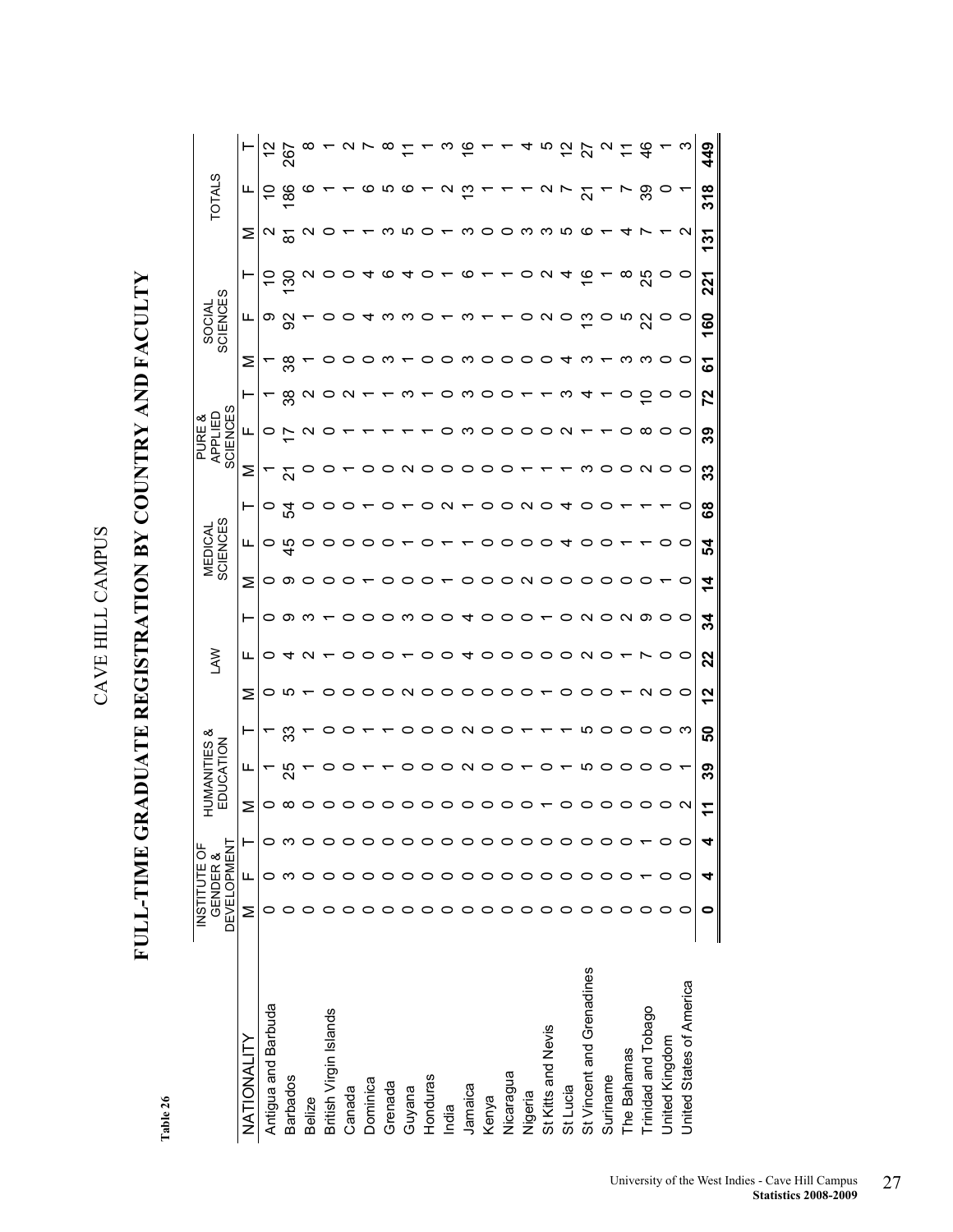**PART-TIME GRADUATE REGISTRATION BY COUNTRY AND FACULTY**  PART-TIME GRADUATE REGISTRATION BY COUNTRY AND FACULTY

> Table 27 **Table 27**

|                           | <b>DEVELOPMENT</b><br><b>INSTITUTE OF</b> | GENDER & |         |    | HUMANITIES &<br>EDUCATION |               |    | Š       |             |   | <b>SCIENCES</b><br>MEDICAL |                   |    | SCIENCES<br>APPLIED<br>PURE & |     |                   | <b>SCIENCES</b><br><b>SOCIAL</b> |                   |     | <b>TOTALS</b>     |     |
|---------------------------|-------------------------------------------|----------|---------|----|---------------------------|---------------|----|---------|-------------|---|----------------------------|-------------------|----|-------------------------------|-----|-------------------|----------------------------------|-------------------|-----|-------------------|-----|
| NATIONALITY               | Σ                                         | щ        |         | Σ  | ╙                         | ⊢             | Σ  | щ       | ⊢           | Σ | ட                          | ۳                 | Σ  | ட                             | ⊢   | Σ                 | ட                                | ⊢                 | Σ   | щ                 |     |
| Anguilla                  |                                           |          |         |    | o                         |               | 0  | $\circ$ | 0           | 0 | o                          |                   |    |                               |     |                   |                                  | $\mathbf{\Omega}$ |     |                   |     |
| Antigua and Barbuda       |                                           |          |         |    |                           |               | ○  | 0       |             |   |                            |                   |    |                               |     | $\bm{\omega}$     |                                  |                   |     |                   |     |
| Australia                 |                                           |          |         |    |                           | o             |    | 0       |             |   |                            |                   |    |                               |     |                   |                                  |                   |     |                   |     |
| <b>Barbados</b>           |                                           |          | ო       |    | ट्व                       | $\frac{8}{1}$ | ∞  | ო       | $\tilde{t}$ |   |                            |                   | 뜨  | တ                             | र्द | 8                 | 90                               |                   | 124 | 205               | 329 |
| Belize                    |                                           |          | 0       |    |                           |               | 0  | 0       |             |   |                            |                   |    |                               |     | $\mathbf{\Omega}$ |                                  | O)                |     |                   |     |
| Brazil                    |                                           |          | 0       |    |                           |               |    | 0       |             |   |                            |                   |    |                               |     |                   |                                  |                   |     |                   |     |
| British Virgin Islands    |                                           |          | 0       |    |                           |               |    | 0       |             |   |                            |                   |    |                               |     |                   |                                  |                   |     |                   |     |
| Costa Rica                |                                           |          | 0       |    |                           |               |    | 0       | o           |   |                            |                   |    |                               |     |                   |                                  |                   |     |                   |     |
| Dominica                  |                                           |          | 0       |    |                           |               | o  | 0       |             |   |                            |                   |    |                               |     | N                 |                                  | ლ                 |     |                   |     |
| Grenada                   |                                           |          | 0       |    |                           |               | o  | 0       | 0           |   |                            |                   | ပ  |                               |     |                   |                                  |                   |     |                   |     |
| Guyana                    |                                           |          | っ       |    |                           |               | ▼  |         | N           |   | ς                          | $\mathbf{\Omega}$ | ₹  |                               |     |                   | တ                                | ဗု                |     |                   |     |
| Haiti                     |                                           |          | $\circ$ |    |                           |               |    |         | $\circ$     |   |                            |                   |    |                               |     |                   |                                  |                   |     |                   |     |
| Jamaica                   |                                           |          | 0       |    |                           |               | ч  | တ       | $\tilde{c}$ |   |                            |                   |    |                               |     |                   | رى                               |                   | ഥ   |                   |     |
| Montserrat                |                                           |          | 0       |    | o                         |               |    | 0       |             |   |                            |                   |    |                               |     |                   |                                  |                   |     |                   |     |
| Sri Lanka                 |                                           |          | 0       |    |                           |               |    |         |             |   |                            |                   |    |                               |     |                   |                                  |                   |     |                   |     |
| St Kitts and Nevis        |                                           |          | 0       |    |                           |               | ပ  |         |             |   |                            |                   |    |                               |     |                   |                                  |                   |     |                   |     |
| St Lucia                  |                                           |          | $\circ$ |    |                           |               |    |         |             |   |                            |                   |    |                               |     | ൕ                 |                                  |                   | ဖ   | ൕ                 |     |
| St Vincent and Grenadines |                                           |          | 0       |    |                           |               |    |         |             |   |                            |                   |    |                               |     | 7                 |                                  |                   |     |                   |     |
| The Bahamas               |                                           |          | 0       |    |                           |               |    | ო       | ო           |   |                            |                   |    |                               |     |                   |                                  |                   |     |                   |     |
| Trinidad and Tobago       |                                           |          | $\circ$ |    |                           | ᠬ             | ຊ  | న్      | င္တ         |   |                            |                   |    |                               |     |                   |                                  | ro                | ິສ  | တွ                | တ္တ |
| United Kingdom            |                                           |          | 0       |    |                           |               |    | 0       |             |   |                            |                   |    |                               |     |                   |                                  |                   |     |                   |     |
| United States of America  |                                           | 0        | $\circ$ | 0  |                           |               | O  | $\circ$ | $\circ$     | 0 | 0                          | 0                 | 0  | 0                             | 0   | $\circ$           |                                  |                   | O   | $\mathbf{\Omega}$ |     |
|                           |                                           | ี        | ო       | 38 | 93                        | $\frac{2}{3}$ | ္က | 47      | 8           | 0 | 4                          | 4                 | 17 | ٩                             | 27  | ತ                 | 162                              | 256               | 183 | 318               | 501 |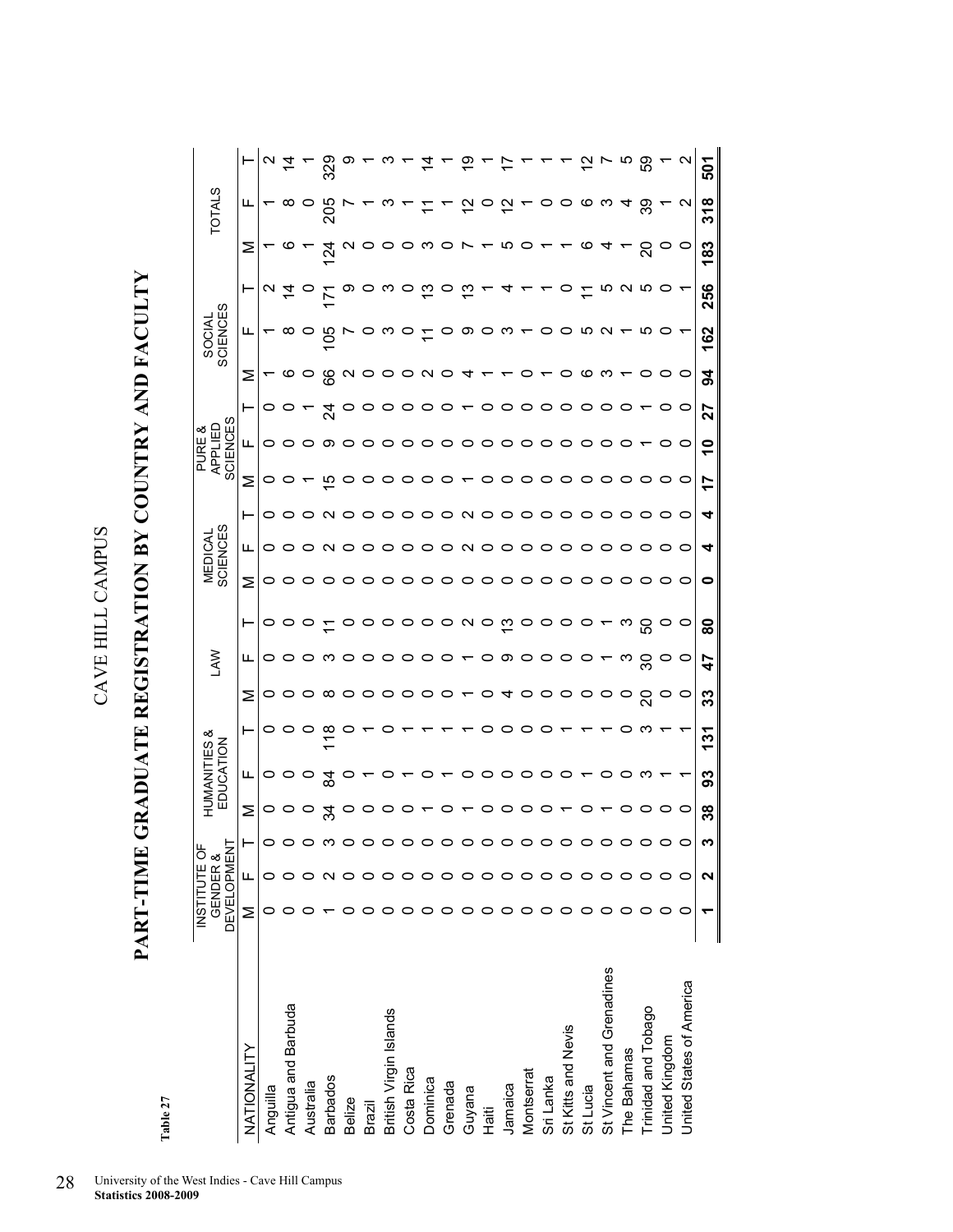| 28                     |                                  |            |                            |                 |               |
|------------------------|----------------------------------|------------|----------------------------|-----------------|---------------|
|                        |                                  |            | PERCENTAGE                 |                 |               |
| NATIONALITY            | &<br>S<br>EDUCATION<br>HUMANITIE | <b>LAW</b> | PURE & APPLIED<br>SCIENCES | SOCIAL SCIENCES | <b>TOTALS</b> |
| Antigua and Barbuda    | 1.3%                             | 0.0%       | 60.0%                      | 94.4%           | 15.3%         |
| <b>Barbados</b>        | 75.4%                            | 0.0%       | 0.0%                       | 0.0%            | 44.8%         |
| British Virgin Islands | 7.8%                             | 0.0%       | 0.0%                       | 0.0%            | 4.6%          |
| Canada                 | 0.0%                             | 1.1%       | 0.0%                       | 0.0%            | 0.3%          |
| Dominica               | 0.0%                             | 0.0%       | 0.0%                       | 1.9%            | 0.3%          |
| Guyana                 | 0.0%                             | 0.0%       | 0.0%                       | 1.9%            | 0.3%          |
| Jamaica                | 0.9%                             | 3.2%       | 0.0%                       | 1.9%            | 1.5%          |
| St Kitts and Nevis     | 0.4%                             | 0.0%       | 20.0%                      | 0.0%            | 0.8%          |
| St Lucia               | 13.4%                            | 0.0%       | 10.0%                      | 0.0%            | 8.2%          |
| The Bahamas            | 0.0%                             | 70.5%      | 0.0%                       | 0.0%            | 17.1%         |
| Trinidad and Tobago    | 0.0%                             | 0.0%       | 10.0%                      | 0.0%            | 0.3%          |
| United Kingdom         | 0.9%                             | 0.0%       | 0.0%                       | 0.0%            | 0.5%          |
| Guyana                 | 0.0%                             | 25.3%      | 0.0%                       | 0.0%            | 6.1%          |
|                        | 00.0%                            | 100.0%     | 100.0%                     | 100.0%          | 100.0%        |

UNDERGRADUATE REGISTRATION BY COUNTRY AND FACULTY (%) **UNDERGRADUATE REGISTRATION BY COUNTRY AND FACULTY (%)** 

TERTIARY LEVEL INSTITUTIONS

TERTIARY LEVEL INSTITUTIONS

**Table 28**  Table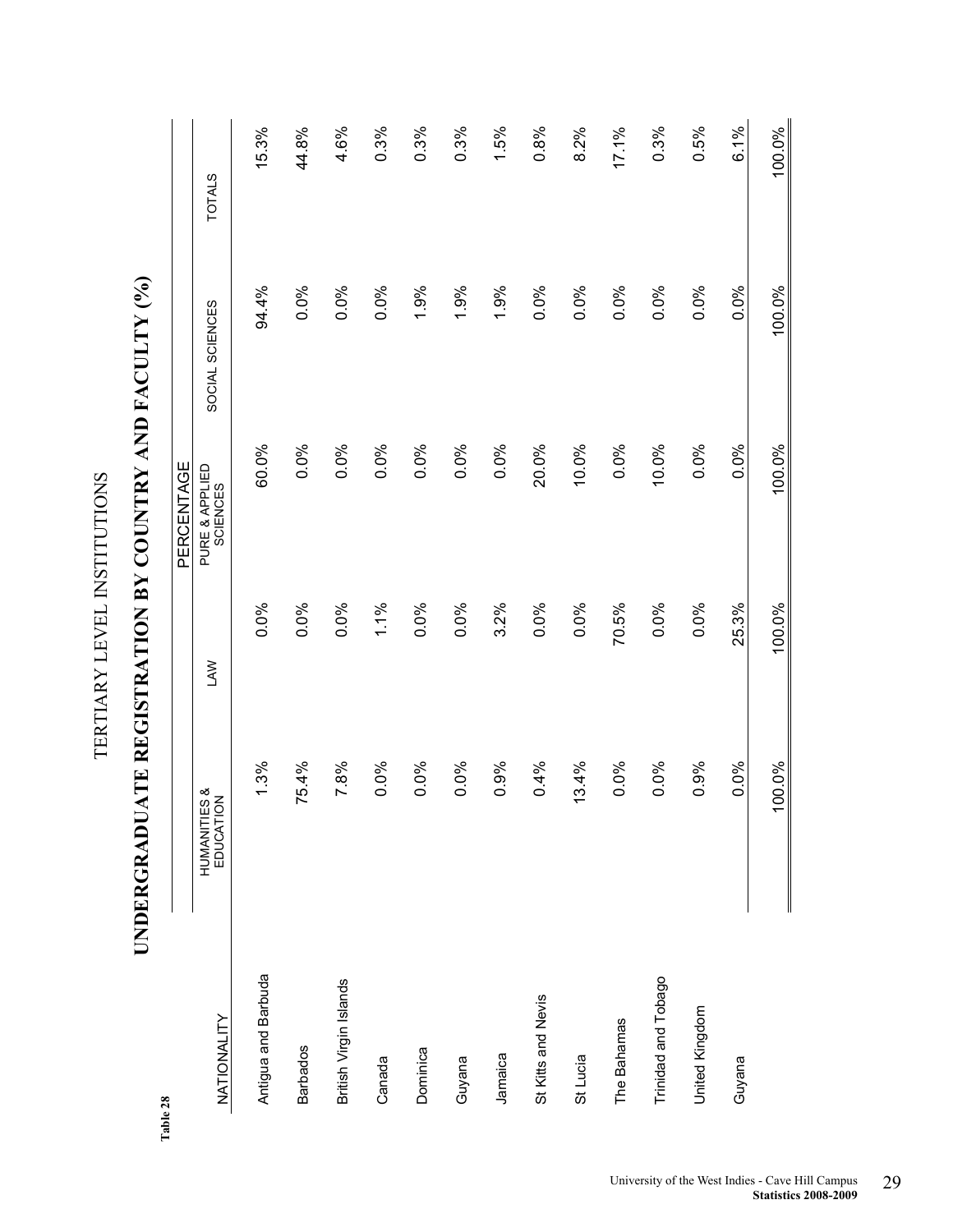TERTIARY LEVEL INSTITUTIONS TERTIARY LEVEL INSTITUTIONS

**TOTAL UNDERGRADUATE REGISTRATION BY COUNTRY AND FACULTY**  TOTAL UNDERGRADUATE REGISTRATION BY COUNTRY AND FACULTY

| Table 29               |    |                           |                           |                 |               |                |   |                            |                |              |                 |    |                |                   |                   |
|------------------------|----|---------------------------|---------------------------|-----------------|---------------|----------------|---|----------------------------|----------------|--------------|-----------------|----|----------------|-------------------|-------------------|
|                        |    | HUMANITIES &<br>EDUCATION |                           |                 | <b>NV</b>     |                |   | PURE & APPLIED<br>SCIENCES |                |              | SOCIAL SCIENCES |    |                | <b>TOTALS</b>     |                   |
| NATIONALITY            | Σ  | Щ                         | ⊢                         | Σ               | щ             | ⊢              | Σ | щ                          | ⊢              | Σ            | щ               | ⊢  | Σ              | щ                 | ⊢                 |
| Antigua and Barbuda    | 0  | ო                         | ო                         | 0               | 0             | 0              | ю | ↽                          | ဖ              |              | $\overline{4}$  | 5  | $\frac{6}{1}$  | 4                 | 60                |
| <b>Barbados</b>        | 38 | 137                       | 175                       | 0               | 0             | 0              | 0 | 0                          | 0              | 0            | 0               | 0  | 38             | 137               | 175               |
| British Virgin Islands |    | 17                        | $\overset{\infty}{\cdot}$ | 0               | 0             | 0              | 0 | 0                          | 0              | 0            | 0               | 0  | ᠇              | 17                | $\frac{8}{1}$     |
| Canada                 | o  | 0                         | 0                         | 0               |               |                | 0 | 0                          | 0              | 0            | 0               | 0  | 0              |                   |                   |
| Dominica               | 0  | 0                         | 0                         | 0               | 0             | 0              | 0 | 0                          | 0              | 0            |                 |    | 0              |                   |                   |
| Guyana                 | 0  | 0                         | 0                         | 0               | 0             | 0              | 0 | 0                          | 0              |              | 0               |    |                | 0                 |                   |
| Jamaica                |    |                           | Ν                         | 0               | ო             | ო              | 0 | 0                          | 0              | 0            |                 |    |                | ပ                 | ဖ                 |
| St Kitts and Nevis     | 0  | ↽                         | ↽                         | 0               | 0             | 0              | N | 0                          | Ν              | 0            | 0               | 0  | N              | ᠇                 | ო                 |
| St Lucia               | 4  | 27                        | 31                        | 0               | 0             | 0              |   | 0                          |                | 0            | 0               | 0  | 5              | 27                | 32                |
| The Bahamas            | o  | 0                         | 0                         | $\overline{24}$ | 43            | 57             | 0 | 0                          | 0              | 0            | 0               | 0  | $\overline{2}$ | $\frac{3}{4}$     | 5                 |
| Trinidad and Tobago    | o  | 0                         | 0                         | 0               | 0             | 0              | 0 |                            |                | 0            | 0               | 0  | 0              |                   |                   |
| United Kingdom         | 0  | $\mathbf{\Omega}$         | $\mathbf{\Omega}$         | 0               | 0             | 0              | 0 | 0                          | 0              | 0            | 0               | 0  | 0              | $\mathbf{\Omega}$ | $\mathbf{\Omega}$ |
| Guyana                 | 0  | 0                         | 0                         | ဖ               | $\frac{8}{1}$ | $\overline{2}$ | 0 | 0                          | 0              | 0            | $\circ$         | 0  | ဖ              | $\frac{8}{1}$     | 24                |
|                        |    | 188                       | 232                       | 30              | 65            | 95             | ထ | 2                          | $\overline{1}$ | $\mathbf{r}$ | $\frac{2}{3}$   | 54 | 54             | 297               | 391               |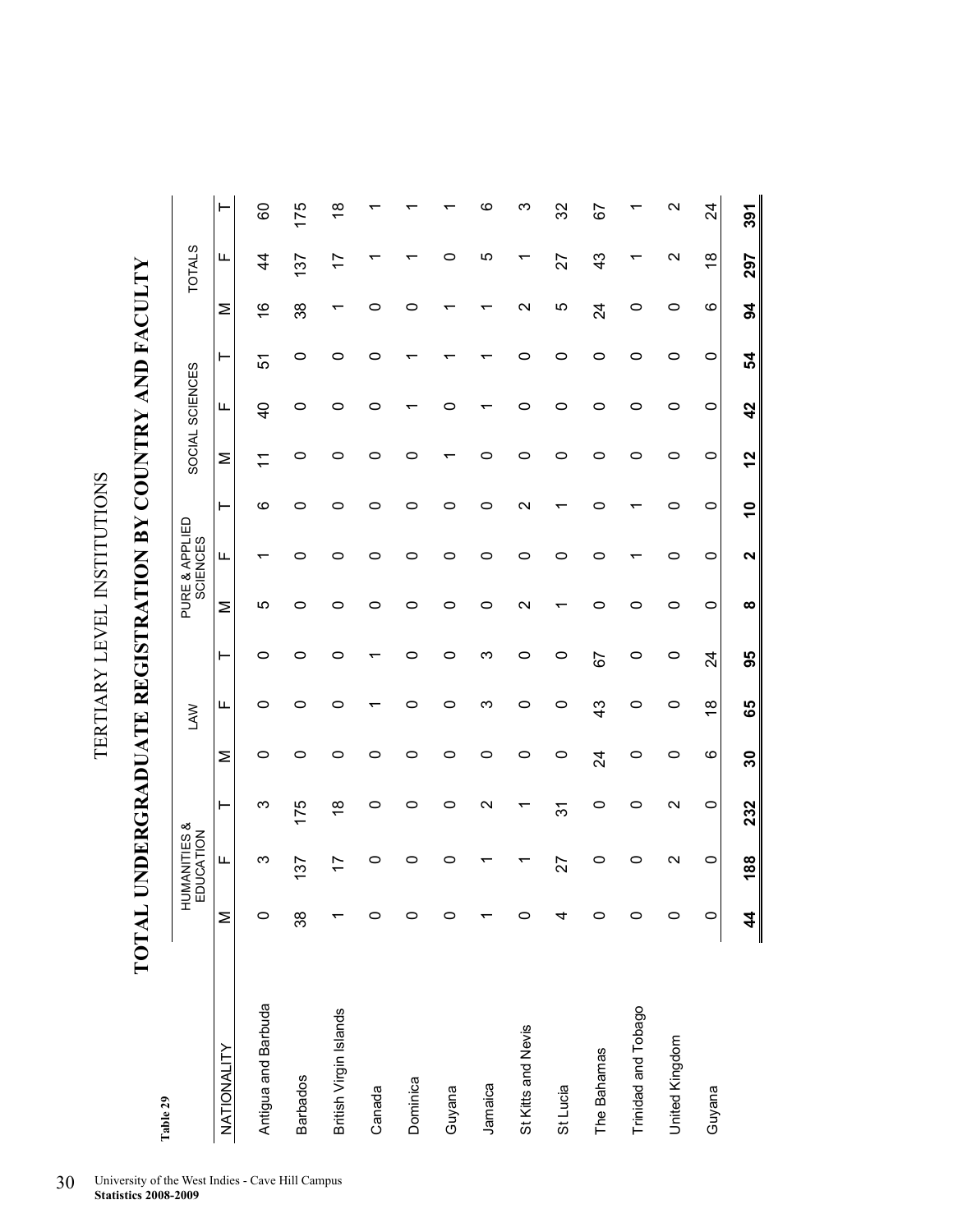TERTIARY LEVEL INSTITUTIONS TERTIARY LEVEL INSTITUTIONS

# UNDERGRADUATE REGISTRATION BY COUNTRY AND FACULTY **UNDERGRADUATE REGISTRATION BY COUNTRY AND FACULTY**

Table 30 **Table 30** 

| FULL-TIME              |     | HUMANITIES &<br>EDUCATION |    |               | <b>NVT</b>    |         |   | PURE & APPLIED<br><b>SCIENCES</b> |   |   | SOCIAL SCIENCES |               |               | <b>TOTALS</b> |                       |
|------------------------|-----|---------------------------|----|---------------|---------------|---------|---|-----------------------------------|---|---|-----------------|---------------|---------------|---------------|-----------------------|
| NATIONALITY            | Σ   | щ                         | ⊢  | Σ             | щ             |         | Σ | ட                                 | ⊢ | Σ | щ               |               | Σ             | щ             |                       |
| Antigua and Barbuda    |     |                           | ო  |               |               | o       | ഥ |                                   | ဖ |   | 55              | $\frac{4}{7}$ | 10            | $\frac{4}{1}$ | 56                    |
|                        |     |                           |    |               |               |         |   |                                   |   |   |                 |               |               |               |                       |
| <b>Barbados</b>        |     |                           |    |               |               |         |   |                                   | 0 |   |                 |               |               |               |                       |
| British Virgin Islands |     |                           | ∞  | $\circ$       |               |         |   |                                   | 0 |   |                 |               |               |               | $\frac{\infty}{\tau}$ |
| Canada                 |     |                           |    |               |               |         |   |                                   |   |   |                 |               |               |               |                       |
| Dominica               |     |                           |    |               |               |         | o |                                   |   |   |                 |               |               |               |                       |
| Guyana                 |     |                           |    |               |               |         |   |                                   |   |   |                 |               |               |               |                       |
| Jamaica                |     |                           |    |               | ო             | ო       |   |                                   |   |   |                 |               |               | rU            |                       |
| St Kitts and Nevis     |     |                           |    |               | 0             | c       | ς |                                   | C |   |                 |               | ς             |               |                       |
| St Lucia               |     |                           |    | $\circ$       | $\circ$       | $\circ$ |   |                                   |   |   |                 |               | $\circ$       |               |                       |
| The Bahamas            |     |                           |    | $\frac{4}{3}$ | ဒ္            | 67      |   |                                   |   |   |                 |               | र्य           | ဍ             | 67                    |
| Trinidad and Tobago    |     |                           |    | $\circ$       |               | $\circ$ |   |                                   |   |   |                 |               | ○             |               |                       |
| United Kingdom         |     | $\scriptstyle\sim$        | N  | $\circ$       | $\circ$       | $\circ$ |   |                                   | 0 |   |                 | 0             |               | N             |                       |
| Guyana                 |     |                           | 0  | ဖ             | $\frac{8}{1}$ | र्द     |   | o                                 | o |   | 0               | 0             | ဖ             | $\frac{8}{1}$ | 24                    |
|                        |     | 34                        | 35 | ္က            | 89            | 95      |   | ี                                 | ၈ | 7 | ၷ               | င္စ           | $\frac{6}{4}$ | $\frac{6}{3}$ | 189                   |
|                        |     |                           |    |               |               |         |   |                                   |   |   |                 |               |               |               |                       |
| PART-TIME              |     | HUMANITIES &<br>EDUCATION |    |               | <b>NVT</b>    |         |   | PURE & APPLIED<br><b>SCIENCES</b> |   |   | SOCIAL SCIENCES |               |               | <b>TOTALS</b> |                       |
| NATIONALITY            | Σ   | щ                         |    | Σ             | щ             | ⊢       | Σ | Щ.                                |   | Σ | щ               |               | ⋝             | щ             |                       |
| Antigua and Barbuda    |     |                           |    | $\circ$       |               | 0       |   | o                                 | 0 |   | ო               |               |               | ო             |                       |
| <b>Barbados</b>        | ్లి | 134                       |    | $\circ$       |               |         |   |                                   |   |   |                 |               | ္က            | $\frac{5}{2}$ | <u>541</u>            |
| Jamaica                |     |                           |    | 0             |               | 0       |   |                                   |   |   |                 |               |               |               |                       |
| St Lucia               |     | 20                        | द  |               |               | 0       |   |                                   |   |   |                 |               | ഥ             | ຊ             | 25                    |

 $\blacksquare$ 

 $\bullet$ 

 $\bullet$ 

 $\bullet$ 

197

154

 $43$ 

 $\bullet$ 

202

157

 $45$ 

 $\blacktriangleleft$ 

 $\boldsymbol{\omega}$ 

 $\blacktriangledown$ 

 $\overline{ }$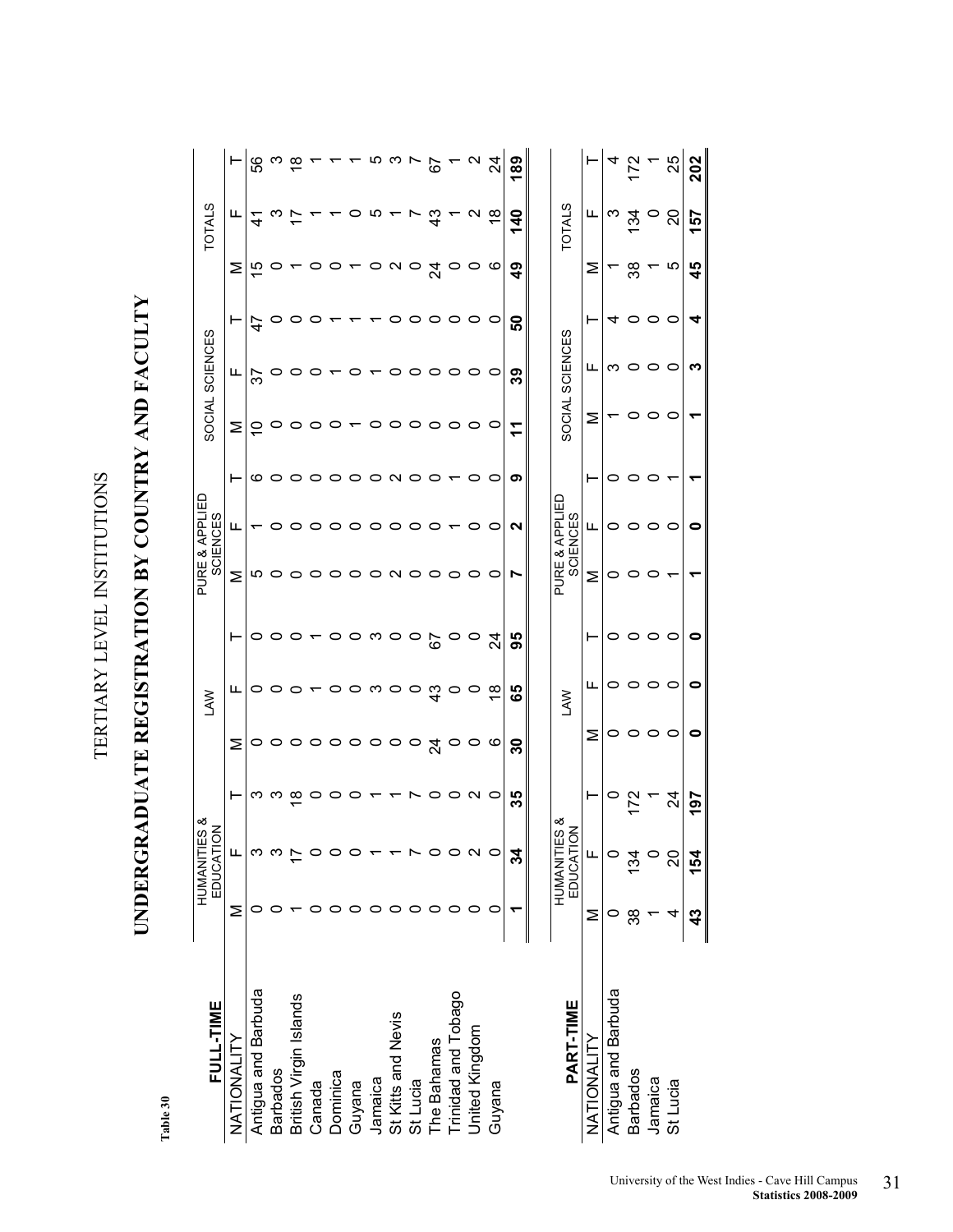TOTAL UNDERGRADUATE REGISTRATION BY COUNTRY, FACULTY AND YEAR **TOTAL UNDERGRADUATE REGISTRATION BY COUNTRY, FACULTY AND YEAR** 

| Table 31                   |                   |                                      |                          |               |                 |          |                           |                            |                 |         |                |                              |         |                          |                    |               |               |                     |                         |         |               |
|----------------------------|-------------------|--------------------------------------|--------------------------|---------------|-----------------|----------|---------------------------|----------------------------|-----------------|---------|----------------|------------------------------|---------|--------------------------|--------------------|---------------|---------------|---------------------|-------------------------|---------|---------------|
|                            |                   | <b>HUMANITIES &amp;</b><br>EDUCATION |                          |               | <b>NYT</b>      |          |                           | <b>MEDICAL</b><br>SCIENCES |                 |         |                | PURE AND APPLIED<br>SCIENCES |         |                          | SOCIAL<br>SCIENCES |               |               |                     | <b>TOTALS</b>           |         |               |
| NATIONALITY                | $\frac{1}{2}$     | 2 <sub>nd</sub>                      | 3rd                      | $\frac{1}{2}$ | 2 <sub>nd</sub> | 3rd      | ত                         | 2 <sub>nd</sub>            | 3rd             | 군       | ᢆ              | 2 <sub>nd</sub>              | 3rd     | $\frac{1}{2}$            | 2 <sub>nd</sub>    | 3rd           | 군             | $\frac{5}{2}$       | 2 <sub>nd</sub>         | ್ಲಿ     |               |
| Angola                     |                   |                                      |                          |               |                 | $\circ$  |                           |                            |                 | o       | o              | o                            |         |                          |                    | 0             | O             |                     |                         | 0       |               |
| Anguilla                   |                   |                                      |                          |               |                 | ო        |                           | 000                        | 000             | っ       |                |                              | ဝ ဝ က   |                          | $\circ$ $\circ$    |               |               |                     | $\circ$ $\circ$         | ო       |               |
| Antigua and Barbuda        |                   |                                      |                          |               | ო               |          |                           |                            |                 | o       |                |                              |         | শ্ৰ                      | S                  | \$            | o             | ಜ                   | ဖ                       |         | Σ             |
| <b>Barbados</b>            | 598               | 22                                   | $\rm \grave{8}$          | 36            | 28              | 36       | टु                        | $\infty$                   | $\infty$        | 45      | 327            | ন                            | 209     | 2039                     | 897                | ġ             | $\frac{4}{5}$ | 3064                | 423                     | 205     | 5837          |
| Belize                     |                   |                                      |                          |               |                 | ᠴ        |                           | $\circ$                    | $\circ$         | o       |                |                              |         | 0                        |                    |               |               |                     | ဖ                       |         | ္ကာ           |
| Brazil                     | o                 |                                      |                          |               |                 | O        |                           | $\circ$                    | $\circ$ $\circ$ | c       |                |                              | N O O   |                          |                    |               |               |                     | ဝ ທ                     |         |               |
| British Virgin Islands     | 0                 |                                      |                          |               | 4               |          |                           | っ                          |                 |         | o              |                              |         |                          |                    |               |               |                     |                         |         |               |
| Canada                     | ო                 |                                      |                          | o             | $\circ$         | 0        |                           | $\circ$                    | $\circ$         | o       | o              |                              | $\circ$ |                          | ب                  |               |               |                     | $\circ$                 |         |               |
| Cayman Islands             | 0                 |                                      |                          | 0             | $\circ$         | っ        |                           | $\circ$                    | $\circ$         | o       | $\overline{ }$ |                              | ○       | o                        | $\circ$            |               |               |                     | $\sim$                  |         |               |
| China                      | 0                 |                                      |                          | $\circ$       | $\circ$         | $\circ$  |                           | $\circ$                    | $\circ$         | o       | $\circ$        |                              | っ       | $\circ$                  |                    |               |               | $\circ$             |                         |         |               |
| Dominica                   | $\sim$            |                                      |                          | ო             | 4               |          |                           | $\circ$                    | $\circ$         | $\sim$  | $500y -$       |                              | $\sim$  | ୍ଷ                       | 5,                 |               |               | ೫                   | $\frac{\infty}{\infty}$ | ဖ       | œ             |
| Ghana                      | ○                 |                                      |                          | $\circ$       | ဝ က             |          |                           | $\circ$                    | $\circ$         |         |                |                              |         | $\circ$                  | ပ                  |               |               | $\circ$             | $\circ$                 | $\circ$ |               |
| Grenada                    | $\sim$            |                                      |                          | ဖ             |                 | ဝ က      |                           | $\circ$                    | $\circ$         |         |                |                              |         | ္ေ                       |                    |               |               | င္က                 | ⋣                       | S       | 55            |
| Guyana                     |                   |                                      |                          | $\circ$       | $\circ$         | $\circ$  | $\circ$                   | $\circ$                    | 0               | o       |                |                              |         | ഗ                        | ო                  |               |               |                     | Ю                       |         |               |
| India                      | 0                 | 0                                    | 0                        | $\circ$       | $\circ$         | $\circ$  | $\circ$                   | $\circ$                    | $\circ$         | o       | $\circ$        | o                            |         | $\circ$                  | $\circ$            |               | ○             | $\circ$             | $\circ$                 |         |               |
| Jamaica                    | m                 |                                      | $\sim$                   | $\sim$        | 65              | 45       | $\circ$                   | $\circ$                    | $\circ$         | $\sim$  | 0000           | ഗ                            | ო       | $\infty$                 |                    |               | N O O         | $\frac{8}{1}$       | 72                      | 오       | $\frac{3}{4}$ |
| Kenya                      |                   |                                      | $\circ$                  | $\circ$       | $\circ$         | $\circ$  |                           |                            | $\circ$         | っ       |                | $\circ$                      | っ       | $\circ$ $\sim$           | $\circ$            |               |               |                     | $\circ$                 |         |               |
| Montserrat                 |                   |                                      |                          | っ             | ო               | $\circ$  | $\circ \circ \circ \circ$ | $\circ \circ \circ$        | $\circ$         | o       |                | 0                            | $\circ$ |                          |                    | $\sim$        |               | $\sim$              | 4                       |         |               |
| Nigeria                    |                   | 0                                    | 0                        | 0             | $\circ$         | $\circ$  |                           |                            | 0               | o       |                | o                            | 0       | N                        | o                  | 0             | 0             | ო                   | $\circ$                 |         |               |
| South Africa               | o                 | $\circ$                              | $\circ$                  | $\circ$       | $\circ$         | $\circ$  |                           | $\circ$                    | $\circ$         |         | $\circ$        |                              | $\circ$ | O                        | O                  | ○             |               | $\circ$             | $\circ$                 |         |               |
| St Kitts and Nevis         | $\mathbf{\Omega}$ | ო                                    | $\mathbf{\Omega}$        |               | ယ               | $\sim$ 4 | $\circ$ $\circ$           | $\circ$                    | $\circ$         | O       | $\sim$         |                              | ო       | <u>:</u>                 | ₽                  | $\sim$ $\sim$ |               | စ္                  | $\frac{6}{1}$           | တ       | 47            |
| St Vincent and<br>St Lucia | ↴                 | က                                    | $\overline{\phantom{0}}$ |               | 4               |          |                           | $\circ$                    | $\circ$         | o       | 4              |                              | ယ       | $\overline{\mathcal{S}}$ | Ю                  |               | C             | ္က                  | ္                       | 17      | 8             |
| Grenadines                 | တ                 | 4                                    | ဖ                        |               |                 | ဖ        | 0                         | 0                          | 0               | 4       | 4              | $\mathbf{\tilde{a}}$         | ∞       | က္တ                      | <u>ম</u>           | $\dot{4}$     |               | 5                   | 4                       | ર્ઝ     | 091           |
| The Bahamas                | 4                 | 0                                    |                          | 0             |                 |          | $\sim$                    | 0                          |                 | ო       | ო              | $\sim$                       | 0       |                          |                    |               |               | H                   | 4                       | ო       | Ν             |
| Trinidad and Tobago        | $\overline{4}$    | ဖ                                    |                          | $\infty$      | $\frac{3}{4}$   | 42       |                           | 0                          | 0               |         |                |                              | ທ       | 4                        | ಙ                  | 24            |               | $\overline{\infty}$ | $\frac{9}{4}$           |         | $\mathcal{A}$ |
| Turks and Caicos Islands   | 0                 | 0                                    | ○                        | 0             | $\circ$         | o        | $\circ$                   | $\circ$                    | 0               | o       |                | c                            |         |                          | c                  |               |               |                     | o                       |         |               |
| Uganda                     | $\circ$           | 0                                    | 0                        | 0             | 0               | 0        | $\circ$                   | $\circ$                    | $\circ$         | 0       | 0              | o                            |         | o                        | o                  |               | 0             |                     | o                       |         |               |
| United Kingdom             | Ю                 | $\circ$                              | $\circ$                  | $\circ$       | 0               | $\circ$  | $\circ$ $\sim$            | $\circ\circ$               | $\circ$         | $\circ$ | $\circ$        | c                            | o       | $\mathbf{\Omega}$        | $\circ$            |               |               |                     | $\circ$                 | o       |               |
| United States of America   |                   | $\circ$                              | $\circ$                  | $\circ$       | $\circ$         | $\circ$  |                           |                            | $\circ$         | $\circ$ | $\circ$        |                              | $\circ$ | $\infty$                 | $\circ$            | 0             | 0             | 17                  |                         | $\circ$ | $\frac{8}{1}$ |
|                            | 665               | 298                                  | 282                      | <b>P2</b>     | 175             | 349      | 75                        | ∞                          | თ               | 164     | 377            | 261                          | 243     | 2280                     | 997                | 769           | 164           | 3476                | 1739                    | 1452    | 6831          |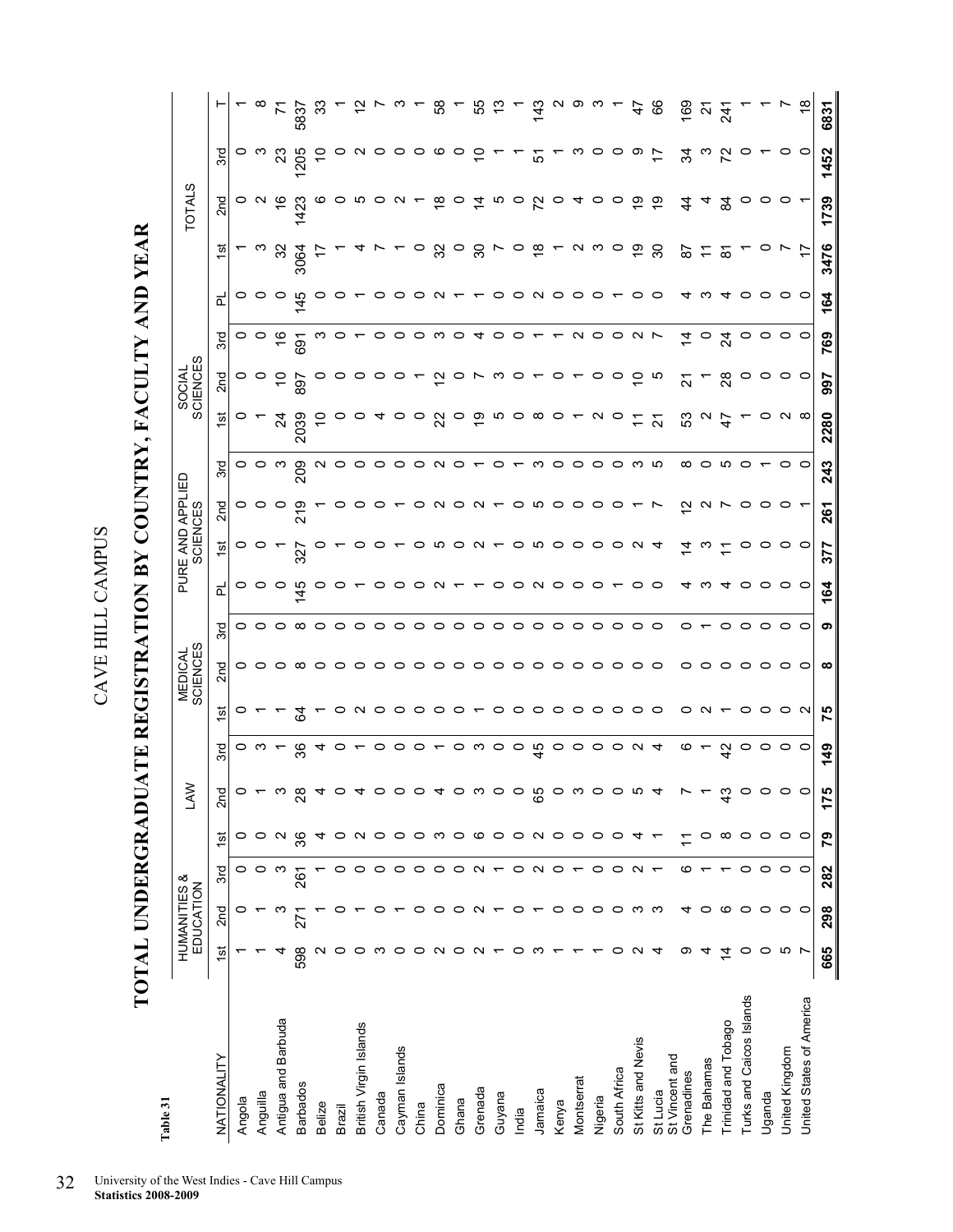Table 32 **Table 32** 

|                              |                   |                   | <b>FIRS</b> | <b>YEAR</b> |           |     |          |                   | <b>GECOND</b>     | YEAR     |    |         |                        | THIRD           | YEAR |           |         |                |            |     |
|------------------------------|-------------------|-------------------|-------------|-------------|-----------|-----|----------|-------------------|-------------------|----------|----|---------|------------------------|-----------------|------|-----------|---------|----------------|------------|-----|
|                              |                   | FULL-TIME         |             |             | PART-TIME |     |          | FULL-TIME         |                   | PART-TIM |    | щ       | FULL-TIME              |                 |      | PART-TIME |         |                | ၯ<br>TOTAL |     |
| NATIONALITY                  | Σ                 | щ                 |             | Σ           | ц,        |     | Σ        | Щ.                | ⊢                 | Σ        | щ  | ۳       | ц,<br>Σ                | ⊢               | Σ    | ட         | ۳       | Σ              | ц.         |     |
| Angola                       | 0                 |                   |             | 0           |           |     | 0        | 0                 | 0                 | 0        | 0  | 0       | 0<br>0                 | 0               | 0    | 0         | 0       | o              |            |     |
| Anguilla                     |                   |                   |             | o           |           | 0   |          |                   |                   |          |    | 0       | 0                      |                 |      |           | 0       |                |            |     |
| Antigua and Barbuda          |                   |                   |             | o           | o         | 0   | 0        | 0                 | 0                 |          |    | 0       | $\mathbf{\Omega}$<br>0 | $\mathbf{\sim}$ |      | ပ         | 0       | o              | Ю          |     |
| <b>Barbados</b>              | ္က                | లై                |             | 8           | 207       | 289 | $\infty$ | 5                 | ගි                |          |    | යි      | $\frac{6}{4}$<br>ယ     | فَ              | Ø    | စ္မ       | 85      | $\mathfrak{A}$ | र्ठ<br>4   | ة   |
| Belize                       |                   |                   |             | 0           |           | 0   | 0        |                   |                   |          |    | 0       | o                      |                 | o    | 0         | 0       |                |            |     |
| Canada                       |                   |                   |             |             |           | 0   | 0        |                   |                   |          |    | 0       | 0                      |                 | 0    |           | 0       |                |            |     |
| Cayman Islands               |                   |                   |             |             |           |     | 0        |                   |                   |          |    | o       | O<br>o                 |                 | 0    | 0         | 0       |                |            |     |
| Dominica                     |                   |                   |             |             |           |     | o        |                   |                   | o        |    | o       | c                      |                 | o    | o         | 0       |                |            |     |
| Grenada                      |                   |                   |             |             | o         | o   | 0        |                   |                   | o        |    | o       |                        |                 | 0    |           | 0       |                |            |     |
| Guyana                       |                   |                   |             |             |           | o   | 0        |                   |                   | 0        |    | o       |                        |                 | 0    | c         | 0       |                |            |     |
| Jamaica                      |                   | 0                 |             |             | ო         | ო   | 0        |                   |                   | o        |    | 0       | c                      |                 | 0    | o         | 0       |                |            |     |
| Kenya                        |                   |                   |             |             | c         |     | 0        |                   |                   | 0        |    | o       |                        |                 | 0    |           | 0       |                |            |     |
| Montserrat                   |                   | 0                 |             |             |           | 0   | 0        | o                 | 0                 | o        |    | 0       | O                      |                 | 0    |           |         |                |            |     |
| St Kitts and Nevis           |                   |                   |             |             |           |     | 0        | N                 | N                 | o        |    | o       |                        |                 | o    |           | 0       |                |            |     |
| St Lucia                     |                   |                   |             | 0           |           | 0   | 0        | $\mathbf{\Omega}$ | $\mathbf{\Omega}$ | c        |    | 0       | c                      |                 | o    | c         | 0       |                | ო          |     |
| St Vincent and<br>Grenadines |                   |                   |             | c           | ∾         | ო   | c        | 0                 | c                 | c        |    |         | ო                      |                 | 0    | o         | 0       |                | o          |     |
| The Bahamas                  |                   |                   |             |             |           |     |          |                   |                   |          |    |         |                        |                 |      |           | 0       |                |            |     |
| Trinidad and Tobago          | $\mathsf{\alpha}$ | LO                |             |             |           |     |          | ო                 |                   |          |    |         |                        |                 |      |           | 0       |                | c          |     |
| United Kingdom               | 0                 | $\mathsf{\alpha}$ |             | 0           |           |     | 0        | 0                 | 0                 | 0        |    | 0       | o                      |                 | 0    | o         | 0       | 0              | ო          |     |
| United States of America     | c                 | 4                 |             | က           | c         | က   | 0        | 0                 | 0                 | $\circ$  | 0  | $\circ$ | 0<br>$\circ$           | 0               | 0    | $\circ$   | $\circ$ | က              | 4          |     |
|                              | $\frac{1}{2}$     | 102               | $\ddot{4}$  | 58          | 24        | 304 | <u>ន</u> | 82                | 82                | <u>ដ</u> | ဒူ | 3       | 55<br>თ                | 74              | ဖ    | 20        | 86      | 203            | 549        | 752 |

### UNDERGRADUATE REGISTRATION BY COUNTRY AND YEAR **UNDERGRADUATE REGISTRATION BY COUNTRY AND YEAR**  CAVE HILL CAMPUS CAVE HILL CAMPUS

**FACULTY OF HUMANITIES & EDUCATION (B.A)** 

FACULTY OF HUMANITIES & EDUCATION (B.A)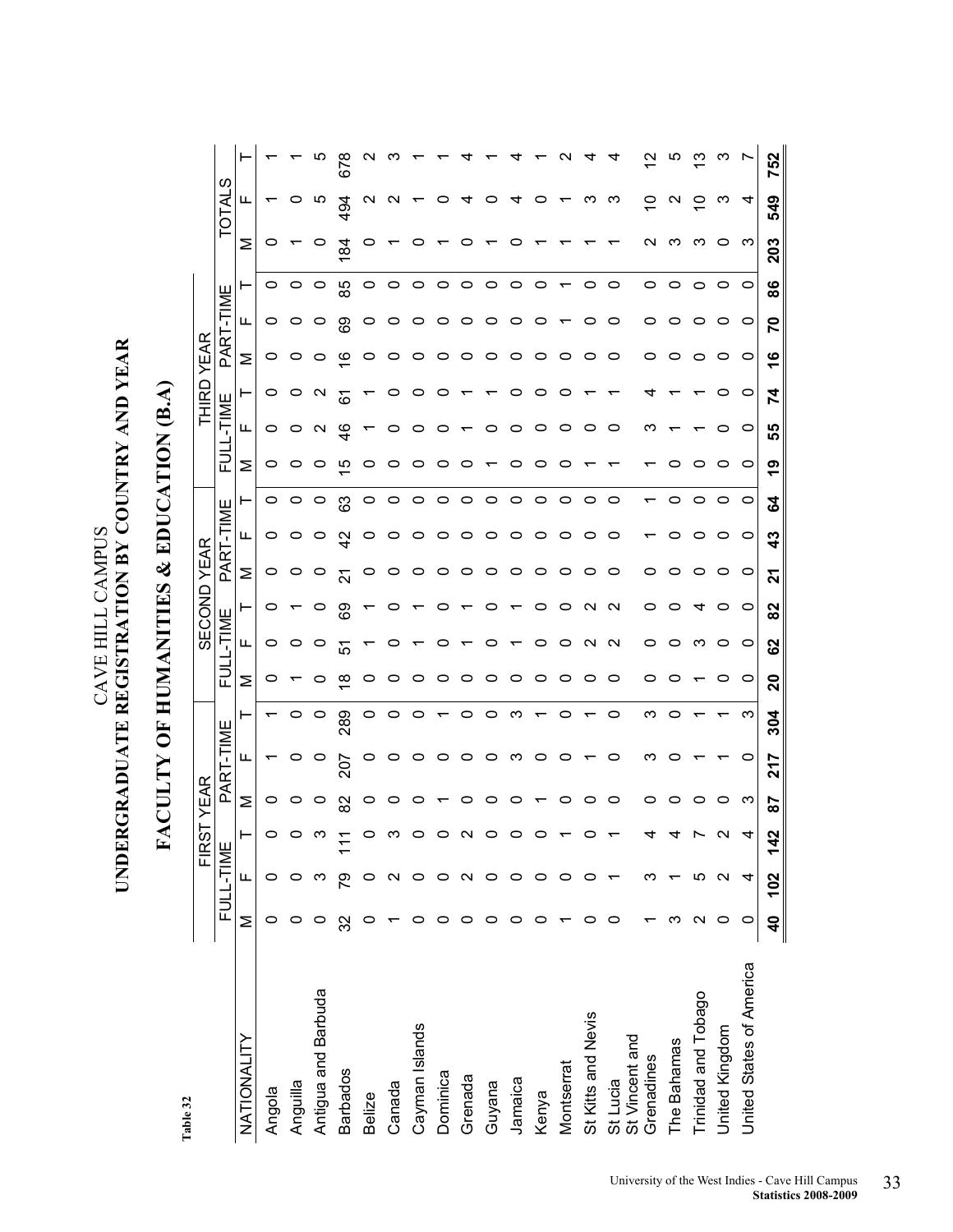UNDERGRADUATE REGISTRATION BY COUNTRY AND LEVEL **UNDERGRADUATE REGISTRATION BY COUNTRY AND LEVEL**  CAVE HILL CAMPUS CAVE HILL CAMPUS

## FACULTY OF HUMANITIES & EDUCATION (B.Ed) **FACULTY OF HUMANITIES & EDUCATION (B.Ed)**

**SCHOOL OF EDUCATION** SCHOOL OF EDUCATION

| Table 33                  |                     |                   |                 | FIRSTYEAR     |                                            |                   |       |                    |                    | <b>SECOND YEAR</b> |         |         |     |           | THIRD YEAR |   |           |         |                    |                   |                    |
|---------------------------|---------------------|-------------------|-----------------|---------------|--------------------------------------------|-------------------|-------|--------------------|--------------------|--------------------|---------|---------|-----|-----------|------------|---|-----------|---------|--------------------|-------------------|--------------------|
|                           |                     | FULL-TIME         |                 |               | PART-TIME                                  |                   | FULL- | <b>ENIL-</b>       |                    |                    | PART-TI | ME      |     | FULL-TIME |            |   | PART-TIME |         |                    | ഗ<br><b>INTOT</b> |                    |
| NATIONALITY               | Σ                   | Щ                 | ⊢               | Σ             | ட                                          | ⊢                 | Σ     | ட                  | ٣                  | Σ                  | ட       |         | ⋝   | ட         | ⊢          | Σ | ட         | ۳       | Σ                  | щ                 | ۲                  |
| Anguilla                  |                     | 0                 |                 | c             | 0                                          | 0                 | 0     | 0                  | 0                  | 0                  | 0       | 0       | 0   | 0         | o          | O | o         | 0       |                    | 0                 |                    |
| Antigua and Barbuda       | 0                   | 0                 | 0               | ⊂             |                                            |                   | 0     | ო                  | ო                  | 0                  | 0       | 0       | 0   |           |            | 0 | 0         | 0       | 0                  | rU                |                    |
| <b>Barbados</b>           | တ                   | 35                | $\frac{4}{4}$   | $\frac{2}{3}$ | $\bar{\mathbin{\scriptstyle{\mathsf{2}}}}$ | 154               | 17    | 47                 | 3                  | ∞                  | 57      | 75      | ഥ   | 47        | 52         | ო | 50        | 3       | 104                | 348               | 452                |
| Belize                    |                     |                   | $\mathbf{\sim}$ | 0             | 0                                          | 0                 | 0     | o                  | o                  | 0                  | o       | 0       | 0   | 0         | o          | o | o         | 0       |                    |                   |                    |
| British Virgin Islands    | 0                   | 0                 | 0               | o             | 0                                          | 0                 | o     |                    |                    | o                  | o       | 0       | c   |           | c          | c | 0         | 0       |                    |                   |                    |
| Dominica                  | 0                   |                   |                 | 0             | 0                                          | 0                 | 0     | 0                  | c                  | 0                  | 0       | 0       | 0   | c         | c          | 0 | 0         | 0       | c                  |                   |                    |
| Grenada                   | 0                   | 0                 | 0               | 0             | 0                                          | 0                 | 0     |                    |                    | 0                  | 0       | 0       | o   |           |            | 0 | 0         | 0       | c                  | N                 |                    |
| Guyana                    | 0                   | $\circ$           | 0               | o             |                                            |                   |       | o                  |                    | o                  | o       | 0       | o   | o         | o          | o | o         | 0       |                    |                   |                    |
| Jamaica                   | 0                   | $\circ$           | 0               | 0             | 0                                          | 0                 | 0     | 0                  | 0                  | 0                  | 0       | $\circ$ | 0   |           |            | o |           |         | ⊂                  | $\mathbf{\sim}$   |                    |
| Nigeria                   | 0                   | $\circ$           | 0               |               | 0                                          | ᠇                 | 0     | 0                  | 0                  | 0                  | 0       | 0       | 0   | 0         | 0          | 0 | 0         | 0       |                    | 0                 |                    |
| St Kitts and Nevis        | 0                   |                   |                 | o             | 0                                          | 0                 | 0     |                    |                    | o                  | 0       | 0       | 0   | o         | o          | o |           |         | c                  | က                 |                    |
| St Lucia                  |                     | $\mathbf{\Omega}$ | က               | 0             | o                                          | 0                 | 0     |                    |                    | 0                  | 0       | 0       | 0   | c         | c          | o | ○         | 0       |                    | က                 |                    |
| St Vincent and Grenadines | 0                   | $\mathbf{\Omega}$ | Ν               | 0             | 0                                          | 0                 |       | $\scriptstyle\sim$ | ო                  | 0                  | 0       | 0       | 0   |           |            | o |           |         |                    | ဖ                 |                    |
| Trinidad and Tobago       | $\sim$              | 4                 | ဖ               | 0             | 0                                          | 0                 | 0     | $\scriptstyle\sim$ | $\scriptstyle\sim$ | 0                  | 0       | 0       | 0   | 0         | 0          | 0 | 0         | 0       | $\mathsf{\alpha}$  | ဖ                 | ∞                  |
| United Kingdom            | $\circ$             | 0                 | $\circ$         | 0             | $\mathbf{\sim}$                            | $\mathbf{\Omega}$ | 0     | 0                  | 0                  | 0                  | 0       | 0       | 0   | 0         | 0          | 0 | $\circ$   | $\circ$ | 0                  | $\mathbf{\Omega}$ | $\mathbf{\sim}$    |
|                           | $\frac{4}{7}$<br>II | 46                | 60              | 43            | $\frac{6}{5}$<br>ᡪ                         | 59<br>᠆           | စ္    | 89                 | 77                 | $\frac{8}{1}$      | 57      | 75      | LO, | 5         | 99         | ო | ္ဟ        | 89      | $\frac{2}{3}$<br>ᡪ | 381               | ო<br>$\frac{9}{4}$ |
|                           |                     |                   |                 |               |                                            |                   |       |                    |                    |                    |         |         |     |           |            |   |           |         |                    |                   |                    |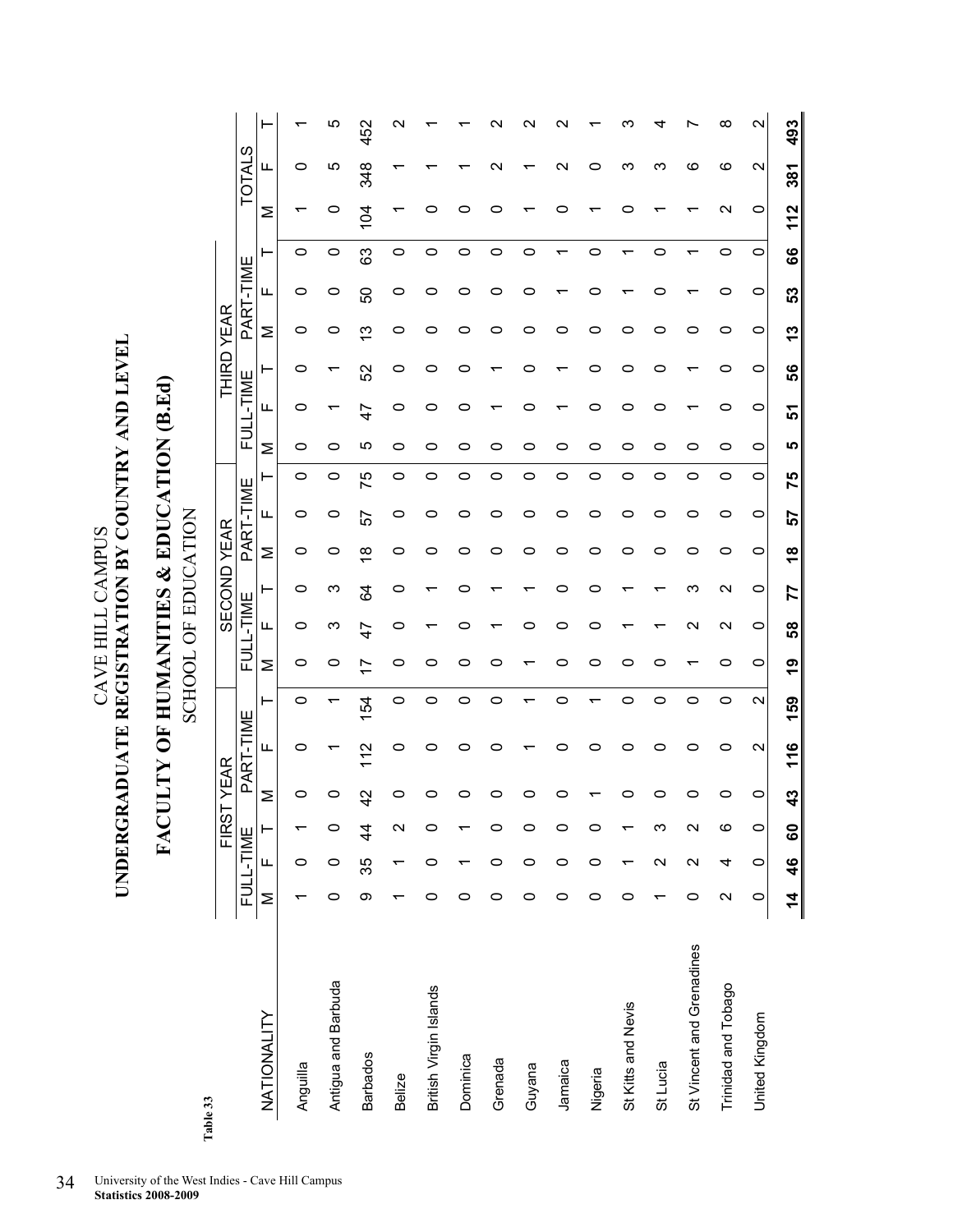**Table 34**

CAVE HILL CAMPUS **UNDERGRADUATE REGISTRATION BY COUNTRY AND LEVEL** 

CAVE HILL CAMPUS

UNDERGRADUATE REGISTRATION BY COUNTRY AND LEVEL

**FACULTY OF LAW**

FACULTY OF LAW

|                           |               |                   | FIRST YEAR        |         |           |   |                   |                          |               | <b>SECOND YEAR</b> |           |         |             |           | <b>THIRD YEAR</b> |   |           |                   |                    |                          |               |
|---------------------------|---------------|-------------------|-------------------|---------|-----------|---|-------------------|--------------------------|---------------|--------------------|-----------|---------|-------------|-----------|-------------------|---|-----------|-------------------|--------------------|--------------------------|---------------|
|                           |               | FULL-TIME         |                   |         | PART-TIME |   |                   | FULL-TIME                |               |                    | PART-TIME |         |             | FULL-TIME |                   |   | PART-TIME |                   |                    | <b>TOTALS</b>            |               |
| NATIONALITY               | Σ             | Щ                 | ⊢                 | Σ       | щ         | ⊢ | Σ                 | ட                        | ⊢             | Σ                  | щ         | ⊢       | Σ           | ட         | ⊢                 | Σ | ட         | ⊢                 | Σ                  | ட                        | ۲             |
| Anguilla                  | 0             | 0                 | 0                 | 0       | 0         | 0 |                   | 0                        |               | 0                  | 0         | 0       |             | N         | ო                 | 0 | 0         | 0                 | $\scriptstyle\sim$ | $\scriptstyle\mathtt{N}$ | 4             |
| Antigua and Barbuda       | 0             | $\mathbf{\Omega}$ | $\mathbf{\Omega}$ | 0       | 0         | 0 | ო                 | 0                        | ო             | 0                  | 0         | 0       |             | 0         |                   | 0 | o         | 0                 | 4                  | N                        | $\circ$       |
| <b>Barbados</b>           | $\frac{1}{2}$ | 25                | 35                | 0       |           |   | ᠇                 | $\overline{\phantom{0}}$ | $\frac{8}{2}$ | o                  | 0         | 0       | ∞           | 25        | ္လာ               | 0 | ო         | ო                 | 29                 | 71                       | $\frac{8}{1}$ |
| <b>Belize</b>             | 0             | 4                 | 4                 | 0       | 0         | 0 | 0                 | 4                        | 4             | 0                  | o         | 0       | c           | 4         | 4                 | 0 | ⊂         | 0                 | 0                  | 51                       | 51            |
| British Virgin Islands    | 0             | $\mathbf{\Omega}$ | $\mathbf{\Omega}$ | 0       | 0         | 0 |                   | ო                        | 4             | 0                  | 0         | 0       |             |           |                   | 0 | c         | 0                 |                    | ဖ                        |               |
| Dominica                  | 0             | ო                 | ω                 | 0       | 0         | 0 |                   | ო                        | 4             | 0                  | 0         | 0       |             | 0         |                   | 0 | o         | 0                 | $\scriptstyle\sim$ | ဖ                        | ∞             |
| Grenada                   |               | ပ                 | ဖ                 | 0       | 0         | 0 |                   | N                        | ო             | 0                  | 0         | 0       | 0           | ო         | ო                 | 0 | 0         | 0                 | N                  | S                        | 5             |
| Jamaica                   |               |                   | $\mathbf{\Omega}$ | 0       | 0         | 0 | $\mathbf{\Omega}$ | S3                       | 89            | 0                  | 0         | 0       | $\tilde{c}$ | 34        | 4                 |   | c         |                   | $\overline{2}$     | 88                       | $\frac{2}{1}$ |
| Montserrat                | 0             | 0                 | 0                 | 0       | 0         | 0 | o                 | ო                        | က             | 0                  | 0         | 0       | 0           | 0         | 0                 | 0 | 0         | 0                 | 0                  | ო                        | ო             |
| St Kitts and Nevis        | Ν             | $\mathbf{\sim}$   | 4                 | 0       | 0         | 0 |                   | 4                        | ю             | 0                  | 0         | 0       | 0           | N         | N                 | 0 | 0         | 0                 | ო                  | ∞                        |               |
| St Lucia                  |               | 0                 | ᡕ                 | 0       | 0         | 0 | 0                 | 4                        | 4             | 0                  | 0         | 0       | N           | N         | 4                 | 0 | o         | 0                 | ო                  | ဖ                        | တ             |
| St Vincent and Grenadines | Ю             | ဖ                 | $\tilde{\tau}$    | 0       | 0         | 0 | N                 | ഥ                        |               | 0                  | 0         | 0       |             | Ю         | ဖ                 | 0 | 0         | 0                 | ∞                  | ဖ                        | 24            |
| The Bahamas               | 0             | 0                 | 0                 | 0       | 0         | 0 | 0                 |                          |               | 0                  | 0         | 0       | 0           |           |                   | 0 | 0         | 0                 | 0                  | N                        | N             |
| Trinidad and Tobago       | $\sim$        | $\circ$           | $\infty$          | $\circ$ | $\circ$   | 0 | Ю                 | 38                       | $\frac{3}{4}$ | 0                  | $\circ$   | $\circ$ | $\infty$    | 32        | $\frac{4}{3}$     | ᡪ | ᠇         | $\mathbf{\Omega}$ | $\frac{6}{1}$      | 77                       | တွ            |
|                           | 22            | 56                | 78                | 0       |           |   | 38                | 137                      | 175           | 0                  | $\bullet$ | 0       | 32          | 111       | 143               | N | 4         | ဖ                 | $\overline{6}$     | 309                      | 403           |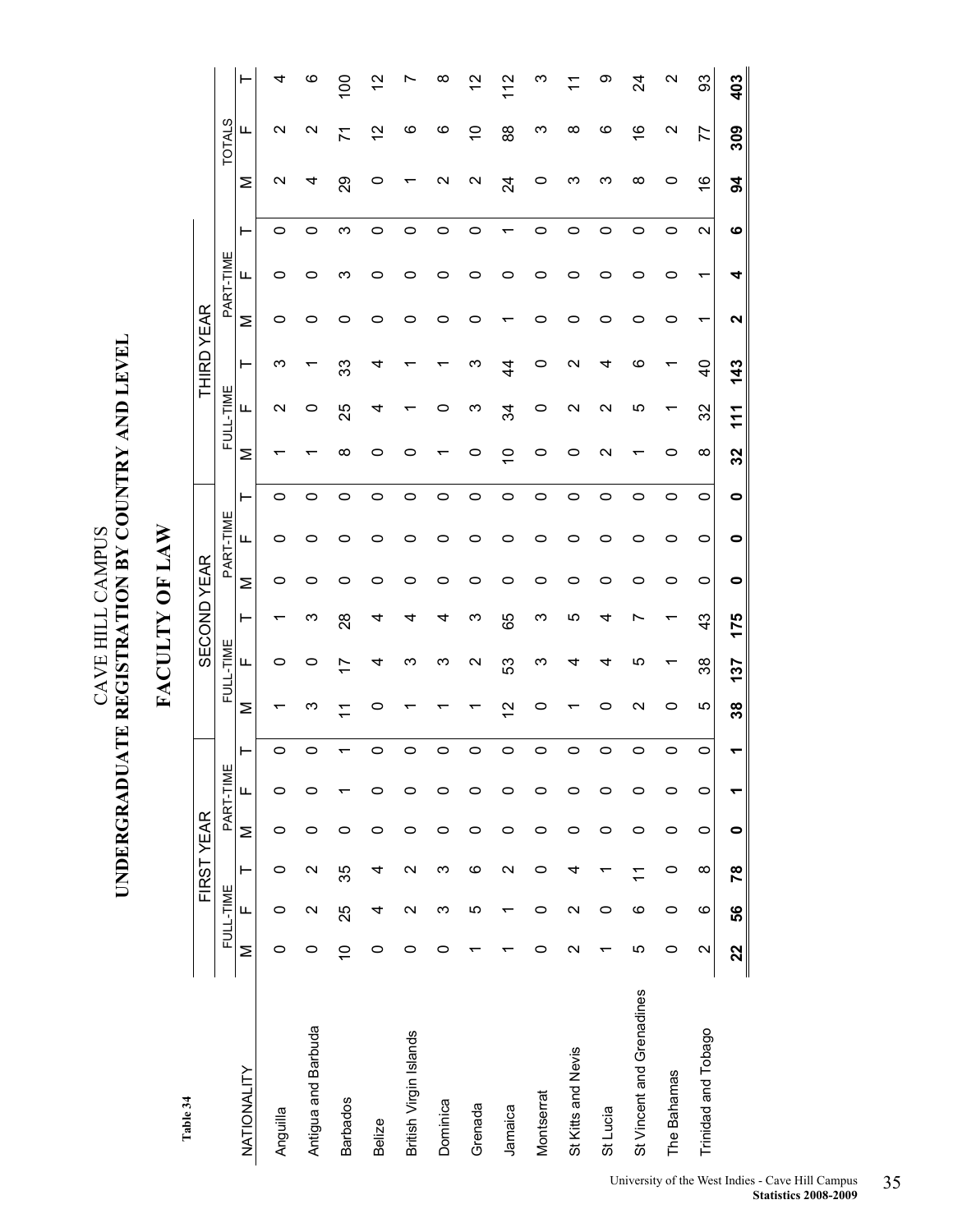UNDERGRADUATE REGISTRATION BY COUNTRY AND LEVEL **UNDERGRADUATE REGISTRATION BY COUNTRY AND LEVEL**  CAVE HILL CAMPUS CAVE HILL CAMPUS

### FACULTY OF MEDICAL SCIENCES **FACULTY OF MEDICAL SCIENCES**

Table 35 **Table 35** 

|                          |               |               | FIRST <sup>Y</sup> | <b>EAR</b> |           |         |   |           |   | <b>SECOND YEAR</b> |           |         |   |           | <b>THIRD YEAR</b> |   |           |         |    |                   |                   |
|--------------------------|---------------|---------------|--------------------|------------|-----------|---------|---|-----------|---|--------------------|-----------|---------|---|-----------|-------------------|---|-----------|---------|----|-------------------|-------------------|
|                          |               | FULL-TIME     |                    |            | PART-TIME |         |   | FULL-TIME |   |                    | PART-TIME |         |   | FULL-TIME |                   |   | PART-TIME |         |    | <b>TOTALS</b>     |                   |
| NATIONALITY              | Σ             | Щ             | ۲                  | Σ          | щ         | ۲       | Σ | Щ         | ⊢ | Σ                  | щ         | ۲       | Σ | щ         | ۳                 | Σ | щ         | ۲       | Σ  | щ                 | ۲                 |
|                          |               |               |                    |            |           |         |   |           |   |                    |           |         |   |           |                   |   |           |         |    |                   |                   |
| Anguilla                 | 0             |               |                    | c          | 0         | 0       | 0 | 0         | 0 | 0                  | 0         | 0       | 0 | 0         | 0                 | 0 | 0         | 0       | 0  |                   |                   |
| Antigua and Barbuda      | 0             |               |                    |            | 0         | 0       | 0 | 0         |   |                    | 0         | 0       | 0 | ⌒         | ▭                 | 0 | 0         | 0       | 0  |                   |                   |
| <b>Barbados</b>          | $\frac{6}{1}$ | $\frac{8}{4}$ | 84                 | 0          | 0         | 0       | 4 | 4         | ∞ | 0                  | 0         | 0       |   |           | ∞                 | 0 | 0         | 0       | 21 | 89                | 80                |
| <b>Belize</b>            |               | 0             |                    |            | 0         | $\circ$ | 0 | 0         | 0 | 0                  | 0         | $\circ$ | 0 | ◠         | 0                 | 0 | 0         | $\circ$ |    | o                 |                   |
| British Virgin Islands   |               |               | $\sim$             |            | 0         | $\circ$ | 0 | 0         | 0 | 0                  | 0         | $\circ$ | o | ◠         | 0                 | 0 | 0         | 0       |    |                   | N                 |
| Grenada                  | 0             |               |                    | 0          | 0         | 0       | 0 | 0         | 0 | 0                  | 0         | $\circ$ | 0 | 0         | 0                 | 0 | 0         | 0       | 0  |                   |                   |
| The Bahamas              |               |               | N                  | 0          | 0         | 0       | 0 | 0         | 0 | 0                  | 0         | 0       | 0 |           |                   | 0 | 0         | 0       |    | $\mathbf{\Omega}$ | ო                 |
| Trinidad and Tobago      | 0             |               |                    | 0          | 0         | 0       | 0 | 0         | 0 | 0                  | 0         | $\circ$ | 0 | o         | ▭                 | o | 0         | 0       | 0  |                   |                   |
| United States of America | ᡪ             |               | $\mathbf{\Omega}$  | 0          | 0         | $\circ$ | 0 | 0         | 0 | 0                  | 0         | 0       | 0 | 0         | 0                 | 0 | 0         | $\circ$ | ᠇  | ↽                 | $\mathbf{\Omega}$ |
|                          | 20            | 55            | 75                 |            | 0         | 0       | 4 | 4         | ထ | 0                  | 0         | 0       |   | ထ         | ග                 | 0 | 0         | 0       | 25 | 55                | 92                |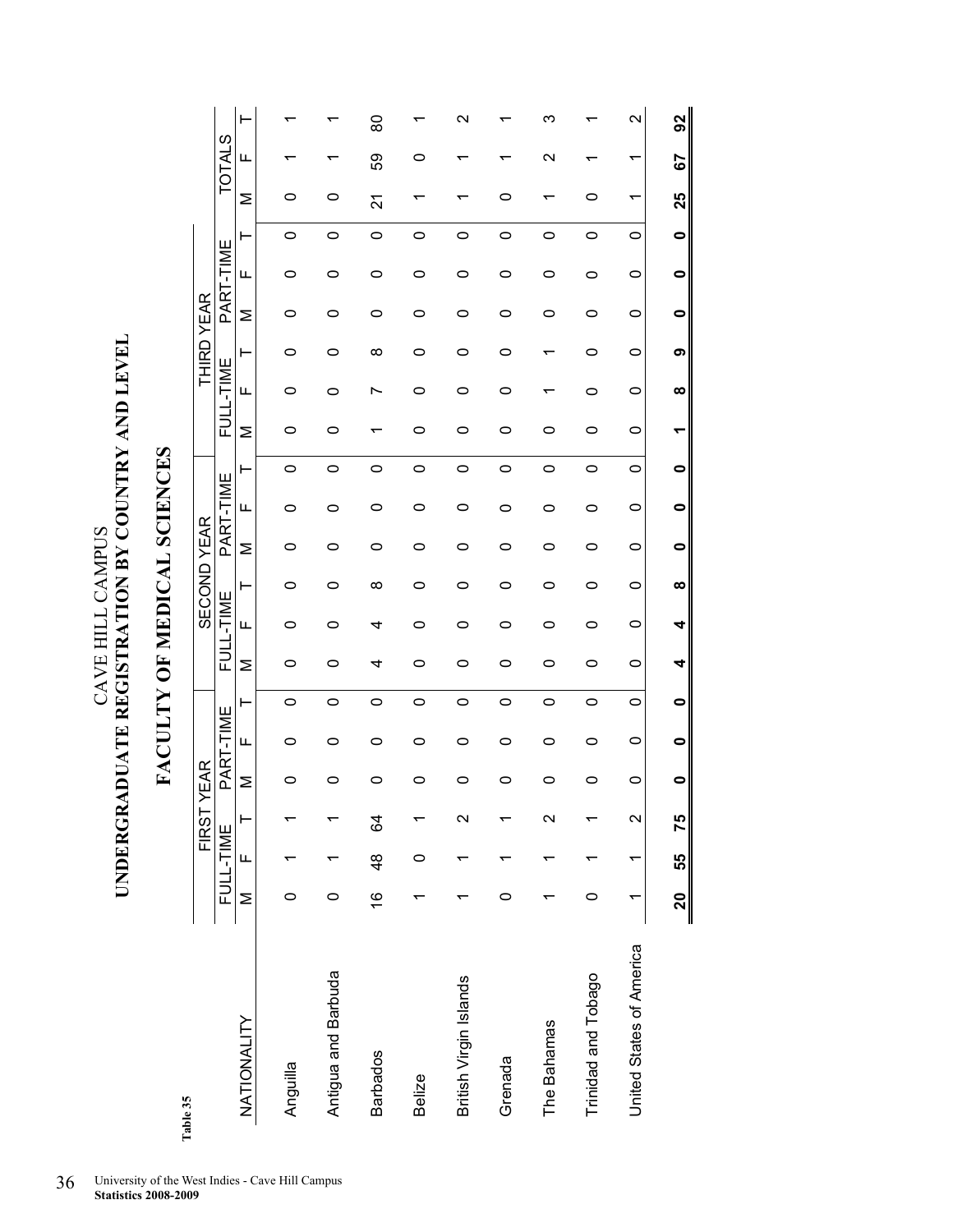FACULTY OF PURE & APPLIED SCIENCES **FACULTY OF PURE & APPLIED SCIENCES** 

> Table 36 **Table 36**

|                    |                   |   |                          | $\frac{8}{2}$   |               |        |                        |                |          |         |         |                |         | 5               |                |                    | $\frac{6}{1}$     | 38                           | $\infty$    | 27                  |         |                             | 1045             |
|--------------------|-------------------|---|--------------------------|-----------------|---------------|--------|------------------------|----------------|----------|---------|---------|----------------|---------|-----------------|----------------|--------------------|-------------------|------------------------------|-------------|---------------------|---------|-----------------------------|------------------|
|                    | w<br><b>TOTAL</b> | ட | 4                        | 394             |               |        |                        |                | ᠴ        |         | $\sim$  | $\overline{ }$ | $\circ$ | ဖ               | $\overline{ }$ |                    | $\mathcal{L}$     | ຊ                            | ဖ           | $\tilde{\epsilon}$  | $\circ$ | $\circ$                     | 469              |
|                    |                   | Σ | O                        | 506             | ო             |        |                        |                |          |         |         |                |         | တ               |                | ഥ                  | ယ                 | $\frac{8}{1}$                | c           |                     |         |                             | 576              |
|                    |                   | ⊢ | $\overline{\phantom{0}}$ | 8               | o             |        |                        |                |          |         |         |                |         | 0               | 0              | o                  | 0                 | 0                            | 0           | 0                   | 0       | 0                           | 100              |
|                    | PART-TIME         | щ |                          | 4               |               |        |                        | o              | o        | $\circ$ | $\circ$ | $\circ$        | ○       | $\circ$         | ○              | ○                  | ○                 | 0                            |             | o                   | 0       | 0                           | 45               |
|                    |                   | Σ | O                        | 모               |               |        |                        |                |          |         |         |                |         |                 |                |                    |                   |                              |             |                     | o       | 0                           | 55               |
| THIRD YEAR         |                   | ⊢ | $\mathbf{\sim}$          |                 |               |        |                        |                | N        |         |         | 0              |         | ო               | 0              | ო                  | ယ                 | ∞                            | o           | ഥ                   |         | 0                           | 143              |
|                    | FULL-TIME         | ட | N                        | ္မွာ            |               |        |                        |                |          |         | o       | $\circ$        | o       | o               | o              |                    | 4                 | ဖ                            |             | ო                   | 0       | 0                           | SS               |
|                    |                   | Σ | 0                        | 89              | N             |        |                        |                |          |         |         |                |         | ო               | $\circ$        | က                  |                   | N                            |             |                     |         | 0                           | $\boldsymbol{z}$ |
|                    |                   | ⊢ | $\circ$                  | ౚ               | o             | o      | o                      | $\circ$        | O        | $\circ$ | $\circ$ | $\circ$        | $\circ$ |                 | 0              | o                  | $\circ$           | 0                            | 0           | N                   | 0       | 0                           | 83               |
|                    | PART-TIME         | ட | 0                        | 38              |               |        |                        |                |          | o       | o       | o              |         |                 |                |                    |                   |                              |             |                     |         | 0                           | $\frac{6}{1}$    |
|                    |                   | Σ | 0                        | 45              |               |        |                        | o              | o        | $\circ$ | o       | $\circ$        | $\circ$ | $\circ$         | o              | $\circ$            | o                 | 0                            |             |                     | o       | $\circ$                     | 43               |
| <b>SECOND YEAR</b> |                   | ⊢ | 0                        | 139             |               |        |                        |                |          |         | N       |                |         |                 |                |                    |                   | $\overline{\mathsf{c}}$      |             | ယ                   | 0       | ᡪ                           | 178              |
|                    | FULL-TIME         | ட | 0                        | 5               | O             | O      |                        | o              | o        | $\circ$ | o       |                | o       | $\sim$          | $\circ$        |                    | ယ                 | rU                           | $\sim$      | ഥ                   | $\circ$ | $\circ$                     | ৯                |
|                    |                   | Σ | $\circ$                  | ගි              |               |        |                        |                |          |         | c       |                |         | $\mathbf{\sim}$ | 0              |                    | N                 |                              |             |                     | 0       | ᡪ                           | 59               |
|                    |                   | ⊢ | 0                        | 132             | 0             |        |                        |                |          | 0       | o       | $\circ$        | $\circ$ |                 | 0              | $\circ$            | 0                 |                              |             |                     | 0       | $\circ$                     | 137              |
|                    | PART-TIME         | ட | $\circ$                  | $\frac{8}{4}$   |               |        |                        |                |          |         | 0       | 0              |         |                 |                |                    |                   |                              |             |                     | 0       | 0                           | 52               |
| <b>YEAR</b>        |                   | Σ | 0                        | 84              |               |        |                        |                |          |         | o       | $\circ$        | $\circ$ | $\circ$         | 0              | っ                  | o                 | 0                            | o           | 0                   | 0       | $\circ$                     | 85               |
| 5                  |                   | ⊢ |                          | မ္တ             |               |        |                        |                |          |         |         |                |         |                 |                |                    |                   | ო                            |             |                     |         | c                           | ទ<br>N           |
| Æ                  | FULL-TIME         | щ |                          | 8               |               |        |                        |                |          |         |         |                |         |                 | 0              | 0                  | N                 |                              | N           | rU                  | 0       | 0                           | 118              |
|                    |                   | Σ | 0                        | 56              |               |        |                        |                |          |         |         |                |         | ო               |                | N                  | $\mathbf{\Omega}$ | ဖ                            |             | 5                   | 0       | 0                           | 122              |
|                    |                   |   | $\circ$                  | 104             |               |        | 0                      |                |          | 0       | 0       | 0              | 0       | 0               |                | 0                  | 0                 |                              | 0           | N O                 |         | 0                           | <b>091</b>       |
|                    | PART-TIME         | щ | o                        |                 |               |        |                        |                |          | 0       | o       | 0              | 0       | 0               |                | 0                  | 0                 | 0                            | 0           | 0                   | 0       | 0                           | 36               |
|                    |                   | Σ | O                        | 34<br>5         |               |        |                        |                |          |         |         | 0              | 0       | 0               |                |                    |                   |                              |             | N                   | 0       | 0                           | 73               |
| PRELIMINARY YEAR   |                   | ⊢ |                          |                 |               |        |                        |                |          |         |         |                |         | N               | 0              | 0                  | 0                 | ო                            | ო           | N                   | 0       | 0                           | 55               |
|                    | FULL-TIME         | щ | 0                        | တ               |               |        |                        |                |          |         |         |                |         |                 |                | 0                  | 0                 |                              |             |                     | 0       | 0                           | 28               |
|                    |                   | Σ | 0                        | 22              |               |        |                        |                |          |         |         |                |         |                 |                |                    |                   |                              |             |                     |         | 0                           | 27               |
|                    |                   |   | Antigua and<br>Barbuda   | <b>Barbados</b> | <b>Belize</b> | Brazil | British Virgin Islands | Cayman Islands | Dominica | Ghana   | Grenada | Guyana         | India   | Jamaica         | South Africa   | St Kitts and Nevis | St Lucia          | St Vincent and<br>Grenadines | The Bahamas | Trinidad and Tobago | Uganda  | United States of<br>America |                  |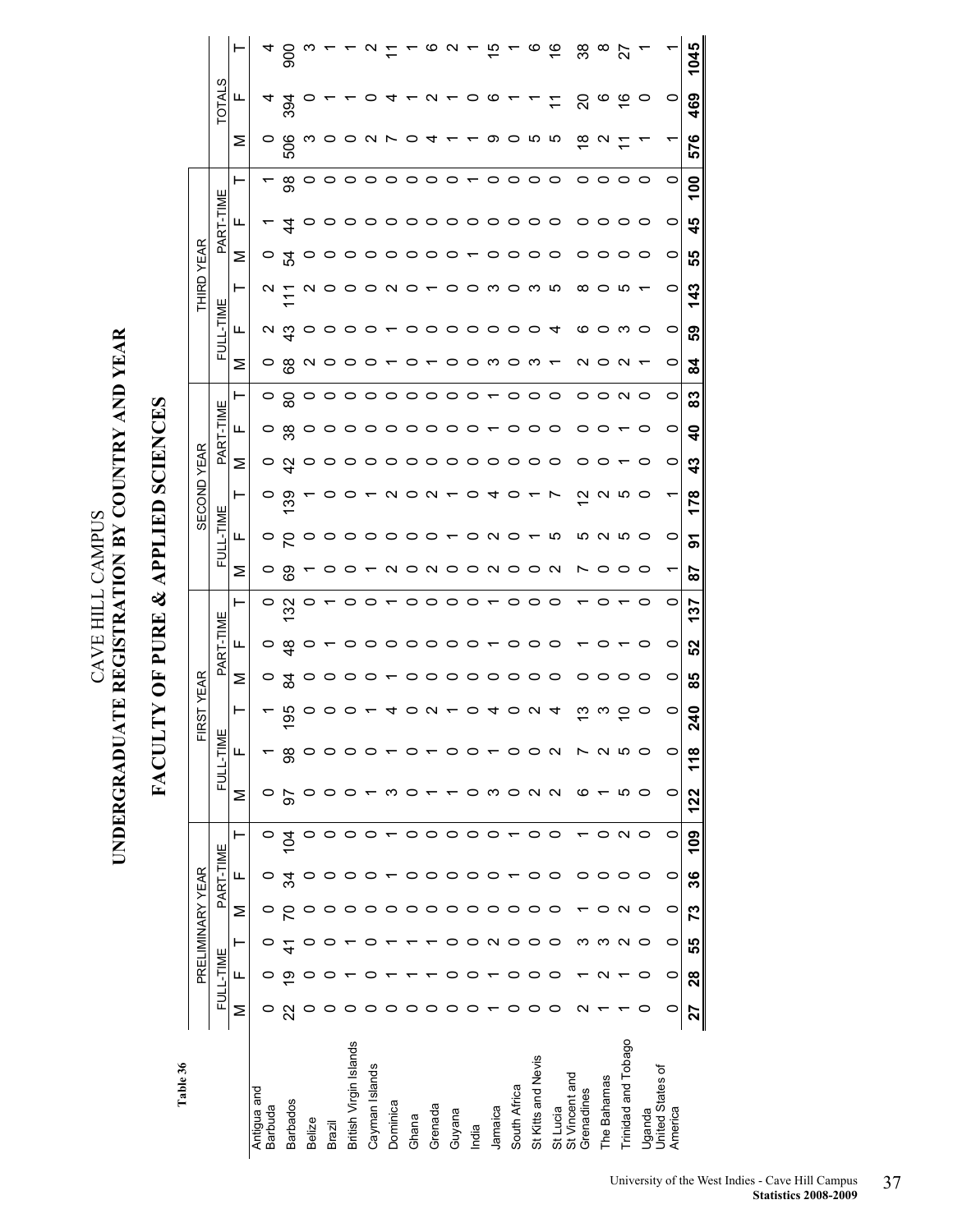$\begin{tabular}{ll} \multicolumn{2}{l}{\textbf{CAYE HILL CAMPUS}}\\ \multicolumn{2}{l}{\textbf{UNDERGRADUATE REGISTRATION BY COUNTRY AND YEAR}} \end{tabular}$ UNDERGRADUATE REGISTRATION BY COUNTRY AND YEAR CAVE HILL CAMPUS

## FACULTY OF SOCIAL SCIENCES **FACULTY OF SOCIAL SCIENCES**

Table 37 **Table 37** 

|                                         |     |           |                | FIRST YEAR      |                     |                   |         |           | <b>SECOND YEAR</b> |         |           |         |         |           | <b>THIRD YEAR</b> |         |           |                   |                   |                   |                |
|-----------------------------------------|-----|-----------|----------------|-----------------|---------------------|-------------------|---------|-----------|--------------------|---------|-----------|---------|---------|-----------|-------------------|---------|-----------|-------------------|-------------------|-------------------|----------------|
|                                         |     | FULL-TIME |                |                 | <b>ENNE</b><br>PART |                   |         | FULL-TIME |                    |         | PART-TIME |         |         | FULL-TIME |                   |         | PART-TIME |                   |                   | <b>TOTALS</b>     |                |
| NATIONALITY                             | ⋝   | щ         | ۲              | Σ               | щ                   | ۳                 | Σ       | ட         | ⊢                  | Σ       | ட         | ۳       | Σ       | щ         | ⊢                 | Σ       | ட         | ۳                 | Σ                 | щ                 |                |
| Anguilla                                | 0   |           | 0              | 0               |                     |                   | $\circ$ | $\circ$   | 0                  | $\circ$ | $\circ$   | 0       | $\circ$ | 0         | 0                 | $\circ$ | 0         | 0                 | o                 |                   |                |
| Antigua and Barbuda                     |     |           | ю              | ო               | ဖ                   | စ္                | ယ       | ယ         |                    | $\circ$ | $\circ$   | $\circ$ | $\sim$  | చ         |                   |         |           |                   | $\frac{2}{3}$     | 38                | 50             |
| <b>Barbados</b>                         |     |           | 604            |                 | ္တ<br>σ             | 1435              | 8       | 376       | 536                | 88      | 263       | 361     | 105     | 257       | 362               | ဇ္ဇာ    | 250       | 329               | 1062              | 2565              | 3627           |
| <b>Belize</b>                           |     |           |                |                 | ო                   | ဖ                 | 0       | o         |                    | $\circ$ | $\circ$   | 0       | 0       |           |                   | o       |           |                   | 4                 | တ                 |                |
| British Virgin Islands                  |     |           |                | 0               |                     | $\circ$           | 0       | 0         |                    | 0       | 0         | 0       | o       |           |                   |         |           |                   |                   |                   |                |
| Canada                                  |     |           |                | 0               |                     |                   | ပ       |           |                    | 0       | 0         | o       | c       |           |                   |         |           | 0                 |                   |                   |                |
| China                                   |     |           | っ              | o               |                     | 0                 | o       |           |                    | $\circ$ |           | 0       |         |           |                   |         |           | o                 |                   |                   |                |
| Dominica                                | ∝   |           | ശ              | ⅎ               |                     | $\frac{6}{5}$     |         | ဖ         |                    |         |           | N       |         |           |                   |         |           |                   | 4                 | ೫                 | స్             |
| Grenada                                 |     |           | σ              | ဖ               |                     | S                 |         | ယ         |                    | 0       | 0         | $\circ$ |         |           |                   |         |           | 0                 |                   | $\frac{8}{1}$     | ္က             |
| Guyana                                  |     |           |                |                 |                     |                   | N       |           |                    | 0       | 0         | 0       | c       |           |                   |         | c         | $\circ$           |                   |                   | ∞              |
| Jamaica                                 | ∾   |           |                |                 |                     | 4                 |         |           |                    | 0       | 0         | 0       |         |           |                   |         | 0         | $\circ$           |                   |                   |                |
| Kenya                                   | o   | 0         | 0              |                 |                     | o                 | 0       | 0         | 0                  | $\circ$ | $\circ$   | 0       |         |           |                   | O       | 0         | $\circ$           |                   | o                 |                |
| Montserrat                              | ⊂   | 0         | 0              |                 |                     |                   |         | 0         |                    | $\circ$ | $\circ$   | 0       |         |           | c                 | o       |           | $\circ$           |                   |                   |                |
| Nigeria                                 |     | 0         |                |                 |                     |                   | 0       | $\circ$   | 0                  | $\circ$ | $\circ$   | $\circ$ | 0       | 0         | o                 | o       | 0         | $\circ$           | $\mathbf{\Omega}$ | 0                 | N              |
| St Kitts and Nevis                      | N   | N         |                |                 |                     | Ņ                 |         | တ         | 9,                 | $\circ$ | $\circ$   | 0       |         |           | $\mathbf{\Omega}$ |         | 0         | $\circ$           | Ю                 | $\frac{8}{1}$     | $\mathbb{S}^3$ |
| St Vincent and<br>St Lucia              | ю   | ဖ         | $\tilde{\tau}$ | $\mathbf{\sim}$ | ∞                   | $\tilde{c}$       |         | 4         | Ю                  | $\circ$ | o         | 0       | o       | ဖ         | ဖ                 |         |           |                   | $\infty$          | 25                | ္တ             |
| Grenadines                              | ٥Ļ  | 24        | 91             | 4               | ∞                   | 22                | ဖ       | 15        | 2                  | 0       | 0         | 0       | $\sim$  |           | ≌                 |         |           |                   | 22                | 89                | 88             |
| The Bahamas                             | 0   | $\circ$   | $\circ$        | 0               |                     | $\mathbf{\Omega}$ |         | $\circ$   |                    | o       | 0         | 0       | c       |           | 0                 |         |           | 0                 |                   | $\mathbf{\Omega}$ | ო              |
| Trinidad and Tobago<br>Turks and Caicos | က   | 35        | 38             | 5               |                     | တ                 | ო       | 25        | $\approx$          | 0       | 0         | $\circ$ |         | ಸ         | $\mathbf{z}$      |         |           | $\mathbf{\Omega}$ | చ                 | 88                | 8              |
| Islands                                 | 0   | 0         | 0              | 0               |                     |                   | 0       | $\circ$   | 0                  | 0       | 0         | $\circ$ | o       | 0         | 0                 |         | 0         | $\circ$           | 0                 |                   |                |
| United Kingdom                          | 0   | 0         | $\circ$        | $\circ$         |                     | $\mathbf{\Omega}$ | 0       | 0         | 0                  | 0       | 0         | $\circ$ | $\circ$ | $\circ$   | 0                 | o       | 0         | $\circ$           | 0                 | $\sim$            | N              |
| United States of America                | 4   | 4         | $\infty$       | $\circ$         | 0                   | $\circ$           | $\circ$ | $\circ$   | $\circ$            | $\circ$ | $\circ$   | $\circ$ | $\circ$ | $\circ$   | $\circ$           | $\circ$ | $\circ$   | $\circ$           | 4                 | 4                 | $\infty$       |
|                                         | 215 | 514       | 729            | 475             | ۴                   | 1551              | 186     | 448       | 634                | 99      | 264       | 363     | 115     | 317       | 432               | ៵       | 256       | 337               | <b>171</b>        | 2875              | 4046           |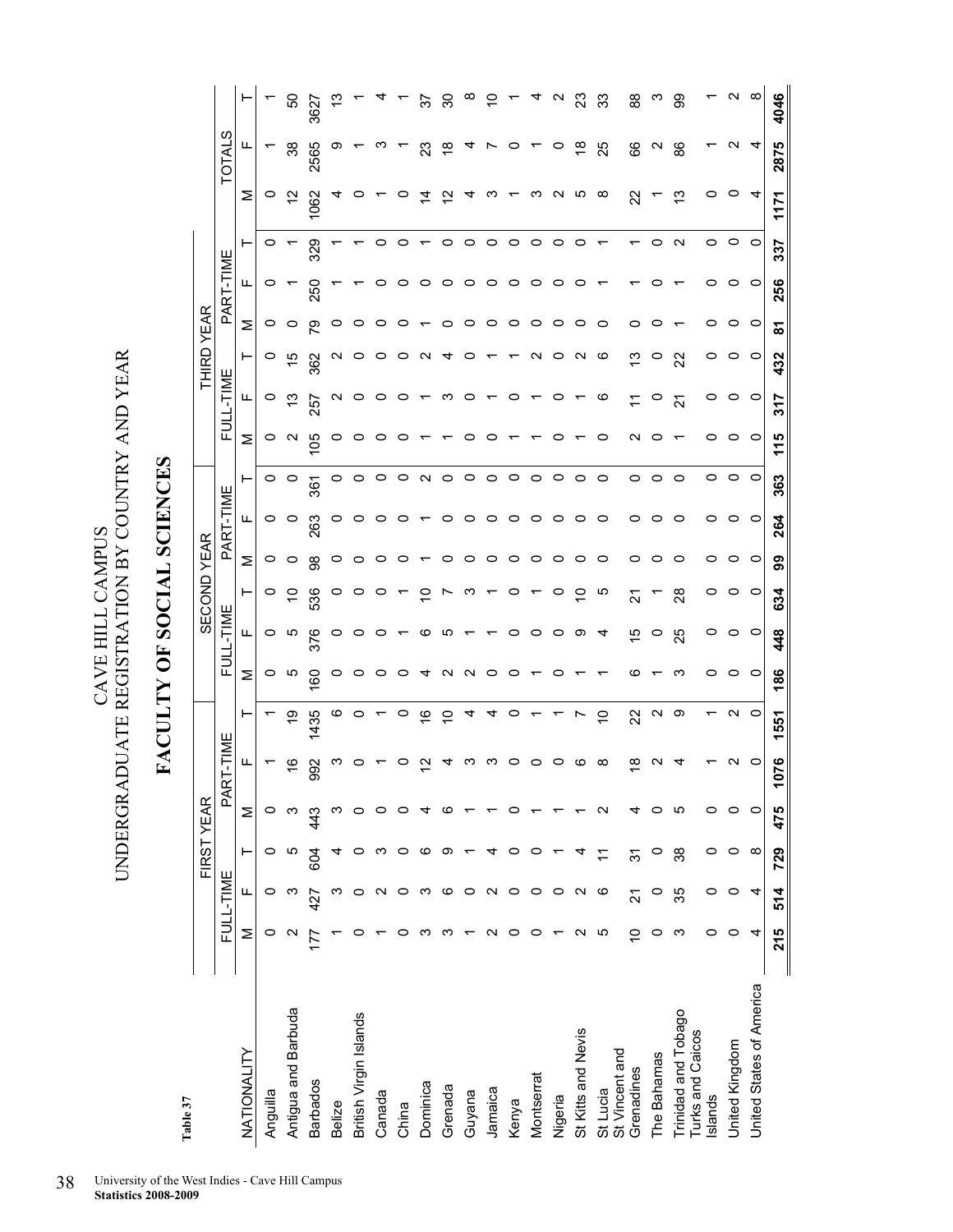Table 38 **Table 38** 

TERTIARY LEVEL INSTITUTIONS

TERTIARY LEVEL INSTITUTIONS

**UNDERGRADUATE REGISTRATION BY COUNTRY AND YEAR** 

UNDERGRADUATE REGISTRATION BY COUNTRY AND YEAR

|                                                                            |                                |                   |                  |                     | FIRST YEAR                                  |                                                 |                           |                       |                        |                  | SECOND YEAR       |                           |                                                                      |                           |                 | THIRD YEAR                |                                         |                           |                  |                |                             |
|----------------------------------------------------------------------------|--------------------------------|-------------------|------------------|---------------------|---------------------------------------------|-------------------------------------------------|---------------------------|-----------------------|------------------------|------------------|-------------------|---------------------------|----------------------------------------------------------------------|---------------------------|-----------------|---------------------------|-----------------------------------------|---------------------------|------------------|----------------|-----------------------------|
|                                                                            |                                |                   | <b>FULL-TIME</b> |                     |                                             | PART-TIME                                       |                           |                       | FULL-TIME              |                  |                   | PART-TIME                 |                                                                      | FULL-TIME                 |                 |                           | PART-TIME                               |                           |                  | ၯ<br>TOTAL     |                             |
| FACULTY                                                                    | NATIONALITY                    | Σ                 | ட                | ⊢                   | Σ                                           | ட                                               | ⊢                         | ⋝                     | ட                      | ⊢                | ⋝                 | ட                         | ⋝<br>⊢                                                               | щ                         | ⊢               | ⋝                         | ட                                       | ⊢                         | Σ                | ட              | ⊢                           |
| Antigua State College                                                      |                                |                   |                  |                     |                                             |                                                 |                           |                       |                        |                  |                   |                           |                                                                      |                           |                 |                           |                                         |                           |                  |                |                             |
| Humanities & Education                                                     | Antigua and Barbuda<br>Jamaica | o                 | ო —              | $\omega$ $-$        | $\circ \circ \circ \circ \circ \circ \circ$ | $\circ$ $\circ$                                 | $\circ$ $\circ$           | $\circ$ $\circ$       | $\circ$ $\circ$        | $\circ$ $\circ$  | 0 0 0 0 0 0 0 0   | $\circ$ $\circ$           | $\circ$ $\circ$<br>$\circ$ $\circ$                                   | $\circ$ $\circ$           | 00              | 00                        | $\circ$ $\circ$                         | $\circ$                   | $\circ$ $\circ$  | ო —            | $\infty$ $\leftarrow$       |
|                                                                            | Antigua and Barbuda            | 4                 | ᠇                |                     |                                             |                                                 |                           |                       |                        |                  |                   |                           |                                                                      |                           |                 |                           |                                         |                           |                  |                |                             |
| Pure and Applied<br>Sciences                                               | Trinidad and Tobago            |                   |                  | $\omega$ $-$        |                                             |                                                 | $\circ$ $\circ$           |                       | $\circ$ $\circ$        | $\sim$ 0         |                   | $\circ$ $\circ$           | $\circ$ $\circ$                                                      | $\circ$ $\circ$           | $\circ$ $\circ$ | $\circ$ $\circ$           |                                         | $\circ$ $\circ$           | 10 O             |                | $\circ$ $\sim$              |
|                                                                            | Antigua and Barbuda            | œ                 | 27               |                     |                                             |                                                 |                           |                       |                        |                  |                   |                           |                                                                      |                           |                 |                           |                                         |                           | $\tilde{\tau}$   | 9              | 5                           |
| Social Sciences                                                            | Dominica                       |                   | $\overline{ }$   | $\frac{10}{20}$ – 0 |                                             |                                                 |                           |                       |                        | $\sim$ $\sim$    |                   |                           |                                                                      |                           |                 |                           |                                         |                           | $\circ$ $\sim$   | $\overline{ }$ |                             |
|                                                                            | Guyana                         |                   | O                |                     |                                             | $\circ$ $\circ$ $\circ$ $\circ$ $\circ$ $\circ$ | 4000                      | $\tau$ oln o $\tau$ o | $\circ\circ\circ\circ$ |                  |                   | $\circ \circ \circ \circ$ | $\circ$ $\circ$ $\circ$ $\circ$ $\circ$<br>$\circ \circ \circ \circ$ | $\circ \circ \circ \circ$ | 0000            | $\circ \circ \circ \circ$ | $\circ$ $\circ$ $\circ$ $\circ$ $\circ$ | $\circ \circ \circ \circ$ |                  | $\circ$        |                             |
|                                                                            | Jamaica                        |                   |                  | $\overline{ }$      |                                             |                                                 |                           |                       |                        | $\circ$          |                   |                           |                                                                      |                           |                 |                           |                                         |                           | $\circ$          | $\overline{ }$ |                             |
|                                                                            |                                | $\frac{5}{2}$     | <u> ဟ</u><br>∾   | 47                  | ↽                                           |                                                 | 4                         | 4                     | ∘                      | ᠴ                | 0                 | 0                         | $\bullet$<br>0                                                       | 0                         | 0               | 0                         | 0                                       | $\bullet$                 |                  | $\frac{8}{4}$  | 89                          |
| Clarence Fitzroy Bryant Coll<br>Humanities & Education<br>Pure and Applied | St Kitts and Nevis             |                   |                  |                     | 0                                           | $\circ$                                         | 0                         | 0                     | 0                      | 0                | $\circ$           | 0                         | $\circ$<br>$\circ$                                                   | 0                         | 0               | $\circ$                   | 0                                       | $\circ$                   | 0                | ᡪ              |                             |
| Sciences                                                                   | St Kitts and Nevis             | $\mathbf{\Omega}$ | 0                | $\sim$              | 0                                           | 0                                               | $\circ$                   | 0                     | 0                      | 0                | $\circ$           | $\circ$                   | $\circ$<br>0                                                         | 0                         | 0               | 0                         | 0                                       | $\circ$                   | $\sim$           | 0              | $\mathbf{\Omega}$           |
|                                                                            |                                | $\mathbf{\Omega}$ | ᠆                | က                   | $\bullet$                                   | 0                                               | $\bullet$                 | $\bullet$             | 0                      | 0                | $\bullet$         | 0                         | $\bullet$<br>0                                                       | 0                         | 0               | 0                         | 0                                       | $\bullet$                 | N                | ↽              | က                           |
| College of the Bahamas                                                     |                                |                   |                  |                     |                                             |                                                 |                           |                       |                        |                  |                   |                           |                                                                      |                           |                 |                           |                                         |                           |                  |                |                             |
|                                                                            | Canada                         |                   |                  |                     |                                             |                                                 |                           |                       |                        | ၀ ၀              |                   |                           |                                                                      | 0                         | $\circ$ $\sim$  |                           |                                         |                           | ၀ ၀              |                | $\frac{2}{3}$ $\frac{2}{7}$ |
|                                                                            | Jamaica                        |                   | <u>പ ര</u>       | $-9.5$              | 000                                         | 000                                             | 000                       | 00 x                  | ၀ ၀ ဖ                  |                  | 000               | 000                       | 0 0 N<br>000                                                         | $\overline{ }$            |                 | 000                       | 000                                     | 000                       |                  | ာ အ            |                             |
|                                                                            | The Bahamas                    | တ                 |                  |                     |                                             |                                                 |                           |                       |                        | $\mathbb{Z}^4$   |                   |                           |                                                                      | $\mathbf{r}$              | $\infty$        |                           |                                         |                           | $\overline{c}$   |                |                             |
|                                                                            |                                |                   | စာ               | 28                  | 0                                           | $\bullet$                                       | 0                         | $\infty$              | ဖ                      | $\boldsymbol{z}$ | $\bullet$         | 0                         | Ľ<br>0                                                               | 2                         | ග               | 0                         | 0                                       | 0                         | $\boldsymbol{z}$ | 47             | 71                          |
| Erdiston Teacher's College                                                 |                                |                   |                  |                     |                                             |                                                 |                           |                       |                        |                  |                   |                           |                                                                      |                           |                 |                           |                                         |                           |                  |                |                             |
| Humanities & Education                                                     | <b>Barbados</b>                |                   | ຕ ⊂              | $\circ$ $\circ$     | <u> ఇ</u>                                   | ဗွ ၀                                            | 139                       | 00                    | 0 ၀                    | 00               | $\circ$ $\circ$   | 00                        | 00<br>$\circ$ $\circ$                                                | 0                         | 0 ၀             | N O                       | 92                                      | $\frac{3}{2}$             | 38               | 22             | 175                         |
|                                                                            | Jamaica                        |                   |                  |                     |                                             |                                                 |                           |                       |                        |                  |                   |                           |                                                                      | $\circ$                   |                 |                           | $\circ$                                 |                           |                  | $\circ$        |                             |
|                                                                            |                                |                   | ∾                | ო                   | 22                                          | ဒ<br>ᅮ                                          | $\boldsymbol{\mathsf{q}}$ | $\bullet$             | $\bullet$              | $\bullet$        | $\bullet$         | $\bullet$                 | $\circ$<br>$\bullet$                                                 | 0                         | 0               | N                         | रु                                      | 33                        | ్లి              | 22             | 176                         |
| H Lavity Stoutt Comm College                                               |                                |                   |                  |                     |                                             |                                                 |                           |                       |                        |                  |                   |                           |                                                                      |                           |                 |                           |                                         |                           |                  |                |                             |
| Humanities & Education                                                     | British Virgin Islands         |                   | r a              | $\infty$ $\sim$     | ၀ ၀                                         | 00                                              | 00                        | 00                    | 00                     | 00               | 00                | 00                        | 00<br>00                                                             | 00                        | 0 ၀             | 00                        | 0 ၀                                     | 00                        | — 0              | $\frac{1}{2}$  | $\frac{\infty}{2}$ $\sim$   |
|                                                                            | United Kingdom                 |                   |                  |                     |                                             |                                                 |                           |                       |                        |                  |                   |                           |                                                                      |                           |                 |                           |                                         |                           |                  |                |                             |
|                                                                            |                                |                   | စာ               | $\overline{20}$     | 0                                           | $\bullet$                                       | $\bullet$                 | $\bullet$             | 0                      | 0                | $\bullet$         | $\bullet$                 | $\bullet$<br>$\bullet$                                               | 0                         | 0               | 0                         | 0                                       | $\bullet$                 |                  | ဇ္             | 20                          |
| Sir Arthur Lewis Comm College                                              |                                |                   |                  |                     |                                             |                                                 |                           |                       |                        |                  |                   |                           |                                                                      |                           |                 |                           |                                         |                           |                  |                |                             |
| Humanities & Education                                                     | St Lucia                       |                   | 0                | 0                   | $\mathbf{\Omega}$                           | 4                                               | ဖ                         | $\circ$               | Ľ                      | Ľ                | $\mathbf{\Omega}$ | ဖ                         | $\circ$<br>∞                                                         | 0                         | 0               | O                         | 0                                       | $\circ$                   | 4                | 22             | <u>रू</u>                   |
| Pure and Applied<br>Sciences                                               | St Lucia                       |                   | 0                | 0                   |                                             | $\circ$                                         |                           | O                     | 0                      | 0                | $\circ$           | $\circ$                   | 0<br>0                                                               | 0                         | 0               | 0                         | 0                                       | 0                         |                  | $\circ$        |                             |
|                                                                            |                                |                   | $\circ$          | $\bullet$           | ∾                                           | 4                                               | r                         | $\bullet$             | ↖                      | ∣►               | N                 | $\frac{6}{5}$             | $\bullet$<br>$\infty$                                                | $\circ$                   | $\bullet$       | $\circ$                   | $\circ$                                 | $\bullet$                 | ம                | 27             | 32                          |
|                                                                            |                                |                   |                  |                     |                                             |                                                 |                           |                       |                        |                  |                   |                           |                                                                      |                           |                 |                           |                                         |                           |                  |                |                             |
| TOTAL                                                                      |                                | $\boldsymbol{z}$  | 77               | $\overline{101}$    | 4                                           | 110                                             | 151                       | 12                    | 33                     | 45               | Ν                 | ᅮ<br>$\frac{6}{5}$        | r<br>ထ                                                               | 57                        | თ               | 2                         | रु                                      | 33                        | 88               | 279            | 367                         |

### University of the West Indies - Cave Hill Campus 3<br>**Statistics 2008-2009**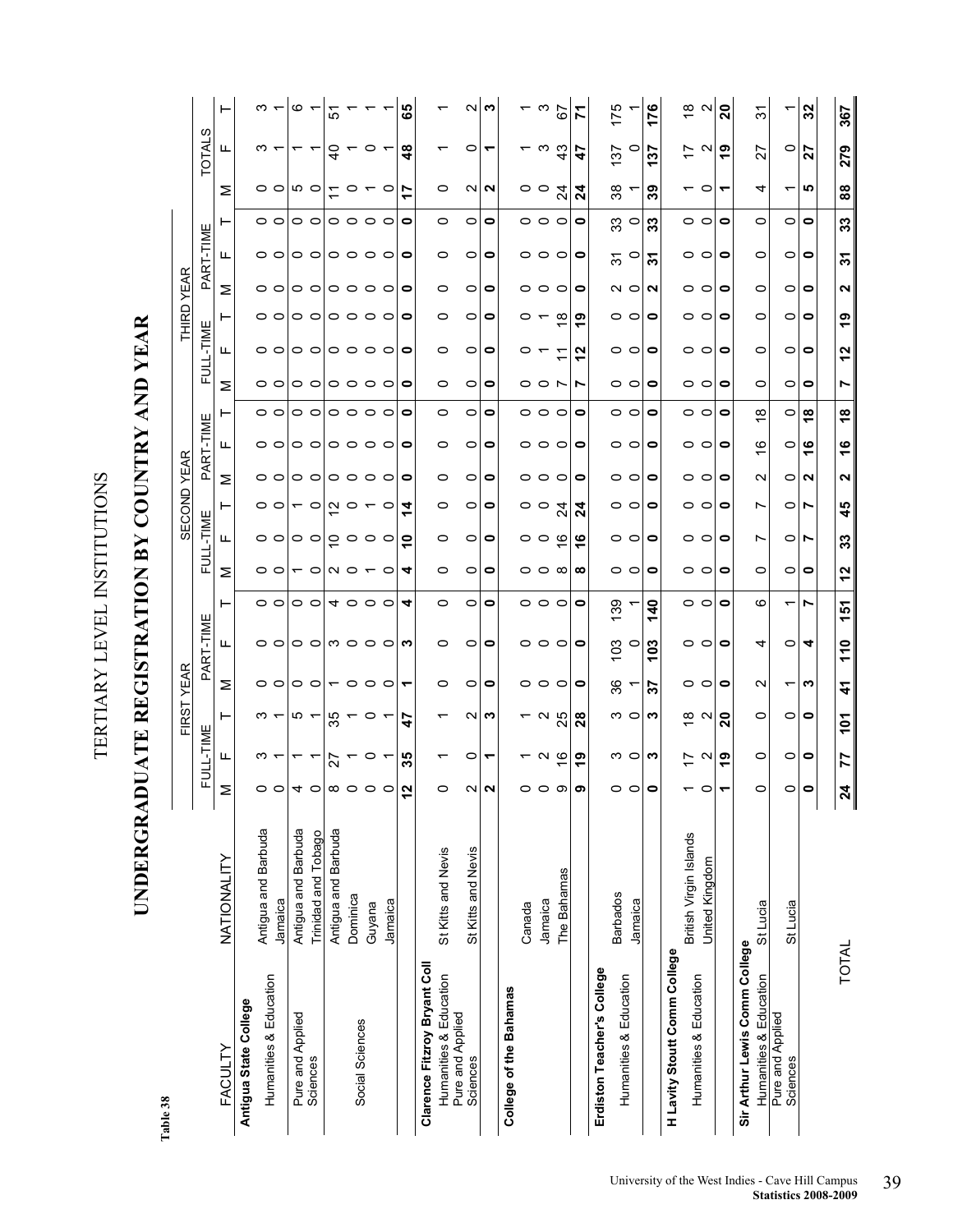**REGISTRATION IN AFFILIATED INSTITUTIONS BY COUNTRY AND YEAR**  REGISTRATION IN AFFILIATED INSTITUTIONS BY COUNTRY AND YEAR

**CODRINGTON COLLEGE CODRINGTON COLLEGE** 

| Table 39           |          |           |          | FIRST YEAR      |           |                 |                 |                 | <b>SECOND YEAR</b> |                 |           |         |                 |           | <b>THIRD YEAR</b> |                    |           |         |     |               |               |
|--------------------|----------|-----------|----------|-----------------|-----------|-----------------|-----------------|-----------------|--------------------|-----------------|-----------|---------|-----------------|-----------|-------------------|--------------------|-----------|---------|-----|---------------|---------------|
|                    |          | FULL-TIME |          |                 | PART-TIME |                 |                 | FULL-TIME       |                    |                 | PART-TIME |         |                 | FULL-TIME |                   |                    | PART-TIME |         |     | <b>TOTALS</b> |               |
| NATIONALITY        | Σ        | LL.       | $\vdash$ | Σ               | Щ         | ⊢               | Σ               | Щ               | ⊢                  | Σ               | Щ         | ۲       | Σ               | Щ         | ⊢                 | Σ                  | Щ         | ۳       | Σ   | Щ             |               |
| <b>Barbados</b>    | Ю        |           | Ю        |                 | $\infty$  | 6)              | $\mathsf{\sim}$ | $\mathsf{\sim}$ | 4                  | $\mathsf{\sim}$ | ∞         | 5       | $\mathsf{\sim}$ |           | ო                 | $\scriptstyle\sim$ | 5         |         | 24  | <u>စု</u>     | $\frac{3}{4}$ |
|                    |          |           |          |                 |           |                 |                 |                 |                    |                 |           |         |                 |           |                   |                    |           |         |     |               |               |
| <b>Belize</b>      | 0        | 0         | 0        |                 |           | 0               | 0               |                 |                    | 0               | 0         | 0       | 0               | 0         | 0                 | 0                  | 0         | 0       | 0   |               |               |
| Guyana             | 0        | 0         | $\circ$  |                 |           | ⌒               | 0               | 0               | 0                  | 0               | 0         | 0       |                 | ⌒         |                   | 0                  | 0         |         |     |               |               |
| Jamaica            | 0        |           | 0        |                 |           |                 |                 |                 | 0                  | 0               | 0         |         |                 |           | 0                 |                    | 0         |         | 0   |               |               |
| St Kitts and Nevis | 0        | $\circ$   | 0        |                 | 0         | 0               | 0               | $\circ$         | 0                  | 0               | 0         | 0       |                 | 0         |                   | 0                  | 0         | 0       |     | 0             |               |
| The Bahamas        | ო        | $\circ$   | ო        | $\circ$         | $\circ$   | $\circ$         | $\circ$         | $\circ$         | $\circ$            | $\circ$         | $\circ$   | $\circ$ | $\circ$         |           |                   | 0                  | $\circ$   | $\circ$ | ω   |               | 4             |
|                    | $\infty$ | 0         | $\infty$ | $\mathbf{\tau}$ | თ         | $\overline{20}$ | ຼ               |                 |                    |                 |           | ທ       |                 |           | ဖ                 |                    | LŊ,       |         | စ္လ | 22            | 5             |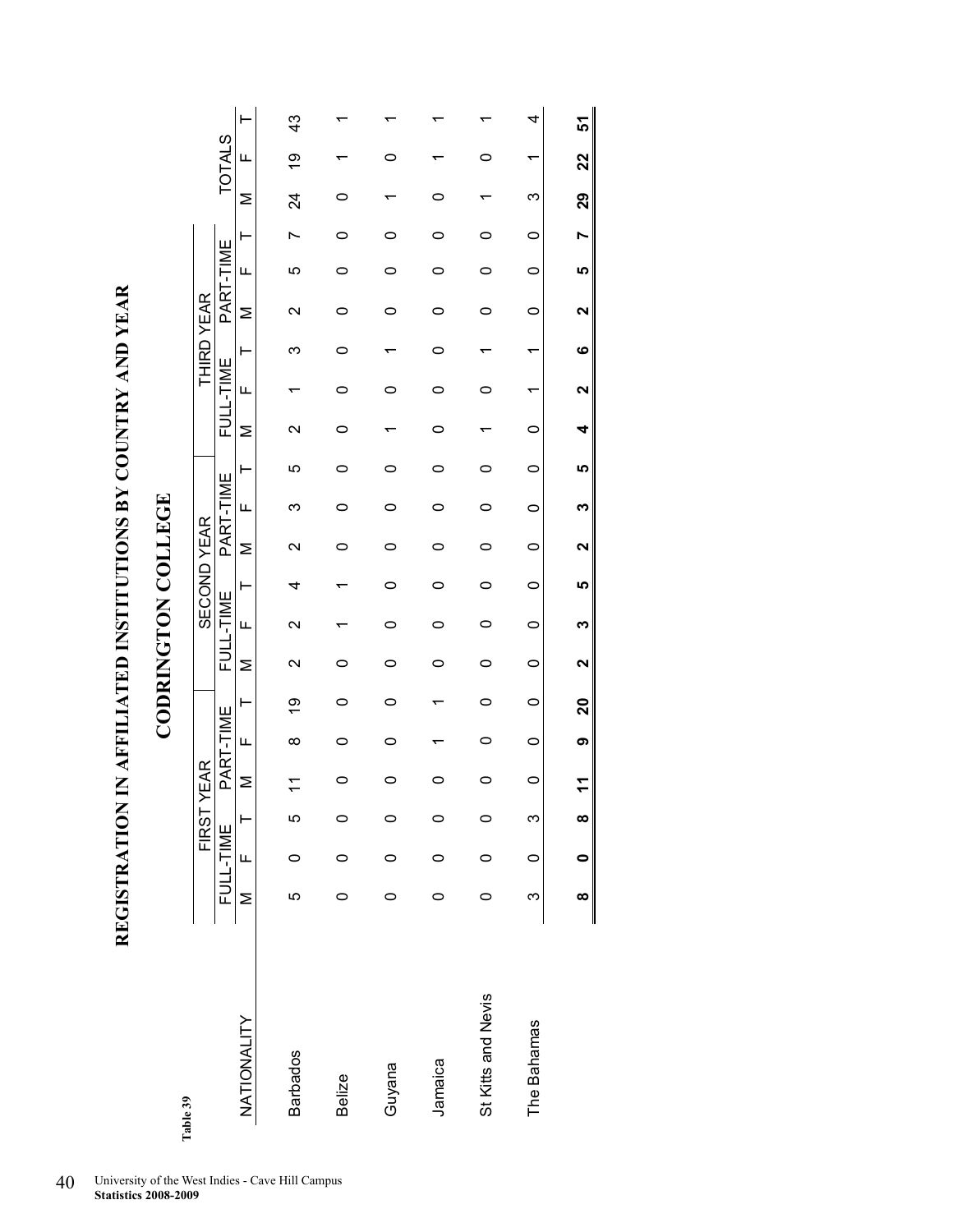**TOTAL UNDERGRADUATE REGISTRATION OF NEW STUDENTS BY COUNTRY AND FACULTY**  TOTAL UNDERGRADUATE REGISTRATION OF NEW STUDENTS BY COUNTRY AND FACULTY

| _      |  |
|--------|--|
| ω      |  |
| İ<br>٤ |  |

| Table 40                   |               |                           |         |                   |                                 |                                                                                             |                 |                  |                |                 |                            |                |                                 |                    |                 |                                                        |                   |                      |
|----------------------------|---------------|---------------------------|---------|-------------------|---------------------------------|---------------------------------------------------------------------------------------------|-----------------|------------------|----------------|-----------------|----------------------------|----------------|---------------------------------|--------------------|-----------------|--------------------------------------------------------|-------------------|----------------------|
|                            |               | HUMANITIES &<br>EDUCATION |         |                   | <b>LAW</b>                      |                                                                                             |                 | MEDICAL SCIENCES |                |                 | PURE & APPLIED<br>SCIENCES |                |                                 | SOCIAL SCIENCES    |                 |                                                        | <b>TOTALS</b>     |                      |
| NATIONALITY                | Σ             | щ                         | ۳       | Σ                 | ட                               | ⊢                                                                                           | Σ               | ட                | ⊢              | Σ               | щ                          | ⊢              | Σ                               | щ                  | ⊢               | Σ                                                      | ட                 |                      |
| Anguilla                   |               | o                         |         | 0                 |                                 |                                                                                             |                 |                  |                | o               | O                          |                |                                 |                    |                 |                                                        |                   |                      |
| Antigua and Barbuda        |               | 0                         |         | 0                 | $\circ$ $\circ$                 |                                                                                             | $\circ$ $\circ$ | $\circ$ $\sim$   | $\circ$ $\sim$ | $\circ$         |                            | $\circ$ $\sim$ | ဝ က ႙ာ<br>၃                     | $\circ$ 4          | $\circ$ $\sim$  | ო                                                      | ⇔ ∞               |                      |
| <b>Barbados</b>            | ڞ             | <u>အ</u>                  | 24<br>4 | $\mathbf{\sim}$   | $\approx$                       |                                                                                             | $\tilde{4}$     | $\frac{1}{4}$    | 56             | 172             | $\frac{5}{12}$             | 303            |                                 | 699                | 991             | 551                                                    | 1085              | 1636                 |
| Belize                     |               |                           |         | 0                 | ო                               |                                                                                             |                 | $\circ$          |                | 0               |                            | o              | ო                               |                    |                 |                                                        |                   |                      |
| Brazil                     |               |                           |         | 0                 | $\circ$                         |                                                                                             |                 |                  |                | o               |                            |                | $\circ$                         | က ဝ                | $\circ$ $\circ$ |                                                        |                   |                      |
| British Virgin Islands     |               |                           |         | 0                 | $\overline{ }$                  | $\circ a \overset{\alpha}{\circ} a \circ b \circ c \circ d \circ c \circ d \circ d \cdot c$ |                 |                  |                | o               |                            |                | $\circ \circ \circ \circ \circ$ | o o go no no o o w | $\circ$ $\circ$ |                                                        | ო                 |                      |
| Canada                     |               |                           |         | 0                 | $\circ$                         |                                                                                             |                 |                  |                | o               | o                          | o              |                                 |                    |                 |                                                        | O                 |                      |
| Dominica                   |               |                           |         | 0                 | 4                               |                                                                                             |                 |                  |                | ო               | ო                          |                |                                 |                    | ှာ              | $\overline{ }$                                         | 17                | $\frac{4}{3}$        |
| Ghana                      |               |                           |         | 0                 | $\circ$                         |                                                                                             |                 |                  |                | 0               | ↽                          | $\circ$ $\sim$ |                                 |                    | $\circ$         | $\circ$                                                | r.                |                      |
| Grenada                    |               |                           |         |                   |                                 |                                                                                             |                 |                  |                |                 |                            | က $-$          | က $-$                           |                    | $\infty$        |                                                        | 4                 |                      |
| Guyana                     | o             |                           |         | $\circ$           |                                 |                                                                                             |                 |                  |                |                 | N O W O                    |                |                                 |                    | ↽               |                                                        | $\circ$           | ల్ చి ద              |
| Jamaica                    | o             | ო                         | ო       | ო                 |                                 |                                                                                             |                 |                  |                | $\sim$          |                            |                | $\tau$ $\tau$                   |                    | $\circ$ $\sim$  |                                                        | $\div$            |                      |
| Montserrat                 |               | 0                         |         | $\circ$           | <b>wo co o o u o</b>            |                                                                                             |                 |                  |                | $\circ$         |                            | $500 -$        |                                 |                    |                 | $\begin{array}{c} 0.000000 \\ 0.000000 \\ \end{array}$ | $\circ$           | $\mathbf{\tilde{z}}$ |
| Nigeria                    | 0             | $\circ$                   | $\circ$ | $\circ$           |                                 |                                                                                             |                 |                  |                | $\circ$ $\circ$ | $\circ$ $\sim$             |                | $\overline{ }$                  |                    | $\sim$ 0        |                                                        | $\circ$ $\sim$    |                      |
| South Africa               | o             | 0                         | $\circ$ | $\circ$           |                                 |                                                                                             |                 |                  |                |                 |                            |                | $\circ$                         |                    |                 |                                                        |                   |                      |
| St Kitts and Nevis         | o             | 0                         | $\circ$ | $\mathbf{\Omega}$ |                                 |                                                                                             |                 |                  |                | $\circ$         | $\circ$                    |                | $\sim$                          |                    | ∽ ∞             | 4                                                      | ∽ ∞               | တ                    |
| St Vincent and<br>St Lucia |               | ო                         | 4       |                   |                                 |                                                                                             |                 |                  |                | $\sim$          | $\overline{ }$             |                | $\overline{4}$                  | $\boldsymbol{4}$   |                 | $\infty$                                               |                   | $\tilde{\mathbf{e}}$ |
| Grenadines                 |               | ဖ                         |         | ယ                 |                                 | F                                                                                           | 0               | $\circ$          | $\circ$        | ∞               |                            | င္း က          | တ                               | 22                 | 31              | 23                                                     | 39                |                      |
| The Bahamas                | ო             |                           | 4       | 0                 |                                 | 0                                                                                           |                 | $\sim$           | ო              |                 |                            |                | $\circ$                         | $\circ$            | $\circ$         | ယ                                                      | ယ                 |                      |
| Trinidad and Tobago        | က             | ო                         | ဖ       |                   | $\circ$ $\circ$ $\circ$ $\circ$ | ო                                                                                           | 0               |                  |                | ∞               | <b>いいのの</b>                | $\tilde{L}$    | ဖ                               | $\frac{1}{2}$      | 21              | $\frac{8}{10}$                                         | र्य               | 8 은 작                |
| United Kingdom             | 0             |                           |         | 0                 |                                 | $\circ$ $\circ$                                                                             | $\circ$         | 0                | $\circ$        | 0               |                            | 0              | $\circ$                         |                    |                 | ၀ ဖ                                                    | $\mathbf{\Omega}$ | N Q                  |
| United States of America   | က             | 0                         | က       | $\circ$           |                                 |                                                                                             |                 |                  | $\sim$         | $\circ$         |                            | $\circ$        |                                 | $\circ$            |                 |                                                        |                   |                      |
| TOTAL                      | 77            | 202                       | 279     | 25                | 5                               | 88                                                                                          | 17              | ဒ္               | န္ၿ            | 198             | 55                         | 353            | 330                             | 771                | ζ               | 647                                                    | 1238              | 1885                 |
|                            |               |                           |         |                   |                                 |                                                                                             |                 |                  |                |                 |                            |                |                                 |                    |                 |                                                        |                   |                      |
| PERCENTAGE                 | $\frac{4}{1}$ | 10.7                      | 14.8    | 13                | Ņ<br>ო                          | 4.6                                                                                         | 0.9             | 2.6              | 3.5            | 10.5            | $\frac{2}{8}$              | 18.7           | 17.5%                           | 40.9%              | 58.4%           | 34.3%                                                  | 65.7%             |                      |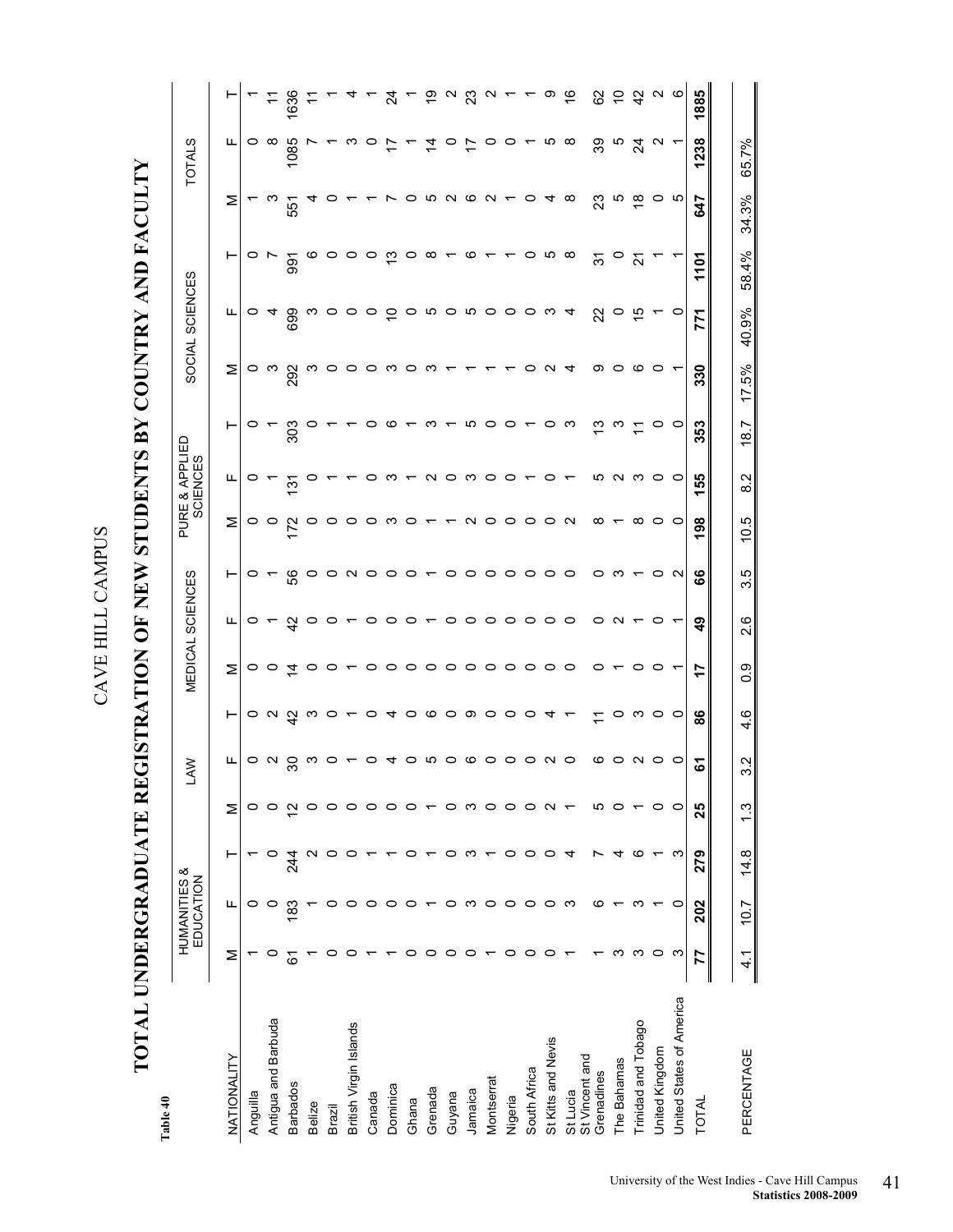**FULL-TIME UNDERGRADUATE REGISTRATION OF NEW STUDENTS BY COUNTRY AND FACULTY**  FULL-TIME UNDERGRADUATE REGISTRATION OF NEW STUDENTS BY COUNTRY AND FACULTY

| Table 41 |                           |    | HUMANITIES &<br>EDUCATION |         |                   | <b>LAW</b>        |               |    | MEDICAL<br>SCIENCES |                 |         | PURE & APPLIED<br>SCIENCES |                 |      | SOCIAL<br>SCIENCES |     |     | <b>TOTALS</b> |             |
|----------|---------------------------|----|---------------------------|---------|-------------------|-------------------|---------------|----|---------------------|-----------------|---------|----------------------------|-----------------|------|--------------------|-----|-----|---------------|-------------|
|          | NATIONALITY               | Σ  | щ                         | ⊢       | Σ                 | щ                 | ⊢             | Σ  | щ                   | ⊢               | Σ       | щ                          | ۳               | Σ    | щ                  | ⊢   | Σ   | щ             | ⊢           |
|          | Anguilla                  |    | 0                         |         | o                 | 0                 | 0             | 0  | o                   | c               | 0       | 0                          | 0               | 0    | 0                  | 0   |     | 0             |             |
|          | Antigua and Barbuda       |    |                           | o       | o                 | N                 | ี             |    |                     |                 |         |                            |                 | N    | $\mathbf{\sim}$    | ч   | N   | ဖ             | ∞           |
|          | <b>Barbados</b>           |    | တ                         | တွ      | N                 | వి                | $\frac{2}{3}$ | 4  | ञ                   | 8               | ౚ       | ಜ                          | ය               | ల్లి | စ္ထ                | 268 | န္တ | 392           | 588         |
|          | Belize                    |    |                           | ∾       | o                 | ო                 | ო             | o  | o                   | c               | o       | o                          | c               |      |                    | ∾   | N   | ယ             |             |
|          | British Virgin Islands    |    |                           | c       | o                 |                   |               |    |                     |                 |         |                            |                 |      |                    | o   |     | ო             |             |
|          | Canada                    |    |                           |         | c                 |                   | c             | o  | o                   |                 |         | c                          |                 |      |                    | o   |     |               |             |
|          | Dominica                  |    |                           |         | o                 | 4                 | ₹             | 0  | o                   |                 | ຕ       | ∾                          | ഥ               | ี่   | ↴                  | ဖ   | ഥ   |               |             |
|          | Ghana                     |    |                           | o       | c                 | o                 | c             | o  | o                   | o               | o       |                            |                 | o    | c                  | 0   | o   |               |             |
|          | Grenada                   |    |                           |         |                   | ယ                 | ဖ             | 0  |                     |                 |         | N                          | ო               | ო    | ഥ                  | ∞   | 5   | 4             | တ           |
|          | Guyana                    |    |                           | c       | o                 | 0                 | 0             | 0  | o                   | o               |         | 0                          |                 |      | ○                  | 0   |     |               |             |
|          | Jamaica                   |    |                           | c       | ო                 | ဖ                 | တ             | 0  | c                   | o               | ี       | N                          | 4               |      | ∾                  | ო   | ဖ   | c             |             |
|          | Montserrat                |    |                           |         | 0                 | o                 | c             | 0  | o                   | 0               | c       | 0                          | o               |      | 0                  | o   |     |               |             |
|          | Nigeria                   |    |                           | o       | o                 | o                 |               | 0  | o                   |                 |         | 0                          | c               |      | o                  |     |     | o             |             |
|          | St Kitts and Nevis        |    | 0                         | 0       | $\mathbf{\Omega}$ | $\mathbf{\Omega}$ | 4             | 0  | o                   | o               | o       | 0                          | c               |      | ო                  | 4   | ო   | Ю             | œ           |
|          | St Lucia                  |    | ო                         | 4       |                   | o                 |               | o  | o                   | c               | N       |                            | ო               | ↴    | 4                  | œ   | ∞   | $\infty$      | ≌           |
|          | St Vincent and Grenadines |    | ⅎ                         | ഥ       | ഥ                 | ဖ                 |               | o  | c                   | 0               |         | ഥ                          | $\mathbf{\sim}$ | ∞    |                    | 25  | 24  | 32            | က္လ         |
|          | The Bahamas               | ო  |                           | 4       | c                 | o                 |               |    | $\mathbf{\Omega}$   | ო               |         | N                          | ო               | o    |                    | 0   | ഥ   | Ю             | $\subseteq$ |
|          | Trinidad and Tobago       | ო  | N                         | ယ       |                   | N                 | ო             | o  |                     |                 | ဖ       | ო                          | တ               | ო    | $\dot{4}$          |     | ო   | 22            | 35          |
|          | United States of America  | 0  | $\circ$                   | $\circ$ | 0                 | $\circ$           | 0             | ↽  |                     | $\mathbf{\sim}$ | $\circ$ | $\circ$                    | $\circ$         | ↽    | $\circ$            |     | N   | ↽             | ო           |
|          |                           | 22 | ធ                         | 83      | 25                | 5                 | 86            | 17 | $\frac{9}{4}$       | 89              | 104     | 102                        | 206             | 106  | 241                | 347 | 274 | 514           | 788         |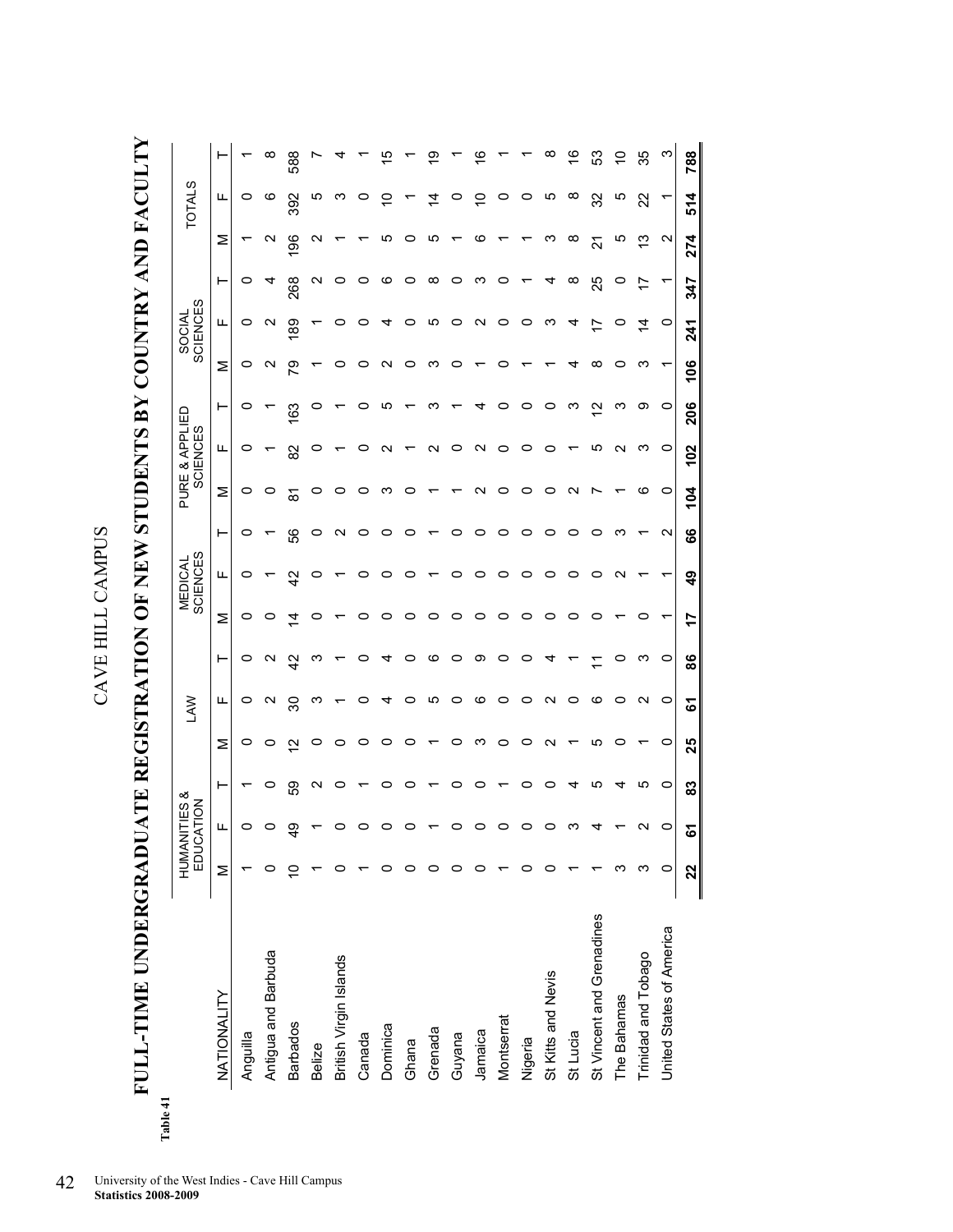**PART-TIME UNDERGRADUATE REGISTRATION OF NEW STUDENTS BY COUNTRY AND FACULTY**  PART-TIME UNDERGRADUATE REGISTRATION OF NEW STUDENTS BY COUNTRY AND FACULTY

**Table 42**   $\mathbf{F}$ 

| ble 42                    |    |                           |                |   |           |   |   |                            |   |    |                                   |               |     |                 |     |     |               |      |
|---------------------------|----|---------------------------|----------------|---|-----------|---|---|----------------------------|---|----|-----------------------------------|---------------|-----|-----------------|-----|-----|---------------|------|
|                           |    | HUMANITIES &<br>EDUCATION |                |   | <b>NV</b> |   |   | <b>SCIENCES</b><br>MEDICAL |   |    | PURE & APPLIED<br><b>SCIENCES</b> |               |     | SOCIAL SCIENCES |     |     | <b>TOTALS</b> |      |
| NATIONALITY               | Σ  | щ                         |                | Σ | щ         | ۲ | Σ | щ                          | ۲ | Σ  | щ                                 | ⊢             | Σ   | щ               | ۳   | Σ   | щ             |      |
| Antigua and Barbuda       |    | o                         |                | 0 | o         | o | o | c                          | o | 0  | 0                                 | o             |     | N               | ო   |     | Ν             |      |
| <b>Barbados</b>           | 51 | 134                       | $\frac{85}{3}$ |   |           |   |   |                            |   | δ  | ဒ္                                | $\frac{1}{4}$ | 213 | 510             | 723 | 355 | 693           |      |
| <b>Belize</b>             |    |                           |                |   |           |   |   |                            |   |    |                                   |               | N   | N               |     | ς   | N             |      |
| Brazil                    |    |                           |                |   |           |   |   |                            |   |    |                                   |               |     |                 |     |     |               |      |
| Dominica                  |    |                           |                |   |           |   |   |                            |   |    |                                   |               |     | ဖ               |     |     |               |      |
| Guyana                    |    |                           |                |   |           |   |   |                            |   |    |                                   |               |     |                 |     |     |               |      |
| Jamaica                   |    |                           |                |   |           |   |   |                            |   |    |                                   |               |     | ო               |     |     |               |      |
| Montserrat                |    |                           |                |   |           |   |   |                            |   |    |                                   |               |     |                 |     |     |               |      |
| South Africa              |    |                           |                |   |           |   |   |                            |   |    |                                   |               |     |                 |     |     |               |      |
| St Kitts and Nevis        |    |                           |                |   | o         |   |   |                            |   |    |                                   |               |     | o               |     |     |               |      |
| St Vincent and Grenadines |    |                           |                |   |           |   |   |                            |   |    |                                   |               |     | ഥ               | co  |     |               |      |
| Trinidad and Tobago       |    |                           |                |   |           |   |   |                            |   | ี  |                                   | С<br>N        |     |                 |     | ഥ   | C             |      |
| United Kingdom            |    |                           |                | o |           |   |   |                            |   | o  |                                   | 0             |     |                 |     |     | N             |      |
| United States of America  | ო  |                           | ر۳             | 0 | 0         | 0 | 0 | 0                          | 0 | 0  | 0                                 | 0             | 0   | 0               | 0   | ო   | 0             | ო    |
|                           | 55 | 141                       | $rac{6}{1}$    | 0 | 0         | 0 | 0 | 0                          | 0 | 34 | ၵ္တ                               | 147           | 224 | 530             | 754 | 373 | 724           | 1097 |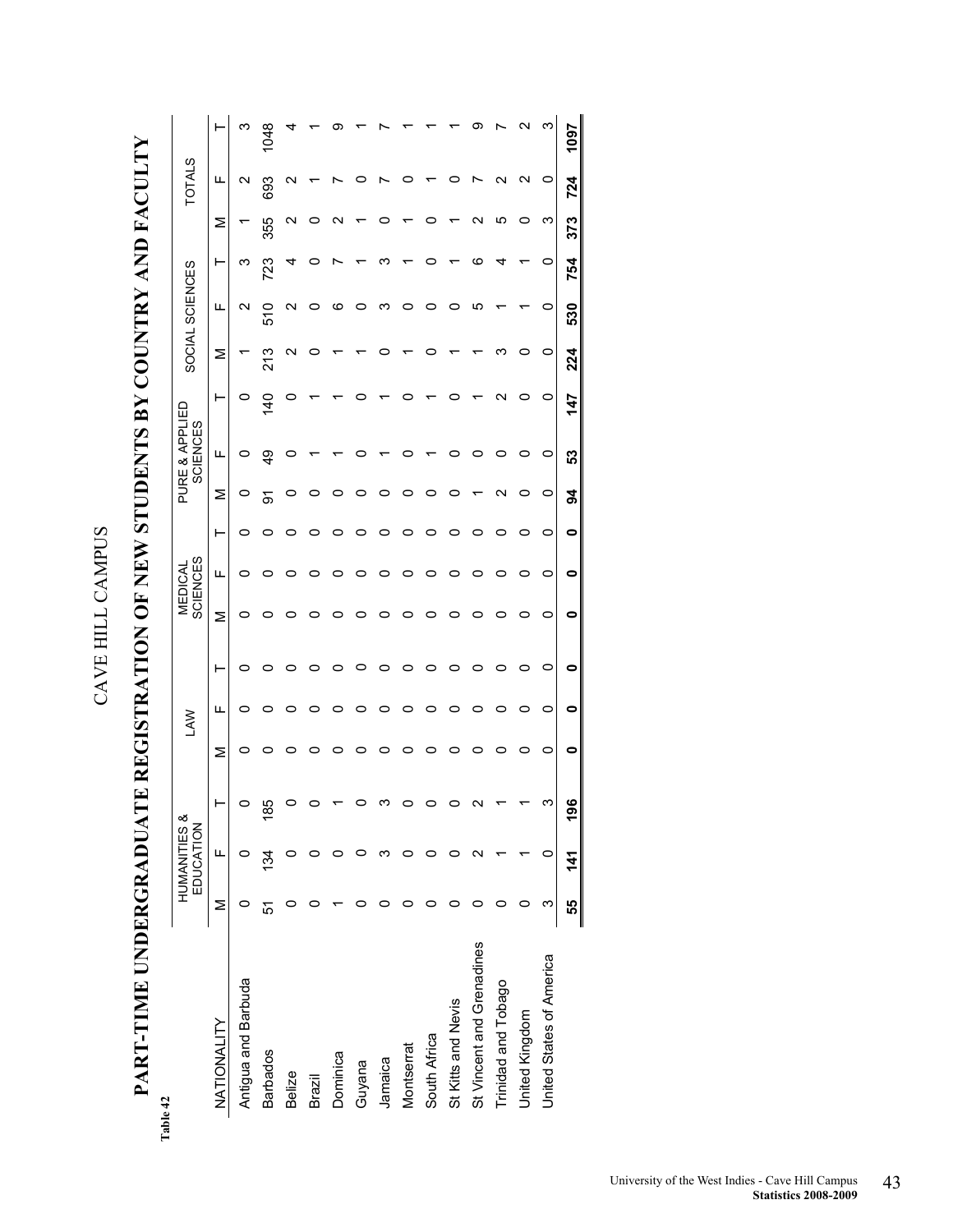### CAVE HILL CAMPUS

### **UNDERGRADUATE REGISTRATION OF NEW STUDENTS BY MAJOR**

| Table 43               |                               |                |                  |                         |                |                |                  |                |                  |                           |
|------------------------|-------------------------------|----------------|------------------|-------------------------|----------------|----------------|------------------|----------------|------------------|---------------------------|
|                        |                               |                | <b>FULL-TIME</b> |                         |                | PART-TIME      |                  |                | <b>TOTALS</b>    |                           |
| <b>FACULTY</b>         | <b>MAJOR</b>                  | M              | $\mathsf{F}$     | $\mathsf T$             | M              | F              | $\mathsf{T}$     | M              | F                | T                         |
|                        | <b>Creative Arts</b>          | $\mathbf{3}$   | 5                | 8                       | 5              | 10             | 15               | 8              | 15               | 23                        |
|                        | Education                     | $\overline{2}$ | $\mathbf 0$      | $\overline{2}$          | 1              | 16             | 17               | 3              | 16               | 19                        |
|                        | French                        | 1              | $\overline{2}$   | $\mathsf 3$             | 0              | $\overline{2}$ | $\boldsymbol{2}$ | 1              | 4                | 5                         |
|                        | French & Spanish              | $\mathbf 0$    | $\overline{2}$   | $\overline{2}$          | 0              | $\overline{2}$ | $\overline{2}$   | $\mathbf 0$    | $\overline{4}$   | $\overline{\mathbf{4}}$   |
|                        | French with Management        |                |                  |                         |                |                |                  |                |                  |                           |
|                        | <b>Studies</b>                | 0              | $\overline{2}$   | $\overline{\mathbf{c}}$ | 0              | $\overline{2}$ | $\overline{2}$   | $\pmb{0}$      | 4                | 4                         |
|                        | History                       | 1              | $\overline{2}$   | 3                       | 10             | 30             | 40               | 11             | 32               | 43                        |
|                        | History (Special)             | $\mathbf 0$    | 1                | 1                       | 1              | 1              | $\overline{2}$   | 1              | $\boldsymbol{2}$ | $\ensuremath{\mathsf{3}}$ |
|                        | History with Law              | 1              | $\mathbf 0$      | 1                       | 1              | 1              | $\overline{2}$   | $\overline{2}$ | $\mathbf{1}$     | $\mathbf{3}$              |
|                        | Linguistics                   | $\overline{2}$ | 12               | 14                      | 4              | 22             | 26               | 6              | 34               | 40                        |
|                        | Linguistics & Lits in English | 0              | 1                | 1                       | 1              | $\mathbf 0$    | 1                | 1              | 1                | $\overline{2}$            |
|                        | Literatures in English        | 1              | $\overline{7}$   | 8                       | 3              | 12             | 15               | 4              | 19               | 23                        |
| Humanities & Education | Literatures in English (Spec) | 0              | 1                | 1                       | 3              | 3              | $\,6$            | 3              | 4                | $\overline{7}$            |
|                        | Philosophy                    | 0              | $\overline{2}$   | $\overline{2}$          | 5              | 3              | 8                | 5              | 5                | 10                        |
|                        | Psychology                    | 4              | 17               | 21                      | 13             | 20             | 33               | 17             | 37               | 54                        |
|                        | Psychology with Law           | $\overline{2}$ | $\overline{2}$   | 4                       | 0              | $\pmb{0}$      | $\pmb{0}$        | $\mathbf 2$    | $\overline{2}$   | $\overline{\mathbf{4}}$   |
|                        | Spanish                       | $\mathbf 0$    | $\overline{2}$   | $\overline{2}$          | $\overline{2}$ | 4              | 6                | $\overline{2}$ | 6                | 8                         |
|                        | Spanish with Management       |                |                  |                         |                |                |                  |                |                  |                           |
|                        | <b>Studies</b>                | 1              | 3                | 4                       | 1              | 5              | 6                | $\mathbf 2$    | 8                | 10                        |
|                        | Theology                      | 4              | $\mathbf 0$      | 4                       | 3              | $6\phantom{1}$ | 9                | $\overline{7}$ | 6                | 13                        |
|                        | <b>Occasional Student</b>     | 0              | $\mathbf 0$      | $\pmb{0}$               | $\overline{2}$ | $\mathbf 0$    | $\overline{2}$   | $\overline{2}$ | $\pmb{0}$        | $\overline{2}$            |
|                        | <b>Specially Admitted</b>     | 0              | $\mathbf 0$      | $\mathbf 0$             | 0              | $\overline{2}$ | $\overline{2}$   | $\mathbf 0$    | $\overline{2}$   | $\overline{2}$            |
|                        |                               | 22             | 61               | 83                      | 55             | 141            | 196              | 77             | 202              | 279                       |
|                        |                               |                |                  |                         |                |                |                  |                |                  |                           |
|                        |                               |                |                  |                         |                |                |                  |                |                  |                           |
|                        |                               |                | <b>FULL-TIME</b> |                         |                | PART-TIME      |                  |                | <b>TOTALS</b>    |                           |
| <b>FACULTY</b>         | <b>MAJOR</b>                  | M              | F                | $\mathsf T$             | M              | F              | $\mathsf T$      | M              | F                | T                         |
| $\mathbb{R}$           | Law                           | 25             | 61               | 86                      | $\bf{0}$       | $\mathbf 0$    | $\pmb{0}$        | 25             | 61               | 86                        |
|                        |                               |                |                  |                         |                |                |                  |                |                  |                           |
|                        |                               |                | <b>FULL-TIME</b> |                         |                | PART-TIME      |                  |                | <b>TOTALS</b>    |                           |
| <b>FACULTY</b>         | <b>MAJOR</b>                  | M              | F                | T                       | M              | F              | T                | M              | F                | Τ                         |
|                        | Medicine & Surgery (Pre-      |                |                  |                         |                |                |                  |                |                  |                           |
|                        | Clinical)                     |                |                  |                         |                |                |                  |                |                  |                           |
|                        |                               | 8              | 32               | 40                      | $\pmb{0}$      | $\pmb{0}$      | $\pmb{0}$        | $\bf 8$        | 32               | 40                        |
| Medical Sciences       |                               |                |                  |                         |                |                |                  |                |                  |                           |
|                        | Medicine & Surgery (Clinical) |                |                  |                         |                |                |                  |                |                  |                           |
|                        |                               | 9              | 17               | 26                      | 0              | 0              | 0                | 9              | 17               | 26                        |
|                        |                               | 17             | 49               | 66                      | $\pmb{0}$      | $\pmb{0}$      | $\pmb{0}$        | 17             | 49               | 66                        |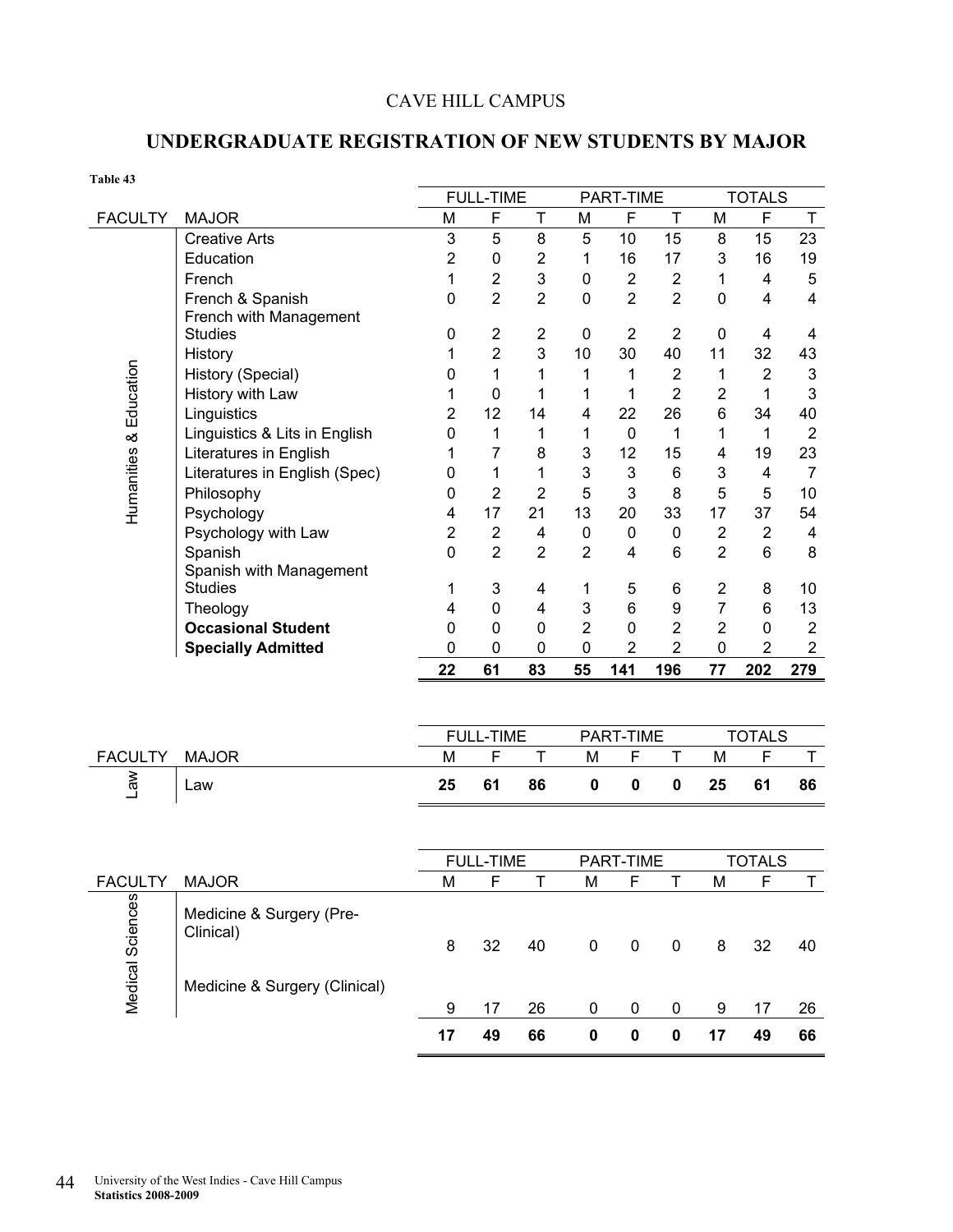| Continued                 |                                          |                         |                            |                         |                |                          |                               |                         |                |                                  |
|---------------------------|------------------------------------------|-------------------------|----------------------------|-------------------------|----------------|--------------------------|-------------------------------|-------------------------|----------------|----------------------------------|
|                           |                                          |                         | <b>FULL-TIME</b>           |                         |                | PART-TIME                |                               |                         | <b>TOTALS</b>  |                                  |
| <b>FACULTY</b>            | <b>MAJOR</b>                             | M                       | F                          | T                       | M              | F                        | Τ                             | M                       | F              | T.                               |
|                           | Biochemistry                             | $\overline{7}$          | 14                         | 21                      | $\pmb{0}$      | 5                        | 5                             | $\overline{7}$          | 19             | 26                               |
|                           | Biology                                  | $\overline{7}$          | 14                         | 21                      | 5              | 8                        | 13                            | 12                      | 22             | 34                               |
|                           | <b>Biology &amp; Biochemistry</b>        | 1                       | $\overline{2}$             | 3                       | 0              | $\mathsf{O}\xspace$      | 0                             | 1                       | $\overline{2}$ | $\mathfrak{B}$                   |
|                           | Biology & Chemistry                      | 3                       | 24                         | 27                      | 4              | 3                        | 7                             | 7                       | 27             | 34                               |
|                           | <b>Biology &amp; Mathematics</b>         | 0                       | 1                          | 1                       | 0              | $\mathsf{O}\xspace$      | $\mathbf 0$                   | 0                       | 1              | 1                                |
|                           | Biology & Microbiology                   | 0                       | 1                          | 1                       | 0              | $\mathsf{O}\xspace$      | 0                             | 0                       | 1              | 1                                |
|                           | Biology & Psychology                     | 0                       | 0                          | $\mathbf 0$             | 0              | 1                        | 1                             | $\mathbf 0$             | 1              | 1                                |
|                           | Biology (Double)                         | 0                       | $\overline{2}$             | $\overline{2}$          | 0              | 1                        | 1                             | $\mathbf 0$             | 3              | $\mathsf 3$                      |
|                           | Chemistry                                |                         | 4                          | 5                       | 1              | $\mathsf{O}\xspace$      | 1                             | $\overline{2}$          | 4              | 6                                |
|                           | Chemistry & Biochemistry                 | 0                       | 3                          | 3                       | 0              | 0                        | 0                             | 0                       | 3              | 3                                |
|                           | <b>Chemistry &amp; Mathematics</b>       | 0                       | 3                          | 3                       | 1              | 1                        | $\overline{c}$                | 1                       | 4              | 5                                |
|                           | Chemistry & Physics                      |                         | 1                          | $\overline{2}$          | 0              | $\mathsf{O}\xspace$      | $\mathbf 0$                   | 1                       | 1              | $\overline{2}$                   |
|                           | Chemistry (Double)                       |                         | $\overline{2}$             | 3                       | 1              | $\mathsf{O}\xspace$      | 1                             | $\overline{2}$          | $\overline{2}$ | $\overline{\mathbf{4}}$          |
|                           | Computer Sci & Elet                      | 3                       | $\mathbf 0$                | 3                       | $\overline{2}$ | 1                        | 3                             | 5                       | 1              | 6                                |
|                           | Computer Sci & Physics                   | 1                       | $\mathbf 0$                | 1                       | $\pmb{0}$      | $\pmb{0}$                | $\mathbf 0$                   | 1                       | 0              | 1                                |
|                           | <b>Computer Science</b>                  | 20                      | $\overline{2}$             | 22                      | 20             | 4                        | 24                            | 40                      | 6              | 46                               |
| Pure and Applied Sciences | <b>Computer Science &amp; Accounting</b> | 3                       | $\overline{2}$             | 5                       | 1              | 3                        | 4                             | 4                       | 5              | 9                                |
|                           | Computer Science &                       |                         |                            |                         |                |                          |                               |                         |                |                                  |
|                           | Management                               | 7                       | 1                          | 8<br>$\mathbf 2$        | 0              | 1<br>$\mathbf 0$         | 1                             | 7<br>1                  | $\overline{2}$ | 9<br>$\overline{2}$              |
|                           | <b>Computer Science &amp; Maths</b>      | 1                       | 1                          |                         | 0              |                          | 0                             |                         | 1              |                                  |
|                           | Computer Science (Double)                | 7                       | 0<br>$\mathbf 0$           | 7                       | 1              | 1<br>$\mathbf 0$         | $\overline{2}$<br>$\mathbf 0$ | 8                       | 1              | 9<br>1                           |
|                           | <b>Computer Science with Mgmt</b>        | 1                       |                            | 1                       | 0              |                          |                               | 1                       | 0              |                                  |
|                           | Ecology                                  | 6                       | 1                          | 7                       | 3              | 3<br>$\overline{2}$      | 6<br>13                       | 9                       | 4<br>3         | 13                               |
|                           | Electronics                              | 2                       | 1                          | 3                       | 11             |                          |                               | 13                      |                | 16                               |
|                           | Electronics & Info Tech                  | 1                       | $\mathbf 0$<br>$\mathbf 0$ | 1                       | 0              | $\mathsf{O}\xspace$<br>0 | 0<br>0                        | 1                       | 0              | 1                                |
|                           | <b>Electronics &amp; Maths</b>           |                         |                            | 1                       | 0              |                          |                               | 1                       | 0              | 1                                |
|                           | Information Tech & Accounting            | 0                       | 0                          | 0                       | 1              | 1                        | $\overline{2}$                | 1                       | 1              | $\overline{c}$<br>$\overline{2}$ |
|                           | Information Tech & Maths                 | 0                       | 1                          | 1                       | 1              | $\mathsf{O}\xspace$      | 1                             | 1                       | 1              |                                  |
|                           | Information Tech & Mgmt                  | 2                       | 3                          | 5                       | 4              | $\mathbf 2$              | 6                             | 6                       | 5              | 11                               |
|                           | Information Tech with Mgmt               | 1                       | $\mathbf 0$                | 1                       | 0              | $\mathbf 0$              | $\mathbf 0$                   | 1                       | 0              | 1                                |
|                           | Information Technology                   | 3                       | 4                          | 7                       | 22             | 6                        | 28                            | 25                      | 10             | 35                               |
|                           | <b>Mathematics</b>                       | $\overline{2}$          | $\pmb{0}$                  | $\overline{2}$          | $\overline{2}$ | 3                        | 5                             | 4                       | $\mathsf 3$    | $\overline{7}$                   |
|                           | Mathematics & Accounting                 | $\overline{\mathbf{c}}$ | $\mathbf 2$                | $\overline{\mathbf{4}}$ | $\mathbf 0$    | 1                        | $\mathbf{1}$                  | $\overline{\mathbf{c}}$ | 3              | 5                                |
|                           | Mathematics & Economics                  | $\overline{2}$          | 3                          | 5                       | 0              | 1                        | 1                             | $\overline{2}$          | 4              | 6                                |
|                           | Mathematics (Double)                     | $\mathbf 0$             | 0                          | $\mathbf 0$             | 4              | 1                        | 5                             | $\overline{\mathbf{4}}$ | 1              | 5                                |
|                           | Mathematics and Physics                  | 12                      | $\overline{2}$             | 14                      | 6              | 1                        | $\overline{7}$                | 18                      | 3              | 21                               |
|                           | Mathematics with Accounting              | 1                       | $\overline{2}$             | 3                       | 0              | 0                        | 0                             | 1                       | $\overline{2}$ | $\mathfrak{B}$                   |
|                           | Meteorology                              | 3                       | $\overline{4}$             | $\overline{7}$          | $\overline{2}$ | $\overline{2}$           | 4                             | 5                       | 6              | 11                               |
|                           | Microbiology                             | $\overline{2}$          | $\overline{2}$             | 4                       | 1              | 1                        | $\overline{2}$                | 3                       | 3              | 6                                |
|                           | Physics                                  | 0                       | $\mathbf 0$                | 0                       | 1              | 0                        | 1                             | 1                       | 0              | 1                                |
|                           |                                          | 104                     | 102                        | 206                     | 94             | 53                       | 147                           | 198                     | 155            | 353                              |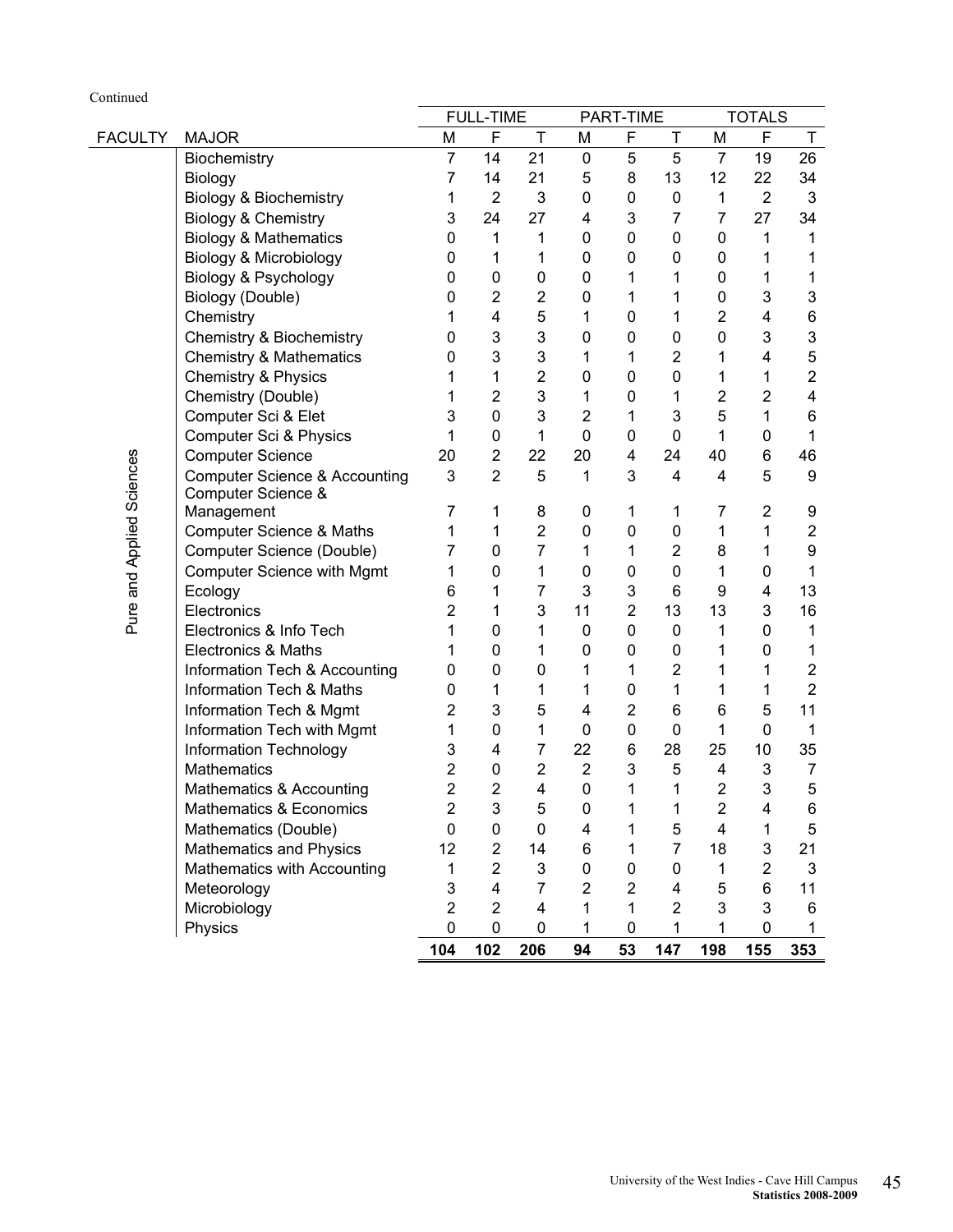### Continued

|                 |                                          |                | <b>FULL-TIME</b>        |                |                | PART-TIME               |                         |                         | <b>TOTALS</b>  |                           |
|-----------------|------------------------------------------|----------------|-------------------------|----------------|----------------|-------------------------|-------------------------|-------------------------|----------------|---------------------------|
| <b>FACULTY</b>  | <b>MAJOR</b>                             | M              | F                       | Τ              | M              | F                       | Т                       | M                       | F              | Τ                         |
|                 | Accounting (Special)                     | 16             | 40                      | 56             | 31             | 71                      | 102                     | 47                      | 111            | 158                       |
|                 | Banking & Finance                        | 16             | 13                      | 29             | 18             | 38                      | 56                      | 34                      | 51             | 85                        |
|                 | Economics & Accounting                   | 15             | 22                      | 37             | 7              | 23                      | 30                      | 22                      | 45             | 67                        |
|                 | Economics & Law                          | $\overline{2}$ | 5                       | $\overline{7}$ | 0              | $\pmb{0}$               | $\mathbf 0$             | $\overline{2}$          | 5              | 7                         |
|                 | Economics & Management                   | 5              | 11                      | 16             | 5              | 6                       | 11                      | 10                      | 17             | 27                        |
|                 | <b>Economics &amp; Mathematics</b>       | 2              | 2                       | 4              | 3              | 3                       | 6                       | 5                       | 5              | 10                        |
|                 | <b>Economics &amp; Political Science</b> | 0              | $\overline{2}$          | 2              | 1              | 1                       | $\overline{\mathbf{c}}$ | 1                       | 3              | 4                         |
|                 | Economics (Special)                      | 3              | $\overline{7}$          | 10             | 3              | 3                       | 6                       | 6                       | 10             | 16                        |
|                 | <b>Economics with Accounting</b>         | 0              | 1                       | 1              | 0              | $\overline{\mathbf{c}}$ | 2                       | 0                       | 3              | $\ensuremath{\mathsf{3}}$ |
|                 | Economics with Law                       |                | 0                       | 1              | 0              | $\mathbf{1}$            | 1                       | 1                       | 1              | 2                         |
|                 | <b>Economics with Management</b>         |                | 1                       | 2              | 3              | $\overline{2}$          | 5                       | 4                       | 3              | $\overline{7}$            |
|                 | <b>Economics with Mathematics</b>        | 0              | 1                       | 1              | 1              | 0                       | 1                       | 1                       | 1              | $\overline{2}$            |
|                 | <b>Hospitality &amp; Tourism Mgmt</b>    | 4              | 17                      | 21             | 1              | $\overline{2}$          | 3                       | 5                       | 19             | 24                        |
|                 | Hotel Management (Special)               | 3              | 4                       | 7              | 2              | 8                       | 10                      | 5                       | 12             | 17                        |
|                 | Labour & Employment Relations            | 1              | 1                       | $\overline{2}$ | $\overline{2}$ | 17                      | 19                      | 3                       | 18             | 21                        |
|                 | Management Studies (Special)             | 15             | 33                      | 48             | 52             | 78                      | 130                     | 67                      | 111            | 178                       |
|                 | Management with French                   | 0              | 3                       | 3              | 0              | $\mathbf 1$             | 1                       | 0                       | 4              | 4                         |
|                 | Management with Psychology               | 2              | 15                      | 17             | 8              | 22                      | 30                      | 10                      | 37             | 47                        |
|                 | Management with Spanish                  |                | 5                       | 6              | 1              | $\overline{2}$          | 3                       | $\overline{\mathbf{c}}$ | 7              | 9                         |
|                 | Pol Science with Law                     |                | $\mathbf 0$             | 1              | 4              | 1                       | 5                       | 5                       | 1              | 6                         |
| Social Sciences | Pol Science with Pub Sec Mgmt            | 0              | 0                       | 0              | 0              | 1                       | 1                       | 0                       | 1              | 1                         |
|                 | Pol Science with Sociology               | 0              | 0                       | 0              | 1              | 4                       | 5                       | 1                       | 4              | 5                         |
|                 | Pol Science with Psychology              |                | 0                       | 1              | 0              | 1                       | 1                       | 1                       | 1              | $\mathbf 2$               |
|                 | Political Science & Law                  | 2              | $\overline{7}$          | 9              | 4              | 4                       | 8                       | 6                       | 11             | 17                        |
|                 | Political Science (Special)              | 1              | 0                       | 1              | 4              | 5                       | 9                       | 5                       | 5              | 10                        |
|                 | Political Science with History           | 0              | 0                       | 0              | 1              | 0                       | 1                       | 1                       | 0              | 1                         |
|                 | Psychology (Special)                     | 0              | 8                       | 8              | 5              | 24                      | 29                      | 5                       | 32             | 37                        |
|                 | Psychology with Management               | 0              | 5                       | 5              | 4              | 11                      | 15                      | 4                       | 16             | 20                        |
|                 | Psychology with Pol Science              | 0              | 0                       | $\mathbf 0$    | 1              | 1                       | $\boldsymbol{2}$        | 1                       | 1              | $\overline{2}$            |
|                 | Psychology with Sociology                | 1              | 5                       | 6              | 5              | 7                       | 12                      | 6                       | 12             | 18                        |
|                 | Public Sector Mgmt (Special)             | 2              | $\overline{2}$          | 4              | 5              | 26                      | 31                      | 7                       | 28             | 35                        |
|                 | Social Sciences                          | 3              | 6                       | 9              | 21             | 101                     | 122                     | 24                      | 107            | 131                       |
|                 | Social Work (Special)                    | 2              | 6                       | 8              | 6              | 21                      | 27                      | 8                       | 27             | 35                        |
|                 | Sociology & Gend & Dev Studs             | $\mathbf 0$    | 0                       | 0              | 1              | 1                       | $\overline{c}$          | 1                       | 1              | $\overline{2}$            |
|                 | Sociology & Law                          |                | 7                       | 8              | 4              | $\overline{2}$          | 6                       | 5                       | 9              | 14                        |
|                 | Sociology & Political Science            | 0              | 1                       | 1              | 0              | $\mathbf 0$             | 0                       | 0                       | 1              | 1                         |
|                 | Sociology & Psychology                   |                | 3                       | 4              | 1              | 3                       | 4                       | $\overline{2}$          | 6              | 8                         |
|                 | Sociology (Special)                      | 2              | 1                       | 3              | 8              | 20                      | 28                      | 10                      | 21             | 31                        |
|                 | Sociology with History                   | 0              | 0                       | 0              | 0              | $\overline{2}$          | $\overline{\mathbf{c}}$ | 0                       | 2              | $\overline{\mathbf{c}}$   |
|                 | Sociology with Law                       |                | 1                       | 2              | 4              | 1                       | 5                       | 5                       | $\overline{2}$ | $\overline{7}$            |
|                 | Sociology with Pol Science               | 0              | 0                       | 0              | 1              | 0                       |                         | 1                       | 0              | 1                         |
|                 | Sociology with Psychology                | 0              | $\overline{\mathbf{c}}$ | 2              | 1              | 4                       | 5                       | 1                       | 6              | 7                         |
|                 | Tourism Management (Special)             | 1              | $\overline{4}$          | 5              | 5              | 10                      | 15                      | 6                       | 14             | 20                        |
|                 |                                          | 106            | 241                     | 347            | 224            | 530                     | 754                     | 330                     | 771            | 1101                      |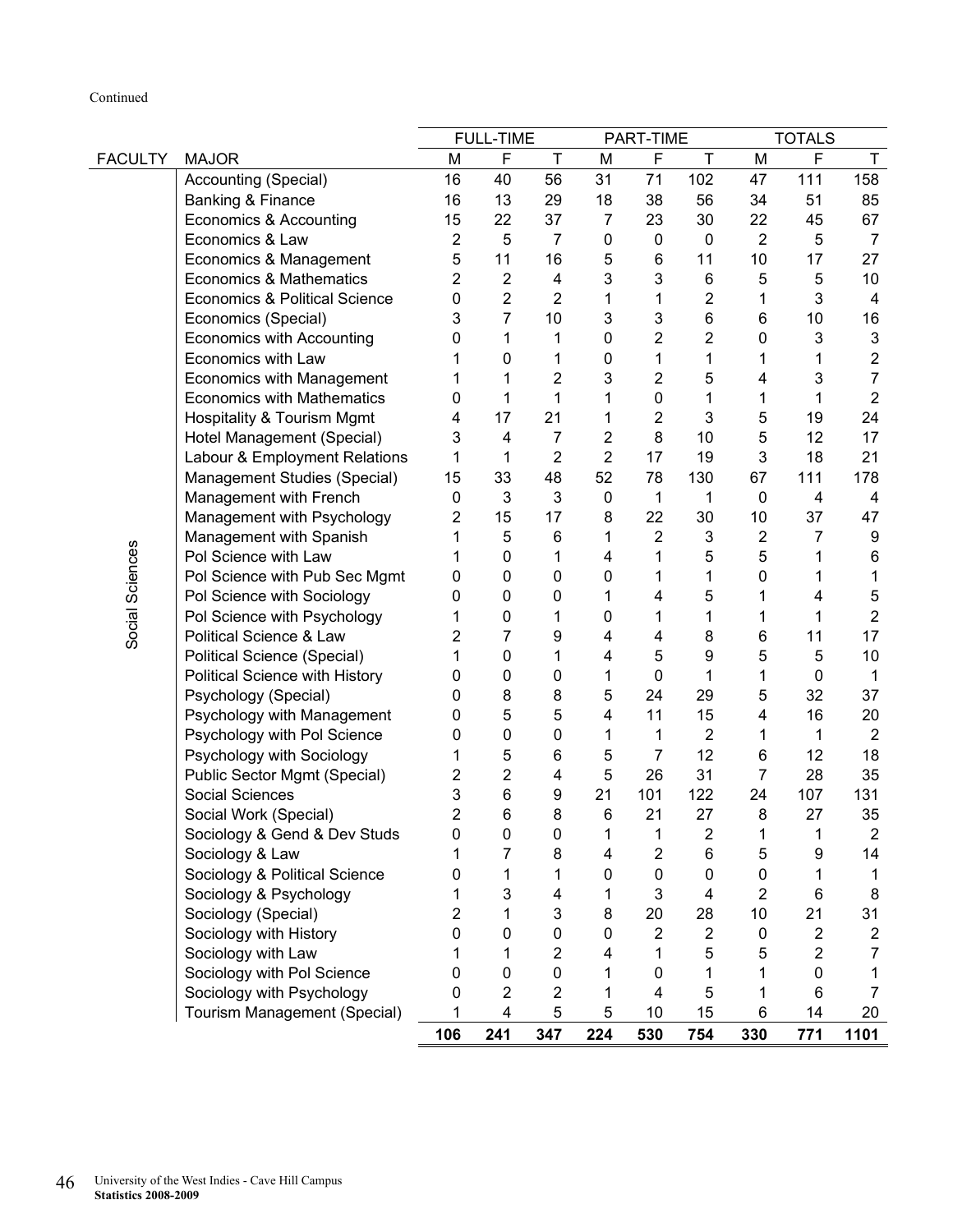# **TOTAL GRADUATE REGISTRATION OF NEW STUDENTS BY COUNTRY AND FACULTY**  TOTAL GRADUATE REGISTRATION OF NEW STUDENTS BY COUNTRY AND FACULTY

Table 44 **Table 44** 

|                           |         | <b>DEVELOPMENT</b><br>INSTITUTE OF<br>GENDER & |         | ΞŪ      | HUMANITIES &<br><b>ICATION</b> |       |         | Š           |          |         | <b>SCIENCES</b><br><b>MEDICAL</b> |                   |         | PURE & APPLIED<br><b>SCIENCES</b> |         | SOCIAL SCIENCES |          |               |         | <b>TOTALS</b> |                   |
|---------------------------|---------|------------------------------------------------|---------|---------|--------------------------------|-------|---------|-------------|----------|---------|-----------------------------------|-------------------|---------|-----------------------------------|---------|-----------------|----------|---------------|---------|---------------|-------------------|
|                           | Σ       | Щ                                              | ۳       | Σ       | щ                              | ۳     | Σ       | щ           | ⊢        | Σ       | щ                                 | ⊢                 | Σ       | щ                                 | ⊢       | Σ               | щ        | $\vdash$      | Σ       | щ             |                   |
| Antigua and Barbuda       | 0       | 0                                              |         | 0       |                                |       | 0       | 0           | 0        | 0       | 0                                 | 0                 | 0       | 0                                 | $\circ$ | ო               | r        | S             | ო       | ∞             | Ξ                 |
| <b>Barbados</b>           | c       |                                                |         | Ν       | వి                             | \$    | ю       | ო           | $\infty$ | N       | $\mathbf{\Omega}$                 | ₫                 | ∞       | ო                                 | ম       | S <sub>2</sub>  | 54       | $\frac{5}{2}$ | ౭       | 143           | 222               |
| <b>Belize</b>             |         |                                                |         |         |                                |       | 0       | N           | N        | 0       | 0                                 | ∘                 | 0       |                                   |         | $\sim$          | ᠴ        | Ø             | $\sim$  | œ             | Ş                 |
| British Virgin Islands    |         |                                                |         |         |                                |       | $\circ$ | $\circ$     | $\circ$  | 0       | 0                                 | 0                 | 0       |                                   | c       | ∘               |          |               | 0       |               |                   |
| Canada                    | c       |                                                |         |         | c                              |       | 0       | $\circ$     | 0        | 0       | 0                                 | ∘                 |         |                                   | c       | 0               | 0        |               |         |               | $\mathbf{\Omega}$ |
| Dominica                  |         |                                                |         |         | 0                              |       | $\circ$ | $\circ$     | 0        | 0       | ∘                                 | ∘                 | 0       |                                   |         |                 | <u>۽</u> |               |         |               | 5,                |
| Grenada                   |         |                                                |         |         | 0                              |       | 0       | $\circ$     | 0        | 0       | 0                                 | 0                 |         |                                   |         | ∾               | ∾        |               | ี       |               | ယ                 |
| Guyana                    | 0       | 0                                              |         |         | っ                              |       | $\sim$  | $\circ$     | $\sim$   | 0       | $\mathbf{\Omega}$                 | $\mathbf{\Omega}$ |         |                                   |         | ო               | ო        | ဖ             | r       |               | 5,                |
| Honduras                  | 0       | 0                                              | 0       |         | 0                              |       | $\circ$ | $\circ$     | $\circ$  | $\circ$ | ∘                                 | $\circ$           | 0       |                                   |         | ∘               | $\circ$  | 0             | 0       |               |                   |
| Jamaica                   | $\circ$ | 0                                              | 0       |         |                                |       | $\circ$ | 4           | 4        | 0       |                                   |                   | 0       |                                   |         | ო               | 4        |               | ო       |               |                   |
| Montserrat                | 0       | 0                                              |         |         | 0                              | 0     | $\circ$ | $\circ$     | $\circ$  | $\circ$ | 0                                 | ∘                 | $\circ$ | 0                                 | o       | $\circ$         |          |               | 0       |               |                   |
| Nicaragua                 | 0       | 0                                              | 0       | o       | 0                              | ∘     | $\circ$ | $\circ$     | $\circ$  | $\circ$ | ∘                                 | $\circ$           | $\circ$ | 0                                 | ○       | $\circ$         |          |               | 0       |               |                   |
| Nigeria                   | 0       | 0                                              | 0       |         | 0                              | 0     | $\circ$ | $\circ$     | $\circ$  | $\circ$ | $\circ$                           | $\circ$           |         | $\circ$                           |         | ∘               | c        | o             |         | o             |                   |
| Sri Lanka                 | ○       | 0                                              |         |         | 0                              | 0     | 0       | $\circ$     | $\circ$  | 0       | $\circ$                           | ∘                 | 0       | ∘                                 | o       |                 | 0        |               |         |               |                   |
| St Kitts and Nevis        | ○       | 0                                              | 0       |         | $\circ$                        |       |         | $\circ$     |          | 0       | 0                                 | $\circ$           | 0       | 0                                 | c       | 0               |          |               | N       |               | ო                 |
| St Lucia                  | ○       | 0                                              | 0       |         | $\sim$                         |       | 0       | $\circ$     | 0        | $\circ$ | $\sim$                            | $\sim$            |         | $\sim$                            | ო       | 4               |          | ம             | ю       |               | 2                 |
| St Vincent and Grenadines | 0       | o                                              |         |         | ო                              |       | 0       | $\sim$      | $\sim$   | 0       | $\circ$                           | $\circ$           | က       | 0                                 | ∞       | 4               | ∞        | $\tilde{c}$   | ∞       | చ             | <u>ير</u>         |
| Suriname                  | 0       | ○                                              | 0       | c       | $\circ$                        | o     | 0       | 0           | 0        | 0       | 0                                 | 0                 | 0       |                                   |         | 0               | $\circ$  | 0             | 0       |               |                   |
| The Bahamas               | $\circ$ | 0                                              | $\circ$ | 0       | $\circ$                        |       | $\circ$ |             |          | 0       | 0                                 | $\circ$           | 0       | 0                                 | c       |                 | 4        | ю             |         | ю             | ဖ                 |
| Trinidad and Tobago       | 0       |                                                |         | O       |                                |       | ဖ       | $\tilde{4}$ | 20       | 0       | 0                                 | 0                 |         | ო                                 | 4       |                 | S        |               | ∞       | 29            | 57                |
| United States of America  | $\circ$ | $\circ$                                        | $\circ$ | $\circ$ | N                              | N     | $\circ$ | $\circ$     | $\circ$  | $\circ$ | $\circ$                           | $\circ$           | o       | $\circ$                           | o       | $\circ$         | $\circ$  | $\circ$       | $\circ$ | $\sim$        | Ν                 |
| TOTAL                     | 0<br>∥  | ۳                                              | ۰       | 49      | 47                             | 29    | 4       | 26          | ੩        | ี       | 17                                | စ္                | ې       | 25                                | 4       | 77              | 36       | 213           | 124     | 252           | 376               |
|                           |         |                                                |         |         |                                |       |         |             |          |         |                                   |                   |         |                                   |         |                 |          |               |         |               |                   |
| PERCENTAGE                | $0.0\%$ | $0.3\%$                                        | 0.3%    | $4.0\%$ | 12.5%                          | 16.5% | 3.7%    | 6.9%        | 10.6%    | 0.5%    | 4.5%                              | 5.1%              | 4.3%    | 6.6%                              | 10.9%   | 20.5%           | 36.2%    | 56.6%         | 33.0%   | 67.0%         | 100.0%            |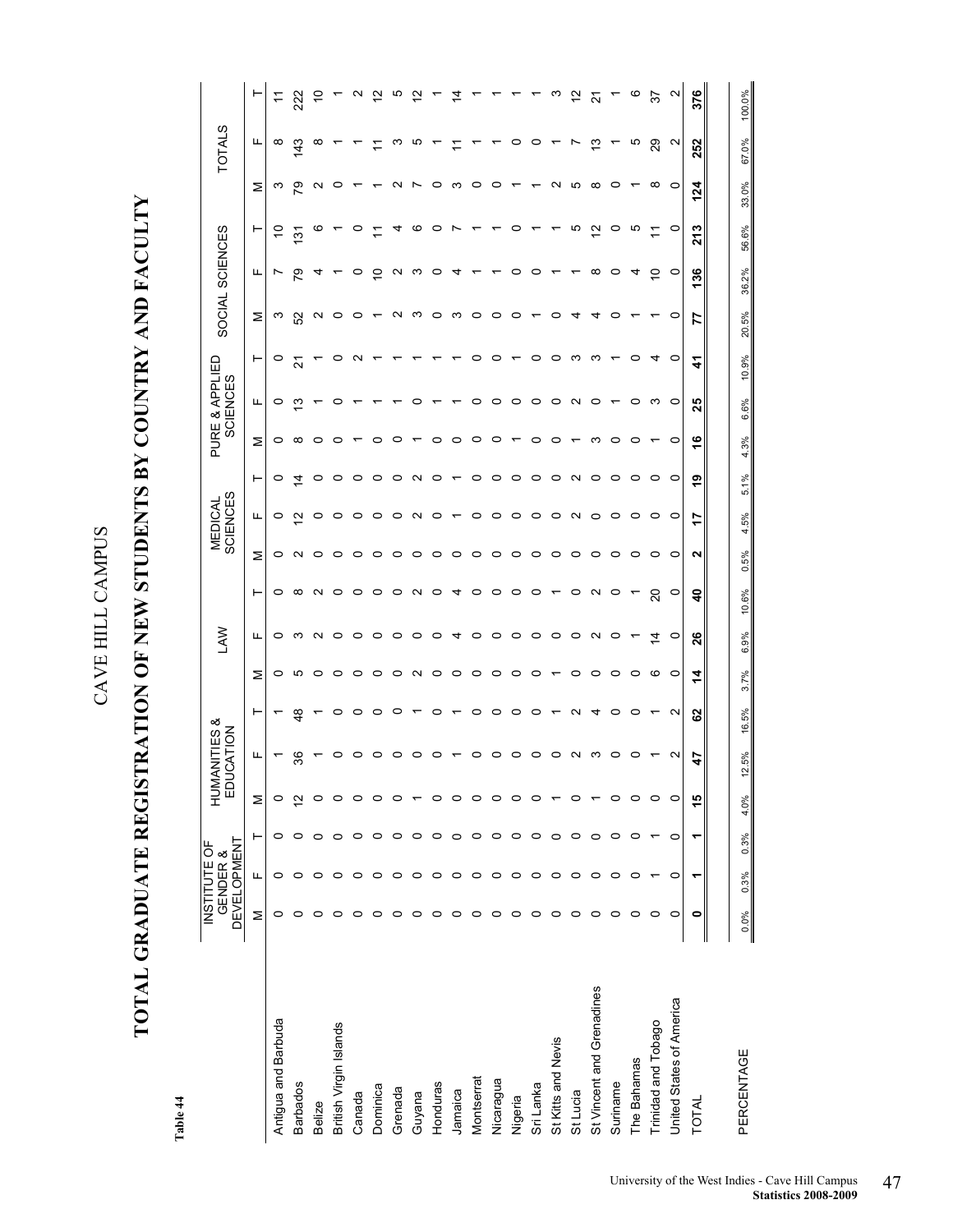**FULL-TIME GRADUATE REGISTRATION OF NEW STUDENTS BY COUNTRY AND FACULTY**  FULL-TIME GRADUATE REGISTRATION OF NEW STUDENTS BY COUNTRY AND FACULTY

| Į |
|---|
| _ |

|                            | <b>DEVELOPMENT</b><br>INSTITUTE OF | GENDER & |   |   | <b>HUMANITIES &amp;<br/>EDUCATION</b> |                |        | <b>SAN</b>      |                 |   | MEDICAL<br>SCIENCES |         |         | <b>SCIENCES</b><br>APPLIED<br>PURE & |           | SOCIAL SCIENCES |         |                   |         | <b>TOTALS</b> |            |
|----------------------------|------------------------------------|----------|---|---|---------------------------------------|----------------|--------|-----------------|-----------------|---|---------------------|---------|---------|--------------------------------------|-----------|-----------------|---------|-------------------|---------|---------------|------------|
|                            | Σ                                  | щ        | ⊢ | Σ | щ                                     | ۳              | Σ      | щ               | ۳               | Σ | щ                   | ⊢       | Σ       | щ                                    | ⊢         | Σ               | ட       | ⊢                 | Σ       | щ             |            |
| Antigua and Barbuda        | ○                                  | ⊂        | o | o |                                       |                | 0      | 0               | 0               | 0 | 0                   | 0       | 0       | 0                                    | 0         |                 | ഥ       | ဖ                 |         | ဖ             |            |
| <b>Barbados</b>            |                                    |          |   |   |                                       | 10             | $\sim$ | ∾               | ⅎ               | ∾ | $\overline{C}$      | 2       |         |                                      | $\dot{4}$ | 22              | ౢ       | 8                 | 35      | 5             | <u>901</u> |
| Belize                     |                                    |          |   |   |                                       |                | 0      | $\mathbf{\sim}$ | ∾               | 0 | 0                   |         |         |                                      |           |                 |         | $\mathbf{\Omega}$ |         | ഥ             | ဖ          |
| Canada                     |                                    |          |   |   |                                       | 0              | 0      | 0               | 0               | 0 | 0                   |         |         |                                      |           | 0               | c       | 0                 |         |               |            |
| Dominica                   |                                    |          |   |   |                                       | 0              | 0      | 0               | 0               | 0 | 0                   |         |         |                                      |           | o               | ี่      | $\sim$            |         | ო             |            |
| Grenada                    |                                    |          |   |   |                                       | o              | 0      | 0               | o               | 0 | 0                   |         |         |                                      |           | ∾               | ᡕ       |                   |         | ო             | ц.         |
| Guyana                     |                                    |          |   |   |                                       | 0              |        | 0               |                 | 0 |                     |         |         |                                      |           |                 |         |                   | ო       |               |            |
| Honduras                   |                                    |          |   |   |                                       | 0              | 0      | 0               |                 | 0 | 0                   |         |         |                                      |           | 0               |         | o                 |         |               |            |
| Jamaica                    |                                    |          |   |   |                                       |                | 0      |                 |                 | 0 |                     |         |         |                                      |           | N               |         | 4                 | ς<br>ч  | ဖ             |            |
| Nicaragua                  |                                    | c        |   |   |                                       | 0              | 0      | 0               |                 | 0 | 0                   | 0       | ⊂       |                                      | 0         | 0               |         |                   | c       |               |            |
| Nigeria                    |                                    |          |   |   |                                       | 0              | 0      | 0               | 0               | 0 | 0                   |         |         | o                                    |           | 0               |         | o                 |         | 0             |            |
| St Kitts and Nevis         |                                    |          | c |   |                                       |                |        | 0               |                 | 0 | 0                   |         |         | 0                                    | 0         | 0               |         |                   |         |               |            |
| St Vincent and<br>St Lucia |                                    | o        | o |   |                                       |                | 0      | 0               | 0               | 0 | $\mathbf{\Omega}$   | $\sim$  |         | $\sim$                               | ო         | ო               |         | ო                 | ₹       | <u>က</u>      | တ          |
| Grenadines                 |                                    |          |   |   |                                       | ო              | 0      | $\mathbf{\sim}$ | $\mathbf{\sim}$ | 0 | 0                   | 0       | ო       | 0                                    | ო         | $\mathbf{\sim}$ |         | တ                 | ю       | 51            |            |
| Suriname                   |                                    |          |   |   |                                       | 0              | 0      | 0               | 0               | 0 | 0                   |         |         |                                      |           | o               |         | 0                 |         |               |            |
| The Bahamas                |                                    |          |   |   |                                       | 0              | 0      | 0               | 0               | 0 | 0                   |         |         |                                      | 0         |                 |         | ယ                 |         |               | Ю          |
| Trinidad and Tobago        |                                    |          |   |   |                                       | 0              | 0      | N               | N               | 0 | 0                   | 0       |         | N                                    | ო         |                 | თ       | $\subseteq$       | ∾       | ュ             | ဖ          |
| United States of America   | 0                                  | 0        | 0 | o |                                       | ↽              | 0      | 0               | 0               | 0 | $\circ$             | $\circ$ | $\circ$ | $\circ$                              | $\circ$   | $\circ$         | $\circ$ | $\circ$           | $\circ$ |               |            |
|                            |                                    |          |   |   | œ                                     | $\overline{2}$ | 4      | ග               | ≌               | ິ | 14                  | \$      | 2       | 21                                   | 33        | 36              | 72      | 108               | 8       | 135           | 195        |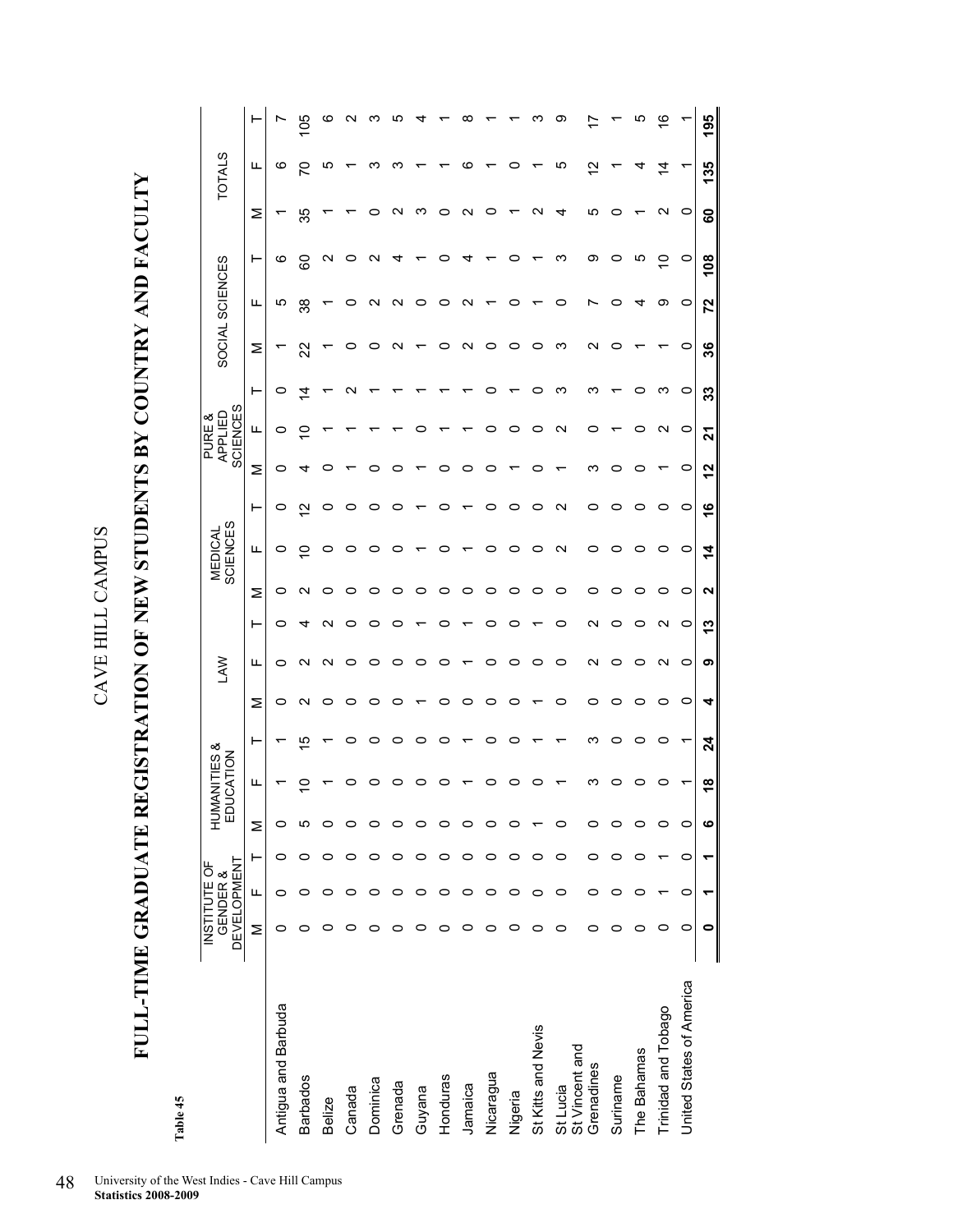# PART-TIME GRADUATE REGISTRATION OF NEW STUDENTS BY COUNTRY AND FACULTY **PART-TIME GRADUATE REGISTRATION OF NEW STUDENTS BY COUNTRY AND FACULTY**

Table 46 **Table 46** 

|                           |   | HUMANITIES &<br>EDUCATION |    |   | <b>NAJ</b> |    |   | <b>SCIENCES</b><br>MEDICAL |                 |   | PURE & APPLIED<br><b>SCIENCES</b> |          |    | SOCIAL SCIENCES |     |                 | <b>TOTALS</b> |                 |
|---------------------------|---|---------------------------|----|---|------------|----|---|----------------------------|-----------------|---|-----------------------------------|----------|----|-----------------|-----|-----------------|---------------|-----------------|
|                           | Σ | щ                         |    | Σ | ட          | ۲  | Σ | щ                          | ⊢               | Σ | щ                                 | ⊢        | ⋝  | ட               | ۲   | Σ               | ட             |                 |
| Antigua and Barbuda       |   | c                         |    | 0 | c          | c  | c | 0                          | 0               |   | 0                                 | 0        | N  | N               |     | $\mathbf{\sim}$ | N             |                 |
| <b>Barbados</b>           |   | 88                        | ကိ | c |            |    |   | c                          | $\mathbf{\sim}$ |   | ო                                 |          | ్ల | đ               |     | 4               | ಌ             |                 |
| <b>Belize</b>             |   |                           |    |   |            |    |   |                            |                 |   |                                   |          |    |                 |     |                 | ო             |                 |
| British Virgin Islands    |   |                           |    |   |            |    |   |                            | ○               |   | ○                                 |          |    |                 |     |                 |               |                 |
| Dominica                  |   |                           |    |   |            |    |   |                            |                 |   |                                   |          |    | ∞               | တ   |                 | ∞             |                 |
| Guyana                    |   |                           |    |   |            |    |   |                            |                 |   |                                   |          |    | ო               | ഥ   |                 | ┓             | ∞               |
| Jamaica                   |   |                           |    |   | ო          |    |   |                            | o               |   | o                                 |          |    |                 |     |                 | ഥ             |                 |
| Montserrat                |   |                           |    |   |            |    |   |                            | o               |   |                                   |          |    |                 |     |                 |               |                 |
| Sri Lanka                 |   |                           |    |   |            |    |   |                            |                 |   |                                   |          |    |                 |     |                 |               |                 |
| St Lucia                  |   |                           |    |   |            |    |   |                            | 0               |   |                                   |          |    |                 |     |                 |               |                 |
| St Vincent and Grenadines |   |                           |    |   |            |    |   |                            | o               |   |                                   |          |    |                 |     |                 |               |                 |
| The Bahamas               |   |                           |    |   |            |    |   |                            | 0               |   |                                   |          |    |                 |     |                 |               |                 |
| Trinidad and Tobago       |   |                           |    | ဖ | 2          | œ  |   |                            | 0               |   |                                   |          |    |                 |     | ဖ               | 15            | 21              |
| United States of America  | 0 |                           |    | 0 | 0          | 0  | 0 | 0                          | 0               | 0 | 0                                 | 0        | 0  | 0               | 0   | 0               |               |                 |
|                           | თ | 29                        | ౚఀ | ٩ | 17         | 27 | 0 | ო                          | n               |   | 4                                 | $\infty$ | 41 | 54              | 105 | 3               | 117           | $\frac{18}{18}$ |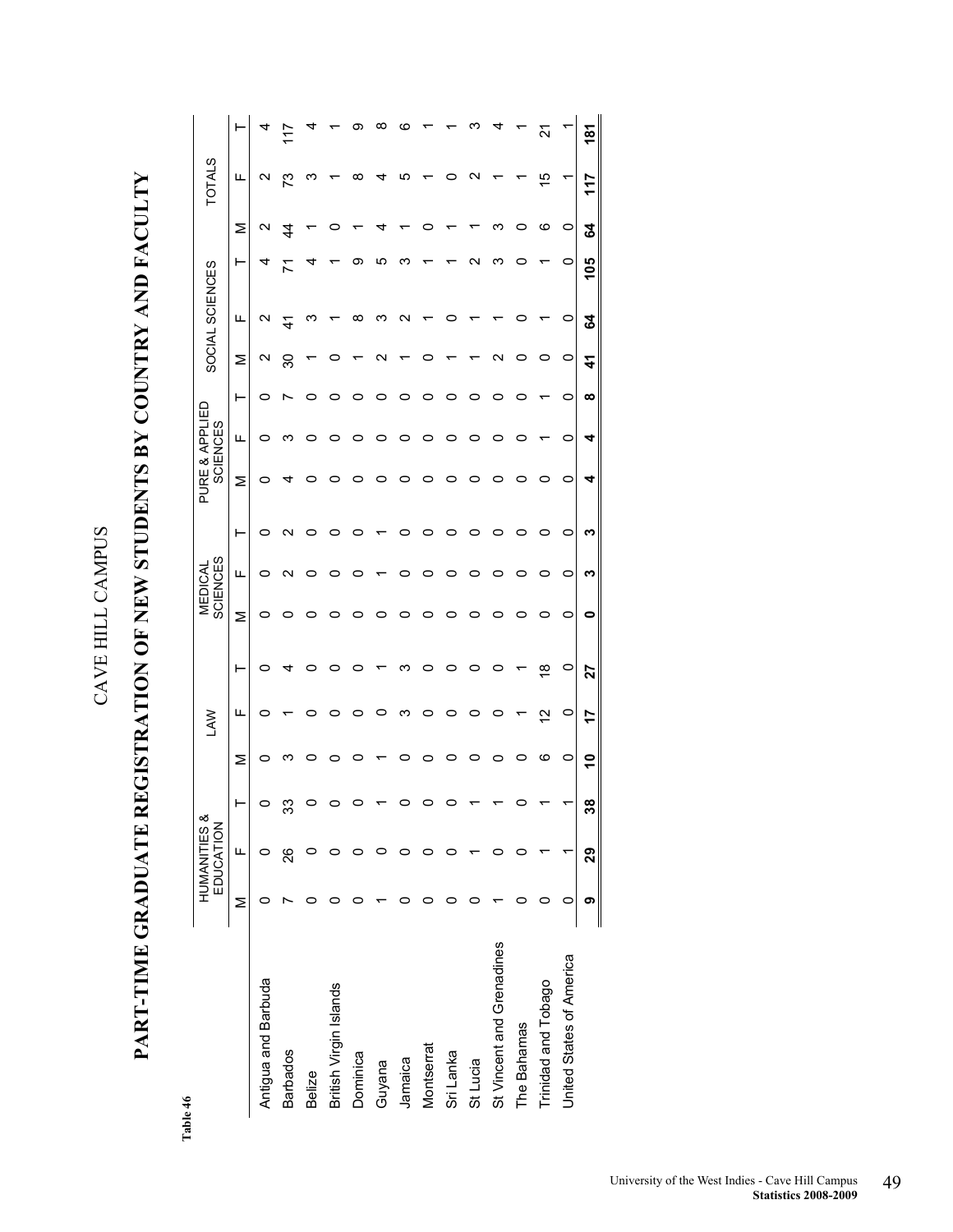## GRADUATE REGISTRATION OF NEW STUDENTS BY MAJOR **GRADUATE REGISTRATION OF NEW STUDENTS BY MAJOR**

| FULL-TIME PART-TIME TOTALS |                |                                                    |
|----------------------------|----------------|----------------------------------------------------|
|                            |                |                                                    |
|                            |                | $\overline{\phantom{0}}$                           |
|                            |                |                                                    |
|                            |                |                                                    |
|                            |                |                                                    |
|                            |                | $\overline{a}$                                     |
|                            | MAJOR          | Gender & Development Studies                       |
|                            | EES<br>ت       | r of Philosophy                                    |
|                            | <b>FACULTY</b> | Studies<br>Development<br>Gender &<br>lo ətutitanl |
|                            |                |                                                    |

|               | ۲               |                         |           |                      |                      |          | c                       |                                |                  |                |             |                               |                               |          | 4                   |                  |           |                      |         |             |          | 83            |
|---------------|-----------------|-------------------------|-----------|----------------------|----------------------|----------|-------------------------|--------------------------------|------------------|----------------|-------------|-------------------------------|-------------------------------|----------|---------------------|------------------|-----------|----------------------|---------|-------------|----------|---------------|
| <b>TOTALS</b> | Щ               |                         |           |                      |                      | c        | ιΩ                      |                                |                  |                |             |                               |                               |          | م.<br>ا             |                  |           |                      |         |             |          | 47            |
|               | Σ               |                         |           |                      |                      |          |                         |                                |                  |                |             |                               |                               | o        |                     |                  |           |                      |         |             | 0        | 15            |
|               | ۳               |                         |           |                      |                      |          |                         |                                |                  |                |             |                               |                               | O        |                     |                  |           |                      |         |             |          | 38            |
| PART-TIME     | щ               |                         |           |                      |                      | c        |                         |                                |                  |                |             |                               |                               | c        |                     |                  |           |                      |         |             |          | 29            |
|               | Σ               |                         |           |                      |                      |          |                         |                                |                  |                |             |                               |                               |          | c                   |                  |           |                      |         |             |          | ග             |
|               | ⊢               |                         |           |                      |                      |          |                         |                                |                  |                |             |                               |                               |          |                     |                  |           |                      |         |             |          | 24            |
| FULL-TIME     |                 |                         |           |                      |                      |          |                         |                                |                  |                |             |                               |                               |          | ဖ                   |                  |           |                      |         |             | 0        | $\frac{8}{1}$ |
|               | Щ<br>Σ          |                         |           |                      |                      |          |                         |                                |                  |                |             |                               |                               |          |                     |                  |           |                      |         |             | 0        | ဖ             |
|               |                 |                         |           |                      |                      |          |                         |                                |                  |                |             |                               |                               |          |                     |                  |           |                      |         |             |          |               |
|               | <b>MAJOR</b>    | <b>Cultural Studies</b> | Education | History              | teratures in English | Theology | <b>Cultural Studies</b> | French Lang & Afri & Carib Lit | Heritage Studies | History        | Linguistics | Post-Colonial Lits in English | Spanish Language & Literature | Theology | Education           | Cultural Studies | Education | French               | History | Linguistics | Theology |               |
|               | FACULTY DEGREES |                         |           | Doctor of Philosophy |                      |          |                         |                                |                  | Master of Arts |             |                               |                               |          | Master of Education |                  |           | Master of Philosophy |         |             |          |               |
|               |                 |                         |           |                      |                      |          |                         |                                |                  |                |             |                               | Humanities & Education        |          |                     |                  |           |                      |         |             |          |               |

Table 47 **Table 47**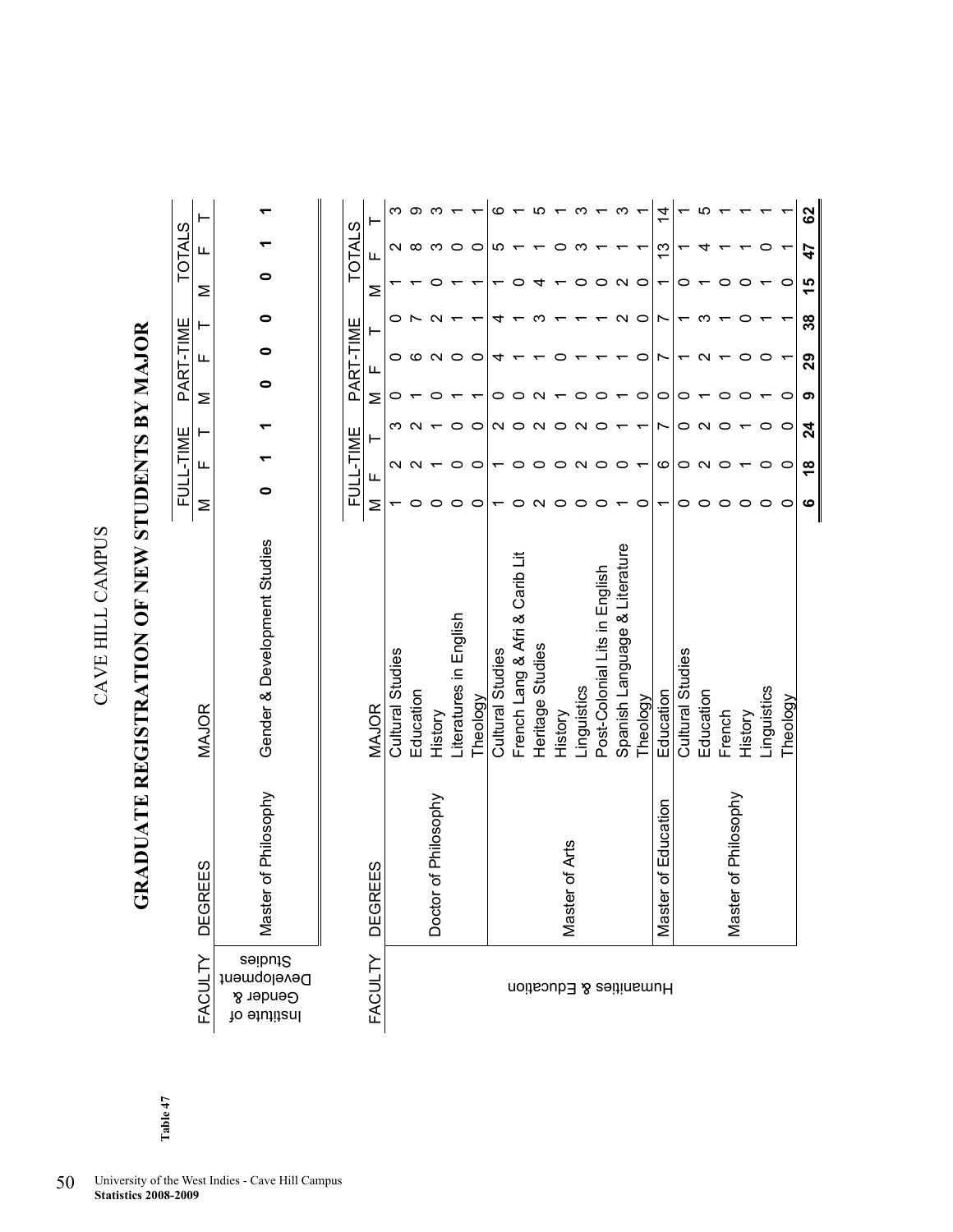|                           |                         |                               |                    | FULL-TIME         |                         |             | PART-TIME         |                   |                   | <b>TOTALS</b>     |                         |
|---------------------------|-------------------------|-------------------------------|--------------------|-------------------|-------------------------|-------------|-------------------|-------------------|-------------------|-------------------|-------------------------|
| <b>FACULTY</b>            | <b>DEGREES</b>          | MAJOR                         | Σ                  | щ                 | ⊢                       | Σ           | щ                 |                   | Σ                 | Щ                 |                         |
|                           |                         | Commercial & Corporate Law    | 4                  | ഥ                 | တ                       |             | 15                | 22                |                   | ສ                 | 31                      |
| Law                       | Master of Laws          | Legislative Drafting          | 0                  |                   | 4                       |             | 0                 |                   |                   |                   | ഥ                       |
|                           |                         | Public Law                    | $\circ$            | 0                 | $\circ$                 | N           | $\mathbf{\Omega}$ | 4                 | $\mathbf{\Omega}$ | $\mathbf{\Omega}$ | 4                       |
|                           |                         |                               | 4                  | თ                 | 13                      | $\tilde{e}$ | 7                 | 27                | 4                 | 26                | $\overline{\mathbf{a}}$ |
|                           |                         |                               |                    |                   |                         |             |                   |                   |                   |                   |                         |
|                           |                         |                               |                    | FULL-TIME         |                         |             | PART-TIME         |                   |                   | <b>TOTALS</b>     |                         |
| FACULTY                   | <b>DEGREES</b>          | MAJOR                         | Σ                  | щ                 |                         | Σ           | щ                 |                   | Σ                 | щ                 | ⊢                       |
|                           | Doctor of Philosophy    | Epidemiology                  | 0                  | o                 | o                       | 0           |                   |                   | c                 |                   |                         |
| Medical Sciences          |                         | Accident & Emergency Medicine | 0                  | ო                 | ო                       | 0           |                   |                   | 0                 | ო                 | ო                       |
|                           | Doctorate in Medicine   | Family Medicine               |                    |                   |                         |             |                   |                   |                   | $\sim$            |                         |
|                           |                         | Paediatrics                   | 0                  |                   |                         | 0           |                   | 0                 | 0                 |                   |                         |
|                           |                         | Surgery - General             | 0                  |                   |                         | $\circ$     | $\circ$           | $\circ$           | 0                 |                   |                         |
|                           | Graduate Diploma        | Family Medicine               | ᡪ                  |                   | $\mathbf{\Omega}$       | 0           | 0                 | 0                 |                   |                   | $\mathbf{\Omega}$       |
|                           | Master of Public Health | Public Health                 | ᡪ                  | ဖ                 | r                       | 0           | $\mathbf{\Omega}$ | $\mathbf{\Omega}$ | ᡪ                 | ∞                 | တ                       |
|                           |                         |                               | N                  | 4                 | $\frac{6}{1}$           | 0           | က                 | S                 | $\mathbf{\Omega}$ | 7                 | <u>ဇု</u>               |
|                           |                         |                               |                    |                   |                         |             |                   |                   |                   |                   |                         |
|                           |                         |                               |                    | FULL-TIME         |                         |             | PART-TIME         |                   |                   | <b>TOTALS</b>     |                         |
| FACULTY                   | <b>DEGREES</b>          | MAJOR                         | Σ                  | щ                 |                         | Σ           | щ                 |                   | ⋝                 | щ                 |                         |
|                           |                         | Computer Science              | ⊂                  | 0                 |                         |             |                   |                   |                   | 0                 |                         |
|                           | Doctor of Philosophy    | Meteorology                   |                    | o                 |                         | 0           |                   |                   |                   | o                 |                         |
|                           |                         | Natural Resource Management   | o                  | C                 | C                       | C           |                   |                   | c                 |                   |                         |
| Pure and Applied Sciences |                         | Computer Science              | c                  |                   |                         |             |                   |                   |                   |                   | $\scriptstyle\sim$      |
|                           |                         | Electronics                   |                    |                   |                         |             |                   |                   |                   |                   | $\sim$                  |
|                           | Master of Philosophy    | Mathematics                   |                    |                   |                         |             |                   |                   |                   | N                 | $\mathbf{\Omega}$       |
|                           |                         | Natural Resource Management   |                    | $\mathbf{\Omega}$ | ო                       | 0           |                   | 0                 |                   | $\sim$            | ო                       |
|                           |                         | Physics                       | 0                  | $\mathbf{\Omega}$ | $\mathbf{\Omega}$       | 0           | O                 | 0                 | 0                 | $\sim$            | $\mathbf{\Omega}$       |
|                           | Master of Science       | Electronic Commerce           | $\scriptstyle\sim$ | $\mathbf{\sim}$   | 4                       |             | ო                 |                   | ო                 | Ю                 | ∞                       |
|                           |                         | Nat Resource & Environ Mgmt   |                    |                   | $\frac{\infty}{\infty}$ |             | c                 |                   | $\infty$          |                   | $\overline{9}$          |

4

33

 $\mathbf{z}$ 

 $\frac{1}{2}$ 

4

 $\frac{4}{1}$ 

25

 $\frac{6}{7}$  $\infty$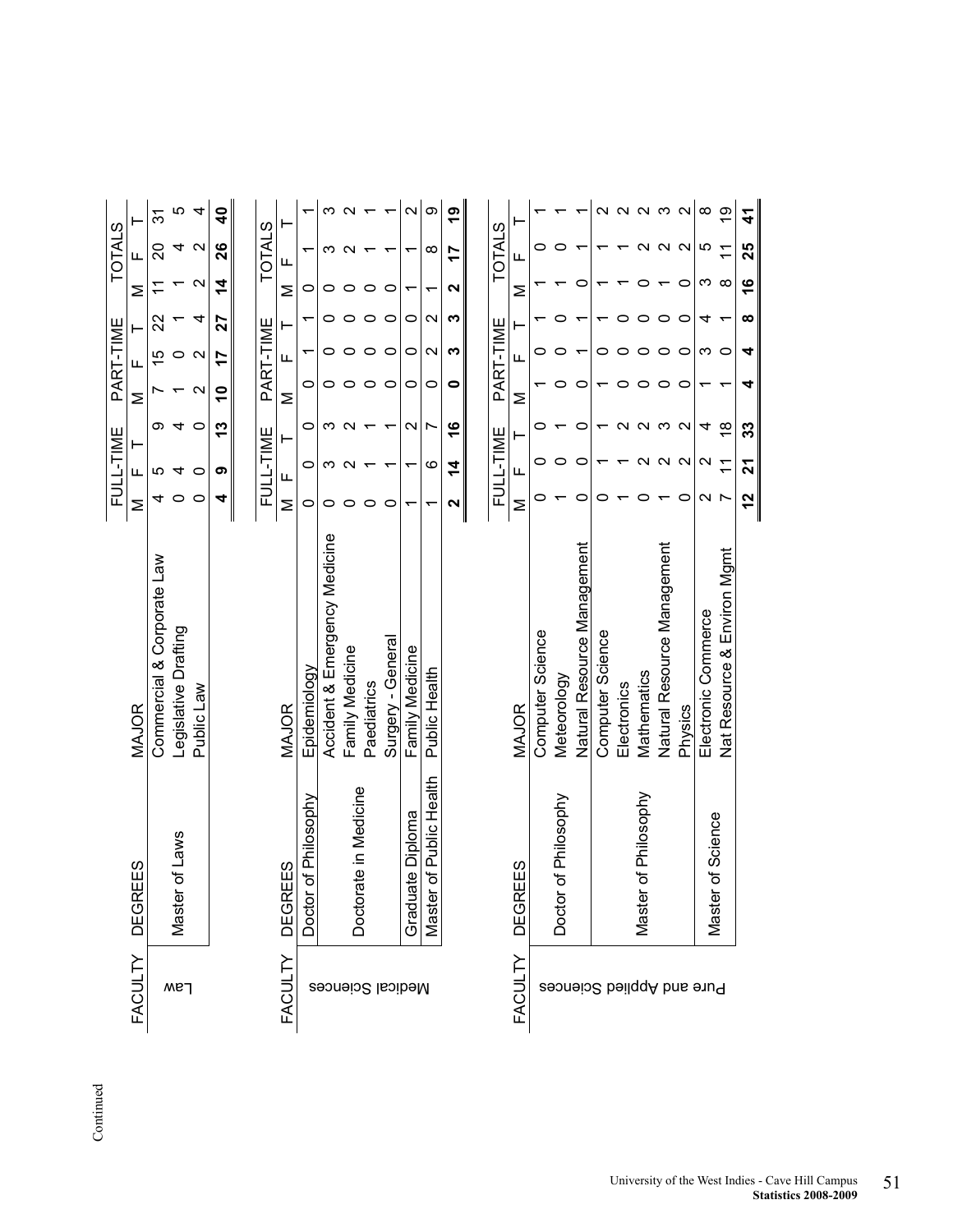|                 |                                       |                                |     | FULL-TIME             |     |                    | PART-TIME          |     |                           | <b>TOTALS</b> |                   |
|-----------------|---------------------------------------|--------------------------------|-----|-----------------------|-----|--------------------|--------------------|-----|---------------------------|---------------|-------------------|
|                 | FACULTY DEGREES                       | <b>MAJOR</b>                   | Σ   | Щ                     | ⊢   | Σ                  | Щ                  |     | Σ                         | щ             |                   |
|                 | Philosophy<br>Doctor of               | Economics                      |     |                       |     |                    |                    |     |                           |               | $\mathbf{\sim}$   |
|                 | <b>Business</b><br>Master in I<br>Adm | General Management             |     |                       | rö  | $\bar{\mathbf{c}}$ | ನ                  | 34  | $\widetilde{\phantom{a}}$ | ్ల            |                   |
|                 |                                       | International Business         |     |                       |     |                    |                    |     |                           |               |                   |
|                 |                                       | Management Studies             |     |                       |     |                    |                    |     |                           |               |                   |
|                 | Philosophy<br>Master of               | Political Science              |     |                       |     |                    |                    |     |                           |               |                   |
|                 |                                       | Social Policy                  |     |                       |     |                    |                    |     |                           |               |                   |
|                 |                                       | Applied Psychology             |     | ဖ                     | ဖ   |                    |                    |     |                           |               |                   |
|                 |                                       | Banking & Finance              |     |                       | c   |                    |                    |     |                           |               | ຊ                 |
| Social Sciences |                                       | Counselling Psychology         |     |                       |     |                    |                    |     |                           |               |                   |
|                 |                                       | Cricket Studies                |     |                       |     |                    |                    |     |                           |               |                   |
|                 |                                       | Financial & Business Economics |     |                       |     |                    |                    |     |                           | ∞             |                   |
|                 | Science<br>Master of                  | Integration Studies            |     |                       |     |                    |                    |     |                           |               | ∞                 |
|                 |                                       | nternational Management        |     |                       |     |                    | ∞                  | ς   |                           | ź             |                   |
|                 |                                       | International Trade Policy     |     | $\mathbf{\mathsf{N}}$ |     |                    |                    |     |                           | ć             | စ္                |
|                 |                                       | Labour & Employment Relations  |     |                       |     |                    |                    | ო   |                           | ≌             | ຊ                 |
|                 |                                       | Project Mgmt & Evaluation      |     |                       | တ   | ς                  | ო                  | 으   | ഥ                         | တ             | $\overline{c}$    |
|                 |                                       | Tourism & Hospitality Mgmt     |     | N                     | ო   | $\scriptstyle\sim$ | $\scriptstyle\sim$ | 4   | ო                         | 4             |                   |
|                 | Social Work<br>Master of              | Social Work                    |     | ۳                     | N   | 0                  | 0                  | 0   |                           |               | $\mathbf{\Omega}$ |
|                 |                                       |                                | ్లి | 72                    | 108 | 4                  | \$                 | 105 | 77                        | 136           | 213               |

Continued Continued

52 University of the West Indies - Cave Hill Campus **Statistics 2008-2009**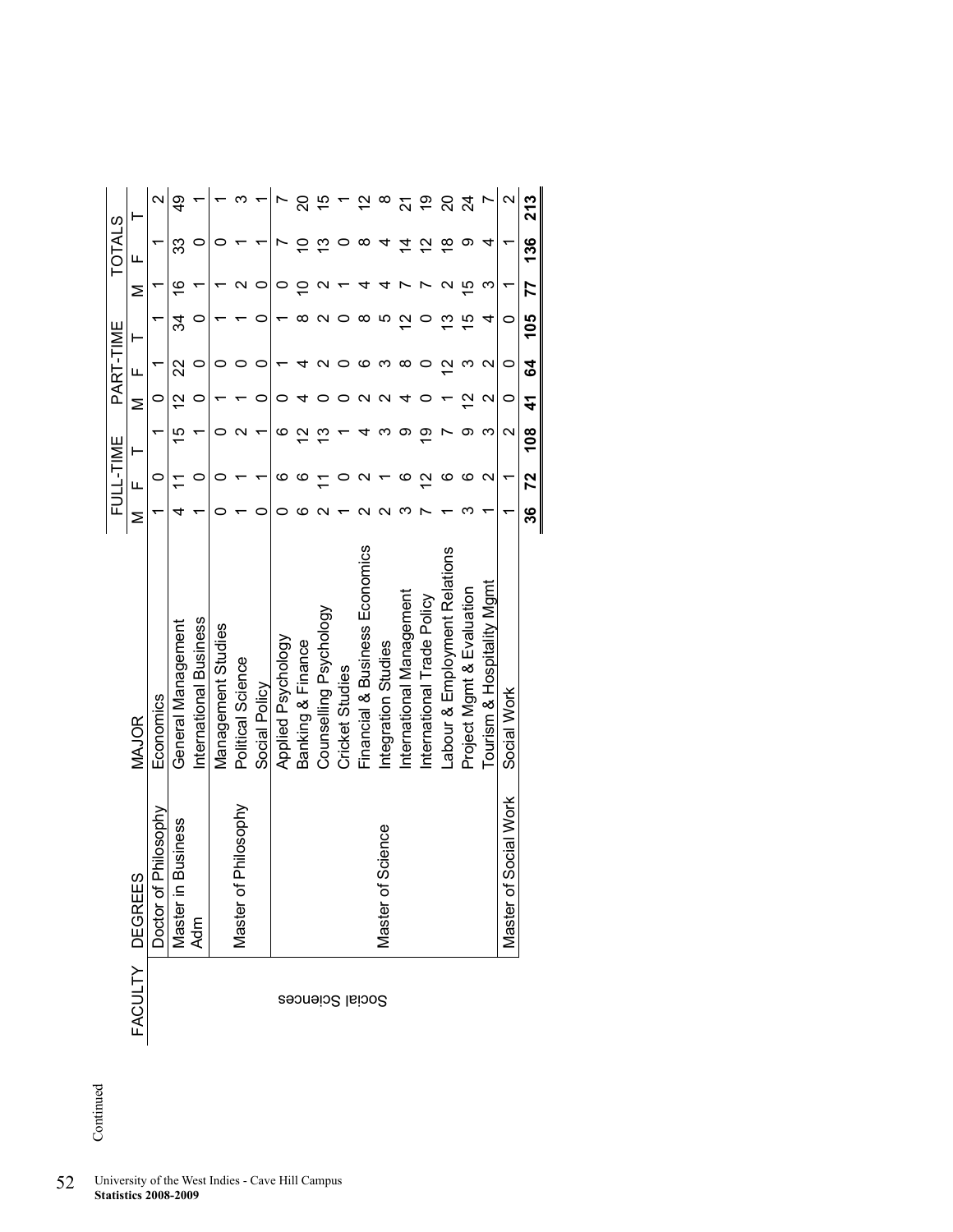TERTIARY LEVEL INSTITUTIONS TERTIARY LEVEL INSTITUTIONS

**TOTAL UNDERGRADUATE REGISTRATION OF NEW STUDENTS BY COUNTRY AND FACULTY**  TOTAL UNDERGRADUATE REGISTRATION OF NEW STUDENTS BY COUNTRY AND FACULTY

> Table 48 **Table 48**

|                        |    | HUMANI<br>EDUCA | TES &<br><b>NOLT</b> |   | ŠΡ      |    |   | <b>SCIENCES</b><br>MEDICAL |   | PURE & APPLIED | <b>SCIENCES</b> |                    |   | <b>SCIENCES</b><br><b>SOCIAL</b> |    |   | <b>TOTALS</b>   |                       |
|------------------------|----|-----------------|----------------------|---|---------|----|---|----------------------------|---|----------------|-----------------|--------------------|---|----------------------------------|----|---|-----------------|-----------------------|
|                        | Σ  | ╙               | ŀ                    | Σ | щ       | ⊢  | Σ | щ                          | ۳ | Σ              | щ               | ۲                  | Σ | щ                                | ۳  | Σ | щ               |                       |
| Antigua and Barbuda    |    |                 | ო                    |   | o       | o  |   |                            | c | c              |                 | ო                  |   |                                  | 24 | თ | 21              | వి                    |
| <b>Barbados</b>        | 38 | 137             | 75                   |   | ○       |    |   |                            |   |                |                 |                    | 0 |                                  |    | ૹ | 137             | <u>75</u>             |
| British Virgin Islands |    |                 | ∞                    |   |         |    |   |                            |   |                |                 |                    |   |                                  |    |   |                 | ≌                     |
| Canada                 |    |                 |                      |   |         |    |   |                            |   |                |                 |                    |   |                                  |    |   |                 |                       |
| Dominica               |    |                 |                      |   |         |    |   |                            |   |                |                 |                    |   |                                  |    |   |                 |                       |
| Jamaica                |    |                 |                      |   | N       | ς  |   |                            |   |                |                 |                    |   |                                  |    |   |                 |                       |
| St Kitts and Nevis     |    |                 |                      |   | 0       |    |   |                            |   |                |                 | $\scriptstyle\sim$ |   |                                  |    |   |                 |                       |
| St Lucia               |    |                 |                      |   | $\circ$ |    |   |                            |   |                |                 |                    |   |                                  |    |   |                 |                       |
| The Bahamas            |    |                 |                      | თ | ڥ       | 25 |   |                            |   |                |                 |                    |   |                                  |    | თ | ڥ               | ని                    |
| Trinidad and Tobago    |    |                 |                      | o | 0       | 0  |   |                            |   |                |                 |                    | ○ |                                  |    |   |                 |                       |
| United Kingdom         |    |                 | Ν                    | 0 | 0       | 0  | o | 0                          | 0 | 0              | 0               | 0                  | 0 | $\circ$                          | 0  | 0 | $\mathbf{\sim}$ | $\mathbf{\mathsf{N}}$ |
|                        | \$ | <u>يہ</u>       | 201                  | თ | e,      | 28 |   | o                          | 0 | ഥ              |                 |                    |   | $\frac{8}{1}$                    | 25 | 5 | 200             | 261                   |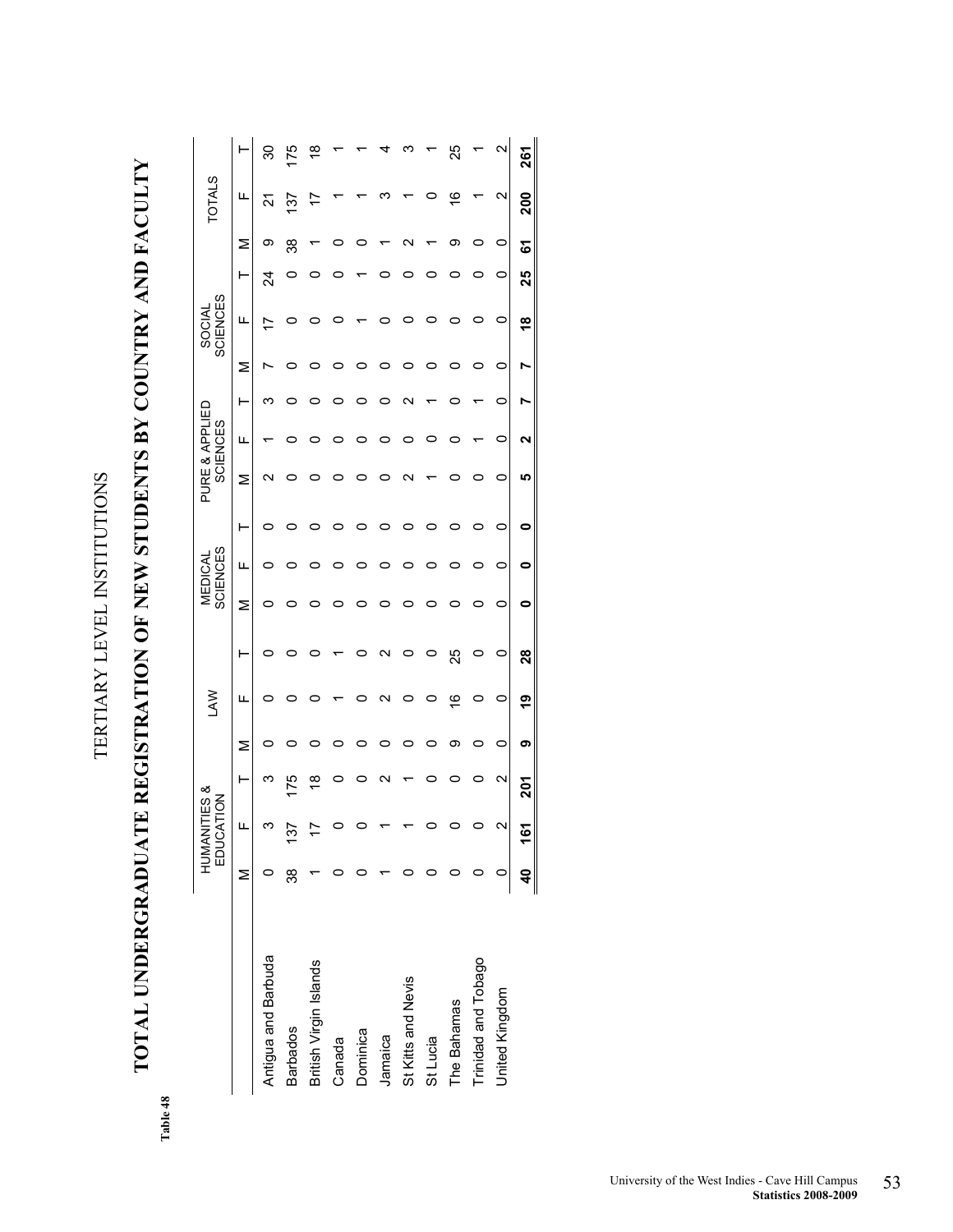TERTIARY LEVEL INSTITUTIONS TERTIARY LEVEL INSTITUTIONS

## **FULL-TIME/PART-TME**  FULL-TIME/PART-TME

# **UNDERGRADUATE REGISTRATION OF NEW STUDENTS BY COUNTRY AND FACULTY**  UNDERGRADUATE REGISTRATION OF NEW STUDENTS BY COUNTRY AND FACULTY

**Table 49** 

Table 49

| FULL-TIME              |     | HUMANITIES<br>EDUCATION | య   |         | Š             |                   |         | <b>SCIENCES</b><br>MEDICAL |         | PURE & APPLIED |                                   |   |         | SOCIAL SCIENCES |         |         | <b>TOTALS</b> |               |
|------------------------|-----|-------------------------|-----|---------|---------------|-------------------|---------|----------------------------|---------|----------------|-----------------------------------|---|---------|-----------------|---------|---------|---------------|---------------|
|                        | Σ   | ц                       | ۳   | Σ       | ட             | ⊢                 | Σ       | щ                          | ⊢       | Σ              | щ                                 | ⊢ | Σ       | щ               | ⊢       | Σ       | щ             |               |
| Antigua and Barbuda    |     |                         | ო   | 0       | 0             | 0                 | 0       | 0                          | 0       | N              |                                   | ო |         | $\overline{5}$  | ଅ       | တ       | ഇ             | $\frac{8}{2}$ |
| <b>Barbados</b>        |     |                         |     | 0       |               |                   | o       |                            |         | 0              |                                   |   |         | 0               | o       |         | ო             |               |
| British Virgin Islands |     |                         | ∞   | 0       |               |                   | 0       |                            |         | 0              |                                   |   |         | 0               |         |         |               |               |
| Canada                 |     |                         |     | 0       |               |                   |         |                            |         |                |                                   |   |         | 0               |         |         |               |               |
| Dominica               |     |                         |     | 0       |               | o                 |         |                            |         |                |                                   |   |         |                 |         |         |               |               |
| Jamaica                |     |                         |     | 0       | ∾             | $\mathbf{\Omega}$ |         |                            |         |                |                                   |   |         | 0               |         |         | ᡕ᠈            |               |
| St Kitts and Nevis     |     |                         |     | 0       | 0             | 0                 |         |                            |         | N              |                                   |   |         | 0               |         | c<br>ч  |               |               |
| The Bahamas            |     |                         |     | တ       | $\frac{6}{1}$ | 25                |         |                            |         |                |                                   |   |         | 0               |         | တ       | $\frac{6}{1}$ | 25            |
| Trinidad and Tobago    |     |                         |     | 0       | 0             | $\circ$           |         |                            |         |                |                                   |   |         | 0               |         |         |               |               |
| United Kingdom         |     |                         | N   | $\circ$ | 0             | $\circ$           | 0       | o                          | 0       | 0              | o                                 | 0 | 0       | 0               | 0       | 0       | N             | N             |
|                        |     | 27                      | 28  | თ       | <u>ღ</u>      | $\overline{28}$   | 0       | 0                          | 0       | 4              | N                                 | ဖ | r       | $\frac{6}{5}$   | 23      | ដ       | 54            | 89            |
|                        |     |                         |     |         |               |                   |         |                            |         |                |                                   |   |         |                 |         |         |               |               |
| PART-TIME              |     | HUMANITIES<br>EDUCATION | య   |         | <b>NAJ</b>    |                   |         | <b>SCIENCES</b><br>MEDICAL |         |                | PURE & APPLIED<br><b>SCIENCES</b> |   |         | SOCIAL SCIENCES |         |         | <b>TOTALS</b> |               |
|                        | Σ   | щ                       | ۲   | Σ       | щ             | ۲                 | ⋝       | щ                          | ⊢       | ⋝              | щ                                 | ۲ | ⋝       | щ               | ۲       | Σ       | щ             |               |
| Antigua and Barbuda    |     |                         | 0   | 0       | o             | 0                 | 0       | o                          | 0       | 0              | o                                 | o | 0       | ∾               | N       | $\circ$ | N             |               |
| <b>Barbados</b>        |     |                         |     | 0       | o             | $\circ$           | 0       | o                          | 0       | 0              |                                   | 0 | 0       | $\circ$         | 0       | ౢ       | <u>रु</u>     |               |
| Jamaica                |     |                         |     | 0       | o             | $\circ$           | 0       | o                          | $\circ$ | 0              | o                                 | 0 | $\circ$ | o               | $\circ$ |         | $\circ$       |               |
| St Lucia               |     |                         | o   | 0       | 0             | $\circ$           | $\circ$ | 0                          | $\circ$ |                | 0                                 |   | 0       | 0               | 0       |         | $\circ$       |               |
|                        | ్లి | 134                     | 173 | 0       | 0             | 0                 | 0       | 0                          | 0       |                | 0                                 |   | 0       | ุ               | ุ       | ទ       | 136           | 176           |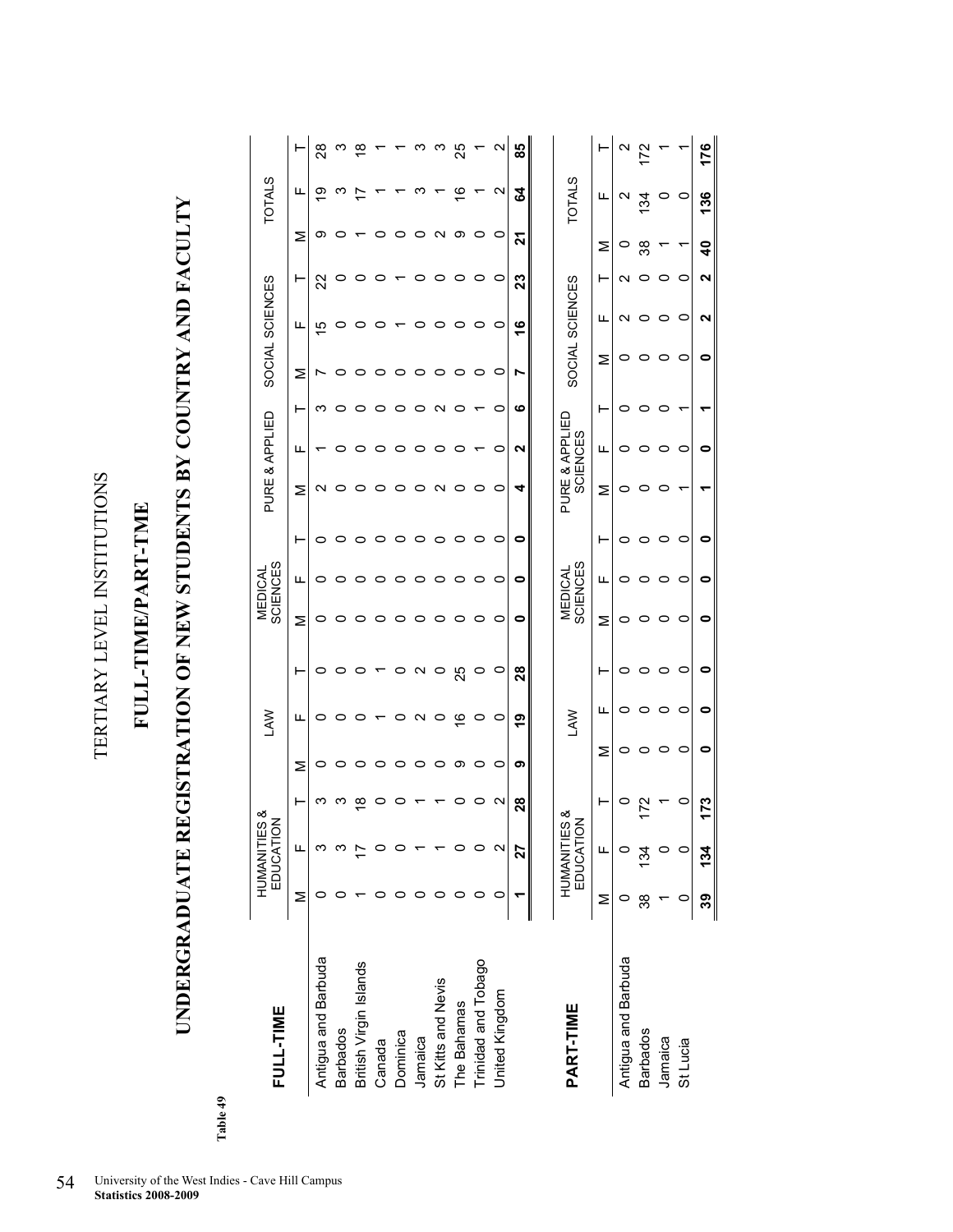| ì                                                 |
|---------------------------------------------------|
|                                                   |
|                                                   |
|                                                   |
| Í<br>٦                                            |
|                                                   |
|                                                   |
|                                                   |
|                                                   |
|                                                   |
|                                                   |
|                                                   |
|                                                   |
| トート・トーー                                           |
|                                                   |
| ֧֧֛֛֛֚֚֚֚֚֚֚֚֚֚֚֚֚֚֚֚֚֚֚֚֚֚֚֚֚֚֚֚֚֚֚֡֡֡֡֡֓֡֞֡֡֡֡֡ |
|                                                   |
| י<br>أ                                            |
|                                                   |
| $\frac{1}{2}$                                     |
|                                                   |
| ı                                                 |
|                                                   |
|                                                   |

## UNDERGRADUATE REGISTRATION OF NEW STUDENTS BY MAJOR **UNDERGRADUATE REGISTRATION OF NEW STUDENTS BY MAJOR**

**Table 50**

|                              |                                      |                               |         | FULL-TIME                |                   |                         | PART-TIME       |                 |                      | <b>TOTALS</b>            |                            |
|------------------------------|--------------------------------------|-------------------------------|---------|--------------------------|-------------------|-------------------------|-----------------|-----------------|----------------------|--------------------------|----------------------------|
| FACULTY                      | <b>DEGREES</b>                       | MAJOR                         | Σ       | щ                        | ⊢                 | Σ                       | щ               | ⊢               | Σ                    | щ                        | ۳                          |
|                              |                                      | French                        | 0       |                          |                   | 0                       | 0               | 0               | 0                    |                          |                            |
|                              | Bachelor of Arts                     | French & Spanish              | 0       |                          |                   |                         | $\circ$         | $\circ$         | 0                    |                          |                            |
|                              |                                      | Literatures in English        | $\circ$ | ო                        | ო                 | $\circ$                 | $\circ$ $\circ$ | $\circ$ $\circ$ | $\circ$              | ო                        |                            |
|                              |                                      | Education                     |         | စ္                       | 20                | $\circ$                 |                 |                 |                      | ღ<br>1                   |                            |
| Education<br>Humanities &    | Bachelor of Education<br>Certificate | Education Management          | 0       | $\mathbf{\Omega}$        | $\mathbf{\Omega}$ | ڢ                       |                 | 52              | $\frac{6}{5}$        | 38                       | $\omega$ 8 $\frac{9}{4}$ 4 |
|                              |                                      | Education - Secondary         | $\circ$ | 0                        | $\circ$           | တ                       | 86<br>85        | $\frac{4}{3}$   | တ                    | 35                       |                            |
|                              | Diploma                              | Education - Primary           | $\circ$ | $\overline{\phantom{0}}$ |                   | $\overline{4}$          | 63              | 77              | $\dot{4}$            | 2                        | 78                         |
|                              |                                      |                               | ᡪ       | 27                       | 28                | ၵ္တ                     | 134             | 173             | ទ                    | 161                      | 201                        |
|                              |                                      |                               |         |                          |                   |                         |                 |                 |                      |                          |                            |
| Law                          | Bachelor of Laws                     | <b>Ne</b>                     | თ       | <u>ဇ</u>                 | 28                | 0                       | 0               | $\bullet$       | თ                    | <u>ဇ</u>                 | 28                         |
|                              |                                      |                               |         |                          |                   |                         |                 |                 |                      |                          |                            |
|                              |                                      | Biochemistry                  |         |                          |                   | 0                       | 0               |                 |                      |                          |                            |
|                              |                                      | Biology                       |         |                          |                   | $\circ$                 | $\circ$         | 0               |                      |                          |                            |
| Sciences<br>beilqqA bns enu9 | Bachelor of Science                  | Computer Science              |         |                          |                   | $\circ$                 | $\circ$         | $\circ$         |                      | 0                        |                            |
|                              |                                      | Computer Science & Accounting | 0       |                          |                   | $\circ$ $\sim$          | $\circ$ $\circ$ | $\circ$ $\sim$  | $\circ$ $\sim$       | $\overline{\phantom{0}}$ |                            |
|                              |                                      | Mathematics                   |         | $\circ$                  |                   |                         |                 |                 |                      | $\circ$                  | N                          |
|                              |                                      | Physics                       |         | 0                        |                   | $\circ$                 | $\circ$         | $\circ$         | $\overline{ }$       | $\circ$                  |                            |
|                              |                                      |                               | 4       | N                        | ဖ                 | ↽                       | 0               | ↽               | <u> ဟ</u>            | N                        | r                          |
|                              |                                      |                               |         |                          |                   |                         |                 |                 |                      |                          |                            |
|                              |                                      | Accounting (Special)          | ч       |                          | ∞                 | 0                       |                 |                 | 4                    | <u>၊ </u>                | တ                          |
|                              |                                      | Banking & Finance             |         | ო                        | 4                 | 0                       | 0               | 0               |                      | က                        | 4                          |
|                              | Bachelor of Science                  | Economics & Accounting        | 0       |                          |                   | $\circ$                 | 0               | 0               | $\circ$              | $\overline{\phantom{0}}$ |                            |
| Social Sciences              |                                      | Management Studies (Special)  | $\sim$  | <u>၊ </u>                |                   | $\circ$ $\circ$         |                 | $\overline{ }$  | $\sim$ $\sim$ $\sim$ | ဖ                        | $\infty$                   |
|                              |                                      | Management with Spanish       | $\circ$ | ↽                        |                   |                         | $\circ$         | $\circ$         |                      | $\overline{ }$           |                            |
|                              |                                      | Psychology (Special)          | $\circ$ | $\mathbf{\Omega}$        | $\mathbf{\Omega}$ | $\circ$                 | $\circ$         | $\circ$         |                      | $\sim$                   | $\sim$                     |
|                              |                                      |                               | Ľ       | ≌                        | 23                | 0                       | N               | N               | L                    | $\frac{\infty}{\infty}$  | 25                         |
|                              |                                      |                               |         |                          |                   |                         |                 |                 |                      |                          |                            |
|                              |                                      |                               | 21      | 54                       | 85                | $\overline{\mathbf{a}}$ | 136             | 176             | 5                    | 200                      | 261                        |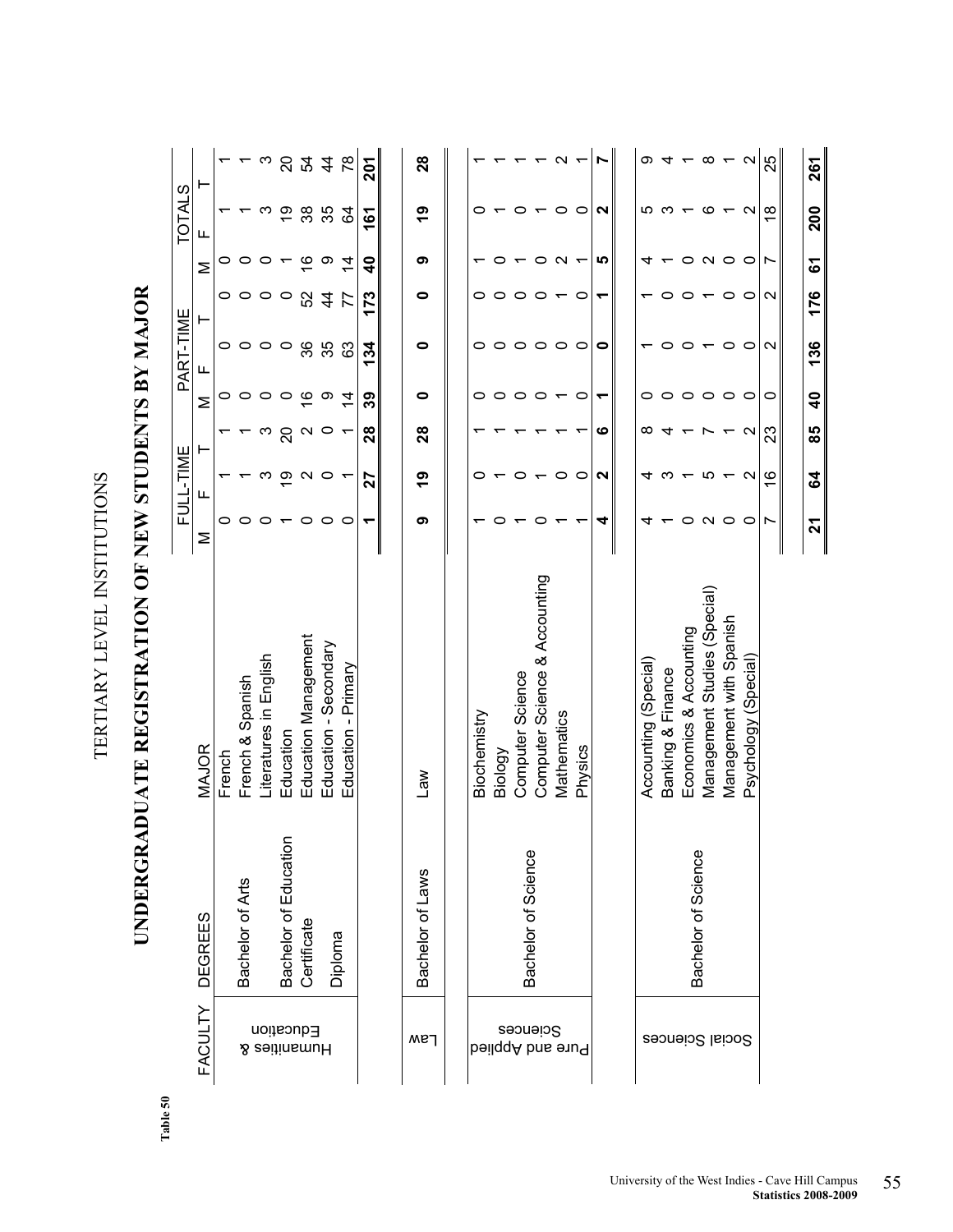INTER-CAMPUS TRANFERS **INTER-CAMPUS TRANFERS** 

| n |  |
|---|--|
|   |  |
| ω |  |
|   |  |
| œ |  |
| ۰ |  |

|                           |         | EDUCATION<br><b>HUMANITIES</b> | య                      |                                       | Š                                            |                 |                                         | <b>MEDICAL</b><br>SCIENCES |                 | PURE | APPLIED<br><b>SCIENCES</b><br>∞ |                                                              | <b>SOCIAL</b> | SCIENCES        |         |    | <b>NTO</b>      |                              |
|---------------------------|---------|--------------------------------|------------------------|---------------------------------------|----------------------------------------------|-----------------|-----------------------------------------|----------------------------|-----------------|------|---------------------------------|--------------------------------------------------------------|---------------|-----------------|---------|----|-----------------|------------------------------|
| NATIONALITY               | Σ       | щ                              | ⊢                      | Σ                                     | ட                                            |                 | Σ                                       | щ                          | H               | Σ    | щ                               | ⊢                                                            | Σ             | ட               |         | Σ  | ட               |                              |
| Angola                    | 0       | 0                              |                        |                                       |                                              |                 |                                         |                            |                 |      |                                 | $\circ$                                                      |               |                 |         |    |                 |                              |
| Anguilla                  |         |                                |                        |                                       |                                              |                 |                                         |                            |                 |      | 0 0 T                           |                                                              |               |                 |         |    |                 |                              |
| Antigua and Barbuda       |         |                                | o o m n o o o          |                                       |                                              |                 | $\circ\circ\circ\circ\circ\circ\bullet$ |                            |                 |      |                                 |                                                              |               |                 |         |    |                 |                              |
| <b>Barbados</b>           |         |                                |                        |                                       |                                              |                 |                                         |                            |                 |      |                                 |                                                              |               |                 |         |    |                 |                              |
| <b>Belize</b>             |         |                                |                        |                                       |                                              |                 |                                         |                            |                 |      | o                               |                                                              |               |                 |         |    |                 |                              |
| Brazil                    |         |                                |                        |                                       |                                              |                 |                                         |                            |                 |      | ○                               |                                                              |               |                 |         |    |                 |                              |
| British Virgin Islands    |         |                                |                        |                                       |                                              |                 |                                         |                            |                 |      | $\circ$ $\circ$                 |                                                              |               |                 |         |    |                 |                              |
| Canada                    |         |                                | ○                      |                                       |                                              |                 |                                         |                            |                 |      |                                 |                                                              |               |                 |         |    |                 |                              |
| Cayman Islands            |         |                                |                        |                                       |                                              |                 |                                         |                            |                 |      |                                 |                                                              |               |                 |         |    |                 |                              |
| China                     | 0       |                                | o                      |                                       |                                              |                 |                                         |                            |                 |      |                                 |                                                              |               |                 |         |    |                 |                              |
| Dominica                  | 0       | $\circ$                        |                        |                                       |                                              |                 |                                         |                            |                 |      |                                 |                                                              |               |                 |         |    |                 |                              |
| Ghana                     | $\circ$ | $\circ$                        | $\circ$ $\circ$ $\sim$ |                                       |                                              |                 |                                         |                            |                 |      |                                 |                                                              |               |                 |         |    |                 |                              |
| Grenada                   | 0       |                                |                        |                                       |                                              |                 |                                         |                            |                 |      |                                 |                                                              |               |                 |         |    |                 |                              |
| Guyana                    | 0       | 0                              |                        |                                       |                                              |                 |                                         |                            |                 |      |                                 |                                                              |               |                 |         |    |                 |                              |
| India                     | 0       | 0                              |                        |                                       |                                              |                 |                                         |                            |                 |      |                                 |                                                              |               |                 |         |    |                 |                              |
| Jamaica                   | $\circ$ | 0                              |                        |                                       |                                              |                 |                                         |                            |                 |      |                                 |                                                              |               |                 |         |    |                 |                              |
| Kenya                     | $\circ$ | $\circ$                        |                        |                                       |                                              |                 |                                         |                            |                 |      |                                 |                                                              |               |                 |         |    |                 |                              |
| Montserrat                | っ       | $\circ$                        |                        | o o o m o o o o o o o o o o o o o o o | 0004 w 00000 00000 <del>4</del> 0000000 0 00 |                 | 00000000000000000000                    |                            |                 |      |                                 | $\begin{array}{c} \texttt{-0000000000000000000} \end{array}$ |               |                 |         |    |                 | oorrwoooowodoogoooon-w-doooo |
| Nigeria                   | 0       | $\circ$                        |                        |                                       |                                              |                 |                                         |                            |                 |      |                                 |                                                              |               |                 |         |    |                 |                              |
| South Africa              | ○       | $\circ$                        |                        |                                       |                                              |                 |                                         |                            |                 |      |                                 |                                                              |               |                 |         |    |                 |                              |
| St Kitts and Nevis        | O       | $\circ$                        |                        | $\circ$                               |                                              |                 |                                         |                            |                 |      |                                 |                                                              |               |                 |         |    |                 |                              |
| St Lucia                  | 0       | 0                              |                        | $\circ$ $\sim$                        |                                              |                 |                                         |                            |                 |      |                                 |                                                              |               |                 |         |    |                 |                              |
| St Vincent and Grenadines | ○       | 0                              |                        |                                       |                                              |                 |                                         |                            |                 |      |                                 |                                                              |               |                 |         |    |                 |                              |
| The Bahamas               |         | 0                              |                        |                                       |                                              |                 |                                         |                            |                 |      |                                 |                                                              |               |                 |         |    |                 |                              |
| Trinidad and Tobago       | 0       | 0                              | $\circ$                | ယ                                     |                                              |                 |                                         |                            |                 |      |                                 |                                                              |               |                 |         |    |                 |                              |
| Turks and Caicos Islands  | 0       | 0                              | O                      | っ                                     |                                              | $\circ$         |                                         |                            |                 |      |                                 | $\circ$                                                      |               | $\circ$         | ○       |    |                 |                              |
| Uganda                    | 0       | $\circ$                        | $\circ$                | $\circ$                               | $\circ$                                      | $\circ$         |                                         | $\circ$                    | $\circ$         |      |                                 | $\circ$                                                      |               | $\circ$         | $\circ$ |    | $\circ$         |                              |
| United Kingdom            | 0       | っ                              | $\circ$ $\circ$        | $\circ$ $\circ$                       | $\circ$ $\circ$                              | $\circ$ $\circ$ |                                         | $\circ$ $\circ$            | $\circ$ $\circ$ |      |                                 | $\circ$ $\circ$                                              |               | $\circ$ $\circ$ | 00      |    | $\circ$ $\circ$ |                              |
| United States of America  | ○       | っ                              |                        |                                       |                                              |                 |                                         |                            |                 |      |                                 |                                                              |               |                 |         |    |                 |                              |
|                           | 0       | ဖ                              | ဖ                      | r<br>$\overline{\phantom{0}}$         | 85                                           | 102             | စာ                                      | 17                         | 26              | 0    | N                               | N                                                            | $\circ$       | 26              | 36      | 36 | 136             | 172                          |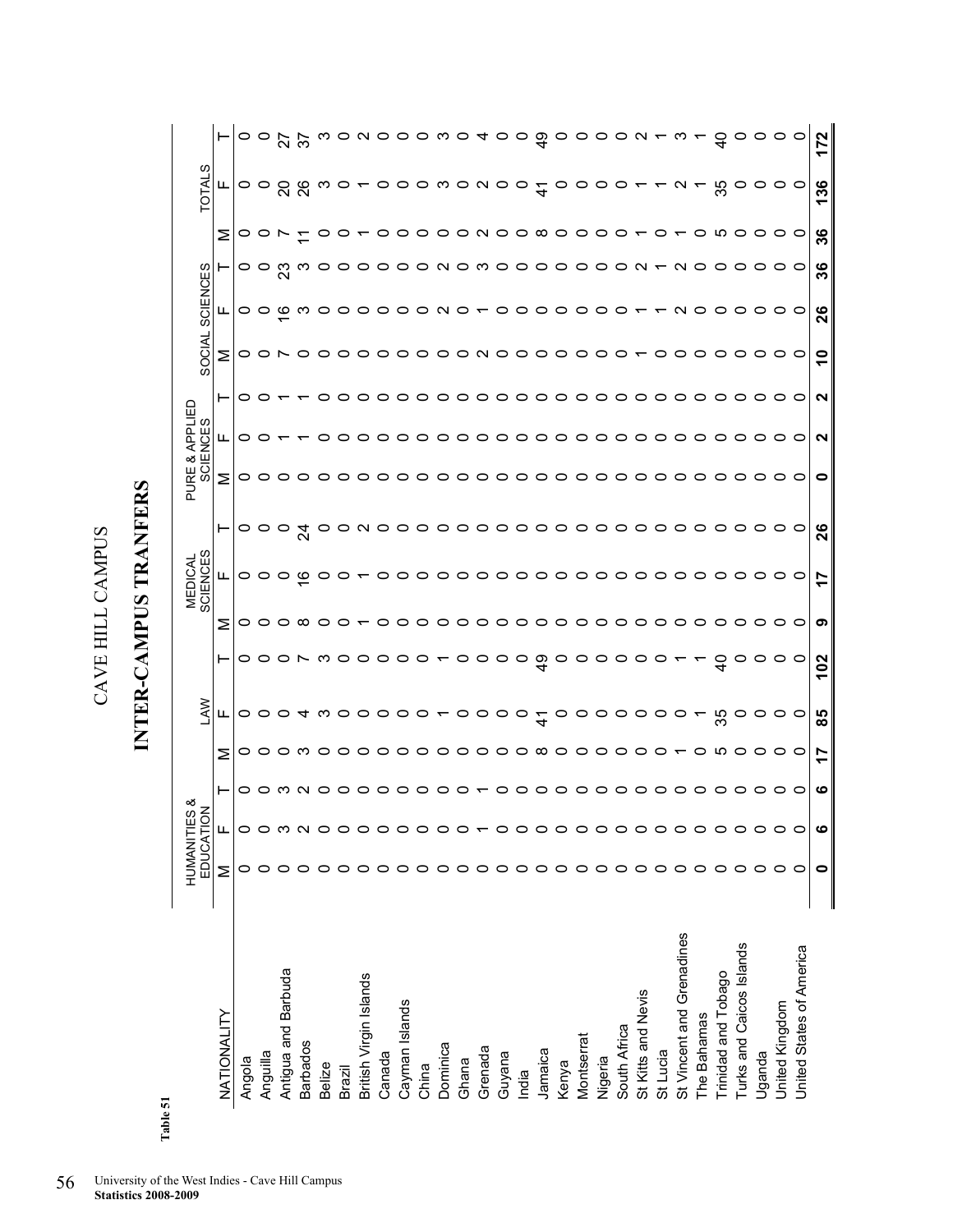## INTER-FACULTY TRANSFERS **INTER-FACULTY TRANSFERS**

Table 52 **Table 52** 

|                  |                                   | ⊢              | S                      | S               | ဖ                |                           | 32              | 65                    |
|------------------|-----------------------------------|----------------|------------------------|-----------------|------------------|---------------------------|-----------------|-----------------------|
|                  | <b>TOTALS</b>                     | щ              | LO                     |                 | Ю                | ო                         | Q)              | ၵီ                    |
|                  |                                   | Σ              | ပ                      | ო               |                  | 4                         | <u>ლ</u>        | 26                    |
|                  |                                   | ⊢              | ဖ                      | ю               | 0                | ပ                         | $\circ$         | 9                     |
|                  | <b>SCIENCES</b><br><b>SOCIAL</b>  | Щ              | 4                      | 4               |                  | ო                         | $\circ$         | $\tilde{\tau}$        |
|                  |                                   | Σ              | $\mathbf{\Omega}$      |                 | 0                | $\mathbf{\Omega}$         | $\circ$         | LQ                    |
|                  |                                   | ⊢              | 4                      | 0               | ဖ                | 0                         | $\frac{8}{1}$   | 28                    |
| TRANSFERRED FROM | PURE & APPLIED<br><b>SCIENCES</b> | Щ              |                        | 0               | 5                | 0                         | $\tilde{\tau}$  | 77                    |
|                  |                                   | Σ              | ო                      |                 |                  |                           | r               | $\tilde{\mathcal{L}}$ |
|                  |                                   | ⊢              |                        |                 |                  |                           | $\circ$         | $\bullet$             |
|                  | <b>SCIENCES</b><br><b>MEDICAL</b> | Щ              | 0                      | 0               | 0                | 0                         | $\circ$         | $\bullet$             |
| FACULT           |                                   | Σ              |                        |                 |                  |                           | 0               | 0                     |
|                  |                                   | ⊢              |                        |                 |                  |                           | $\circ$         | $\bullet$             |
|                  | LAW                               | Щ              |                        |                 | 0                | 0                         | $\circ$         | 0                     |
|                  |                                   | Σ              |                        | 0               | 0                | 0                         | $\circ$         | 0                     |
|                  |                                   | ⊢              |                        | 5               | 0                | $\mathbf{\Omega}$         | $\frac{4}{4}$   | ম                     |
|                  | HUMANITIES &<br><b>NOITAC</b>     | щ              |                        | ო               |                  |                           | $\infty$        | $\tilde{t}$           |
|                  | md<br>EDUC                        | Σ              |                        | Ν               |                  | $\mathbf{\Omega}$         | ဖ               |                       |
|                  |                                   | <b>FACULTY</b> | Humanities & Education | $\mathsf{lead}$ | Medical Sciences | Pure and Applied Sciences | Social Sciences |                       |
|                  |                                   |                |                        |                 |                  | FACULTY TRANSFERRED TO    |                 |                       |
|                  |                                   |                |                        |                 |                  |                           |                 |                       |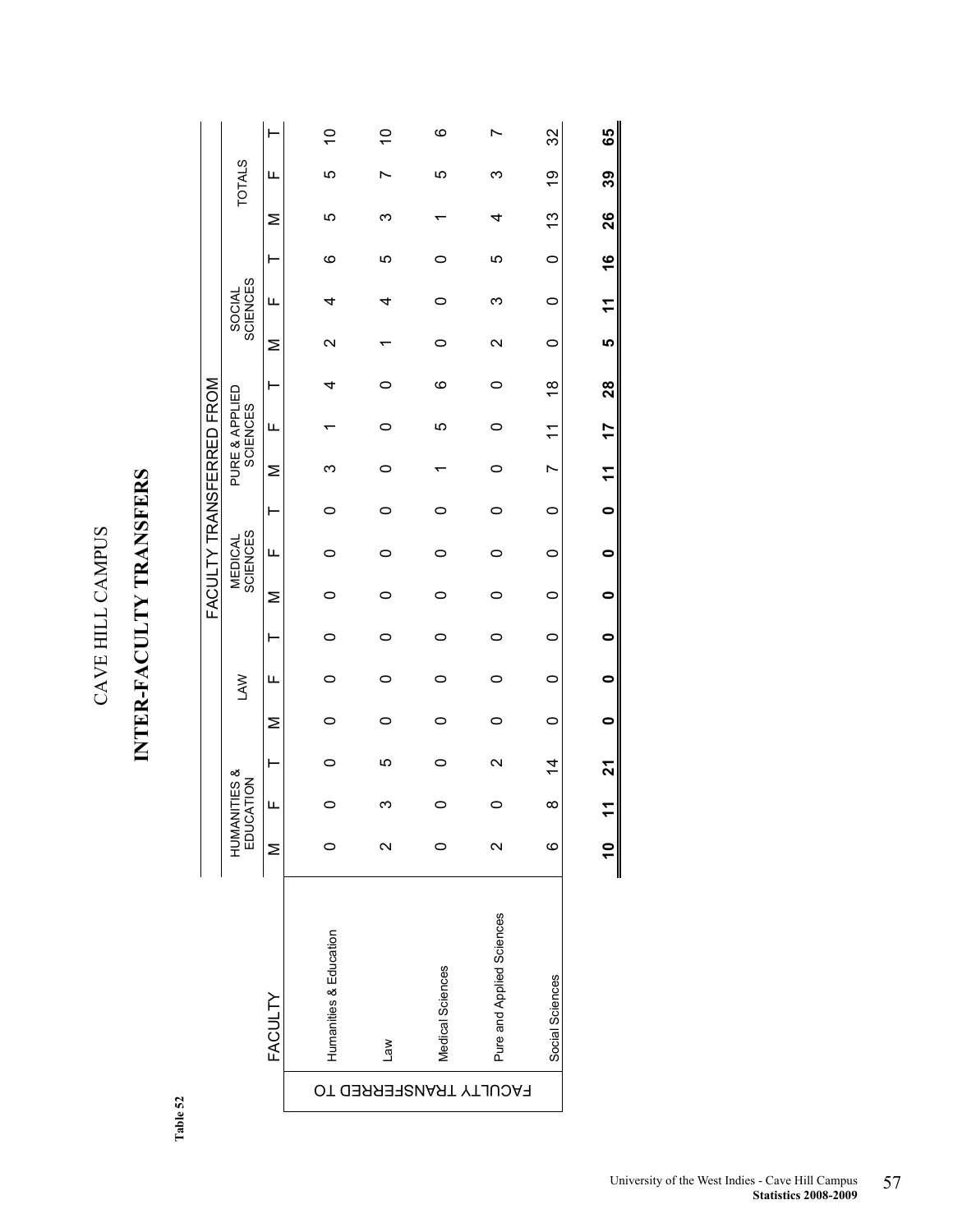SUMMARY OF UNDERGRADUATE DEGREES AWARDED BY FACULTY AND PROGRAMME **SUMMARY OF UNDERGRADUATE DEGREES AWARDED BY FACULTY AND PROGRAMME** 

| ូ |  |
|---|--|
| í |  |

| FACULTY                   | B.A. | B.ED.            | <b>B.SC</b> | LLB.    | <b>MBBS</b> | EDM.    | $\frac{p}{D}$     | <b>CERT</b> | $\frac{1}{2}$ | <b>TOTAL</b> |
|---------------------------|------|------------------|-------------|---------|-------------|---------|-------------------|-------------|---------------|--------------|
| Humanities & Education    | 145  | $\tilde{\bm{c}}$ | 0           | 0       | 0           | 0       | 84                | 34          |               | 295          |
| $\mathsf{w}$              |      | $\circ$          | $\circ$     | 188     | $\circ$     | $\circ$ | $\circ$           | 0           | $\circ$       | 188          |
| Medical Sciences          |      | $\circ$          | $\circ$     | 0       | 26          | $\circ$ | $\circ$           | $\circ$     | $\circ$       | 26           |
| Pure and Applied Sciences |      | $\circ$          | 144         | 0       | 0           | $\circ$ | 0                 | 0           | 0             | 144          |
| Social Sciences           | 0    | $\circ$          | 483         | $\circ$ | $\circ$     | 102     | $\mathbf{\Omega}$ | $\circ$     | $\circ$       | 587          |
|                           | 145  | స్               | 627         | 188     | 26          | 102     | 86                | 34          |               | 1240         |

11.7% 2.5% 50.6% 15.2% 2.1% 8.2% 6.9% 2.7% 0.1% 100.0%

 $2.1%$ 

15.2%

50.6%

2.5%

11.7%

8.2%

100.0%

 $0.1%$ 

 $2.7%$ 

6.9%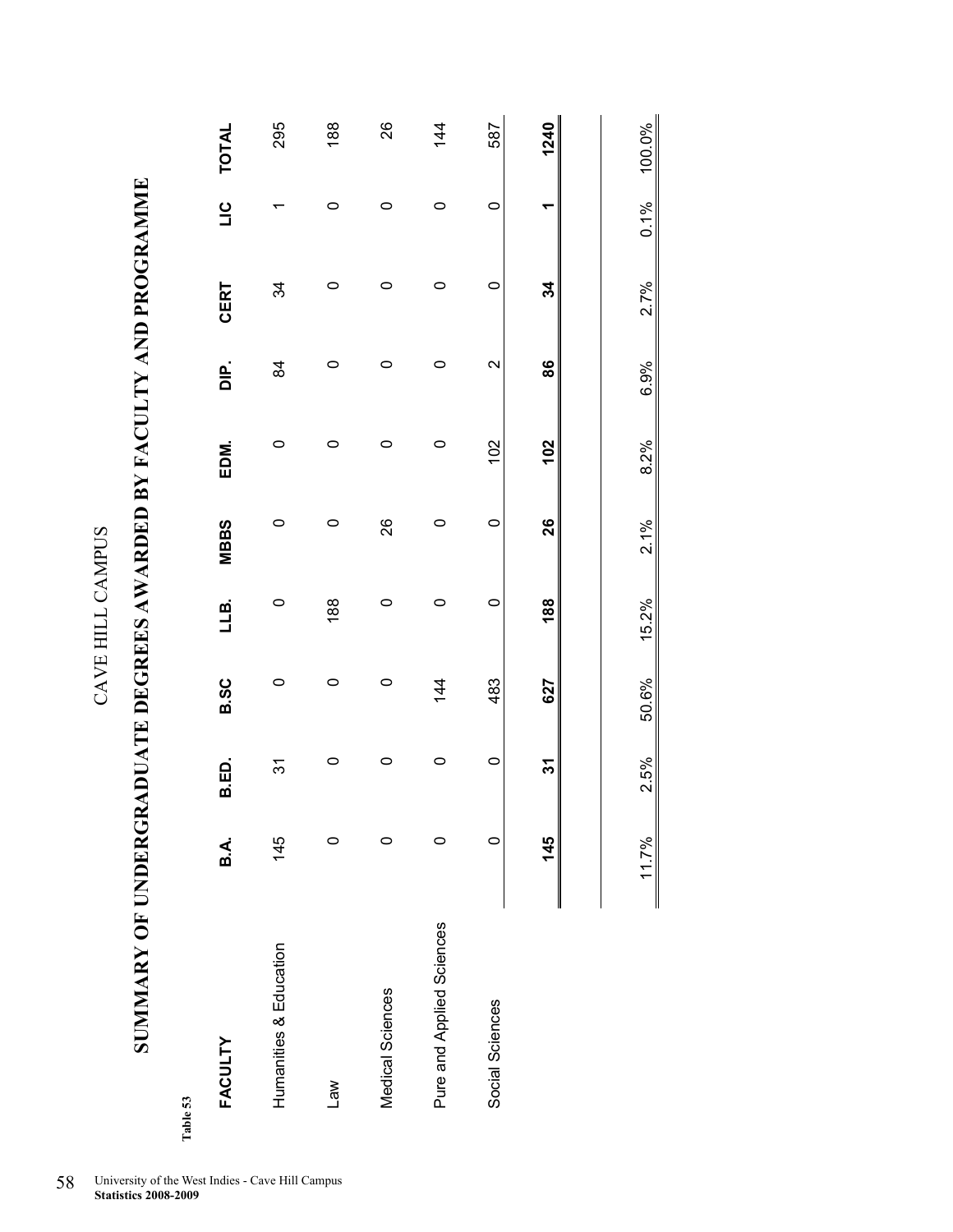FIRST DEGREES AWARDED BY COUNTRY AND FACULTY

CAVE HILL CAMPUS

CAVE HILL CAMPUS

**FIRST DEGREES AWARDED BY COUNTRY AND FACULTY** 

Table 54 **Table 54** 

|                              |    |            | HUMANITIES & EDUCATION |   |                    |   |           |         |                   |                |               |                   |         |                     |         |                   | PURE &                               |                   |                   |                    |               |                   |                 |                     |
|------------------------------|----|------------|------------------------|---|--------------------|---|-----------|---------|-------------------|----------------|---------------|-------------------|---------|---------------------|---------|-------------------|--------------------------------------|-------------------|-------------------|--------------------|---------------|-------------------|-----------------|---------------------|
|                              |    | B.A. (Gen) |                        |   | (Theology)<br>B A. |   |           | B.ED    |                   |                | ₹             |                   |         | MEDICAL<br>SCIENCES |         |                   | <b>SCIENCES</b><br>읍<br><b>APPLI</b> |                   |                   | SOCIAL<br>SCIENCES |               |                   | <b>TOTALS</b>   |                     |
| NATIONALITY                  | ≥  |            |                        | Σ |                    |   | Σ         | ட       | ⊢                 | Σ              | ட             |                   | Σ       | щ                   | ۳       | Σ                 | ட                                    |                   | Σ                 | щ                  |               | Σ                 | щ               | Η,                  |
| Antigua and Barbuda          |    | N          |                        |   |                    |   |           | $\circ$ | $\circ$           | O              |               |                   | 0       |                     |         |                   | $\mathbf{\Omega}$                    | ო                 | ယ                 | <u>ಞ</u>           | $\frac{8}{2}$ |                   | $\frac{8}{2}$   | 85                  |
| <b>Barbados</b>              | 35 | 56         | ನ                      |   |                    | ഥ |           | ಔ       | 26                | $\tilde{=}$    | 40            | 25                | ᠴ       | ন                   | 25      | 57                | အိ                                   | 125               | ိ                 | 305                | $\frac{1}{4}$ | 225               | 509             | ट्र                 |
| <b>Belize</b>                |    |            |                        |   |                    |   |           | 0       | $\circ$           |                | ო             | 4                 | 0       | $\circ$             | o       | 0                 | 0                                    |                   |                   |                    |               |                   |                 |                     |
| Congo                        |    |            |                        |   |                    |   |           |         | 0                 | 0              | 0             | 0                 | 0       |                     |         |                   |                                      |                   |                   |                    |               |                   |                 |                     |
| Dominica                     |    |            |                        |   |                    |   |           |         | 0                 |                | ↽             | $\mathbf{\Omega}$ | 0       | $\circ$             |         |                   |                                      |                   |                   |                    |               |                   | ო               |                     |
| Grenada                      |    |            |                        |   |                    |   |           |         |                   | $\circ$        | ယ             | Ю                 | 0       | $\circ$             |         | $\mathbf{\Omega}$ |                                      | ຕຸ                |                   |                    |               | $\mathbf{\Omega}$ |                 |                     |
| Guyana                       |    |            |                        |   |                    |   |           | $\circ$ | O                 | $\circ$        | $\circ$       | $\circ$           | 0       | $\circ$             | O       | $\circ$           |                                      |                   |                   |                    |               | $\circ$           |                 |                     |
| Jamaica                      |    |            |                        |   |                    |   |           | 0       | $\circ$           | $\overline{r}$ | 55            | 89                | 0       | $\circ$             | $\circ$ |                   | O                                    |                   |                   |                    |               | 5,                | 99              | 8                   |
| Kenya                        |    |            |                        |   |                    |   |           | 0       | $\circ$           | $\circ$        | $\circ$       | $\circ$           | 0       | $\circ$             | O       | o                 | $\circ$                              |                   | O                 |                    |               | $\circ$           |                 |                     |
| Montserrat                   |    |            |                        |   |                    |   |           | 0       | $\circ$           | $\circ$        | ↽             |                   | $\circ$ | $\circ$             | O       | 0                 | O                                    |                   | o                 |                    | ပ             | $\circ$           | $\mathbf{\sim}$ |                     |
| St Kitts and Nevis           |    |            |                        |   |                    |   |           | $\circ$ | ٣                 | $\circ$        | ယ             | ယ                 | 0       | $\circ$             | O       |                   | 0                                    |                   | $\mathbf{\Omega}$ | 4                  | ဖ             | ယ                 | တ               | $\dot{\mathcal{A}}$ |
| St Lucia                     |    | ₹          | Ю                      |   |                    | 0 |           |         | $\mathbf{\Omega}$ | $\circ$        | ო             | ო                 | 0       | O                   |         |                   |                                      | N                 |                   | ဖ                  |               |                   | $\frac{5}{3}$   | စ္                  |
| St Vincent and<br>Grenadines |    | တ          | $\subseteq$            |   |                    |   |           |         |                   | $\circ$        | S             | S                 | 0       | $\circ$             | O       | N                 | 4                                    | ဖ                 | N                 | 40                 |               | Ю                 | 89              | 4                   |
| The Bahamas                  |    |            |                        |   |                    |   |           |         | O                 | $\infty$       | $\infty$      | $\frac{6}{1}$     | 0       | 0                   |         | 0                 | $\mathbf{\Omega}$                    | $\mathbf{\Omega}$ | $\mathbf{\Omega}$ | O                  | $\sim$        |                   | $\tilde{c}$     | ຊ                   |
| Trinidad and Tobago          |    |            |                        |   |                    |   |           |         | 0                 |                | $\frac{3}{4}$ | 50                | 0       |                     |         |                   | $\circ$                              |                   |                   | ယ                  | ю             |                   | င္တ             | ပြ                  |
| Uganda                       |    |            |                        |   |                    |   |           | o       | 0                 | 0              | O             | 0                 | 0       | 0                   |         |                   | $\circ$                              |                   |                   | O                  |               |                   |                 |                     |
| United Kingdom               |    |            |                        |   |                    | 0 |           | $\circ$ | $\circ$           |                | O             | 0                 | 0       | $\circ$             |         |                   |                                      |                   |                   | $\circ$            |               |                   |                 |                     |
| United States of America     | 0  | 0          | 0                      | 0 | $\circ$            | 0 | o         | $\circ$ | $\circ$           | $\circ$        | $\circ$       | $\circ$           | 0       | $\circ$             | $\circ$ | $\circ$           | $\circ$                              | O                 |                   | $\circ$            |               |                   | $\circ$         |                     |
|                              | 39 | 106        | 145                    | ო | ო                  | ဖ | <u>၊ဂ</u> | 26      | స్                | 38             | 150           | 188               | 4       | 22                  | 26      | 75                | ශී                                   | 144               | 120               | 363                | 483           | 281               | 736             | 1017                |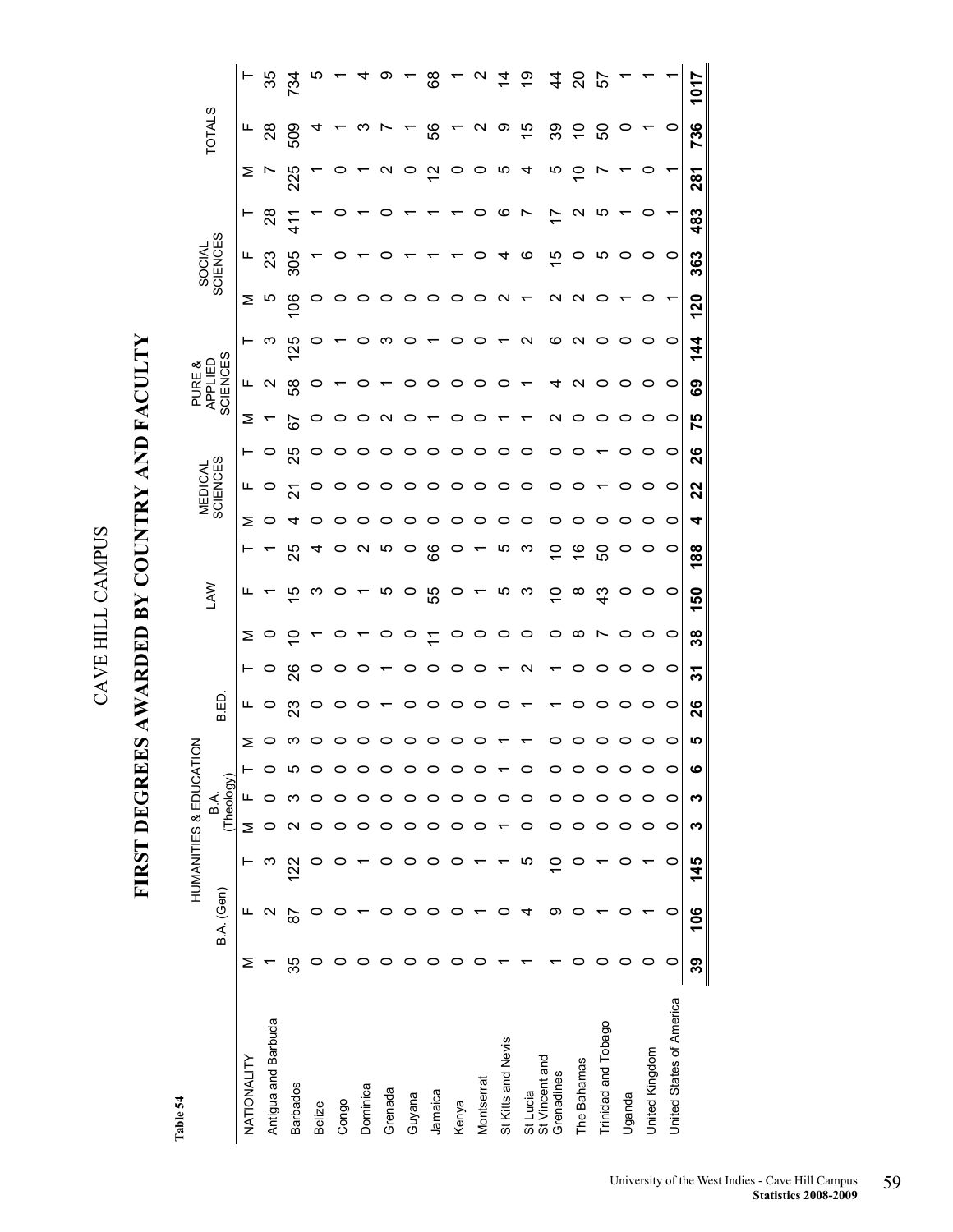### CAVE HILL CAMPUS

### **FIRST DEGREES AWARDED BY FACULTY AND MAJOR**

### **Table 55**

| <b>FACULTY</b>         | PROGRAMME TYPE               | <b>MAJOR</b>                          | M              | F              | T                       |
|------------------------|------------------------------|---------------------------------------|----------------|----------------|-------------------------|
|                        |                              | French                                | 3              | 1              | $\overline{\mathbf{4}}$ |
|                        |                              | French & Spanish                      |                | 1              | $\overline{2}$          |
|                        |                              | French with Management Studies        | 0              | $\overline{2}$ | $\overline{2}$          |
|                        |                              | History                               | 8              | 16             | 24                      |
|                        |                              | History & Psychology                  | 1              | $\overline{2}$ | $\mathfrak{S}$          |
|                        |                              | History (Special)                     | $\overline{2}$ | 1              | $\overline{3}$          |
|                        |                              | Linguistics                           | 1              | 17             | 18                      |
|                        |                              | Linguistics & Lits in English         | 0              | 1              | $\mathbf{1}$            |
|                        | <b>Bachelor of Arts</b>      | Linguistics & Psychology              | 0              | 1              | $\mathbf{1}$            |
|                        |                              | Literatures in English                | 6              | 4              | 10                      |
|                        |                              | Literatures in English (Special)      | 0              | 7              | $\overline{7}$          |
|                        |                              | Philosophy                            |                | 4              | 5                       |
|                        |                              | Psychology                            | 11             | 38             | 49                      |
|                        |                              | Spanish                               | 1              | $\overline{4}$ | 5                       |
|                        |                              | Spanish with Management Studies       |                | 4              | 5                       |
| Humanities & Education |                              | Theology                              | 3              | 3              | 6                       |
|                        |                              | Subtotal                              | 39             | 106            | 145                     |
|                        |                              |                                       |                |                |                         |
|                        |                              | Education                             | 3              | 21             | 24                      |
|                        |                              | <b>Education &amp; Linguistics</b>    | 0              | 1              | $\mathbf{1}$            |
|                        | <b>Bachelor of Education</b> | Education & Lits in English           |                | 0              | 1                       |
|                        |                              | <b>Education &amp; Social Studies</b> | 0              | 4              | 4                       |
|                        |                              | <b>Education and Spanish</b>          | 1              | $\Omega$       | $\mathbf{1}$            |
|                        |                              | Subtotal                              | 5              | 26             | 31                      |
|                        |                              |                                       |                |                |                         |
|                        |                              |                                       | 44             | 132            | 176                     |

| ∟aw      | Bachelor of Laws      | _aw                | 38 | 150 | 188 |
|----------|-----------------------|--------------------|----|-----|-----|
|          |                       |                    |    |     |     |
| Medical  | Bachelor of Medicine, |                    |    |     |     |
| Sciences | Suraerv               | Medicine & Surgery |    |     | 26  |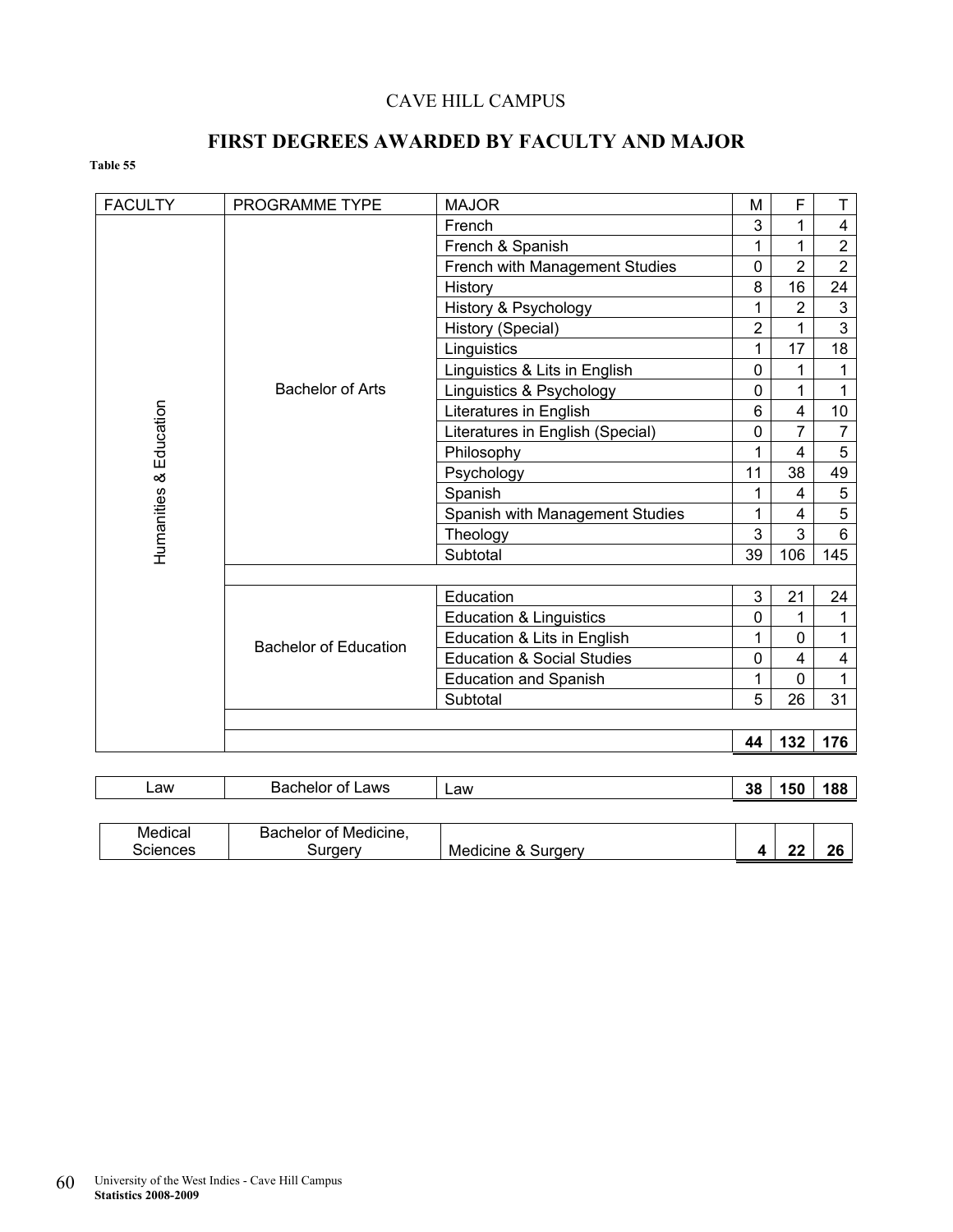### Continued

| <b>FACULTY</b>            | PROGRAMME TYPE             | <b>MAJOR</b>                             | М                       | F              | $\mathsf T$      |
|---------------------------|----------------------------|------------------------------------------|-------------------------|----------------|------------------|
|                           |                            | Biochemistry                             | 1                       | 5              | 6                |
|                           |                            | <b>Biochemistry &amp; Physics</b>        | 1                       | $\pmb{0}$      | $\mathbf{1}$     |
|                           |                            | Biology                                  | 0                       | $\overline{7}$ | $\overline{7}$   |
|                           |                            | Biology & Chemistry                      | 0                       | 1              | $\mathbf{1}$     |
|                           |                            | <b>Biology with Education</b>            | 0                       | 1              | $\mathbf{1}$     |
|                           |                            | Chemistry                                | 0                       | 8              | 8                |
|                           |                            | <b>Chemistry &amp; Biochemistry</b>      | 3                       | 3              | 6                |
|                           |                            | <b>Chemistry &amp; Mathematics</b>       | 1                       | $\mathbf 0$    | $\mathbf 1$      |
|                           |                            | Computer Sci & Elet                      | $\overline{2}$          | 1              | $\mathfrak{S}$   |
|                           |                            | <b>Computer Science</b>                  | 11                      | 0              | 11               |
|                           |                            | <b>Computer Science &amp; Accounting</b> | $\overline{\mathbf{4}}$ | $\overline{7}$ | 11               |
|                           |                            | <b>Computer Science &amp; Management</b> | 9                       | 5              | 14               |
|                           |                            | <b>Computer Science &amp; Maths</b>      | $\overline{\mathbf{4}}$ | 3              | $\overline{7}$   |
|                           |                            | Computer Science (Double)                | 5                       | $\overline{2}$ | $\overline{7}$   |
|                           |                            | <b>Computer Science with Management</b>  | 1                       | $\pmb{0}$      | $\mathbf{1}$     |
|                           |                            | Ecology                                  | 1                       | 4              | $\sqrt{5}$       |
|                           |                            | Ecology & Biology                        | 0                       | 1              | $\mathbf{1}$     |
| Pure and Applied Sciences | <b>Bachelor of Science</b> | Electronics                              | 8                       | $\mathbf{1}$   | $\boldsymbol{9}$ |
|                           |                            | Electronics & Info Tech                  | 1                       | $\pmb{0}$      | $\mathbf{1}$     |
|                           |                            | <b>Electronics &amp; Maths</b>           | 1                       | 1              | $\overline{2}$   |
|                           |                            | Info Tech & Physics                      | 1                       | $\mathbf 0$    | $\mathbf{1}$     |
|                           |                            | Information Tech & Accounting            | 1                       | $\overline{2}$ | $\mathbf{3}$     |
|                           |                            | Information Tech & Maths                 | 1                       | $\mathbf 0$    | $\mathbf{1}$     |
|                           |                            | Information Tech & Management            | $\overline{2}$          | 7              | $\boldsymbol{9}$ |
|                           |                            | Information Tech with Econ               | $\mathbf{1}$            | $\pmb{0}$      | $\mathbf{1}$     |
|                           |                            | Information Tech with Management         | 0                       | 1              | $\mathbf{1}$     |
|                           |                            | Information Technology                   | 5                       | 1              | $\,6\,$          |
|                           |                            | <b>Mathematics</b>                       | $\overline{4}$          | 1              | $\sqrt{5}$       |
|                           |                            | Mathematics & Economics                  | 1                       | $\mathbf{1}$   | $\overline{2}$   |
|                           |                            | Mathematics (Double)                     | 1                       | $\mathbf 0$    | $\mathbf{1}$     |
|                           |                            | <b>Mathematics and Physics</b>           | $\overline{2}$          | 1              | $\mathfrak{S}$   |
|                           |                            | Meteorology                              | $\overline{2}$          | $\mathbf{1}$   | $\mathbf{3}$     |
|                           |                            | Meteorology & Electronics                | $\mathbf{1}$            | $\mathbf 0$    | 1                |
|                           |                            | Microbiology                             | 0                       | 3              | 3                |
|                           |                            | Physics                                  | 0                       | $\mathbf{1}$   | $\mathbf{1}$     |
|                           |                            |                                          | 75                      | 69             | 144              |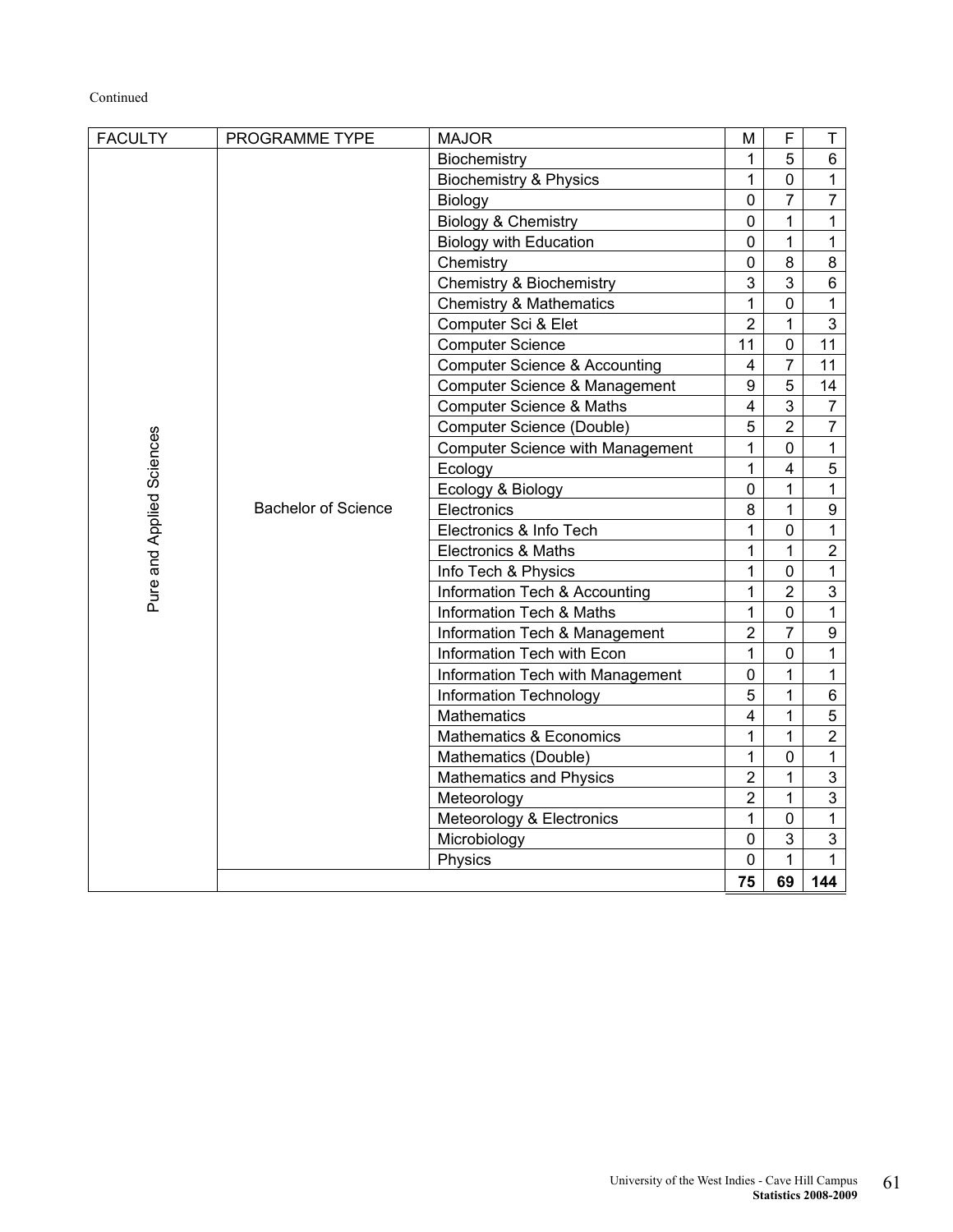### Continued

| <b>FACULTY</b>  | PROGRAMME TYPE             | <b>MAJOR</b>                              | M              | F              | $\mathsf T$    |
|-----------------|----------------------------|-------------------------------------------|----------------|----------------|----------------|
|                 |                            | Accounting (Special)                      | 23             | 90             | 113            |
|                 |                            | Banking & Finance                         | $\overline{2}$ | 5              | $\overline{7}$ |
|                 |                            | Economics & Accounting                    | 19             | 32             | 51             |
|                 |                            | Economics & History                       | 0              | 1              | 1              |
|                 |                            | Economics & Law                           | $\overline{2}$ | 0              | $\overline{2}$ |
|                 |                            | Economics & Management                    | $6\phantom{1}$ | 13             | 19             |
|                 |                            | <b>Economics &amp; Mathematics</b>        | 1              | 1              | $\overline{2}$ |
|                 |                            | Economics (Special)                       | 3              | 5              | 8              |
|                 |                            | <b>Economics with History</b>             | 0              | 1              | $\mathbf{1}$   |
|                 |                            | <b>Economics with Management</b>          | 0              | 1              | 1              |
|                 |                            | Economics with Pol Science                | $\mathbf 0$    | 1              | 1              |
|                 |                            | Hospitality & Tourism Management          | 3              | 15             | 18             |
|                 |                            | Labour & Employment Relations             | $\mathbf 0$    | 1              | $\mathbf{1}$   |
|                 |                            | Management Studies (Special)              | 22             | 82             | 104            |
|                 |                            | Management with French                    | 0              | 1              | 1              |
|                 |                            | Management with Psychology                | 4              | 14             | 18             |
|                 |                            | Management with Spanish                   | 1              | 5              | 6              |
|                 |                            | Pol Science with Law                      | 0              | 1              | 1              |
|                 |                            | Pol Science with Public Sector            |                |                |                |
| Social Sciences | <b>Bachelor of Science</b> | Management                                | 0              | 3              | 3              |
|                 |                            | Pol Science with Psychology               | 1              | 0              | $\mathbf{1}$   |
|                 |                            | Political Science & Law                   | 0              | $\overline{2}$ | $\overline{2}$ |
|                 |                            | Political Science & Psychology            | 1              | 0              | $\mathbf{1}$   |
|                 |                            | Political Science (Special)               | $\overline{2}$ | 1              | 3              |
|                 |                            | Political Science with History            | $\overline{2}$ | 0              | $\overline{2}$ |
|                 |                            | Psychology (Special)                      | 3              | 28             | 31             |
|                 |                            | Psychology with Management                | 1              | 5              | 6              |
|                 |                            | Psychology with Sociology                 | 1              | 6              | $\overline{7}$ |
|                 |                            | <b>Public Sector Management (Special)</b> | $\overline{7}$ | 6              | 13             |
|                 |                            | <b>Social Sciences</b>                    | 1              | 6              | $\overline{7}$ |
|                 |                            | Social Work (Special)                     | 6              | 12             | 18             |
|                 |                            | Sociology & Law                           | $\overline{c}$ | $\overline{2}$ | $\overline{4}$ |
|                 |                            | Sociology & Political Science             | $\overline{2}$ | $\overline{2}$ | $\overline{4}$ |
|                 |                            | Sociology & Psychology                    | 2              | 11             | 13             |
|                 |                            | Sociology (Special)                       | 1              | 3              | 4              |
|                 |                            | Sociology with History                    | 0              | 1              | $\mathbf{1}$   |
|                 |                            | Sociology with Law                        | 0              | 1              | $\mathbf{1}$   |
|                 |                            | Sociology with Pol Science                | $\overline{2}$ | 0              | $\overline{2}$ |
|                 |                            | Sociology with Psychology                 | 0              | 3              | $\mathfrak{S}$ |
|                 |                            | Sociology with Social Work                | 0              | $\overline{2}$ | $\overline{2}$ |
|                 |                            |                                           | 120            | 363            | 483            |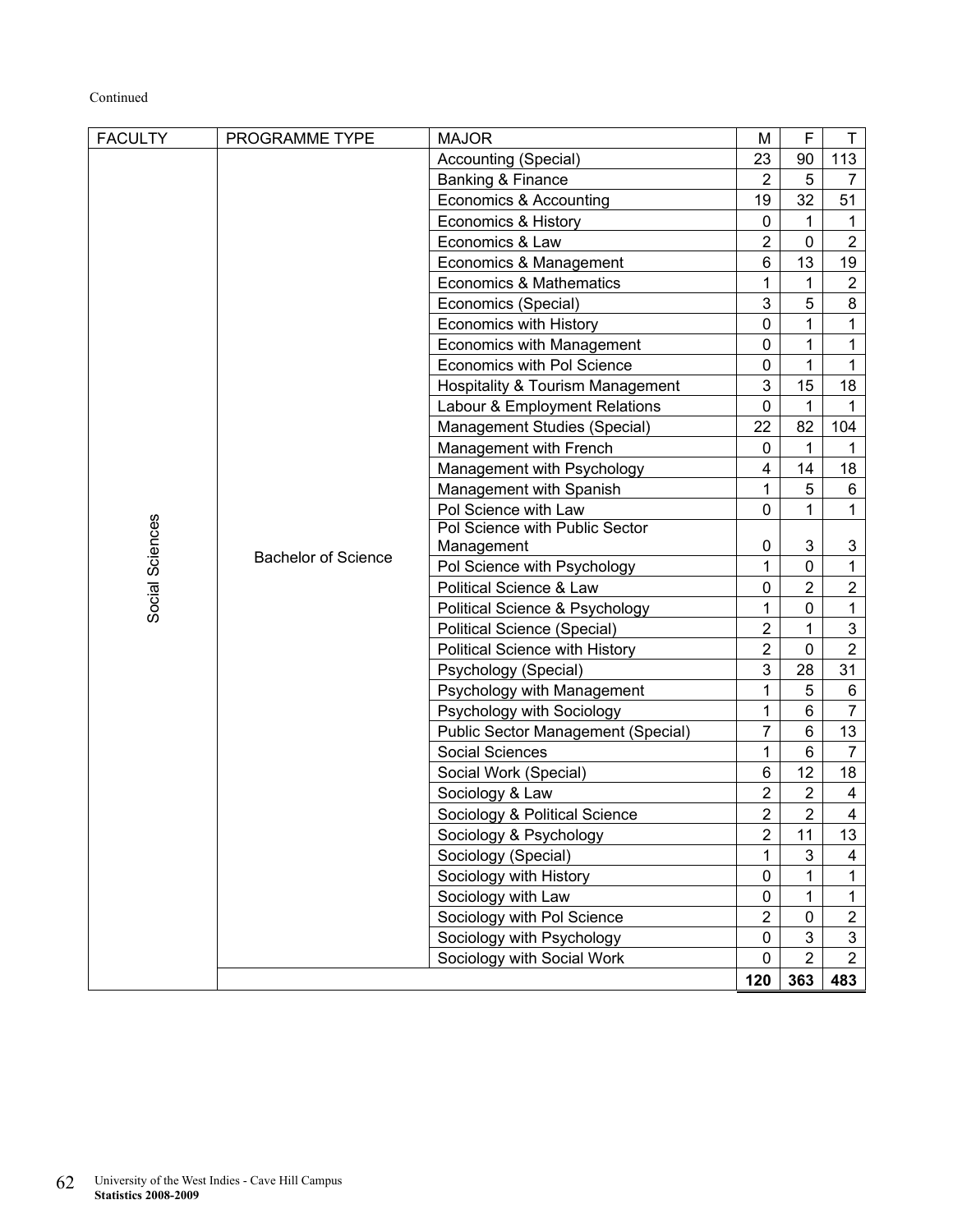### CAVE HILL CAMPUS

### **CERTIFICATES AND DIPLOMAS AWARDED BY COUNTRY AND FACULTY**

| Table 56 |                   |                                  |              | <b>HUMANITIES &amp;</b><br><b>EDUCATION</b> |                |                | SOCIAL SCIENCES  |                           |                           | <b>TOTALS</b>    |                |
|----------|-------------------|----------------------------------|--------------|---------------------------------------------|----------------|----------------|------------------|---------------------------|---------------------------|------------------|----------------|
|          |                   | NATIONALITY                      | M            | $\mathsf F$                                 | T              | M              | F                | Τ                         | M                         | F                | T              |
|          | Certificates      | Barbados                         | 3            | 30                                          | 33             | $\pmb{0}$      | $\mathbf 0$      | $\pmb{0}$                 | $\sqrt{3}$                | 30               | 33             |
|          |                   | United States of America         | 0            | 1                                           | 1              | $\pmb{0}$      | $\pmb{0}$        | 0                         | 0                         | 1                | $\mathbf{1}$   |
|          |                   |                                  | $\mathbf 3$  | 31                                          | 34             | $\pmb{0}$      | $\pmb{0}$        | 0                         | $\mathbf 3$               | 31               | 34             |
|          | Licentiate        |                                  |              |                                             |                |                |                  |                           |                           |                  |                |
|          |                   | The Bahamas                      | $\mathbf{1}$ | $\pmb{0}$                                   | 1              | $\pmb{0}$      | $\pmb{0}$        | 0                         | 1                         | $\pmb{0}$        | 1              |
|          |                   | Antigua and Barbuda              | $\pmb{0}$    | $\pmb{0}$                                   | $\pmb{0}$      | 1              | $\mathbf 0$      | 1                         | 1                         | $\pmb{0}$        | 1              |
|          |                   | <b>Barbados</b>                  | 12           | 68                                          | 80             | 1              | $\pmb{0}$        | 1                         | 13                        | 68               | 81             |
|          | Diplomas          | Dominica                         | $\pmb{0}$    | 1                                           | 1              | $\pmb{0}$      | $\mathbf 0$      | 0                         | $\pmb{0}$                 | $\mathbf{1}$     | $\mathbf{1}$   |
|          |                   | Italy                            | $\pmb{0}$    | 1                                           | 1              | $\pmb{0}$      | $\mathbf 0$      | $\pmb{0}$                 | $\pmb{0}$                 | 1                | $\mathbf{1}$   |
|          |                   | St Vincent and Grenadines        | 0            | $\overline{c}$                              | $\overline{c}$ | $\pmb{0}$      | $\mathbf 0$      | 0                         | $\pmb{0}$                 | $\boldsymbol{2}$ | $\overline{c}$ |
|          |                   |                                  | 12           | 72                                          | 84             | $\mathbf 2$    | $\mathbf 0$      | $\overline{\mathbf{2}}$   | 14                        | 72               | 86             |
|          |                   | Antigua and Barbuda              | $\pmb{0}$    | $\pmb{0}$                                   | $\pmb{0}$      | 1              | 8                | 9                         | 1                         | 8                | 9              |
|          |                   | <b>Barbados</b>                  | $\pmb{0}$    | $\pmb{0}$                                   | $\pmb{0}$      | $\sqrt{3}$     | 16               | 19                        | $\ensuremath{\mathsf{3}}$ | 16               | 19             |
|          |                   | <b>Belize</b>                    | $\pmb{0}$    | $\pmb{0}$                                   | $\pmb{0}$      | 1              | 1                | $\mathbf 2$               | 1                         | $\mathbf 1$      | $\mathbf{2}$   |
|          | Management        | Canada                           | $\pmb{0}$    | $\pmb{0}$                                   | $\pmb{0}$      | $\pmb{0}$      | 1                | 1                         | $\pmb{0}$                 | $\mathbf{1}$     | $\mathbf{1}$   |
|          |                   | Dominica                         | 0            | $\mathbf 0$                                 | 0              | $\overline{2}$ | 4                | 6                         | $\overline{2}$            | 4                | 6              |
|          | Executive Diploma | Grenada                          | $\pmb{0}$    | $\pmb{0}$                                   | $\pmb{0}$      | $\mathbf 1$    | $\boldsymbol{2}$ | $\ensuremath{\mathsf{3}}$ | 1                         | $\boldsymbol{2}$ | 3              |
|          |                   | Jamaica                          | $\pmb{0}$    | $\pmb{0}$                                   | $\pmb{0}$      | $\pmb{0}$      | $\mathbf 1$      | $\mathbf{1}$              | $\pmb{0}$                 | $\mathbf{1}$     | $\mathbf 1$    |
|          |                   | St Kitts and Nevis               | $\pmb{0}$    | $\pmb{0}$                                   | $\pmb{0}$      | $\overline{c}$ | 6                | $\bf 8$                   | $\sqrt{2}$                | 6                | 8              |
|          |                   | St Lucia                         | $\pmb{0}$    | $\pmb{0}$                                   | $\pmb{0}$      | $\sqrt{2}$     | 30               | 32                        | $\boldsymbol{2}$          | 30               | 32             |
|          |                   | <b>St Vincent and Grenadines</b> | 0            | $\pmb{0}$                                   | $\pmb{0}$      | $\mathbf 5$    | 16               | 21                        | $\,$ 5 $\,$               | 16               | 21             |
|          |                   |                                  | $\pmb{0}$    | $\pmb{0}$                                   | $\pmb{0}$      | 17             | 85               | 102                       | 17                        | 85               | 102            |
|          |                   |                                  | 16           | 103                                         | 119            | 19             | 85               | 104                       | 35                        | 188              | 223            |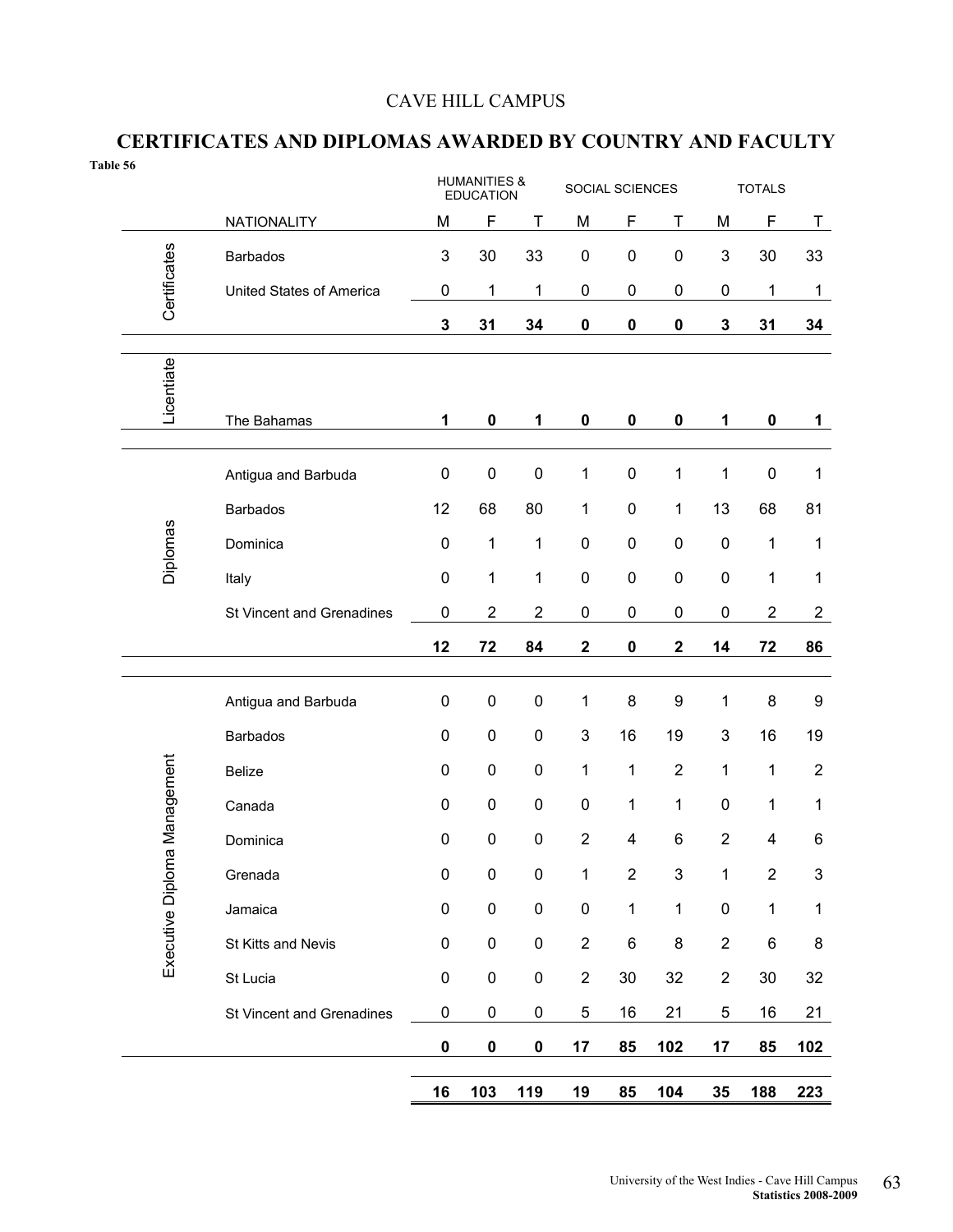### CAVE HILL CAMPUS

### **CERTIFICATES AND DIPLOMAS AWARDED BY COUNTRY AND MAJOR Table 57**

|                         |                             |                                             |                          | <b>HUMANITIES &amp;</b><br><b>EDUCATION</b> |                |                  | <b>SOCIAL</b><br><b>SCIENCES</b> |                |                | <b>TOTALS</b>  |                           |
|-------------------------|-----------------------------|---------------------------------------------|--------------------------|---------------------------------------------|----------------|------------------|----------------------------------|----------------|----------------|----------------|---------------------------|
|                         | <b>MAJOR</b>                | NATIONALITY                                 | M                        | F                                           | Τ              | M                | F                                | Τ              | M              | F              | T                         |
| Certificates            | <b>Education Management</b> | <b>Barbados</b><br>United States of America | $\mathsf 3$<br>$\pmb{0}$ | 30<br>1                                     | 33<br>1        | $\pmb{0}$<br>0   | $\pmb{0}$<br>0                   | $\pmb{0}$<br>0 | 3<br>0         | 30<br>1        | 33<br>$\mathbf{1}$        |
|                         |                             |                                             | 3                        | 31                                          | 34             | $\pmb{0}$        | $\pmb{0}$                        | 0              | 3              | 31             | 34                        |
|                         |                             |                                             |                          |                                             |                |                  |                                  |                |                |                |                           |
| Licentiate              | Theology                    | The Bahamas                                 | 1                        | $\pmb{0}$                                   | 1              | 0                | 0                                | 0              | 1              | $\mathbf 0$    | 1                         |
|                         |                             | <b>Barbados</b>                             | 0                        | $\mathbf{1}$                                | $\mathbf{1}$   | $\pmb{0}$        | $\mathbf 0$                      | $\pmb{0}$      | 0              | $\mathbf{1}$   | $\mathbf{1}$              |
|                         | Education - Primary         | Italy                                       | 0                        | 1                                           | 1              | $\pmb{0}$        | $\pmb{0}$                        | 0              | 0              | 1              | 1                         |
|                         |                             | <b>Barbados</b>                             | $\mathsf 3$              | 36                                          | 39             | 0                | 0                                | 0              | 3              | 36             | 39                        |
| Diplomas                |                             | <b>Barbados</b>                             | 9                        | 31                                          | 40             | $\pmb{0}$        | $\mathbf 0$                      | 0              | 9              | 31             | 40                        |
|                         |                             | Dominica                                    | $\pmb{0}$                | $\mathbf{1}$                                | 1              | 0                | $\mathbf 0$                      | 0              | 0              | 1              | 1                         |
|                         | Education - Secondary       | St Vincent and Grenadines                   | $\pmb{0}$                | $\overline{2}$                              | $\overline{2}$ | $\pmb{0}$        | 0                                | 0              | 0              | $\overline{2}$ | $\overline{2}$            |
|                         |                             |                                             | 12                       | 72                                          | 84             | $\pmb{0}$        | 0                                | 0              | 12             | 72             | 84                        |
|                         |                             | Antigua and Barbuda                         | $\pmb{0}$                | $\pmb{0}$                                   | 0              | $\mathbf 1$      | 0                                | 1              | 1              | $\pmb{0}$      | 1                         |
|                         | Finance & Banking           | <b>Barbados</b>                             | 0                        | 0                                           | 0              | 1                | 0                                | 1              | 1              | 0              | 1                         |
| Diploma Management      |                             | Antigua and Barbuda                         | 0                        | $\pmb{0}$                                   | 0              | 1                | 8                                | 9              | 1              | 8              | $\boldsymbol{9}$          |
|                         |                             | <b>Barbados</b>                             | 0                        | 0                                           | 0              | 3                | 16                               | 19             | 3              | 16             | 19                        |
|                         |                             | <b>Belize</b>                               | 0                        | $\mathbf 0$                                 | 0              | 1                | 1                                | 2              | 1              | 1              | $\overline{2}$            |
|                         |                             | Canada                                      | 0                        | 0                                           | 0              | 0                | 1                                | 1              | 0              | 1              | 1                         |
|                         | <b>General Management</b>   | Dominica                                    | 0                        | $\mathbf 0$                                 | 0              | $\overline{2}$   | $\overline{4}$                   | 6              | 2              | $\overline{4}$ | 6                         |
| $\overline{\mathbf{e}}$ |                             | Grenada                                     | 0                        | 0                                           | 0              | 1                | $\overline{2}$                   | 3              | $\mathbf{1}$   | $\overline{2}$ | $\ensuremath{\mathsf{3}}$ |
| Executiv                |                             | Jamaica                                     | 0                        | 0                                           | 0              | 0                | 1                                | 1              | 0              | 1              | 1                         |
|                         |                             | St Kitts and Nevis                          | 0                        | $\pmb{0}$                                   | $\pmb{0}$      | $\overline{2}$   | 6                                | 8              | $\overline{2}$ | 6              | 8                         |
|                         |                             | St Lucia                                    | 0                        | $\pmb{0}$                                   | $\pmb{0}$      | $\boldsymbol{2}$ | 30                               | 32             | $\overline{2}$ | 30             | 32                        |
|                         |                             | St Vincent and Grenadines                   | $\pmb{0}$                | $\pmb{0}$                                   | $\pmb{0}$      | 5                | 16                               | 21             | 5              | 16             | 21                        |
|                         |                             |                                             | $\pmb{0}$                | $\pmb{0}$                                   | 0              | 19               | 85                               | 104            | 19             | 85             | 104                       |
|                         |                             |                                             | 16                       | 103                                         | 119            | 19               | 85                               | 104            | 35             | 188            | 223                       |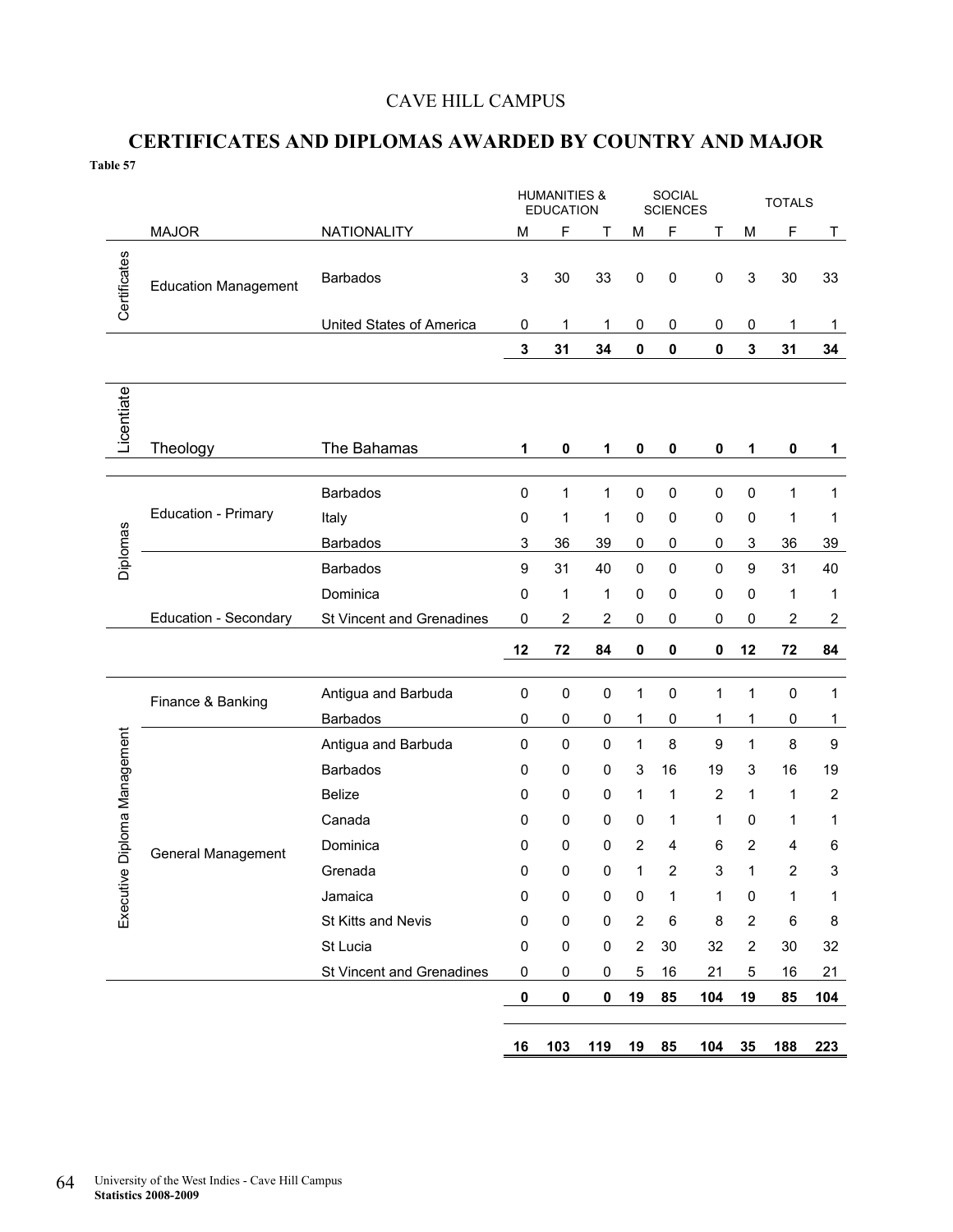| ℷ<br>$\overline{)}$<br>î |  |
|--------------------------|--|
| ć                        |  |
|                          |  |
| ŗ,                       |  |

## **SUMMARY OF GRADUATE DEGREES AWARDED BY FACULTY AND PROGRAMME**  SUMMARY OF GRADUATE DEGREES AWARDED BY FACULTY AND PROGRAMME

Table 58 **Table 58** 

| <b>FACULTY</b>               | ΛÁ. | M.Sc.             |         | M.Sw M.PHIL.      | <b>MBA</b> | LL.M.         | M.ED.   | $\frac{p}{\Box}$  | PH.D.         | $\geq$        | <b>TOTAL</b>   |
|------------------------------|-----|-------------------|---------|-------------------|------------|---------------|---------|-------------------|---------------|---------------|----------------|
| Humanities & Education       | ∞   | 0                 | o       | ო                 | 0          |               | 23      |                   | $\tilde{c}$   |               | $\frac{4}{4}$  |
| $\mathbb{R}$                 |     | 0                 | 0       | 0                 | 0          | $\frac{8}{1}$ |         | $\mathbf{\Omega}$ | 0             | 0             | $\overline{c}$ |
| Medical Sciences             |     | $\mathbf{\Omega}$ | $\circ$ | 0                 | 0          | o             | o       |                   | $\circ$       | 5             | $\infty$       |
| Pure and Applied<br>Sciences |     | 23                | 0       | Ю                 | 0          | o             | o       | o                 | 4             | o             | 32             |
| Social Sciences              |     | 106               | ᡪ       | $\mathbf{\Omega}$ | 56         | $\circ$       | $\circ$ | $\circ$           | 4             | $\circ$       | 169            |
| <b>TOTAL</b>                 | ထ   | 131               | ↽       | $\frac{1}{2}$     | 56         | $\frac{8}{1}$ | 23      | ო                 | $\frac{8}{1}$ | LO            | 273            |
| PERCENTAGE                   | 0.9 | 48.0              | 0.4     | 3.7               | 20.5       | 6.6           | 8.4     | $\tilde{\cdot}$   | 6.6           | $\frac{8}{1}$ |                |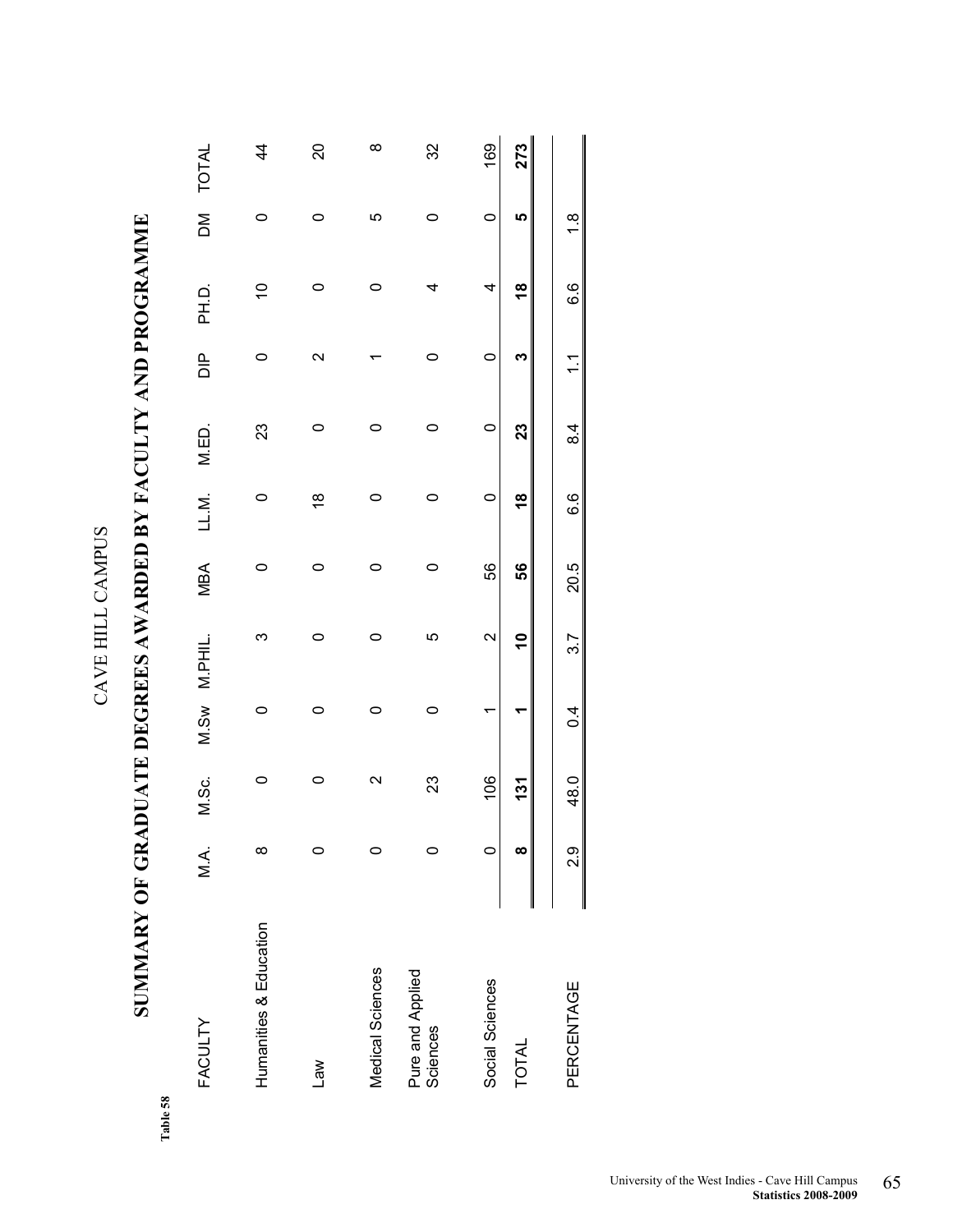GRADUATE DEGREES AWARDED BY COUNTRY AND FACULTY **GRADUATE DEGREES AWARDED BY COUNTRY AND FACULTY** 

| c<br>ū<br>n |  |
|-------------|--|
|             |  |
| ×<br>Ç      |  |

|                           |         | HUMANITIES &<br>EDUCATION |        |         | LAW           |              |   | MEDICAL<br>SCIENCES |        |         | PURE & APPLIED<br>SCIENCES |    |        | SOCIAL<br>SCIENCES |          |                   | <b>TOTALS</b> |     |
|---------------------------|---------|---------------------------|--------|---------|---------------|--------------|---|---------------------|--------|---------|----------------------------|----|--------|--------------------|----------|-------------------|---------------|-----|
| NATIONALITY               | Σ       | Щ                         | Η      | Σ       | Щ             | ⊢            | Σ | щ                   | ۳      | Σ       | Щ                          | ۳  | Σ      | щ                  | ۳        | Σ                 | Щ             | ⊢   |
| Anguilla                  |         |                           | 0      |         | o             | 0            |   | 0                   | 0      | 0       | 0                          |    |        | 0                  |          |                   | c             |     |
| Antigua and Barbuda       |         |                           |        |         |               |              |   |                     | っ      | 0       |                            |    |        | ⊻                  |          | ဖ                 |               |     |
| Australia                 | 0       |                           |        |         |               |              |   |                     | 0      | 0       | o                          |    |        |                    |          | 0                 |               |     |
| <b>Barbados</b>           | ဖ       | ్ల                        | œ<br>ო |         |               |              |   |                     | $\sim$ | Ю       |                            |    | တ      | ගි                 | ခ        |                   | 0             | ιň  |
| <b>Belize</b>             | 0       |                           |        |         |               |              |   |                     | ○      | o       |                            |    |        |                    | Ю        |                   |               |     |
| British Virgin Islands    | 0       |                           |        |         |               |              |   |                     |        |         |                            |    |        |                    | ဖ        |                   |               |     |
| Canada                    | 0       |                           |        |         |               |              |   |                     |        | o       |                            |    |        |                    |          |                   |               |     |
| Dominica                  | 0       |                           |        |         |               |              |   |                     |        |         |                            |    |        |                    |          |                   |               |     |
| Grenada                   |         |                           |        |         |               |              |   |                     | 0      |         |                            |    |        |                    |          |                   |               |     |
| Guyana                    | 0       |                           |        |         |               |              |   |                     | 0      | ▭       |                            |    |        |                    |          |                   |               |     |
| Haiti                     | $\circ$ |                           |        |         |               |              |   |                     | ○      | ○       |                            |    |        |                    |          |                   |               |     |
| India                     | $\circ$ |                           |        | 0       |               |              |   |                     | 0      | 0       |                            | 0  | o      |                    |          |                   |               |     |
| Jamaica                   | $\circ$ |                           |        | $\circ$ |               | ↴            |   |                     |        |         |                            | O  | o      | $\sim$             | 4        | ี่                |               |     |
| Martinique                | $\circ$ |                           |        | 0       |               |              |   |                     | 0      | 0       | 0                          | ○  | o<br>0 |                    | 0        | 0                 |               |     |
| Montserrat                | 0       | ○                         |        |         |               |              |   |                     |        |         | 0                          |    | o      | o                  | 0        | 0                 |               |     |
| Panama                    | 0       |                           |        | ⊂       |               |              |   |                     |        | O       | 0                          |    | o      | o                  | 0        | 0                 |               |     |
| Sierra Leone              |         |                           |        |         |               |              |   |                     |        |         |                            |    | o      |                    | 0        | 0                 |               |     |
| St Lucia                  |         |                           |        | ○       |               |              |   |                     |        |         |                            |    | o      |                    | $\infty$ | $\mathbf{\Omega}$ |               |     |
| St Vincent and Grenadines |         |                           |        |         |               |              |   |                     |        | O       |                            |    | N      | ഥ                  | ιо,      | N                 |               |     |
| St. Maarten               |         | ○                         |        |         |               |              |   |                     |        | ▭       |                            |    | c      |                    |          |                   |               |     |
| Suriname                  | ⊂       |                           |        |         |               |              |   |                     |        | O       |                            |    |        |                    |          |                   |               |     |
| Trinidad and Tobago       | 0       |                           |        |         |               | ഥ            |   |                     | 0      | 0       |                            |    | Ю      |                    | ∞        | ഥ                 |               |     |
| Turks and Caicos          | 0       |                           | o      |         | o             |              |   |                     | 0      | O       |                            |    |        |                    |          |                   |               |     |
| Venezuela                 | 0       |                           | o      |         |               |              |   |                     |        | っ       |                            |    | o      |                    |          |                   |               |     |
| Zambia                    | 0       | o                         | o      | c       | 0             | o            |   |                     | 0      | O       | o                          | o  | 0      | O                  |          |                   | o             |     |
|                           | ග       | 35                        | 4      | ٩       | $\frac{8}{1}$ | $\mathbf{S}$ |   | S                   | ທ      | 15<br>ထ | 17                         | 32 | 5      | 118                | 169      | ౚ                 | 193           | 273 |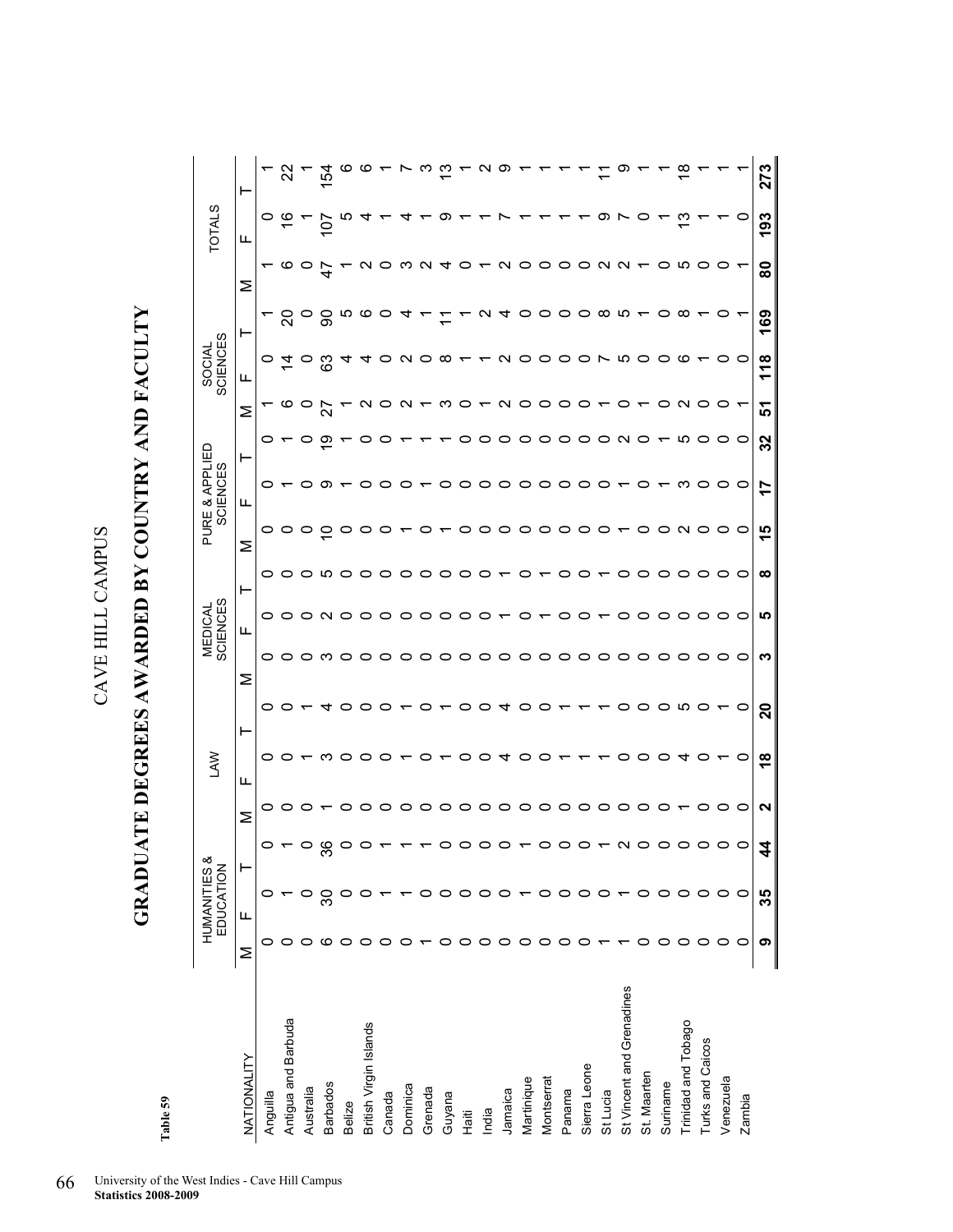| $\frac{1}{2}$                                  |  |
|------------------------------------------------|--|
|                                                |  |
|                                                |  |
| ーーくく                                           |  |
|                                                |  |
|                                                |  |
|                                                |  |
|                                                |  |
|                                                |  |
|                                                |  |
|                                                |  |
|                                                |  |
|                                                |  |
|                                                |  |
|                                                |  |
|                                                |  |
|                                                |  |
|                                                |  |
|                                                |  |
| じゅんしゅう しんくん しんしん しんしん                          |  |
|                                                |  |
|                                                |  |
|                                                |  |
|                                                |  |
| $\frac{1}{2}$                                  |  |
| ていしょく しょうしょう                                   |  |
|                                                |  |
|                                                |  |
|                                                |  |
|                                                |  |
|                                                |  |
|                                                |  |
|                                                |  |
|                                                |  |
|                                                |  |
| $\begin{bmatrix} 1 & 0 \\ 0 & 1 \end{bmatrix}$ |  |
|                                                |  |
|                                                |  |
|                                                |  |

| r<br>۰ |  |
|--------|--|
|        |  |
|        |  |
|        |  |

|                             |                           |         | HUMANITIES &<br>EDUCATION |           |         | <b>SV</b>     |                |   | SCIENCES<br><b>MEDICAL</b> |         |              | PURE & APPLIED<br><b>SCIENCES</b> |                   |         | SOCIAL<br>SCIENCES |           |           | <b>TOTALS</b>      |                |
|-----------------------------|---------------------------|---------|---------------------------|-----------|---------|---------------|----------------|---|----------------------------|---------|--------------|-----------------------------------|-------------------|---------|--------------------|-----------|-----------|--------------------|----------------|
|                             | NATIONALITY               | Σ       | щ                         | ۳         | ⋝       | щ             | ۳              | Σ | щ                          | ۳       | Σ            | щ                                 | ۳                 | Σ       | щ                  |           | Σ         | ட                  |                |
|                             | Anguilla                  | 0       | 0                         | 0         | 0       |               | 0              | 0 | 0                          | 0       | 0            | 0                                 | 0                 |         | $\circ$            |           | ٣         | 0                  |                |
|                             | Antigua and Barbuda       |         |                           |           |         |               | ○              |   |                            | ○       | $\circ$      |                                   |                   | ဖ       | ₫                  | 20        | ∞         | $\overline{\circ}$ | ಜ              |
|                             | Australia                 |         |                           | $\circ$   |         |               |                |   |                            | ○       | $\circ$      | ○                                 |                   | o       | $\circ$            | $\circ$   | ∘         |                    |                |
|                             | <b>Barbados</b>           |         |                           | ౭         |         |               | ო              |   |                            |         | ∞            | ∞                                 | ဖ                 | ನೆ      | ଌ                  | 5s        | 39        | 38                 | $\overline{3}$ |
|                             | Belize                    |         |                           | $\circ$   |         |               | ○              |   |                            | $\circ$ | $\circ$      |                                   |                   |         |                    | ю         |           | ம                  |                |
|                             | British Virgin Islands    |         |                           | $\circ$   |         |               | ⊂              |   |                            | $\circ$ | $\circ$      | ⊂                                 |                   |         |                    | ဖ         |           |                    |                |
|                             | Dominica                  |         |                           |           |         |               |                |   |                            | $\circ$ | $\circ$      | c                                 |                   |         | $\sim$             | ო         |           |                    | ю              |
|                             | Grenada                   |         |                           | 0         |         |               | c              |   |                            | $\circ$ | ○            |                                   |                   |         | っ                  |           |           |                    | $\sim$         |
| MASTERS DEGREES             | Guyana                    |         |                           | $\circ$   |         |               |                |   |                            | $\circ$ |              | c                                 |                   |         | ∞                  |           |           | တ                  |                |
|                             | Haiti                     |         |                           | っ         |         |               | c              |   |                            | $\circ$ | c            | c                                 |                   | c       |                    |           |           |                    |                |
|                             | India                     |         |                           | $\circ$   |         |               |                |   |                            | $\circ$ | っ            | o                                 |                   |         |                    |           |           |                    |                |
|                             | Jamaica                   |         |                           | $\circ$   |         |               |                |   |                            | ○       | 0            | o                                 |                   |         | $\sim$             |           |           | co                 |                |
|                             | Panama                    |         |                           | $\circ$   |         |               |                |   |                            | ○       | っ            | o                                 |                   | o       | っ                  | 0         |           |                    |                |
|                             | Sierra Leone              |         |                           | $\circ$   |         |               |                |   |                            | っ       | っ            | o                                 |                   | c       | っ                  | 0         |           |                    |                |
|                             | St Lucia                  |         |                           | $\circ$   |         |               |                |   |                            |         | 0            | o                                 |                   |         | ∼                  | ∞         |           | တ                  |                |
|                             | St Vincent and Grenadines |         |                           | $\sim$    |         |               | 0              | o |                            | っ       |              |                                   |                   | o       | Ю                  | ம         |           |                    |                |
|                             | St. Maarten               |         |                           | $\circ$   |         |               | っ              | o |                            | っ       | 0            | o                                 | c                 |         | $\circ$            |           |           | o                  |                |
|                             | Suriname                  |         |                           | $\circ$   |         |               | $\circ$        |   |                            | っ       | 0            |                                   |                   | 0       | $\circ$            | o         | o         |                    |                |
|                             | Trinidad and Tobago       | 0       |                           | $\circ$   |         |               | ю              |   |                            | $\circ$ | $\sim$       | ო                                 | ഥ                 | $\sim$  | ဖ                  | ∞         | ഥ         | ო                  |                |
|                             | Turks and Caicos          | $\circ$ |                           | $\circ$   |         |               | $\circ$        | 0 | 0                          | $\circ$ | $\circ$      | 0                                 | 0                 | 0       |                    |           | っ         |                    |                |
|                             | Zambia                    | $\circ$ | 0                         | $\circ$   | 0       | 0             | $\circ$        | 0 | $\circ$                    | $\circ$ | $\circ$      | $\circ$                           | $\circ$           |         | $\circ$            |           |           | ∘                  |                |
|                             | Subtotal                  | ဖ       | 28                        | 24        | N       | $\frac{6}{5}$ | $\frac{8}{5}$  | 0 | N                          | N       | $\mathbf{r}$ | $\frac{6}{5}$                     | $\boldsymbol{28}$ | \$      | 117                | 165       | 8         | 179                | 247            |
|                             | <b>Barbados</b>           |         | ယ                         | ဖ         | 0       | 0             | $\circ$        | ო |                            | 4       | $\sim$ 0     |                                   | ო                 | N       |                    | ო         | $^\infty$ | ∞                  |                |
|                             | Canada                    |         |                           |           | c       | 0             | $\circ$        | c |                            | $\circ$ |              | c                                 | c                 | c       | $\circ$            | c         | c         |                    |                |
| DOCTORAL DEGREES            | Dominica                  |         |                           |           |         |               | $\circ$        | 0 |                            | $\circ$ |              | o                                 |                   |         | $\circ$            |           |           | っ                  |                |
|                             | Grenada                   |         |                           |           |         | c             | ○              | o |                            | っ       | 0            | o                                 |                   |         | っ                  |           |           | o                  |                |
|                             | Jamaica                   | 0       |                           | c         | 0       | c             | $\circ$        | 0 |                            |         | ○            | $\circ$                           |                   | c       | $\circ$            | c         |           |                    |                |
|                             | Martinique                | $\circ$ |                           |           | 0       | ○             | $\circ$        | ○ |                            | 0       | $\circ$      | $\circ$                           | ○                 | ○       | $\circ$            | ○         |           |                    |                |
|                             | St Lucia                  | ᠇       | 0                         |           | $\circ$ | 0             | $\circ$        | 0 | 0                          | $\circ$ | $\circ$      | $\circ$                           | 0                 | $\circ$ | $\circ$            | $\circ$   |           | 0                  |                |
|                             | Subtotal                  | S       |                           | ۽         | 0       |               | 0              |   |                            | ம       | S            |                                   | ┓                 | ო       |                    | ┓         | 5,        |                    | ິສ             |
|                             | <b>Barbados</b>           | $\circ$ | 0                         | $\circ$   | 0       |               |                | 0 |                            | 0       | $\circ$      | 0                                 | 0                 | 0       | 0                  | 0         | 0         |                    |                |
|                             | Montserrat                | $\circ$ |                           | $\circ$   |         |               | c              |   |                            |         | $\circ$      | $\circ$                           | っ                 | $\circ$ | $\circ$            | $\circ$   | 0         |                    |                |
| <b>SRAUGARD</b><br>BAMOJAIG | Venezuela                 | 0       |                           | $\circ$   |         |               |                |   |                            | o       | $\circ$      | 0                                 | 0                 | 0       | $\circ$            | 0         | 0         |                    |                |
|                             | Subtotal                  | 0       | 0                         | $\bullet$ | 0       |               | N              | 0 |                            |         | $\bullet$    | 0                                 | $\bullet$         | 0       | $\bullet$          | $\bullet$ | $\bullet$ | ო                  |                |
|                             | <b>GRAND TOTAL</b>        | თ       | 35                        | 4         | N       | $\frac{8}{5}$ | $\overline{a}$ | S | ம                          | ∞       | 15           | 17                                | 32                | 5       | 118                | 169       | 8         | 193                | ო<br>27        |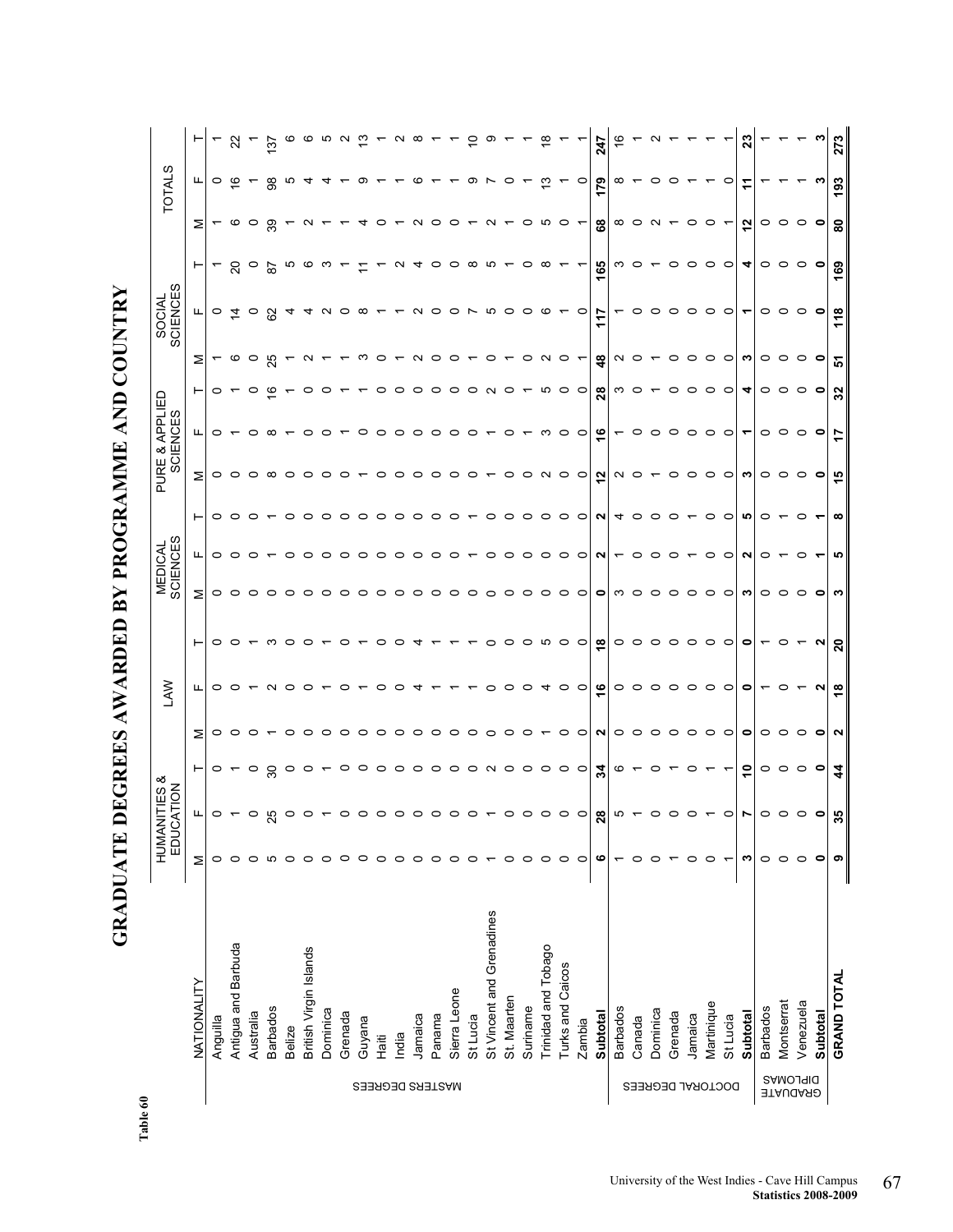## **GRADUATE RESEARCH DEGREES AWARDED BY COUNTRY AND FACULTY**  GRADUATE RESEARCH DEGREES AWARDED BY COUNTRY AND FACULTY

Table 61 **Table 61** 

|                           |   | HUMANITIES &<br>EDUCATION |   |   | <b>LAW</b> |   |   | <b>SCIENCES</b><br>MEDICAL |   |         | PURE & APPLIED<br><b>SCIENCES</b> |   | SOCIAL SCIENCES |   |           |                 | <b>TOTALS</b> |    |
|---------------------------|---|---------------------------|---|---|------------|---|---|----------------------------|---|---------|-----------------------------------|---|-----------------|---|-----------|-----------------|---------------|----|
| NATIONALITY               | Σ | Щ                         | ŀ | Σ | щ          | ŀ | Σ | щ                          | ۲ | Σ       | щ                                 | ŀ | Σ               | щ | ŀ         | Σ               | щ             |    |
| <b>Barbados</b>           |   | ∞                         | တ |   |            | 0 | 0 | o                          | 0 | ဖ       | $\mathbf{\Omega}$                 | ∞ |                 |   | 4         | S               | Γ             | 21 |
| Canada                    |   |                           |   |   |            | 0 | 0 | 冖                          |   |         |                                   |   |                 |   |           |                 |               |    |
| Dominica                  |   |                           |   |   | ⊂          | 0 |   | 0                          |   |         |                                   |   |                 |   |           | $\mathbf{\sim}$ |               |    |
| Grenada                   |   |                           |   |   | 0          | 0 |   | 0                          |   |         |                                   |   |                 | 0 |           |                 |               |    |
| Martinique                |   |                           |   |   |            | 0 |   | 0                          |   |         |                                   |   |                 |   |           | 0               |               |    |
| St Lucia                  |   |                           |   |   |            | 0 |   | ▭                          |   |         |                                   | 0 |                 |   |           |                 |               |    |
| St Vincent and Grenadines |   | 0                         |   | 0 | 0          | 0 | 0 | 0                          | 0 | $\circ$ | 0                                 | 0 | 0               | ۳ |           | $\circ$         | ᡕ             |    |
|                           |   |                           |   |   |            |   | 0 |                            |   |         |                                   | თ | 4               |   | $\bullet$ | 4               | $\bf 4$       | 28 |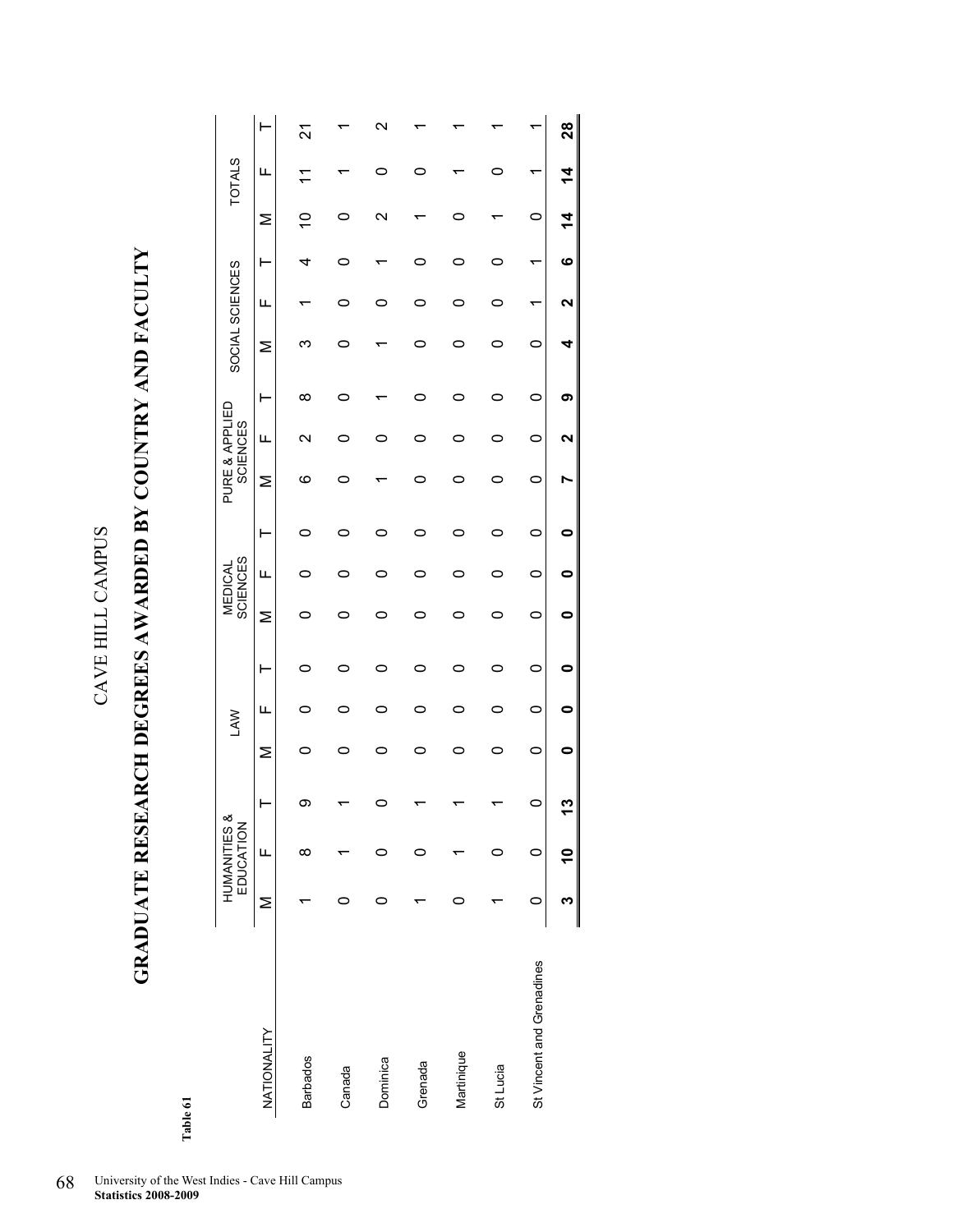### CAVE HILL CAMPUS

### **GRADUATE DEGREES AWARDED BY FACULTY, PROGRAMME AND MAJOR Table 62**

| <b>FACULTY</b>            | <b>PROGRAMME</b>           | <b>MAJOR</b>                                           | м              | F                       | Τ              |
|---------------------------|----------------------------|--------------------------------------------------------|----------------|-------------------------|----------------|
|                           |                            | <b>Cultural Studies</b>                                | 0              | 4                       | 4              |
|                           | Master of Arts             | <b>Heritage Studies</b>                                | 0              | 1                       | 1              |
|                           |                            | Linguistics                                            | 0              | 1                       | 1              |
|                           |                            | Theology                                               | 1              | 1                       | $\overline{2}$ |
|                           | <b>Master of Education</b> | Education                                              | 5              | 18                      | 23             |
| Humanities & Education    | Master of Philosophy       | Literatures in English                                 | 0              | 3                       | 3              |
|                           |                            | Education                                              | 3              | 3                       | 6              |
|                           | Doctor of Philosophy       | French                                                 | 0              | 1                       | 1              |
|                           |                            | History                                                | 0              | 2                       | 2              |
|                           |                            | Linguistics                                            | $\Omega$       | 1                       | 1              |
|                           | Graduate Diploma           | Commercial & Corporate Law                             | 0              | 1                       | $\mathbf{1}$   |
|                           |                            | Legislative Drafting                                   | 0              | 1                       | 1              |
| <b>Law</b>                |                            | Commercial & Corporate Law                             | $\overline{2}$ | 11                      | 13             |
|                           | Master of Laws             | Legislative Drafting                                   | 0              | 4                       | 4              |
|                           |                            | Public Law                                             | 0              | 1                       | 1              |
|                           | Graduate Diploma           | <b>Family Medicine</b>                                 | $\Omega$       | $\mathbf 1$             | 1              |
|                           | Master of Science          | <b>Family Medicine</b>                                 | 0              | 2                       | 2              |
| Medical Sciences          |                            | <b>Accident &amp; Emergency</b><br>Medicine            | 0              | 1                       | 1              |
|                           | Doctorate in Medicine      | Anaesthetics                                           | $\overline{2}$ | 0                       | $\mathbf{2}$   |
|                           |                            | <b>Family Medicine</b>                                 | 1              | 0                       | 1              |
|                           |                            | Internal Medicine                                      | 0              | $\mathbf{1}$            | 1              |
|                           |                            | Biology                                                | $\overline{2}$ | 0                       | $\overline{2}$ |
|                           | Master of Philosophy       | Chemistry                                              | 0              | 1                       | 1              |
|                           |                            | <b>Computer Science</b>                                | $\overline{2}$ | 0                       | 2              |
|                           |                            | <b>Electronic Commerce</b>                             | $\overline{4}$ | 1                       | 5              |
| Pure and Applied Sciences | Master of Science          | Nat Resource & Environ Mgmt<br><b>Natural Resource</b> | 4              | 12                      | 16             |
|                           |                            | Management                                             | 0              | $\overline{\mathbf{c}}$ | 2              |
|                           |                            | Biology                                                | $\mathbf{1}$   | 0                       | $\mathbf{1}$   |
|                           | Doctor of Philosophy       | Chemistry                                              | 1              | 0                       | 1              |
|                           |                            | <b>Computer Science</b>                                | 1              | 0                       | 1              |
|                           |                            | <b>Environmental Studies</b>                           | 0              | 1                       | 1              |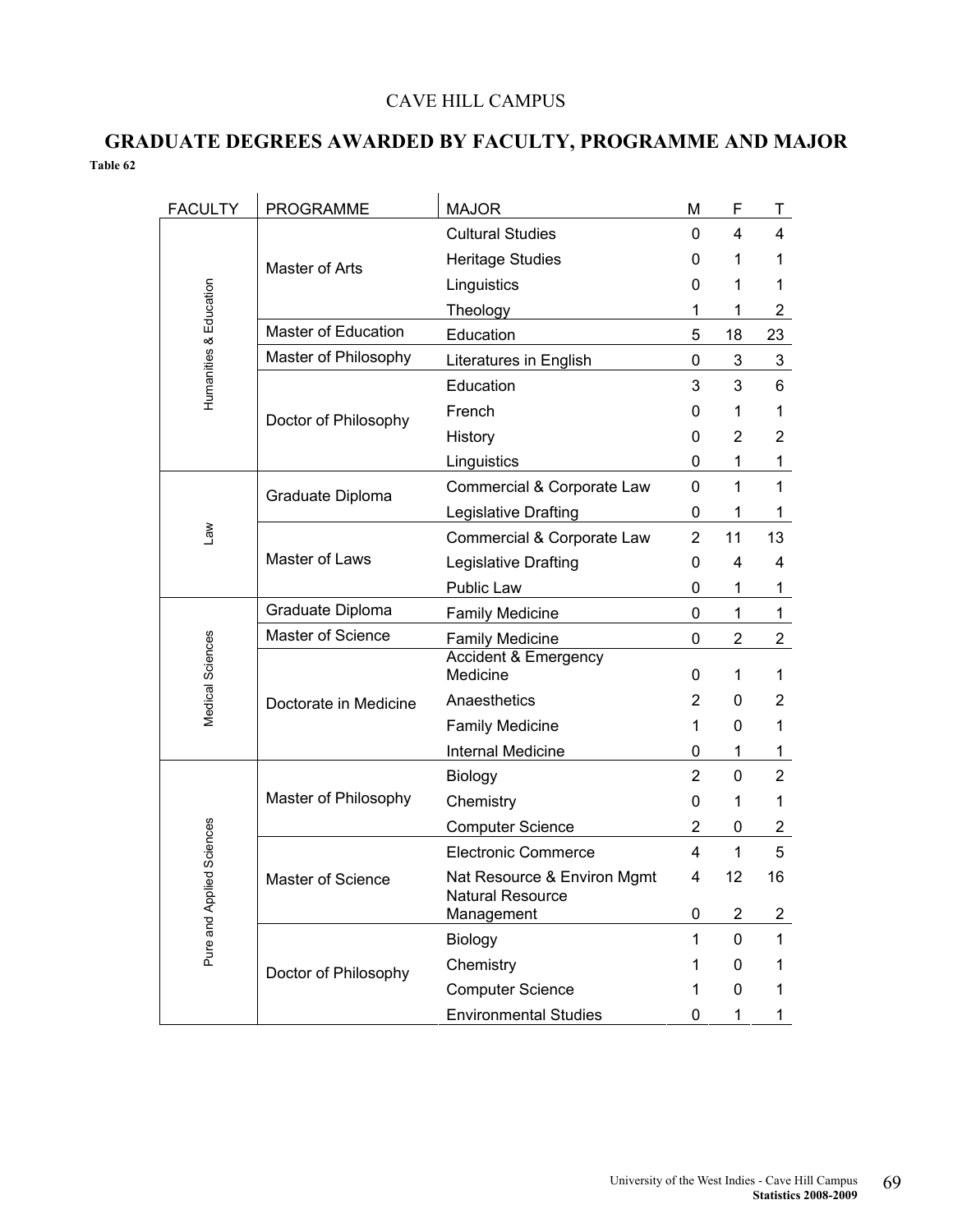### Continued

| <b>FACULTY</b>  | <b>PROGRAMME</b>          | <b>MAJOR</b>                                              | M        | F   | т   |
|-----------------|---------------------------|-----------------------------------------------------------|----------|-----|-----|
|                 | <b>Master in Business</b> | <b>General Management</b>                                 | 17       | 36  | 53  |
|                 | Adm.                      | <b>International Business</b>                             | 1        | 2   | 3   |
|                 | Master of Philosophy      | Social Policy                                             | $\Omega$ | 1   | 1   |
|                 |                           | Sociology                                                 | 1        | 0   | 1   |
|                 |                           | <b>Applied Psychology</b>                                 | 2        | 5   | 7   |
|                 |                           | Banking & Finance                                         | 3        | 6   | 9   |
|                 |                           | <b>Counselling Psychology</b>                             | 0        | 18  | 18  |
|                 |                           | <b>Cricket Studies</b><br><b>Financial &amp; Business</b> |          | 0   | 1   |
| Social Sciences | Master of Science         | Economics                                                 |          | 6   | 7   |
|                 |                           | <b>Integration Studies</b>                                | 0        |     |     |
|                 |                           | International Management                                  | 1        | 8   | 9   |
|                 |                           | <b>International Trade Policy</b>                         | 4        | 14  | 18  |
|                 |                           | Project Mgmt & Evaluation                                 | 16       | 18  | 34  |
|                 |                           | Tourism & Hospitality Mgmt                                | 0        | 2   | 2   |
|                 | Master of Social Work     | Social Work                                               | 1        | 0   | 1   |
|                 |                           | Economics                                                 | 1        | 0   | 1   |
|                 | Doctor of Philosophy      | <b>Management Studies</b>                                 | 2        | 0   | 2   |
|                 |                           | Sociology                                                 | 0        | 1   | 1   |
|                 | <b>GRAND TOTAL</b>        |                                                           | 80       | 193 | 273 |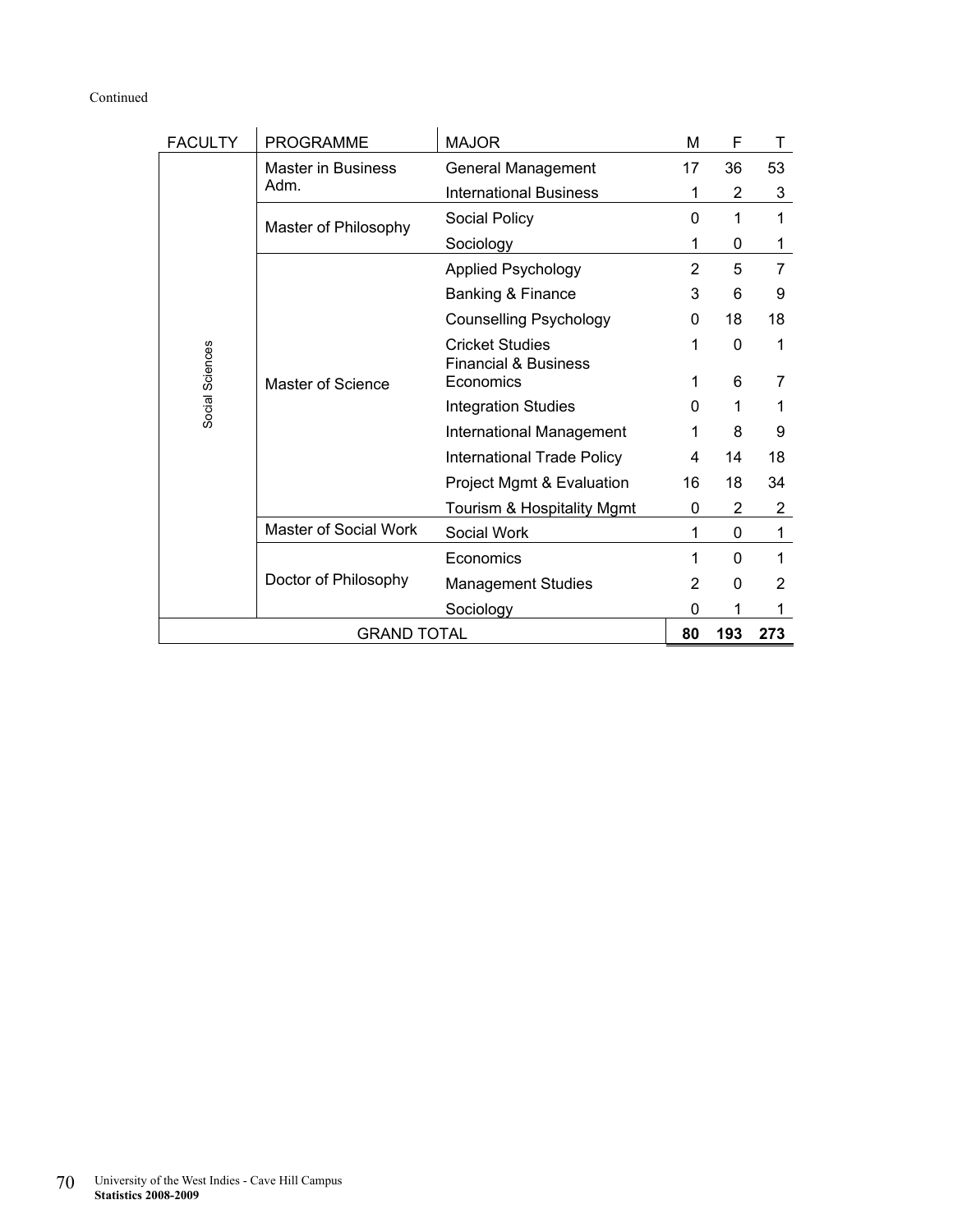### REGISTRATION OF VISITING/EXCHANGE STUDENTS **REGISTRATION OF VISITING/EXCHANGE STUDENTS**  BY COUNTRY AND FACULTY BY COUNTRY AND FACULTY  $2008\text{-}2009$ 2008-2009

## **INCOMING STUDENTS**  INCOMING STUDENTS

Table  $63$ **Table 63** 

|                |                          |           |                |                          |           |           |           | FACULTY |                            |           |                          |                          |                          |             |                       |                          | <b>STUDY</b>             |
|----------------|--------------------------|-----------|----------------|--------------------------|-----------|-----------|-----------|---------|----------------------------|-----------|--------------------------|--------------------------|--------------------------|-------------|-----------------------|--------------------------|--------------------------|
| <b>COUNTRY</b> | UNIVERSITY               |           | Humanities     |                          |           | Mel       |           |         | Pure & Applied<br>Sciences |           |                          | Social Sciences          |                          |             | <b>TOTAL</b>          |                          | <b>ABROAD</b>            |
|                |                          | Σ         | ⋧              | ⊢                        | Σ         | ≩         | ⊢         | Σ       | ₹                          | ⊢         | Σ                        | ≩                        | ⊢                        | Σ           | ≩                     | ⊢                        |                          |
|                | Brown University         | $\sim$    | 0              | $\sim$                   | $\circ$   | $\circ$   | 0         | $\circ$ | $\circ$                    | $\circ$   | $\circ$                  | $\circ$                  | $\circ$                  | $\sim$      | 0                     | $\sim$                   | $\sim$                   |
|                | <b>Bucknell</b>          |           | $\sim$         | $\sim$                   | $\circ$   | 0         | $\circ$   | $\circ$ | $\circ$                    | 0         | 0                        | ᅱ                        | ᅱ                        | ᅱ           | S                     | 4                        | 4                        |
|                | Lehman College           | $\circ$   | 0              | $\circ$                  | $\circ$   | $\circ$   | $\circ$   | $\circ$ | 0                          | $\circ$   | $\circ$                  | ↽                        |                          | 0           | ⊣                     | ᅱ                        | $\overline{\phantom{0}}$ |
| U.S.A.         | SUNY, Geneseo            | 0         | 0              | $\circ$                  | $\circ$   | $\circ$   | 0         | $\circ$ | $\circ$                    | $\circ$   | $\overline{\phantom{0}}$ | $\circ$                  |                          | ᅱ           | 0                     | $\overline{\phantom{0}}$ | $\circ$                  |
|                | University of California | $\circ$   | 6              | 9                        | $\circ$   | 0         | $\circ$   | $\circ$ | $\circ$                    | 0         | $\sim$                   | $\sim$                   | 4                        | $\sim$      | $\infty$              | $\Omega$                 | 0                        |
|                |                          | w         | $\infty$       | 급                        | $\bullet$ | $\bullet$ | $\bullet$ | ۰       | $\bullet$                  | $\bullet$ | ω                        | 4                        | N                        | ق           | $\frac{2}{1}$         | $\frac{8}{16}$           | N                        |
|                |                          |           |                |                          |           |           |           |         |                            |           |                          |                          |                          |             |                       |                          |                          |
|                | Dalhousie University     | ⊣         | 0              | $\overline{\phantom{0}}$ | $\circ$   | $\circ$   | $\circ$   | $\circ$ | $\circ$                    | $\circ$   | $\circ$                  | $\circ$                  | $\circ$                  | ᅱ           | 0                     | $\overline{\phantom{0}}$ | $\overline{\phantom{0}}$ |
|                | Guelph                   | 0         | ┯              | ۳                        | 0         | $\circ$   | 0         | $\circ$ | $\circ$                    | $\circ$   | $\circ$                  | $\circ$                  | $\circ$                  | $\circ$     | ↽                     | ↽                        | 0                        |
|                | $L$ aval                 | 0         | ↽              | $\overline{\phantom{0}}$ | $\circ$   | $\circ$   | $\circ$   | $\circ$ | $\circ$                    | $\circ$   | $\circ$                  | $\circ$                  | $\circ$                  | $\circ$     | ↽                     | ᅱ                        | $\circ$                  |
|                | Nipissing University     |           |                | $\sim$                   | $\circ$   | $\circ$   | $\circ$   | $\circ$ | $\circ$                    | $\circ$   | $\circ$                  | $\circ$                  | $\circ$                  | $\mathbf -$ |                       | $\sim$                   | $\circ$                  |
| CANADA         | Queens University        | 0         | $\sim$         | $\sim$                   | $\circ$   | $\circ$   | $\circ$   | $\circ$ | $\circ$                    | $\circ$   | $\circ$                  | $\overline{\phantom{0}}$ | $\overline{\phantom{0}}$ | $\circ$     | S                     | S                        | $\circ$                  |
|                | University of Toronto    | $\circ$   | ⊣              | ᅱ                        | 0         | 0         | $\circ$   | $\circ$ | $\circ$                    | 0         | $\circ$                  | 0                        | $\circ$                  | 0           | ⊣                     | ᅱ                        | 0                        |
|                | York University          | 0         |                | ⊣                        | $\circ$   | $\circ$   | 0         | $\circ$ | $\circ$                    | $\circ$   | 0                        | $\overline{\phantom{0}}$ | $\overline{\phantom{0}}$ | 0           | $\sim$                | $\sim$                   | $\circ$                  |
|                |                          | N         | N              | Ō                        | $\bullet$ | $\bullet$ | 0         | ۰       | 0                          | 0         | $\bullet$                | N                        | N                        | N           | ໑                     | 급                        | ᆏ                        |
|                |                          |           |                |                          |           |           |           |         |                            |           |                          |                          |                          |             |                       |                          |                          |
|                | Mona                     | $\circ$   | $\circ$        | $\circ$                  | $\circ$   | $\circ$   | $\circ$   | $\circ$ | $\circ$                    | $\circ$   | ᅱ                        | $\circ$                  | ᅱ                        | ᆏ           | $\circ$               | ᆏ                        | $\circ$                  |
| <b>IMNI</b>    | St. Augustine            | 0         | 0              | $\circ$                  | 0         | $\circ$   | 0         | $\circ$ | $\circ$                    | $\circ$   | $\circ$                  |                          | ᅱ                        | $\circ$     | ↽                     | $\overline{\phantom{0}}$ | $\circ$                  |
|                |                          | $\bullet$ | 0              | 0                        | $\bullet$ | 0         | 0         | 0       | 0                          | $\bullet$ | ᆏ                        | ᆏ                        | Ν                        | ᆏ           | ᆏ                     | N                        | $\bullet$                |
|                |                          |           |                |                          |           |           |           |         |                            |           |                          |                          |                          |             |                       |                          |                          |
| У.             | London Metropolitan      | $\bullet$ | N              | $\sim$                   | $\bullet$ | ۰         | $\bullet$ | ۰       | $\bullet$                  | $\bullet$ | 0                        | $\bullet$                | $\bullet$                | ۰           | $\mathbf{\mathsf{N}}$ | N                        | $\bullet$                |
|                |                          |           |                |                          |           |           |           |         |                            |           |                          |                          |                          |             |                       |                          |                          |
|                | <b>TOTAL</b>             | LŊ,       | $\overline{1}$ | 22                       | $\bullet$ | $\bullet$ | $\bullet$ | ۰       | $\bullet$                  | $\bullet$ | 4                        | N                        | 급                        | G           | 24                    | 33                       | $\infty$                 |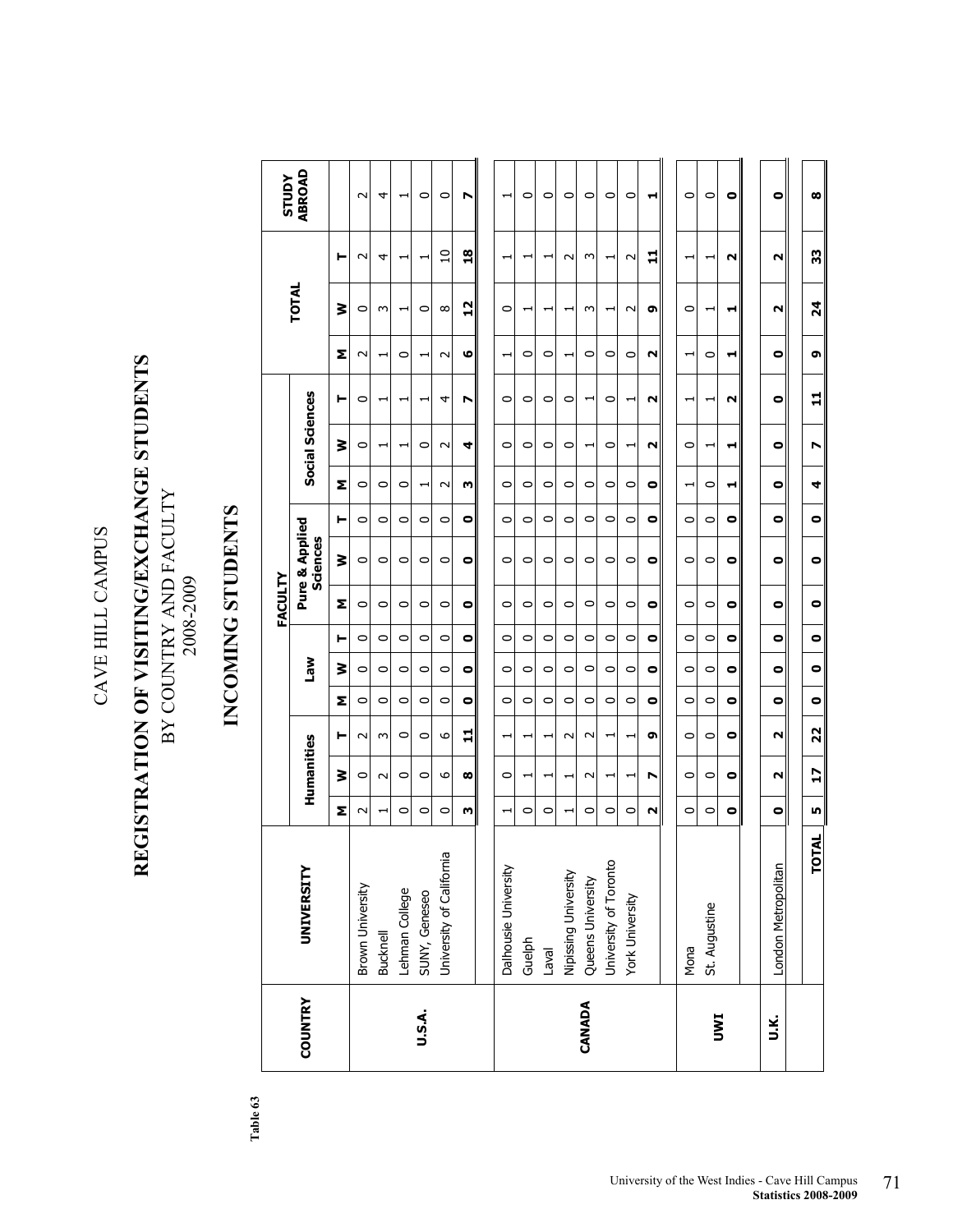### REGISTRATION OF VISITING/EXCHANGE STUDENTS **REGISTRATION OF VISITING/EXCHANGE STUDENTS**  BY COUNTRY AND FACULTY BY COUNTRY AND FACULTY  $2008\text{-}2009$ 2008-2009

## OUTGOING STUDENTS **OUTGOING STUDENTS**

|                |                                                    |           |                |                                         |           |                       | <b>FACULTY</b>        |           |                                   |           |           |                          |                          |                       |                          |        | STUDY         |
|----------------|----------------------------------------------------|-----------|----------------|-----------------------------------------|-----------|-----------------------|-----------------------|-----------|-----------------------------------|-----------|-----------|--------------------------|--------------------------|-----------------------|--------------------------|--------|---------------|
| <b>COUNTRY</b> | UNIVERSITY                                         |           | Humanities     |                                         |           | <b>Wel</b>            |                       |           | Pure & Applied<br><b>Sciences</b> |           |           | Social Sciences          |                          |                       | <b>TOTAL</b>             |        | <b>ABROAD</b> |
|                |                                                    | Σ         | ₹              | ۳                                       | Σ         | ₹                     | ۳                     | Σ         | ₹                                 | ۳         | Σ         | ₹                        | ۳                        | Σ                     | ₹                        | ۳      |               |
|                | Toronto<br>University of                           | ⊣         | ⊣              | $\sim$                                  | $\circ$   | $\sim$                | $\sim$                | $\circ$   | $\circ$                           | $\circ$   | $\circ$   | $\circ$                  | $\circ$                  | $\mathord{\text{--}}$ | S                        | 4      | $\circ$       |
| CANADA         | Ryerson                                            | $\circ$   | $\circ$        | $\circ$                                 | $\circ$   | $\circ$               | $\circ$               | $\circ$   | $\circ$                           | $\circ$   | $\sim$    | $\circ$                  | $\sim$                   | $\sim$                | $\circ$                  | $\sim$ | $\sim$        |
|                |                                                    | ᆏ         | ᆏ              | $\mathbf{\mathsf{N}}$                   | $\bullet$ | N                     | $\mathbf{\mathsf{N}}$ | $\bullet$ | $\bullet$                         | $\bullet$ | N         | $\bullet$                | $\mathbf{\tilde{z}}$     | ω                     | m                        | ဖ      | N             |
|                |                                                    |           |                |                                         |           |                       |                       |           |                                   |           |           |                          |                          |                       |                          |        |               |
|                | California<br>University of                        | $\circ$   | $\sim$         | $\sim$                                  | $\circ$   | $\circ$               | $\circ$               | $\circ$   | $\circ$                           | $\circ$   | $\circ$   | $\circ$                  | $\circ$                  | $\circ$               | $\sim$                   | $\sim$ | ۰             |
|                |                                                    | $\circ$   | $\circ$        | $\circ$                                 | $\circ$   | $\circ$               | $\circ$               | $\circ$   | $\circ$                           | $\circ$   | $\circ$   | ᅱ                        | ᆋ                        | $\circ$               | $\overline{\phantom{0}}$ | ⊣      | ᆋ             |
| U.S.A          | Andrews University<br>University of Puerto<br>Rico | $\circ$   | $\overline{ }$ | $\mathbf{\mathbf{\mathbf{\mathsf{H}}}}$ | $\circ$   | $\circ$               | $\circ$               | $\circ$   | $\circ$                           | $\circ$   | $\circ$   | $\circ$                  | $\circ$                  | $\circ$               | ⊣                        | ᅱ      | $\bullet$     |
|                | North Georgia                                      | $\circ$   | $\circ$        | $\circ$                                 | $\circ$   | $\circ$               | $\circ$               | $\circ$   | $\circ$                           | $\circ$   | $\circ$   | $\overline{\phantom{0}}$ | $\overline{\phantom{0}}$ | $\circ$               | ⊣                        | ᅱ      | ᆏ             |
|                |                                                    | $\bullet$ | ω              | m                                       | $\bullet$ | $\bullet$             | $\bullet$             | $\bullet$ | $\bullet$                         | $\bullet$ | $\bullet$ | N                        | $\mathbf{\tilde{z}}$     | 0                     | n,                       | n,     | N             |
|                |                                                    |           |                |                                         |           |                       |                       |           |                                   |           |           |                          |                          |                       |                          |        |               |
| J.K.           | London Metropolitan                                | $\bullet$ | $\bullet$      | 0                                       | $\bullet$ | $\bullet$             | $\bullet$             | $\bullet$ | $\bullet$                         | $\bullet$ | $\bullet$ | ᆋ                        | ᆏ                        | 0                     | ᆔ                        | ᆔ      | ۰             |
|                |                                                    |           |                |                                         |           |                       |                       |           |                                   |           |           |                          |                          |                       |                          |        |               |
| <b>IWL</b>     | St. Augustine                                      | $\bullet$ | ᆏ              | ᆏ                                       | $\bullet$ | $\bullet$             | $\bullet$             | $\bullet$ | $\bullet$                         | $\bullet$ | ᆏ         | N                        | m                        | ᆏ                     | m                        | 4      | ۰             |
|                |                                                    |           |                |                                         |           |                       |                       |           |                                   |           |           |                          |                          |                       |                          |        |               |
|                | <b>TOTAL</b>                                       | ᆏ         | LO,            | G                                       | $\bullet$ | $\mathbf{\mathsf{N}}$ | $\mathbf{\mathsf{N}}$ | $\bullet$ | $\bullet$                         | $\bullet$ | m         | LO <sub>1</sub>          | $\pmb{\infty}$           | 4                     | 51                       | 16     | 4             |